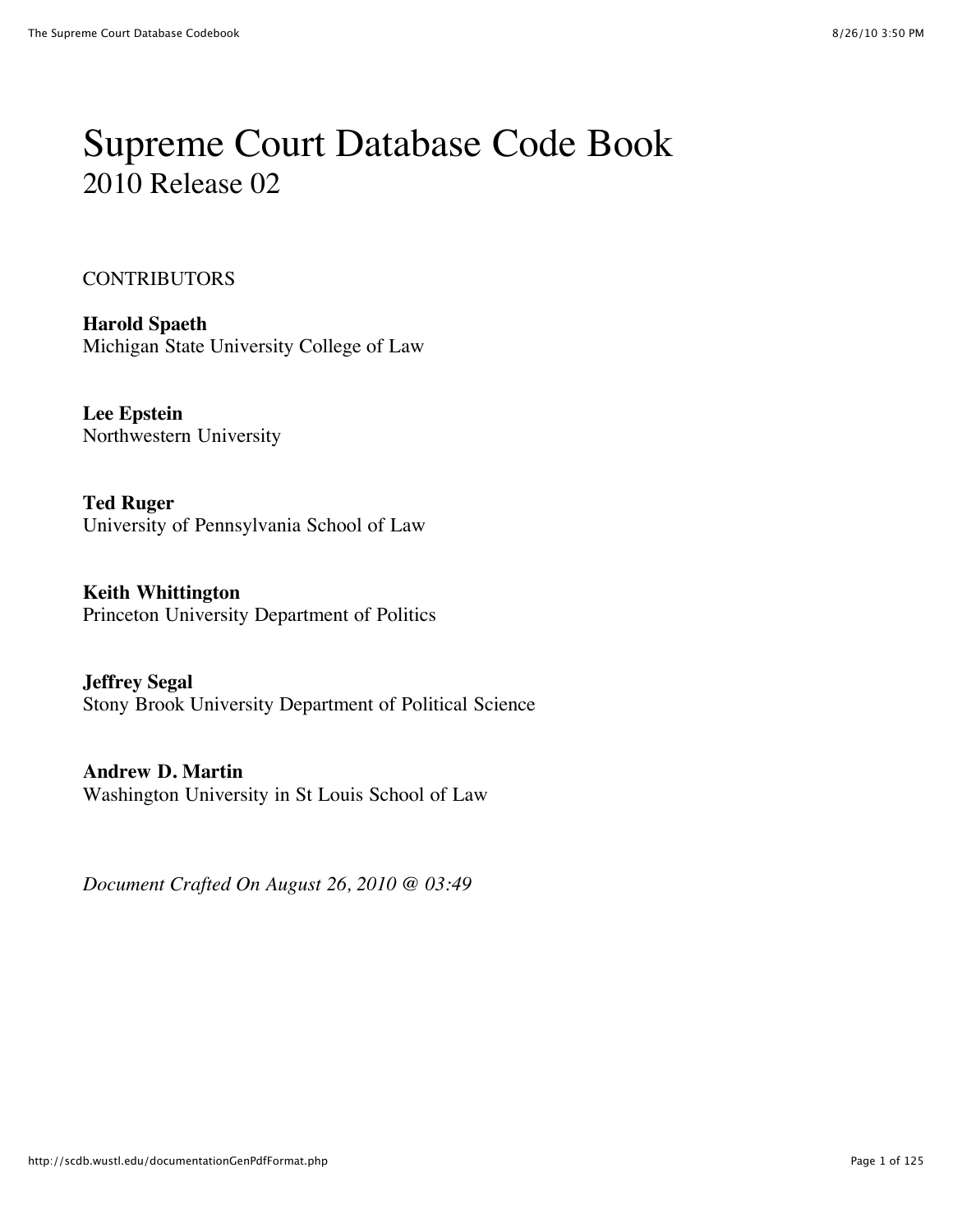#### Table of Contents

#### INTRODUCTORY

Introduction

#### IDENTIFICATION VARIABLES

- SCDB Case ID
- SCDB Docket ID
- SCDB Issues ID
- SCDB Vote ID
- U.S. Reporter Citation
- Supreme Court Citation
- Lawyers Edition Citation
- LEXIS Citation
- Docket Number

#### BACKGROUND VARIABLES

- Case Name
- Petitioner
- Petitioner State
- Respondent
- Respondent State
- Manner in which the Court takes Jurisdiction
- Administrative Action Preceeding Litigation
- Administrative Action Preceeding Litigation State
- Three-Judge District Court
- Origin of Case
- Origin of Case State
- 22 Source of Case
- Source of Case State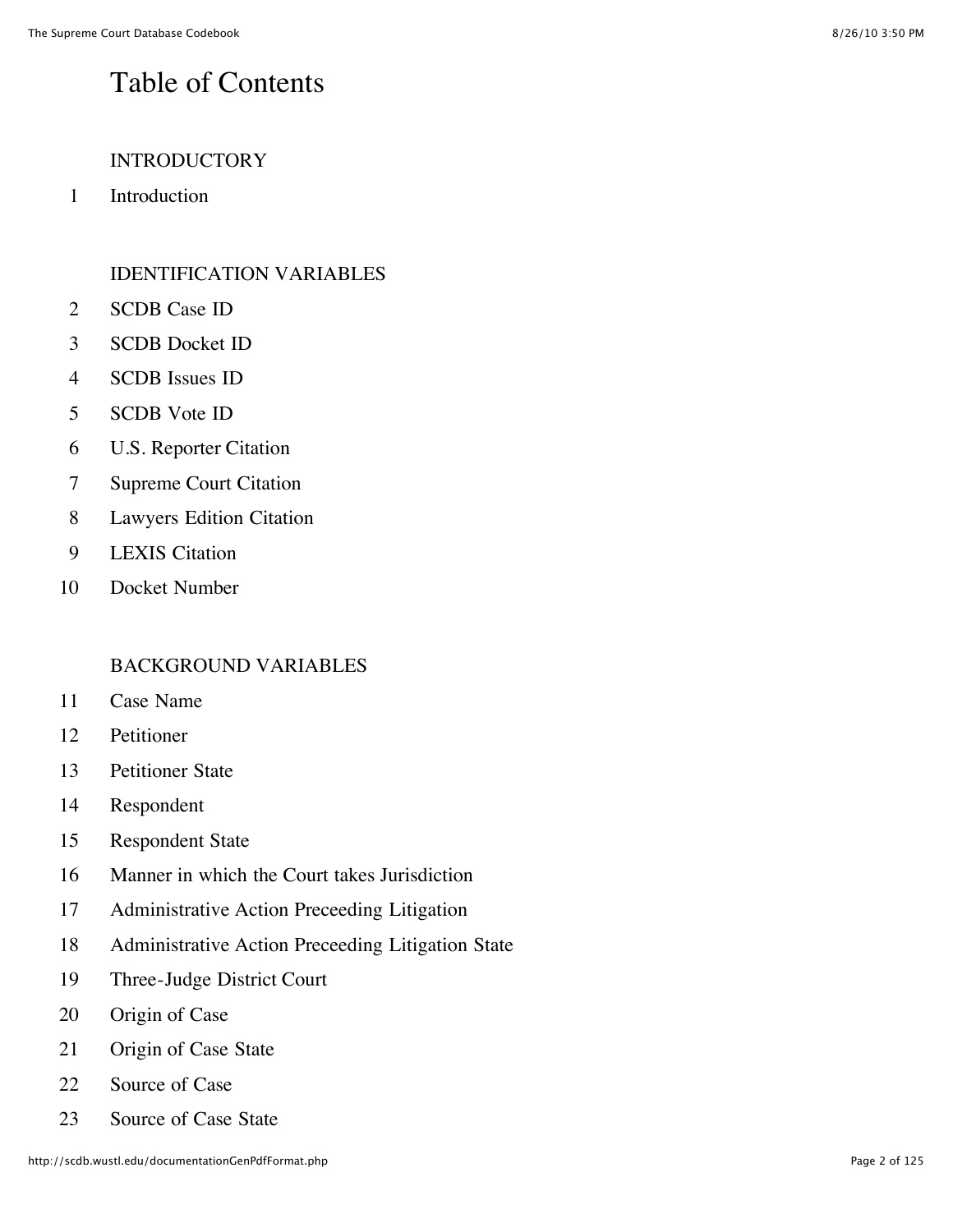- Lower Court Disagreement
- Reason for Granting Cert
- Lower Court Disposition
- Lower Court Disposition Direction

#### CHRONOLOGICAL VARIABLES

- Date of Decision
- Term of Court
- Natural Court
- Chief Justice
- Date of Oral Argument
- Date of Reargument

#### SUBSTANTIVE VARIABLES

- Issue
- Issue Area
- Decision Direction
- Decision Direction Dissent
- Authority for Decision 1
- Authority for Decision 2
- Legal Provisions Considered by the Court
- Legal Provision Supplement
- Legal Provision Minor Supplement

#### OUTCOME VARIABLES

- Decision Type
- Declaration of Unconstitutionality
- Disposition of Case
- Unusual Disposition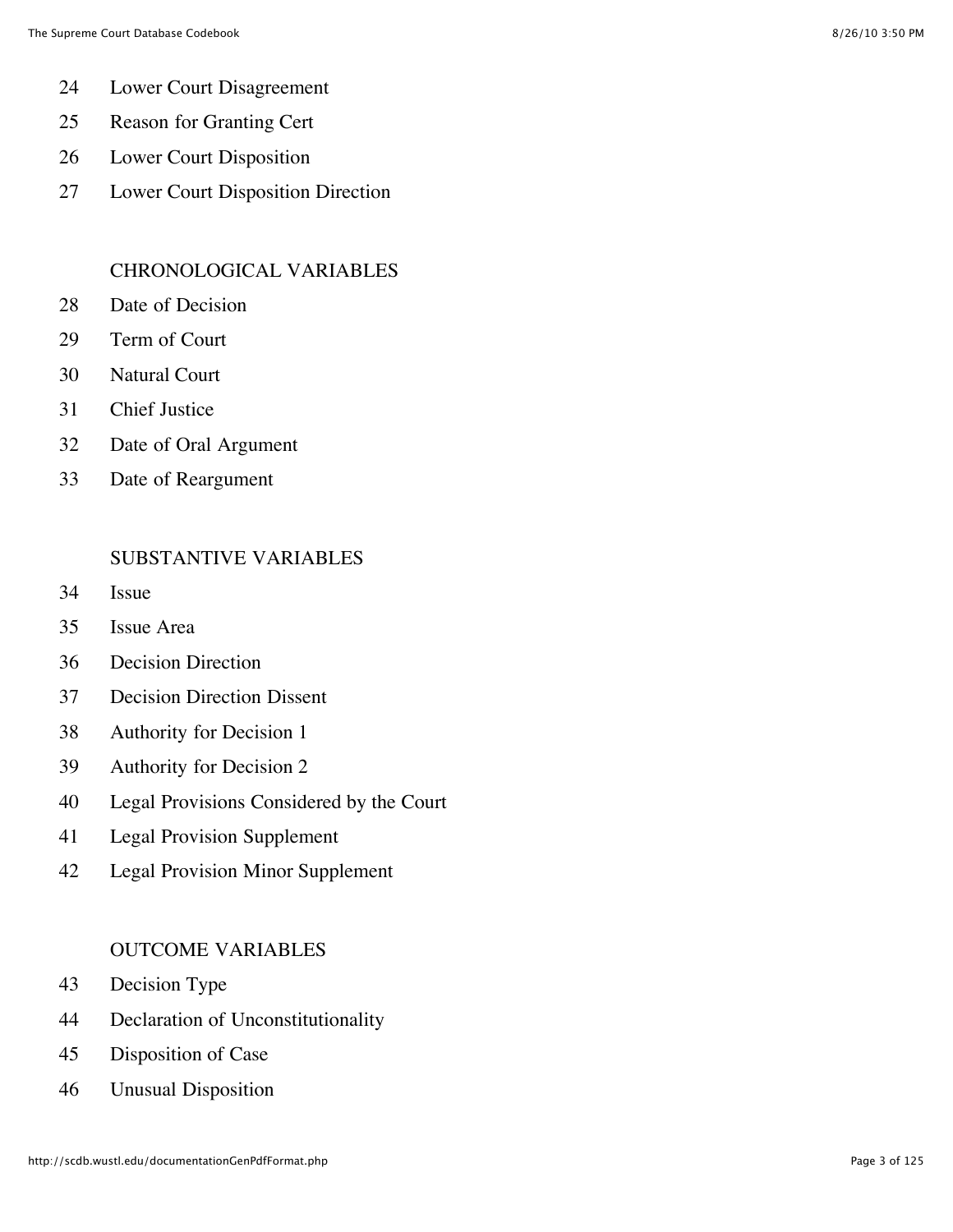- 47 Winning Party
- 48 Formal Alteration of Precedent

#### VOTING & OPINION VARIABLES

- 49 Vote Not Clearly Specified
- 50 Majority Opinion Writer
- 51 Majority Opinion Assigner
- 52 Split Vote
- 53 Majority Votes
- 54 Minority Votes
- 55 Justice ID
- 56 Justice Name
- 57 The Vote in the Case
- 58 Opinion
- 59 Direction of the Individual Justice's Votes
- 60 Majority and Minority Voting by Justice
- 61 First Agreement
- 62 Second Agreement

#### APPENDICES / DATA NORMALIZATIONS

- A1 varAdminAction
- A2 varAuthorityDecision
- A3 varCaseDispositionLc
- A4 varCaseDispositionSc
- A5 varCaseDispositionUnusual
- A6 varCaseSources
- A7 varCertReason
- A8 varChiefs
- A9 varDecisionDirection
- A10 varDecisionDirectionDissent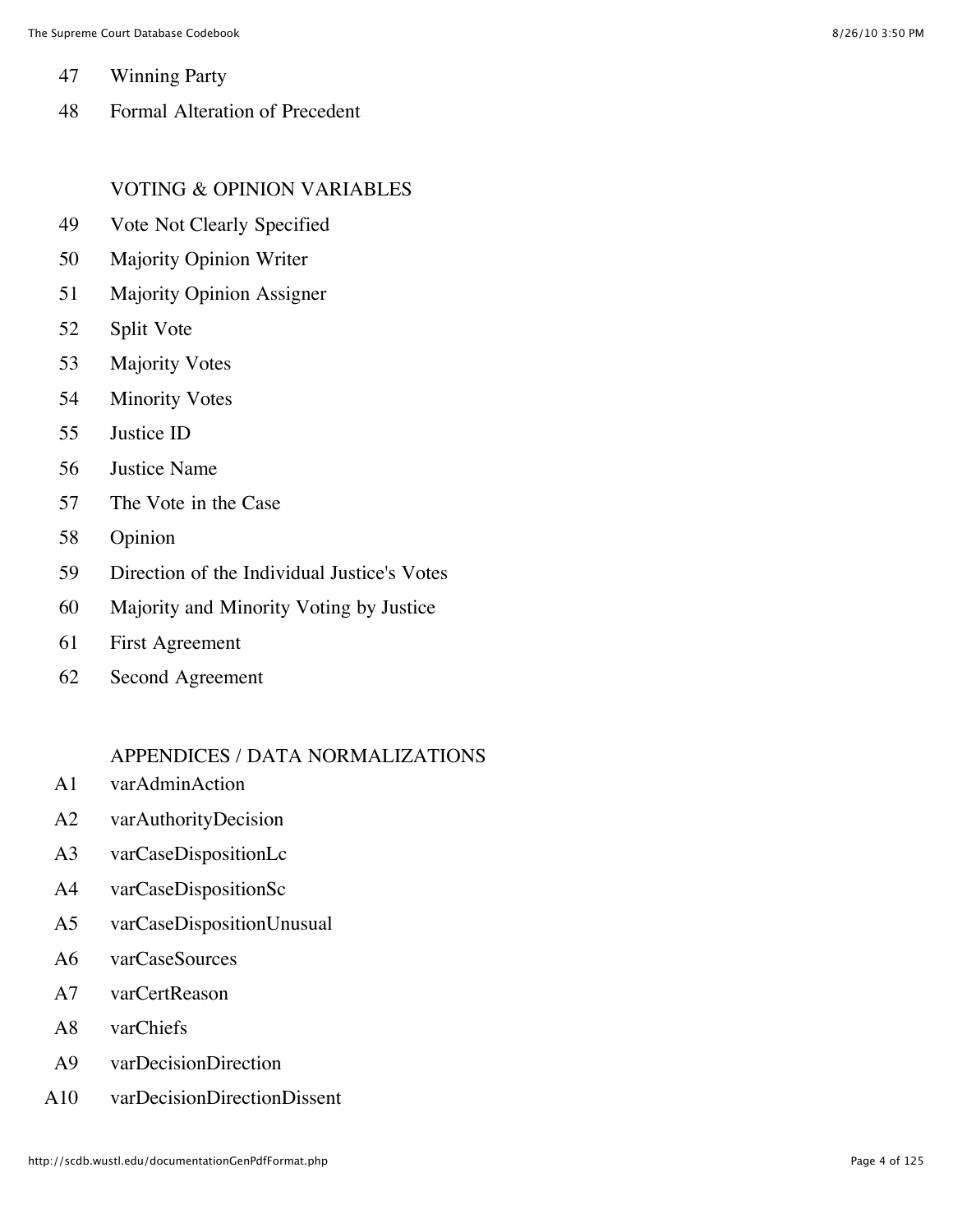- A11 varDecisionTypes
- A12 varDeclarationUncon
- A13 varIssues
- A14 varIssuesAreas
- A15 varJurisdiction
- A16 varJusticeDirection
- A17 varJusticeMajority
- A18 varJusticeOpinion
- A19 varJustices
- A20 varLawArea
- A21 varLcDisagreement
- A22 varLegalProvisions
- A23 varNaturalCourt
- A24 varParties
- A25 varPartyWinning
- A26 varPrecedentAlteration
- A27 varSplitVote
- A28 varStates
- A29 varThreeJudgeFdc
- A30 varVote
- A31 varVoteUnclear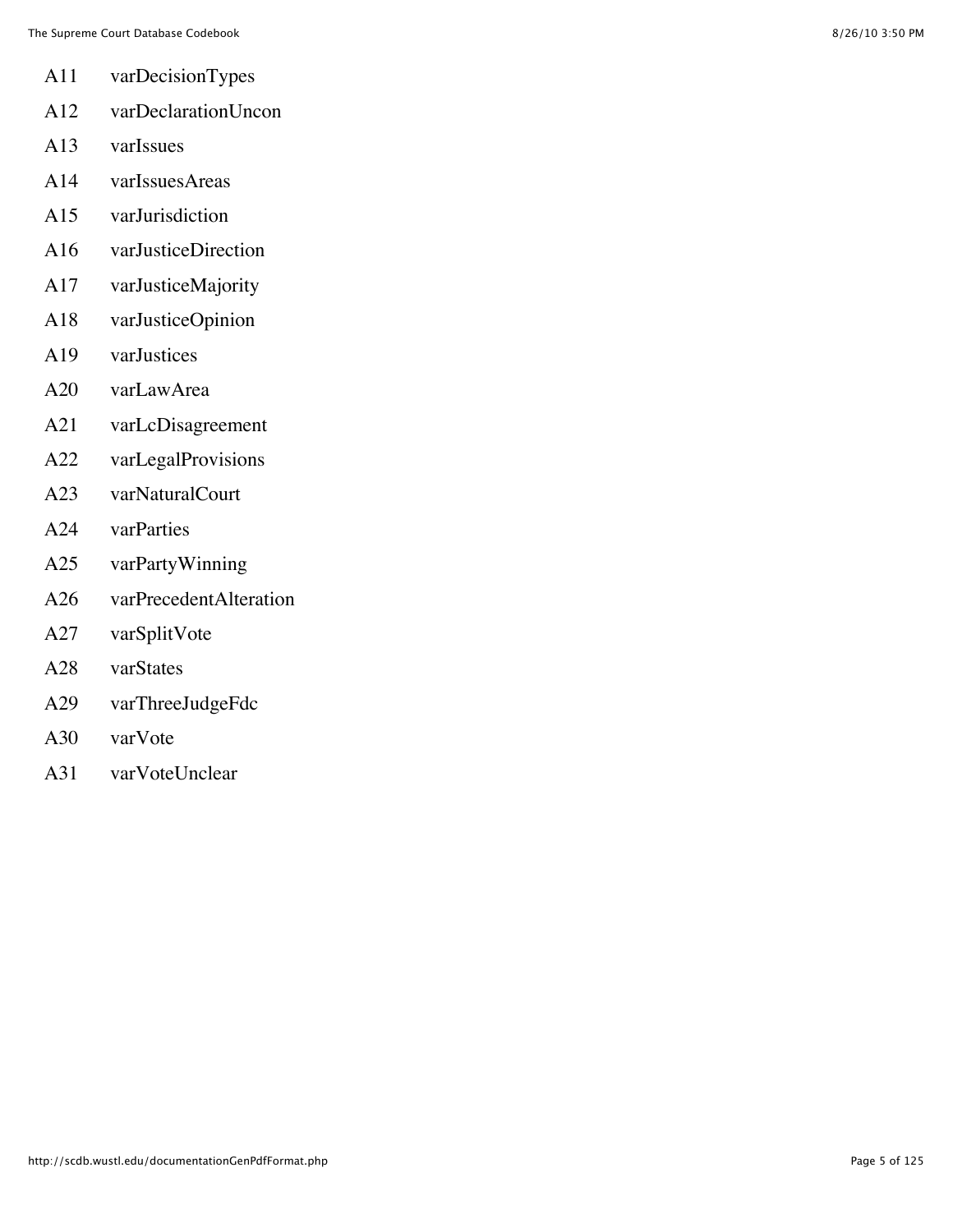#### 1 Introduction

A Prefatory Note from Harold J. Spaeth

The intial version of this database dates from the mid-1980's at the dawn of the desktop computing revolution and relies on pre-microcomputing and pre-internet conditions. As such, users need knowledge of statistical software packages and the codified variables that the database contains. This new version, however, recognizes the existence of the 21st century by eliminating acquaintance with statistical software packages and coded variables. Plain English rules! But do note that the database can be uploaded into statistical packages to perform advanced calculations if a user so desires.

Aside from the foregoing, the major feature of this version of the database is an interface that is in line with modern technology and which will allow users to directly calculate and view relationships among the variables in the database.

As such, the database may now be treated as justice centered. The original database only allowed for the analyses of judicial decisions and the votes of the individual justices. It is now possible for the individual justice's vote to be the unit of analysis rather than the case. That is, a user may, for example, easily compare the behavior of one or more of the justices with that of others. The original version of the database was not programmed to do so because it was exclusively case centered.

I have specified decision rules governing the entry of data into the various variables, most particularly the legal provisions governing the Court's decisions and the issues to which cases pertain. These, however, are not set in concrete. You, of course, are free to redefine any and all variables on your copy of the database. If convention applies, I adhere to it. But for many variables and their specific entries, none exists.

Because the database now dates from the Court's beginnings in 1792, in specifying the issue in legacy cases (pre-Warren Court [1953-1968]) I have chosen the one that best accords with what today's Court would consider the issue to be. For example, "prize cases," those in which vessels were captured on the high seas and brought into U.S. ports, are categorized either as Fifth Amendment takings clause cases or as cases pertaining to the jurisdiction of the federal district or appeals courts, depending on which issue the Court based its decision. This was done to provide a basis for continuity in the Court's decision making and to avoid, if desired, undue segmentation of the Court's decisions. Thje same rule applies to various provisions pertaining to the Bill of Rights even though the Foourteenth Amendment had not been ratified and no guarantees of the Bill of Rights had been made binding on the state and local governments.

Do recognize, however, that the foregoing paragraph applies only to the issue(s) the Court addressed and not to the legal provisions decided by the Court. The latter were nonexistent at the time of decision. These legacy decisions rested instead either on the common law or judicial fiat.

I wish to thank Professor Jeffrey Segal of the State University of New York at Stony Brook for his extremely valuable comments and suggestions on all phases and aspects of the database since its creation. I also thank Harriet Dhanak, the former programming and software specialist in the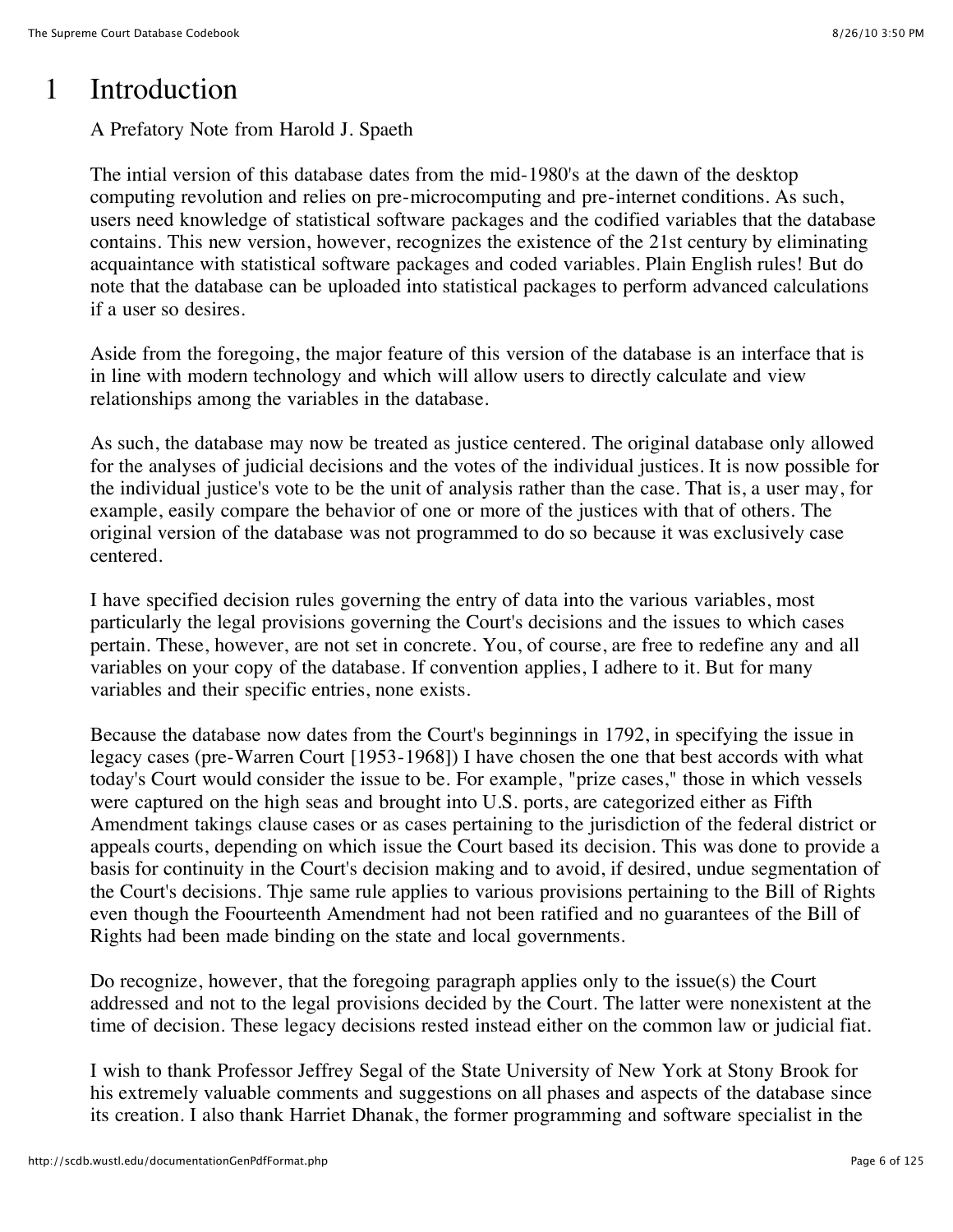Department of Political Science at Michigan State University, for her expert guidance and assistance. Her successor, Lawrence Kestenbaum, continued and extended the stellar services on which I had become dependent. Most recently I have relied on the superb technical knowledge and skills of John Schwarz of the Michigan State University Institute for Political and Social Science Research. Professor Tim Hagle of the University of Iowa continues to systematically inform me of errors and missing data that I have overlooked. My former graduate students, now bona fide professors--Sara C. Benesh and Wendy L. Martinek--have shepherded me through the more arcane byways of current versions of statistical software packages. And though this feature of the database is now passe, their previous assistance has been key.

I also deeply appreciate the support provided me by the Michigan State University College of Law.

Three outstanding individuals are most responsible for this version of the database. Lee Epstein, whose wide-ranging scholarly productivity is unmatched in the world of judicial scholarship; Andrew D. Martin, chair of the Department of Political Science, professor of law, and Director of the Center for Empirical Research in Law (CERL) at Washington University in St. Louis, whose methodological competence knows no bounds; and Troy DeArmitt, CERL's masterful research technician par excellence.

Compilation of this database has been supported by grants from the National Science Foundation. Without its assistance, the database would not exist.

Notes to All Users

1. The Supreme Court Database's research team continuously updates the database. Accordingly, we urge you to pay attention to the date your version appeared on the website and to check whether it is the current one.

2. The codebook now provides five pieces of information for each variable: the name of the variable as it appears in the current version of the Database, the name Spaeth used in previous versions (if applicable), any normalization (changes we made when converting from Spaeth's format to the new web version), and, of course, a description of the variable and a list of its values.

*- End of Content for Variable 1. Introduction -*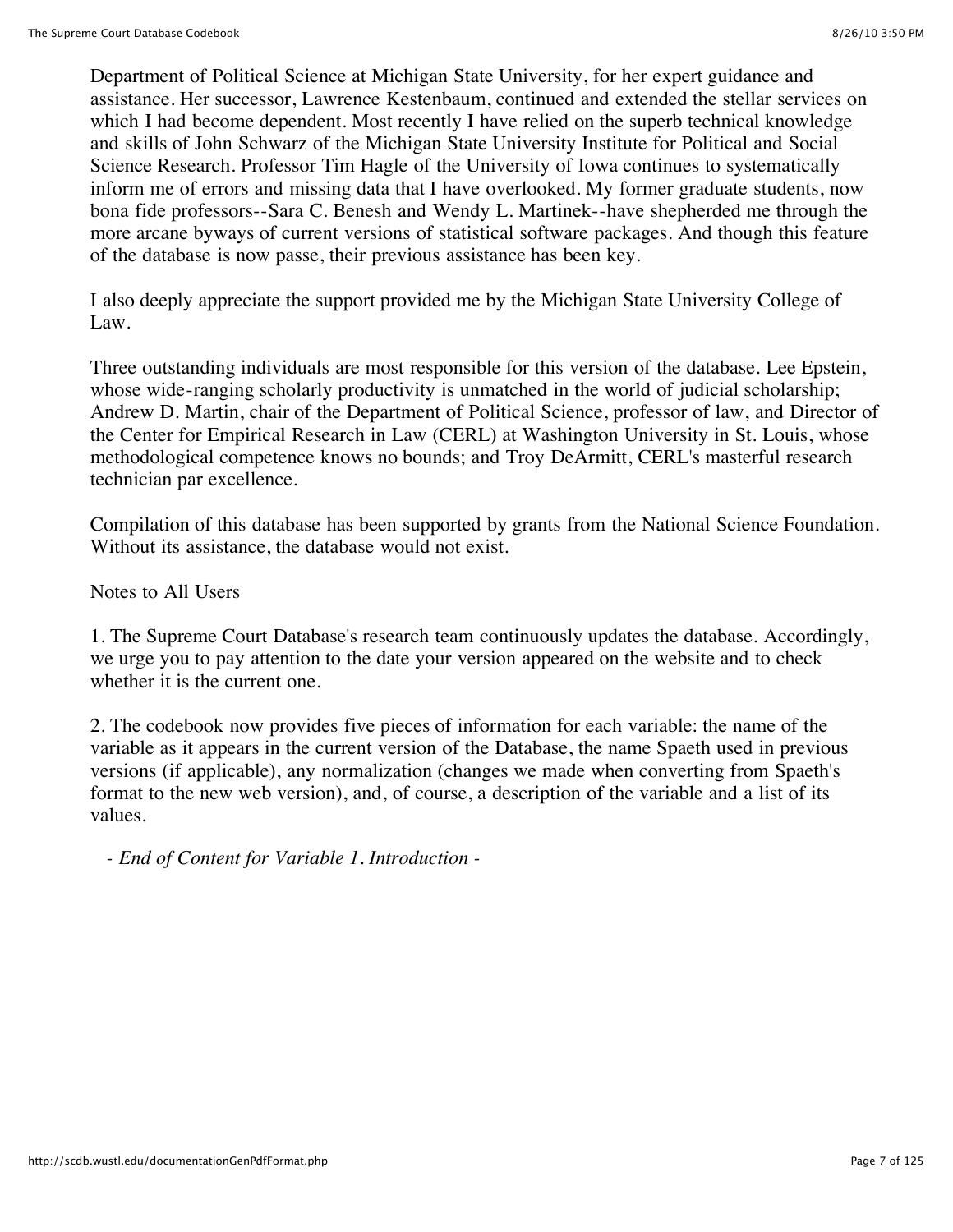## 2 SCDB Case ID

| <b>Variable Name</b> | <b>Spaeth Name</b> | <b>Normalizations</b> |
|----------------------|--------------------|-----------------------|
| caseId               | n/a                | n/a                   |

This is the first of four unique internal identification numbers.

The first four digits are the term. The next four are the case within the term (starting at 001 and counting up).

*- End of Content for Variable 2. SCDB Case ID -*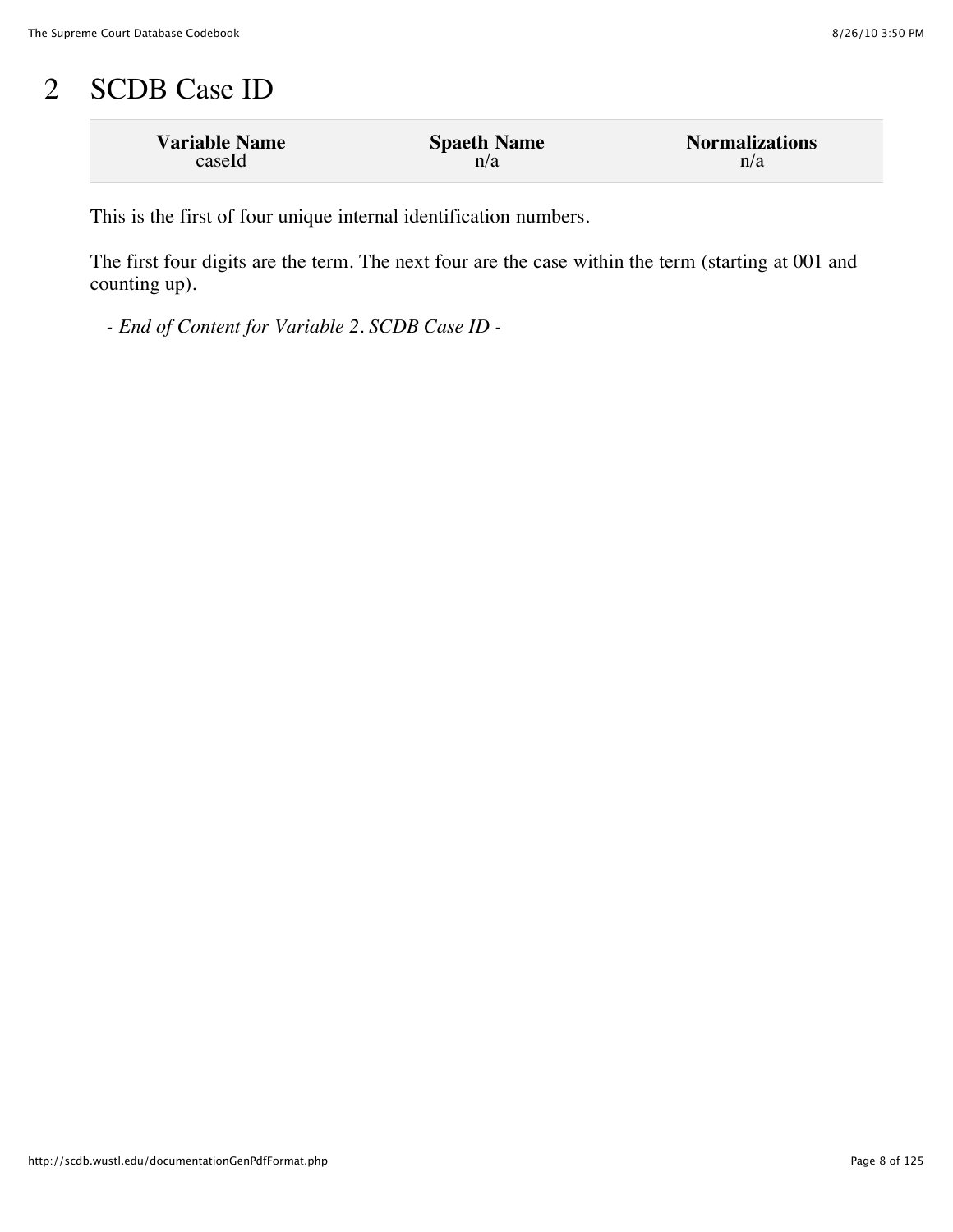#### 3 SCDB Docket ID

| <b>Variable Name</b> | <b>Spaeth Name</b> | <b>Normalizations</b> |
|----------------------|--------------------|-----------------------|
| docketId             | n/a                | n/a                   |

This is the second of four unique internal identification numbers.

The first four digits are the term. The next four are the case within the term (starting at 001 and counting up). The last two are the number of dockets within the case (starting at 01 and counting up).

*- End of Content for Variable 3. SCDB Docket ID -*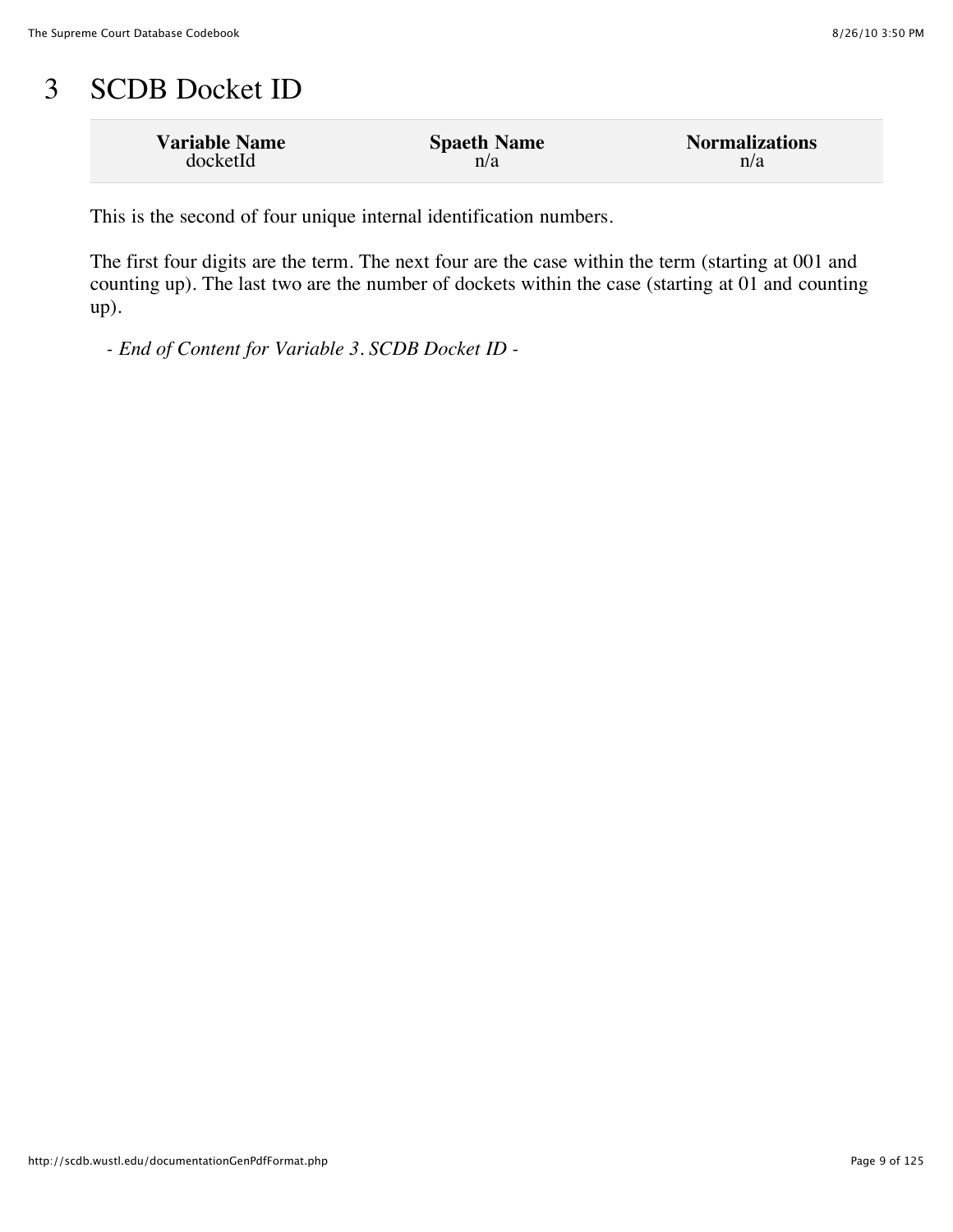### 4 SCDB Issues ID

| <b>Variable Name</b> | <b>Spaeth Name</b> | <b>Normalizations</b> |
|----------------------|--------------------|-----------------------|
| caseIssuesId         | n/a                | n/a                   |

This is the third of four unique internal identification numbers.

The first four digits are the term. The next four are the case within the term (starting at 001 and counting up). The next two are the number of dockets within the case (starting at 01 and counting up). The last two are the number of issues and legal provisions within the case (starting at 01 and counting up).

*- End of Content for Variable 4. SCDB Issues ID -*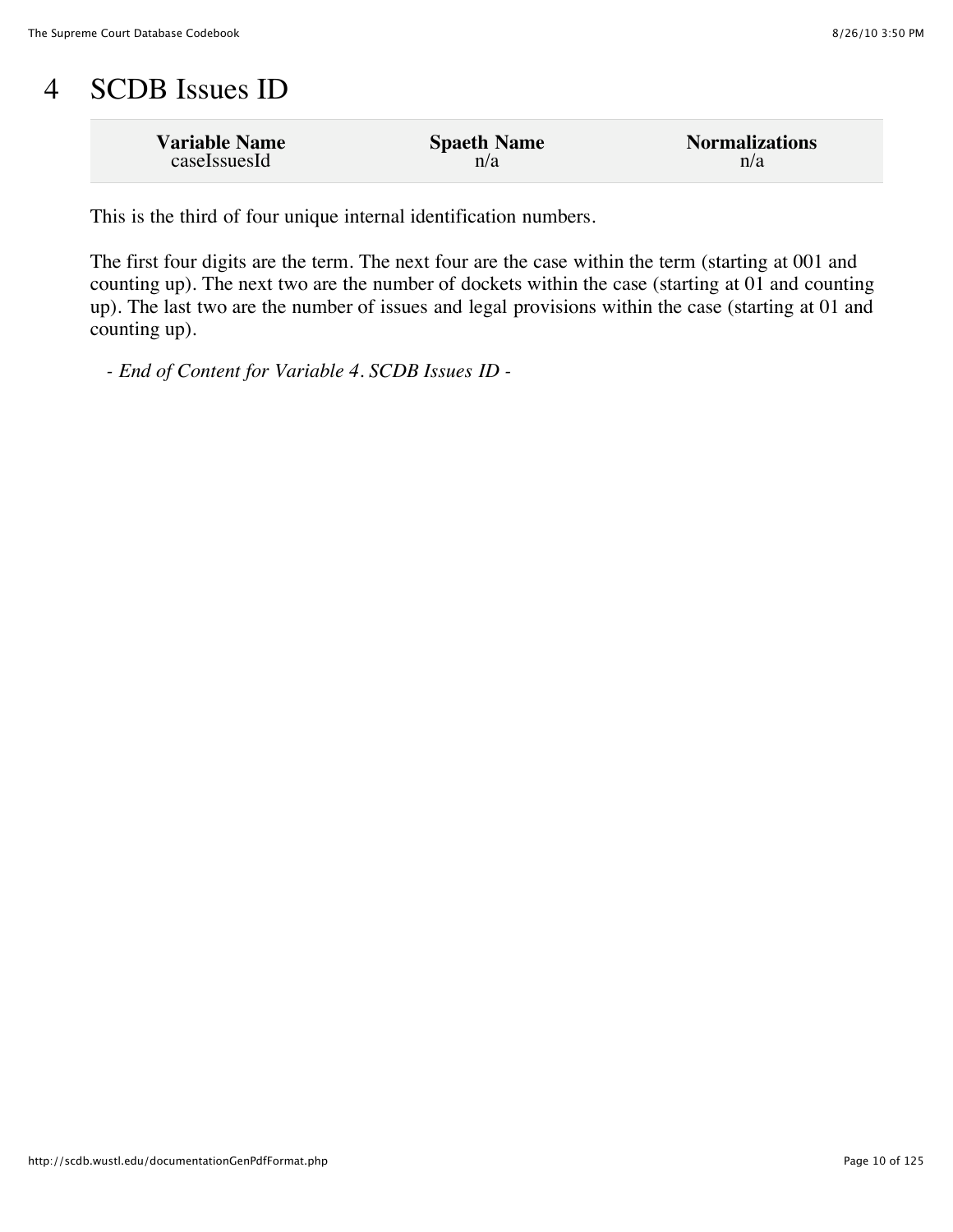## 5 SCDB Vote ID

| <b>Variable Name</b> | <b>Spaeth Name</b> | <b>Normalizations</b> |
|----------------------|--------------------|-----------------------|
| voteId               | n/a                | n/a                   |

This is the fourth of four unique internal identification numbers.

The first four digits are the term. The next four are the case within the term (starting at 001 and counting up). The next two are the number of dockets within the case (starting at 01 and counting up). The next two are the number of issues and legal provisions within the case (starting at 01 and counting up). The next two indicate a split vote within an issue or legal provision (01 for only one vote; 02 if a split vote). The final two represent the vote in the case (usually runs 01 to 09, but fewer if not all nine justices participated).

*- End of Content for Variable 5. SCDB Vote ID -*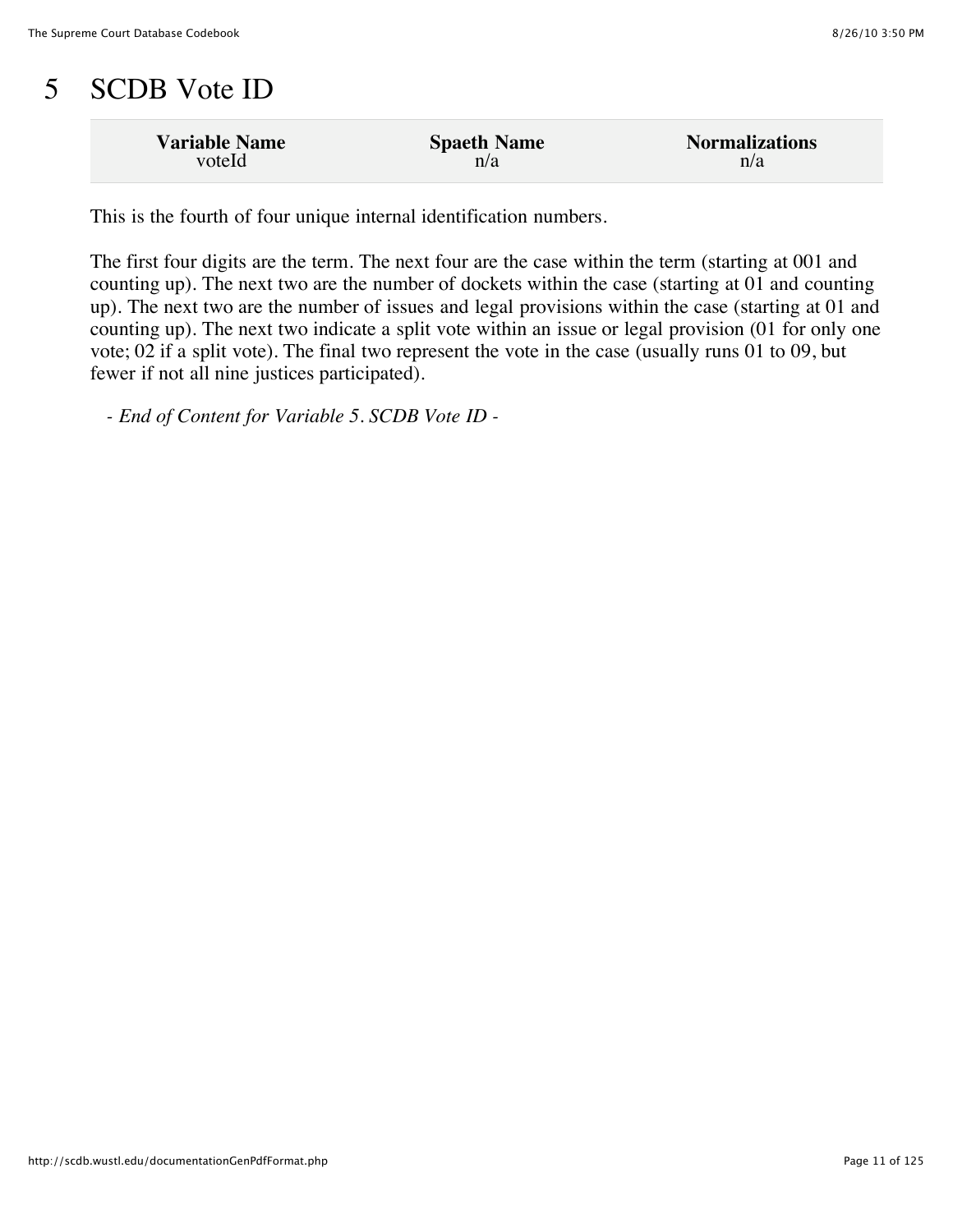## 6 U.S. Reporter Citation

| <b>Variable Name</b> | <b>Spaeth Name</b> | <b>Normalizations</b> |
|----------------------|--------------------|-----------------------|
| usCite               |                    | n/a                   |

The next four variables provide the citation to each case from the official United States Reports (US) and the three major unofficial Reports, the Supreme Court Reporter (S.CT), the Lawyers' Edition of the United States Reports(Led2d), and the LEXIS cite.

Note that LEXIS cites have the advantage of being unique; the other reporters can have multiple cases on the same page.

Further note that pagination does not invariably proceed chronologically throughout the volumes. Hence, do not assume that because a given citation has a higher page number than that of another case it was decided on the same or a later date as the other case. The only accurate way to sequence the cases chronologically is by indexing or otherwise sequencing each case's date of decision (date of decision).

*- End of Content for Variable 6. U.S. Reporter Citation -*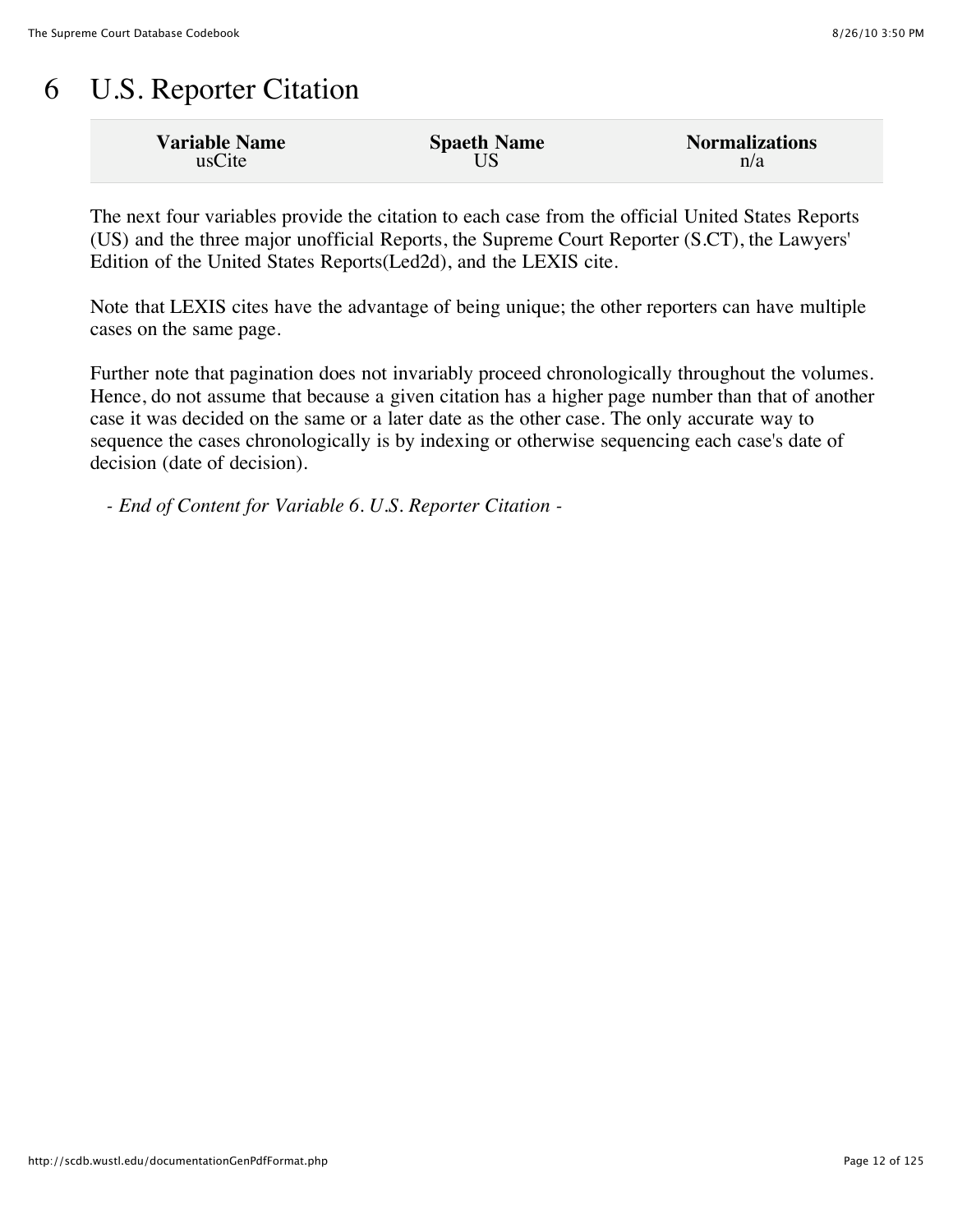## 7 Supreme Court Citation

| <b>Variable Name</b> | <b>Spaeth Name</b> | <b>Normalizations</b> |
|----------------------|--------------------|-----------------------|
| sctCite              |                    | n/a                   |

See variable U.S. Reporter Citation (usCite).

*- End of Content for Variable 7. Supreme Court Citation -*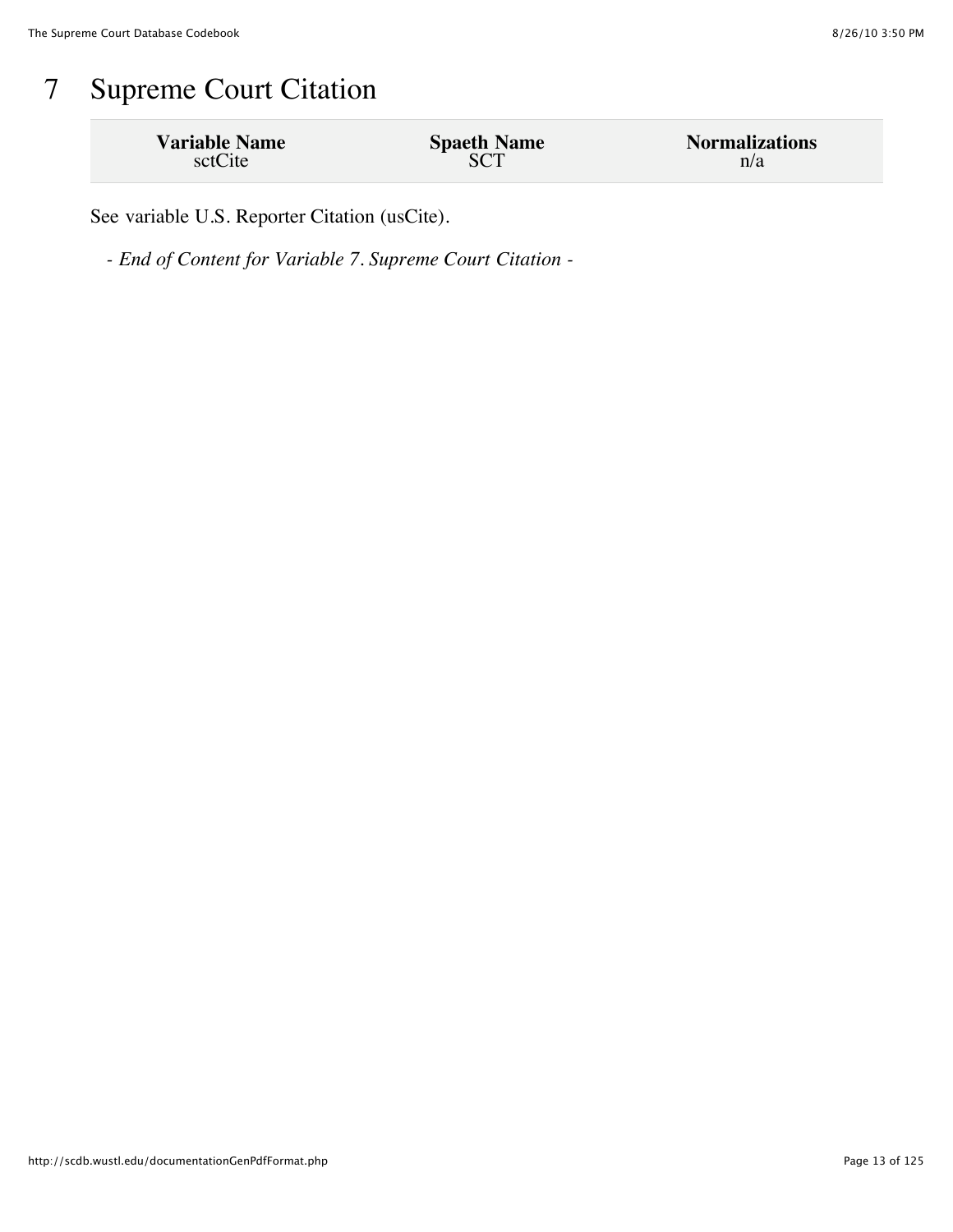## 8 Lawyers Edition Citation

| <b>Variable Name</b> | <b>Spaeth Name</b> | <b>Normalizations</b> |
|----------------------|--------------------|-----------------------|
| ledCite              | LED                | n/a                   |

See variable U.S. Reporter Citation.

*- End of Content for Variable 8. Lawyers Edition Citation -*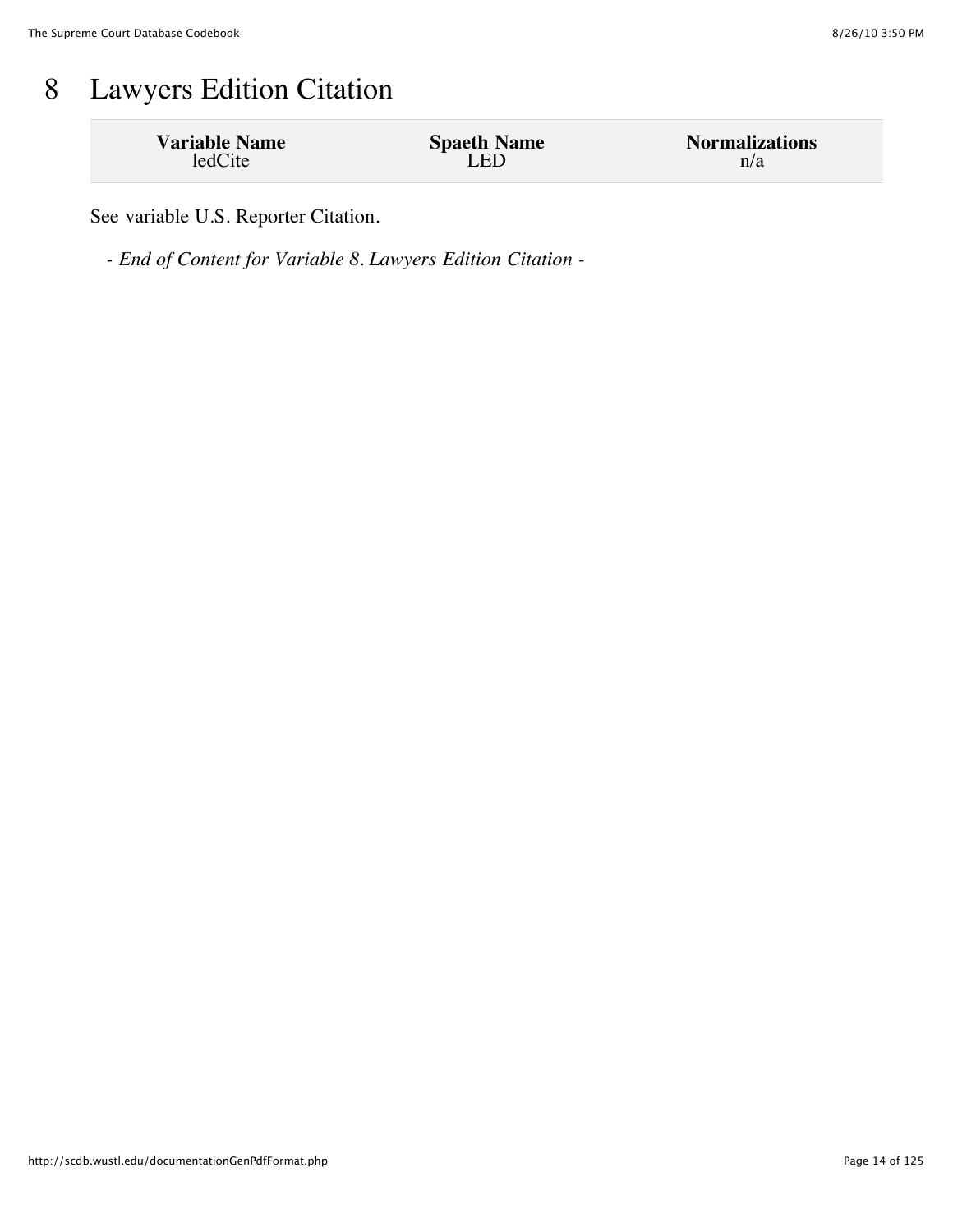## 9 LEXIS Citation

| <b>Variable Name</b> | <b>Spaeth Name</b> | <b>Normalizations</b> |
|----------------------|--------------------|-----------------------|
| lexisCite            | n/a                | n/a                   |

See variable U.S. Reporter Citation (usCite).

*- End of Content for Variable 9. LEXIS Citation -*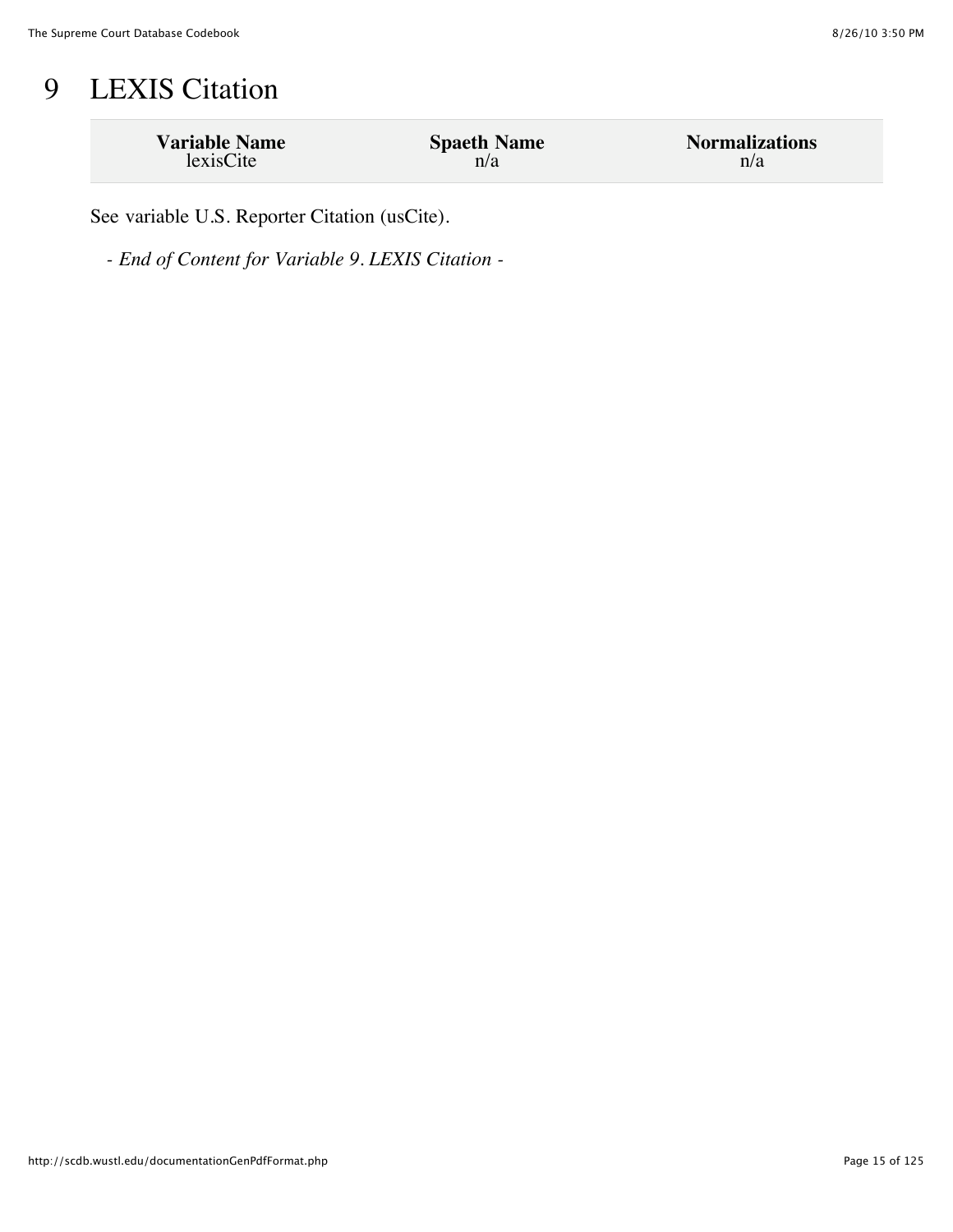### 10 Docket Number

| n/a | <b>Variable Name</b><br>docket | <b>Spaeth Name</b><br><b>DOCKET</b> | <b>Normalizations</b> |
|-----|--------------------------------|-------------------------------------|-----------------------|
|-----|--------------------------------|-------------------------------------|-----------------------|

This variable contains the docket number that the Supreme Court has assigned to the case. During the Warren Court and the first two terms of the Burger Court, different cases coming to the Court in different terms could have the same docket number. The Court eliminated the possibility of such duplication by including the last two digits of the appropriate term before the assigned docket number. Since the 1971 Term, the Court has also operated with a single docket. Cases filed pursuant to the Court's appellate jurisdiction have a two-digit number corresponding to the term in which they were filed, followed by a hyphen and a number varying from one to five digits. Cases invoking the Court's original jurisdiction have a number followed by the abbreviation, "Orig."

For administrative purposes, the Court uses the letters, "A," "D," and "S," in place of the term year to identify applications ("A") for stays or bail, proceedings of disbarment or discipline of attorneys ("D"), and matters being held indefinitely for one reason or another ("S"). These occur infrequently and then almost always in the Court's summary orders at the back of each volume of the U.S.Reports. The database excludes these cases, the overwhelming majority of which are denials of petititon for certiorari.

A handful of cases in the database lack a docket number. For these, the docket variable has no entry.

Finally, note that the Court can consolidate multiple petitions--each with its own docket number--under one U.S. cite. If you are interested in only the first (lead) case, use the database organized by Supreme Court citation. If you are interested in all the cases consolidated under one cite, select the data grouping 'organize by docket,' which is found at the end of the analysis panel.

*- End of Content for Variable 10. Docket Number -*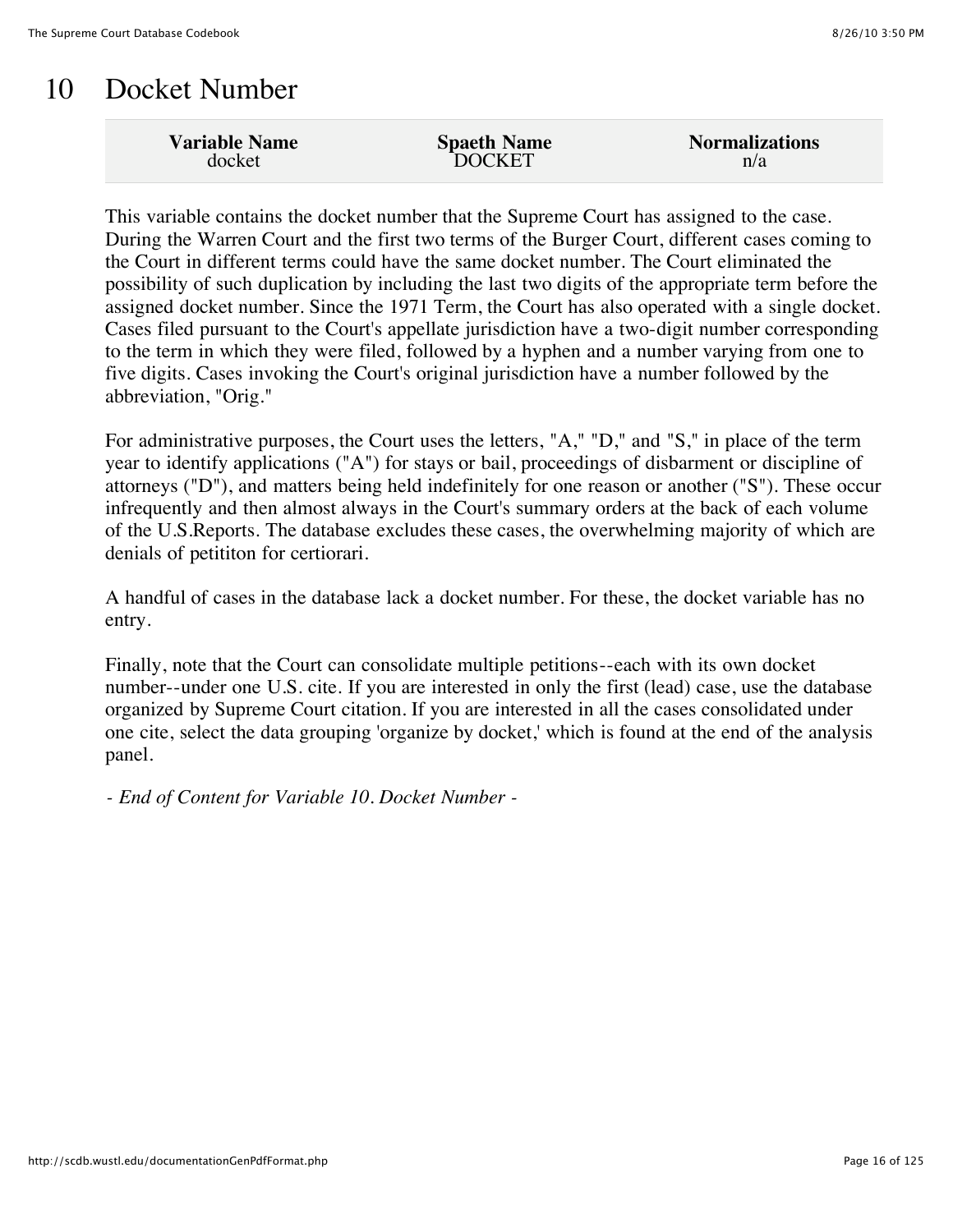#### 11 Case Name

| <b>Variable Name</b> | <b>Spaeth Name</b> | <b>Normalizations</b> |
|----------------------|--------------------|-----------------------|
| caseName             | n/a                | n/a                   |

This is the name of the case. We initially derived the names from LEXIS and then did a bit of tidying so that they appear in a consistent format. With the exception of various Latin phrases and abbreviations, all words are now in upper case.

Note that case name is tied to the docket number. In other words, if multiple cases appear under the same citation, the case name will be that of the particular case, not the lead case.

*- End of Content for Variable 11. Case Name -*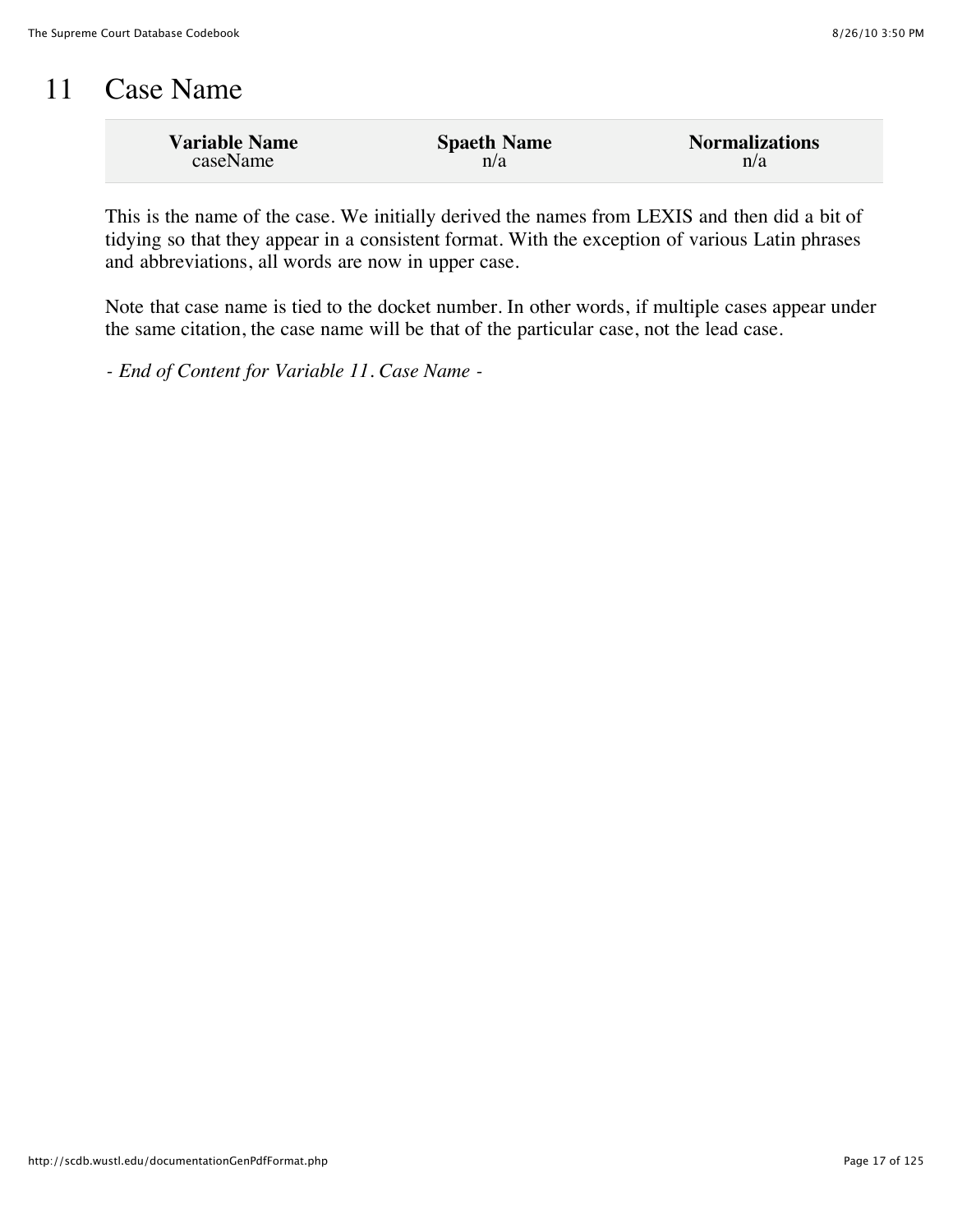#### 12 Petitioner

| <b>Variable Name</b> | <b>Spaeth Name</b> | <b>Normalizations</b> |
|----------------------|--------------------|-----------------------|
| petitioner           | PARTY 1            | varParties (300)      |
|                      |                    |                       |

The next four variables identify the parties to the case. "Petitioner" refers to the party who petitioned the Supreme Court to review the case. This party is variously known as the petitioner or the appellant. "Respondent" refers to the party being sued or tried and is also known as the appellee. Variables "petitioner" and "respondent" provide detailed information about all parties, except the identity of the state if a state (or one of its subdivisions) is a party, petitioner and respondent variables note only whether a state is a party, not the state's name. See variables Petitioner State and Respondent State for the name.

The specific codes that appear below were created inductively, with petitioner and respondent characterized as the Court's opinion identifies them.

In describing the parties in the cases before it, the justices employ terminology that places them in the context of the litigation in which they are involved. Accordingly, an employer who happens to be a manufacturer will be identified as the former if its role in the litigation is that of an employer and as the latter if its role is that of a business. Because the justices describe litigants in this fashion, a fairly limited vocabulary characterizes them. Note that the list of parties also includes the list of administrative agencies and officials contained in administrative action preceding litigation.

Also note that the Court's characterization of the parties applies whether the petitioner and respondent are actually single entities or whether many other persons or legal entities have associated themselves with the lawsuit. That is, the presence of the phrase, et al., following the name of a party does not preclude the Court from characterizing that party as though it were a single entity. Thus, each docket number will show a single petitioner and a single respondent, regardless of how many legal entities were actually involved.

The decision rules governing the identification of parties are as follows.

1. Parties are identified by the labels given them in the opinion or judgment of the Court except where the Reports title a party as the "United States" or as a named state. Textual identification of parties is typically provided prior to Part I of the Court's opinion. The official syllabus, the summary that appears on the title page of the case, may be consulted as well. In describing the parties, the Court employs terminology that places them in the context of the specific lawsuit in which they are involved. E.g., "employer" rather than "business" in a suit by an employee; as a "minority," "female," or "minority female" employee rather than "employee" in a suit alleging discrimination by an employer.

2. Where a choice of identifications exists that which provides information not provided by the legal provision or the issue is chosen. E.g., a federal taxpayer or an attorney accused of a crime as taxpayer or attorney rather than accused person, particularly if neither the lawType nor the Issue variable identifies the case as a tax matter or one involving an attorney.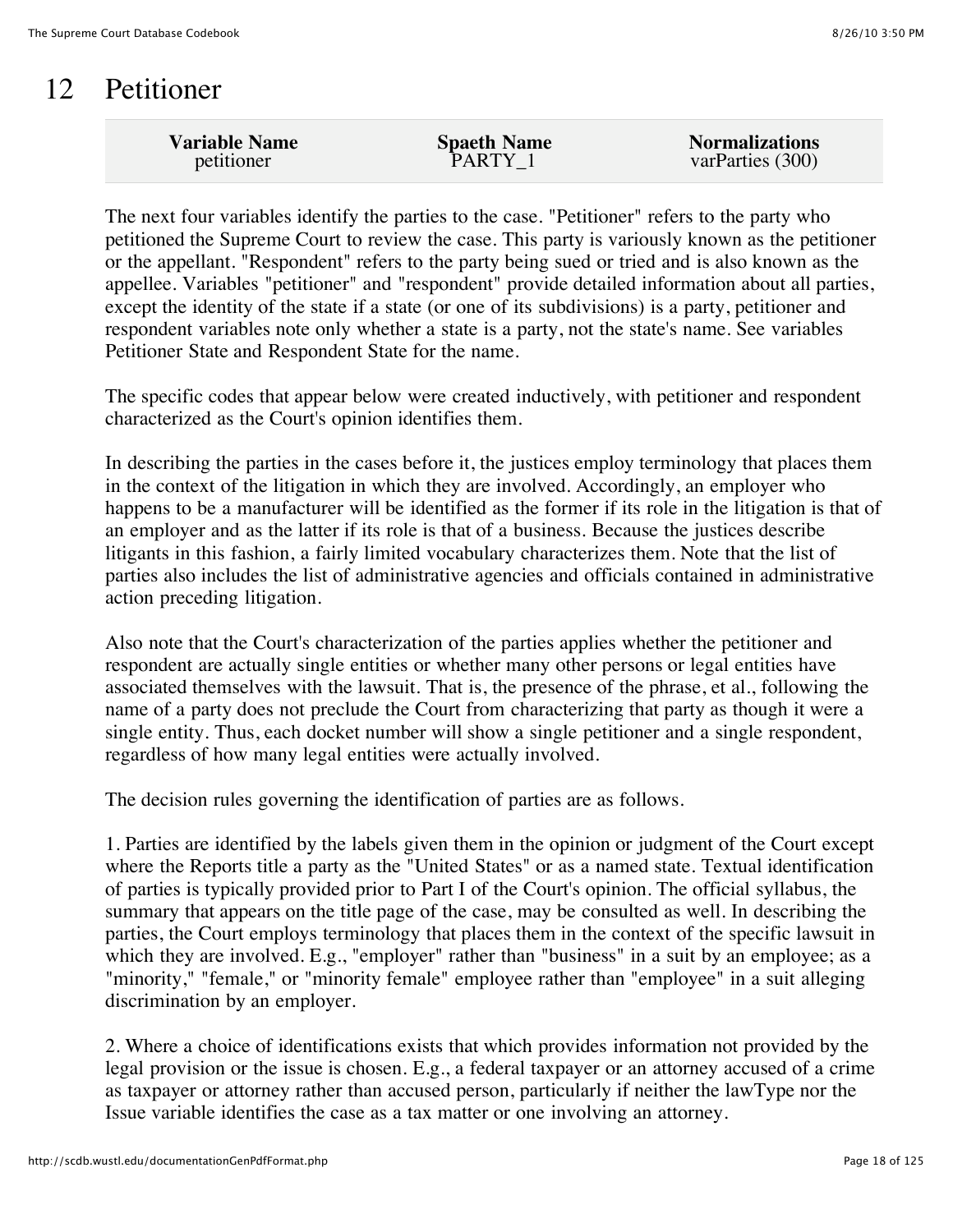3. Identify the parties by reference to the following list and by the list of federal agencies provided in the adminAction variable.

*- End of Content for Variable 12. Petitioner -*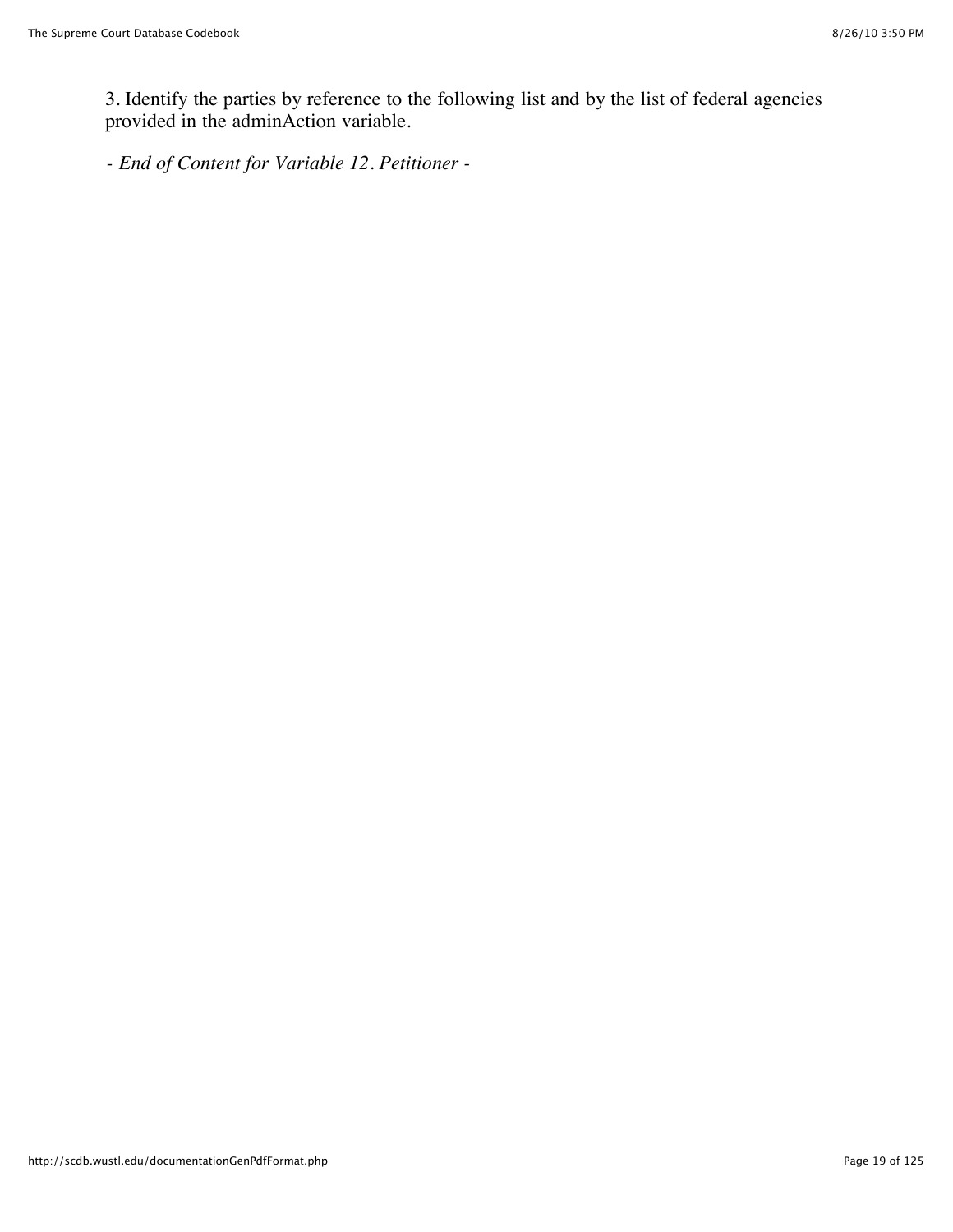#### 13 Petitioner State

| <b>Variable Name</b> | <b>Spaeth Name</b> | <b>Normalizations</b> |
|----------------------|--------------------|-----------------------|
| petitionerState      | PARTY 1            | varStates $(61)$      |
|                      |                    |                       |

This variable identifies the state if the state or any one of the following is the petitioner:

- specified state board or department of education
- city, town, township, village, or borough government or governmental unit
- state commission, board, committee, or authority
- county government or county governmental unit
- state department or agency
- court or judicial district
- governmental employee or job applicant
- female governmental employee or job applicant
- minority governmental employee or job applicant
- minority female governmental employee or job applicant
- federal government corporation
- retired or former governmental employee
- U.S. House of Representatives

interstate compact

- $\bullet$  judge
- state legislature, house, or committee
- local governmental unit other than a county, city, town, township, village, or borough
- governmental official, or an official of an agency established under an interstate compact
- state or U.S. supreme court
- local school district or board of education
- U.S. Senate
- U.S. senator
- foreign nation or instrumentality
- state or local governmental taxpayer, or executor of the estate of
- state college or university

See Petitioner variable for more details.

*- End of Content for Variable 13. Petitioner State -*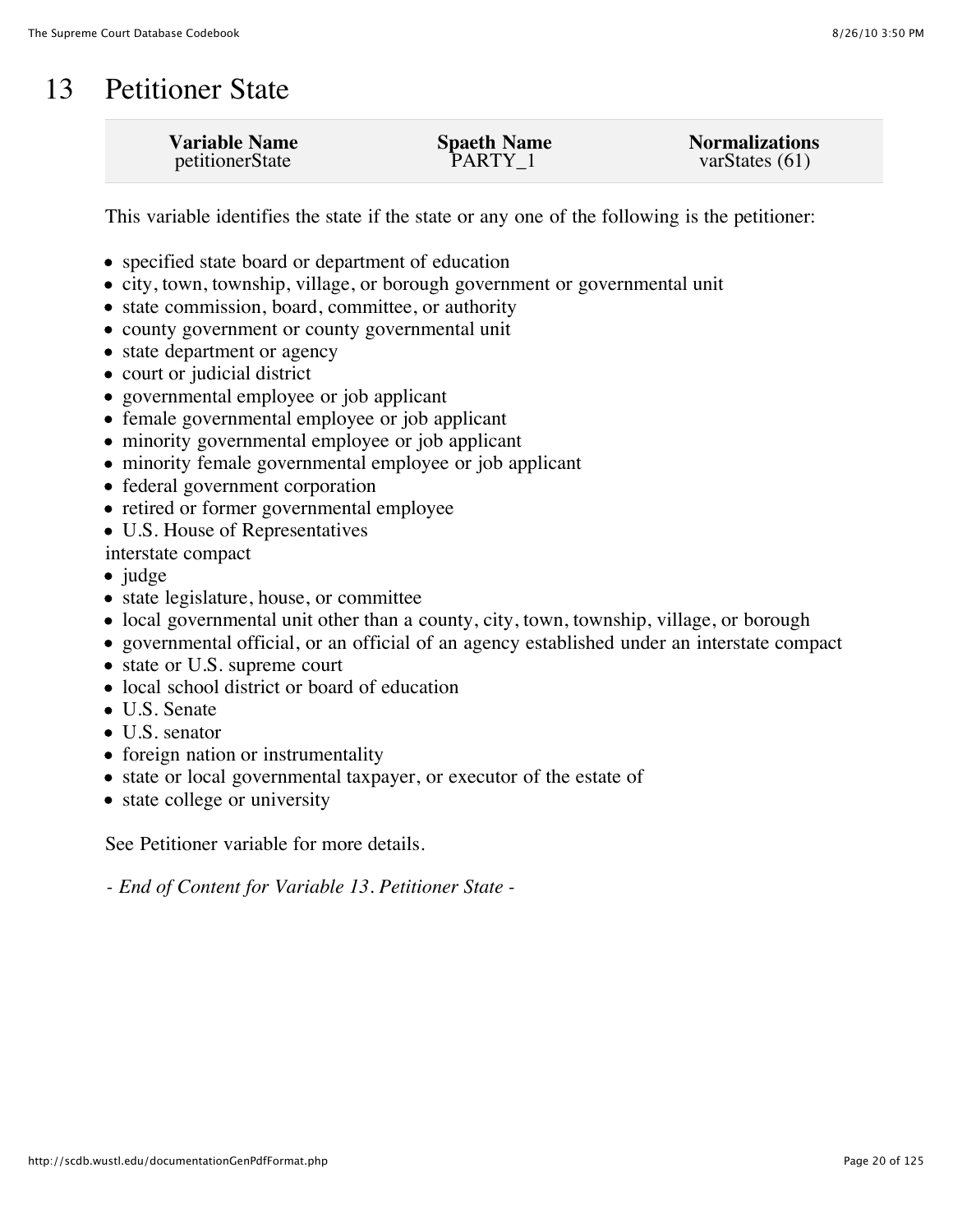## 14 Respondent

| <b>Variable Name</b> | <b>Spaeth Name</b> | <b>Normalizations</b> |
|----------------------|--------------------|-----------------------|
| respondent           | PARTY 2            | varParties (300)      |

See Petitioner variable.

*- End of Content for Variable 14. Respondent -*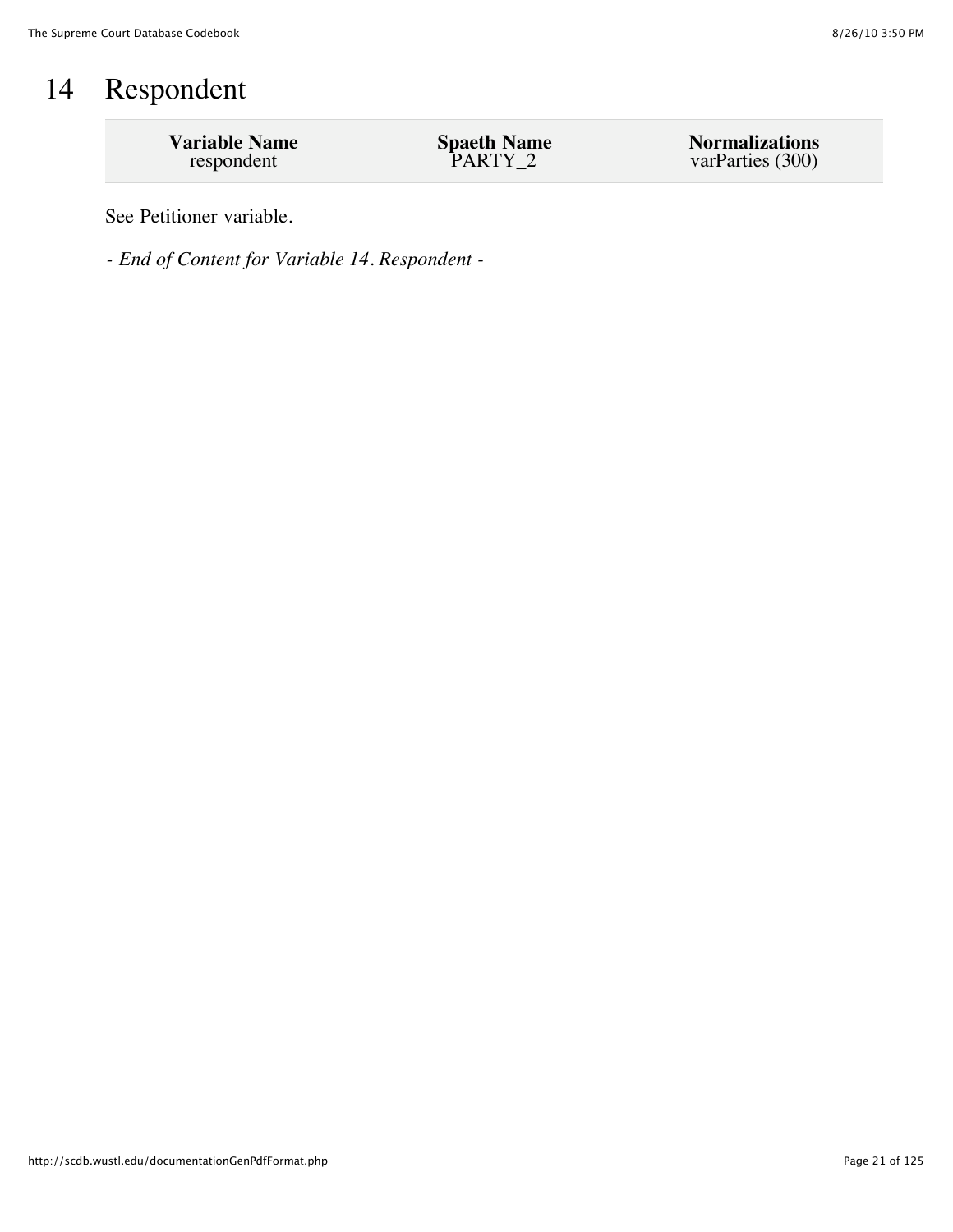### 15 Respondent State

This variable identifies the state if the state or any one of the following is the respondent:

- specified state board or department of education
- city, town, township, village, or borough government or governmental unit
- state commission, board, committee, or authority
- county government or county governmental unit
- state department or agency
- court or judicial district
- governmental employee or job applicant
- female governmental employee or job applicant
- minority governmental employee or job applicant
- minority female governmental employee or job applicant
- retired or former governmental employee
- $\bullet$  judge
- state legislature, house, or committee
- local governmental unit other than a county, city, town, township, village, or borough
- governmental official, or an official of an agency established under an interstate compact
- state or U.S. supreme court
- local school district or board of education
- state or local governmental taxpayer, or executor of the estate of
- state college or university

See Petitioner variable for more details.

*- End of Content for Variable 15. Respondent State -*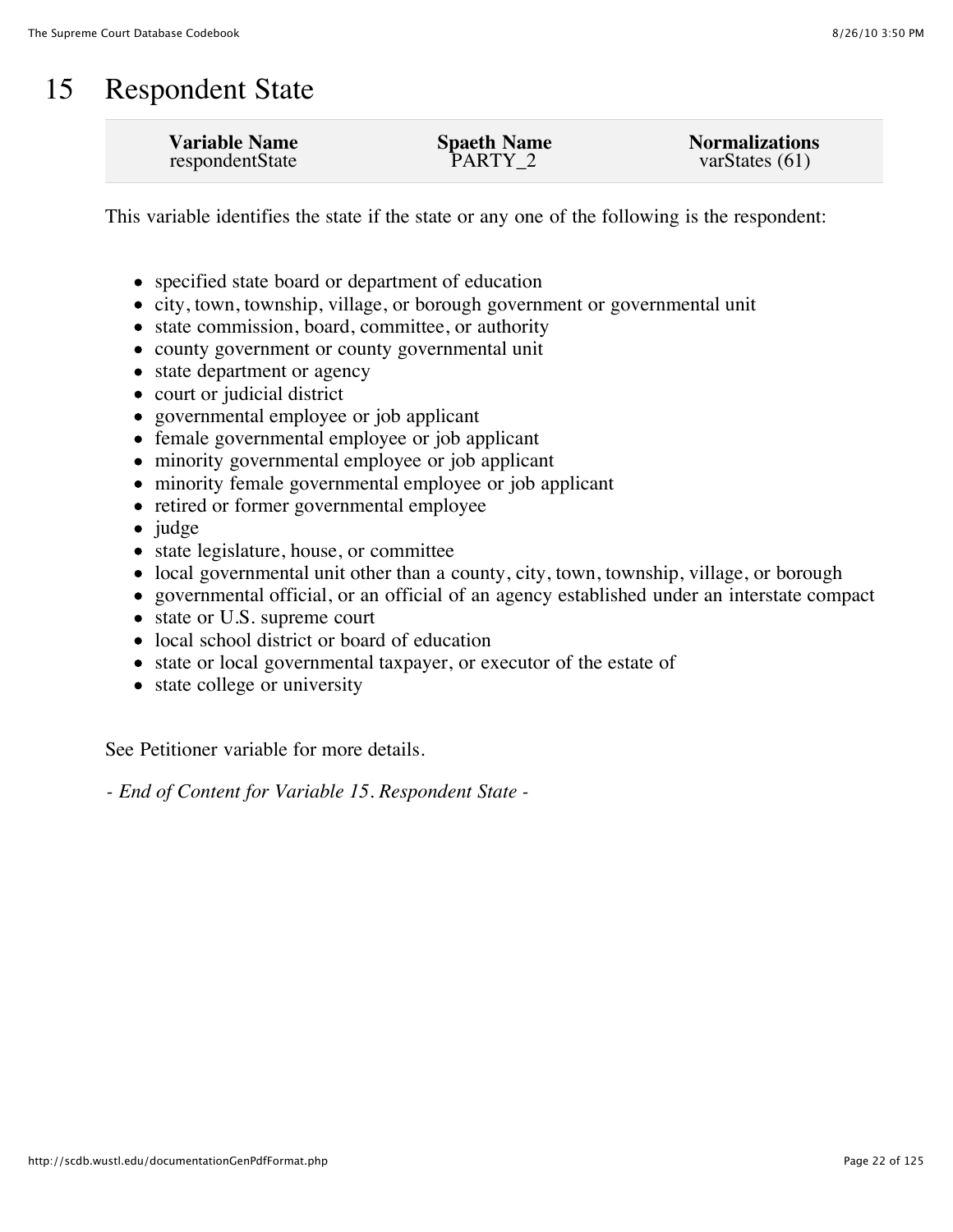#### 16 Manner in which the Court takes Jurisdiction

| <b>Variable Name</b> | <b>Spaeth Name</b> | <b>Normalizations</b> |
|----------------------|--------------------|-----------------------|
| jurisdiction         | JUR                | varJurisdiction (12)  |

The Court uses a variety of means whereby it undertakes to consider cases that it has been petitioned to review. These are listed below. The most important ones are the writ of certiorari, the writ of appeal, and for legacy cases the writ of error and certification.

*- End of Content for Variable 16. Manner in which the Court takes Jurisdiction -*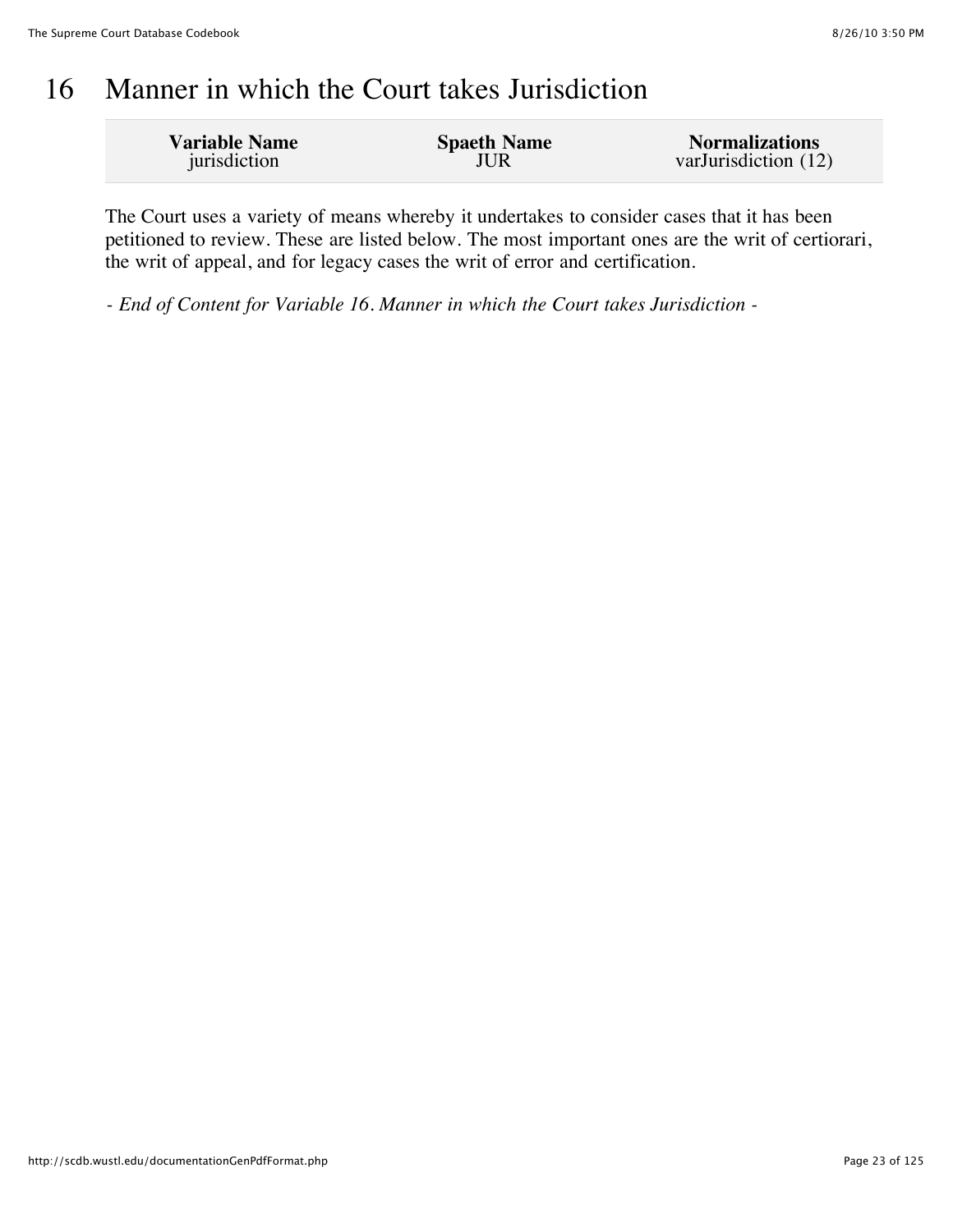## 17 Administrative Action Preceeding Litigation

| <b>Variable Name</b> | <b>Spaeth Name</b> | <b>Normalizations</b> |
|----------------------|--------------------|-----------------------|
| adminAction          | <b>ADMIN</b>       | varAdminAction (123)  |
|                      |                    |                       |

This variable pertains to administrative agency activity occurring prior to the onset of litigation. Note that the activity may involve an administrative official as well as that of an agency. The general rule for an entry in this variable is whether administrative action occurred in the context of the case. Note too that this variable identifies the specific federal agency. If the action occurred in a state agency, adminAction is coded as 117 (State Agency). See the variable adminActionState for the identity of the state.

Determination of whether administration action occurred in the context of the case was made by reading the material which appears in the summary of the case (the material preceding the Court's opinion) and, if necessary, those portions of the prevailing opinion headed by a I or II.

Action by an agency official is considered to be administrative action except when such an official acts to enforce criminal law.

If an agency or agency official "denies" a "request" that action be taken, such denials are considered agency action.

If two federal agencies are mentioned (e.g., INS and BIA), the one whose action more directly bears on the dispute will appear; otherwise the agency that acted more recently. If a state and federal agency are mentioned, the federal agency will appear.

Excluded from entry in this variable are:

- A "challenge" to an unapplied agency rule, regulation, etc. A request for an injunction or a declaratory judgment against agency action which, though anticipated, has not yet occurred.
- A mere request for an agency to take action when there is no evidence that the agency did so.
- Agency or official action to enforce criminal law. The hiring and firing of political appointees or the procedures whereby public officials are appointed to office.
- Attorney general preclearance actions pertaining to voting. Filing fees or nominating petitions required for access to the ballot.
- Actions of courts martial.
- Land condemnation suits and quiet title actions instituted in a court.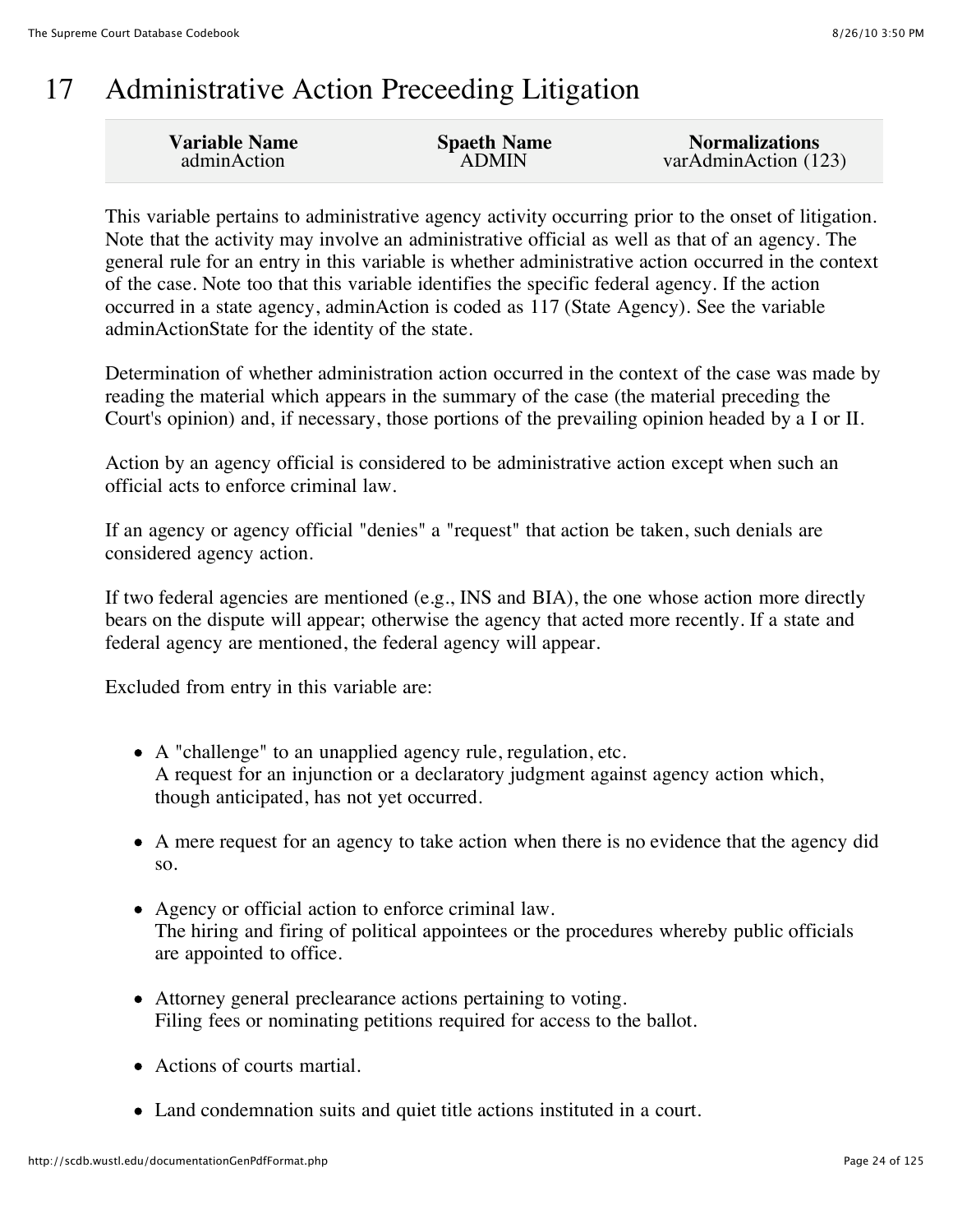- Federally funded private nonprofit organizations.
- *End of Content for Variable 17. Administrative Action Preceeding Litigation -*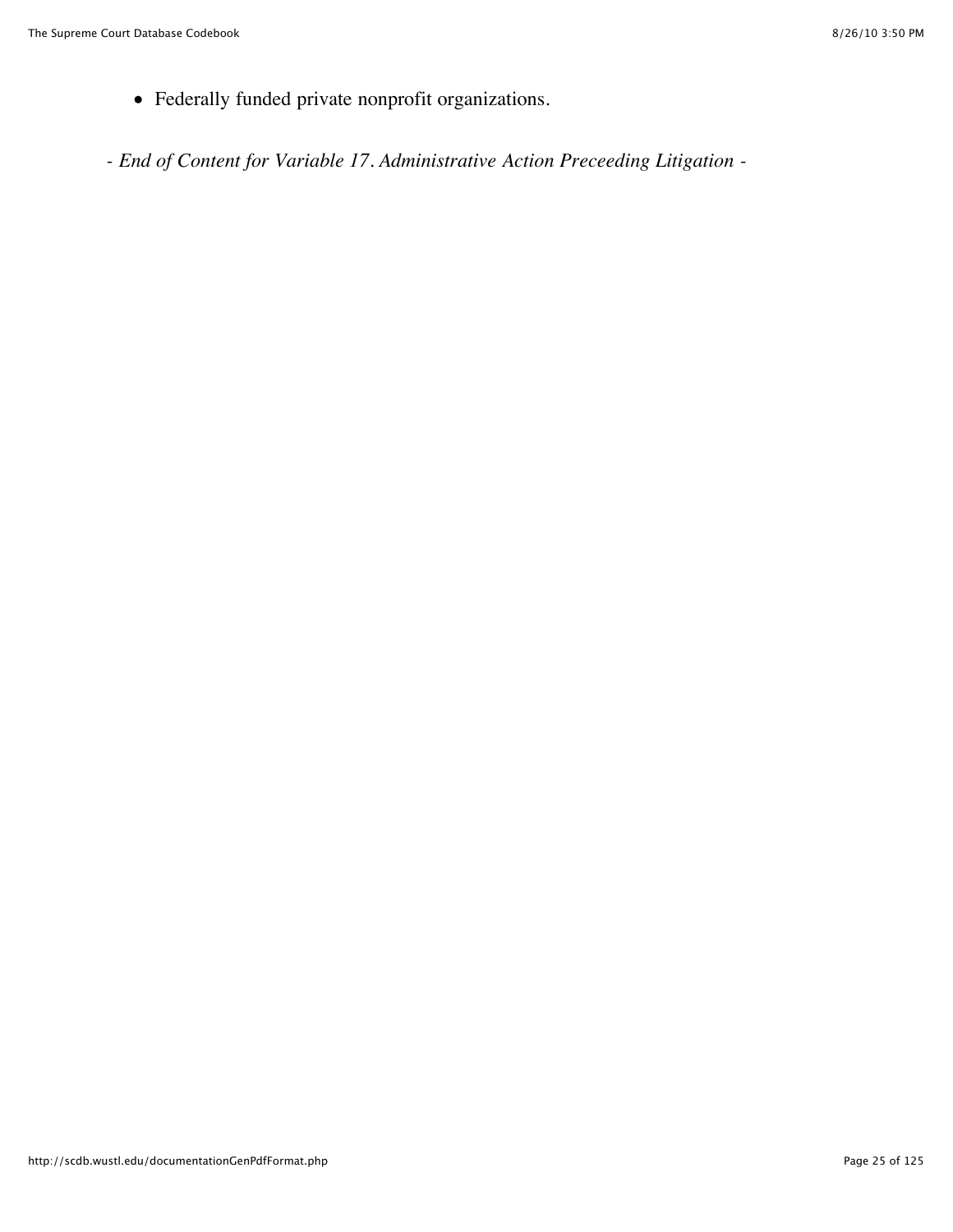## 18 Administrative Action Preceeding Litigation State

| <b>Variable Name</b> | <b>Spaeth Name</b> | <b>Normalizations</b> |
|----------------------|--------------------|-----------------------|
| adminActionState     | <b>ADMIN</b>       | var $States(61)$      |

Administrative action may be either state or federal. If administrative action was taken by a state or a subdivision thereof, this variable identifies the state. See adminAction for federal agencies and for the coding rules.

When a state agency or official acts as an agent of a federal agency, it is identified as such.

*- End of Content for Variable 18. Administrative Action Preceeding Litigation State -*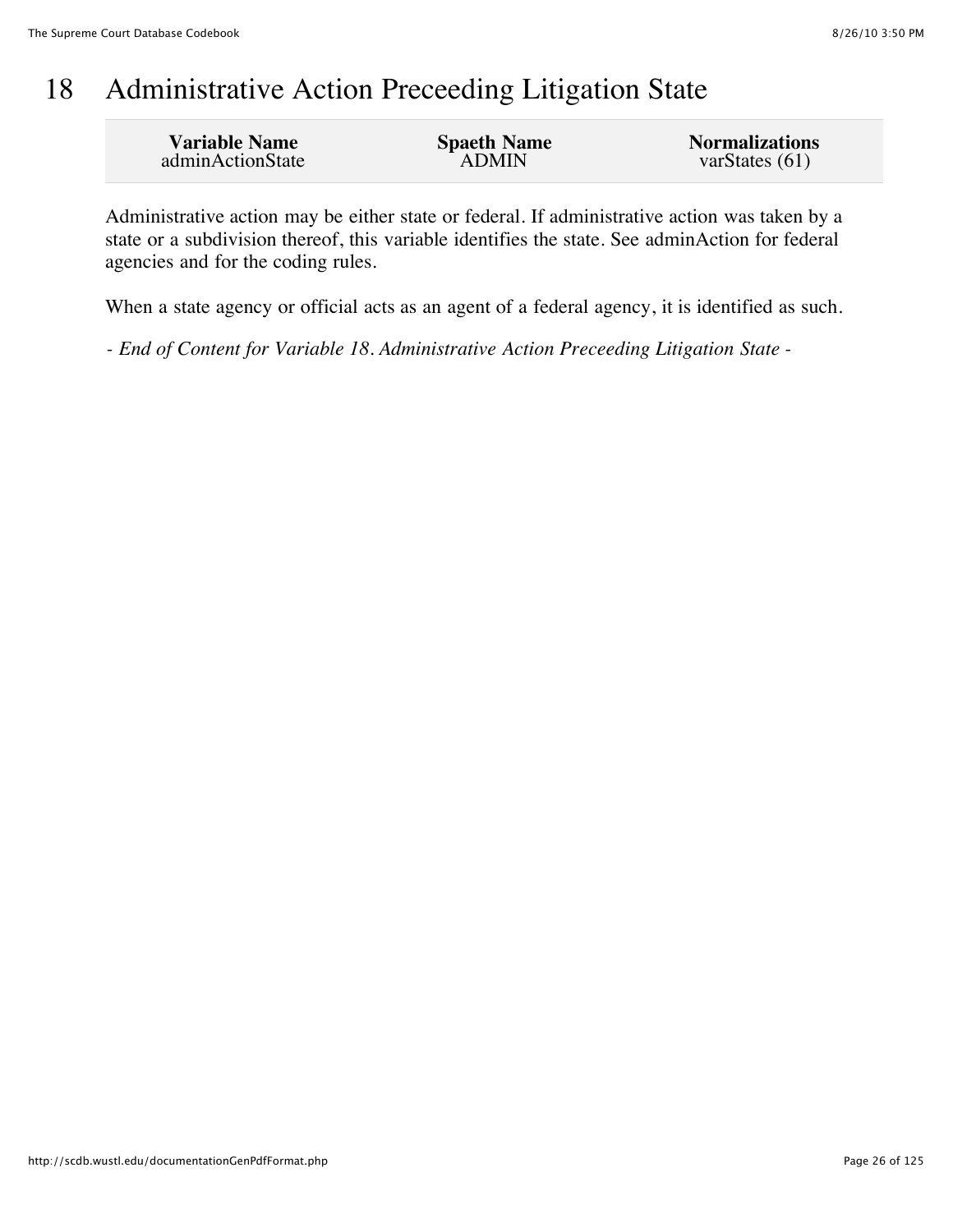## 19 Three-Judge District Court

| <b>Variable Name</b> | <b>Spaeth Name</b> | <b>Normalizations</b>  |
|----------------------|--------------------|------------------------|
| threeJudgeFdc        |                    | varThreeJudgeFdc $(2)$ |

This variable will be checked if the case was heard by a three-judge federal district court. Recent congressional legislation has reduced the kinds of lawsuits that must be heard by such a court. As a result, the frequency is less for the Burger Court than for the Warren Court, and all but nonexistent for the Rehnquist and Roberts Courts.

*- End of Content for Variable 19. Three-Judge District Court -*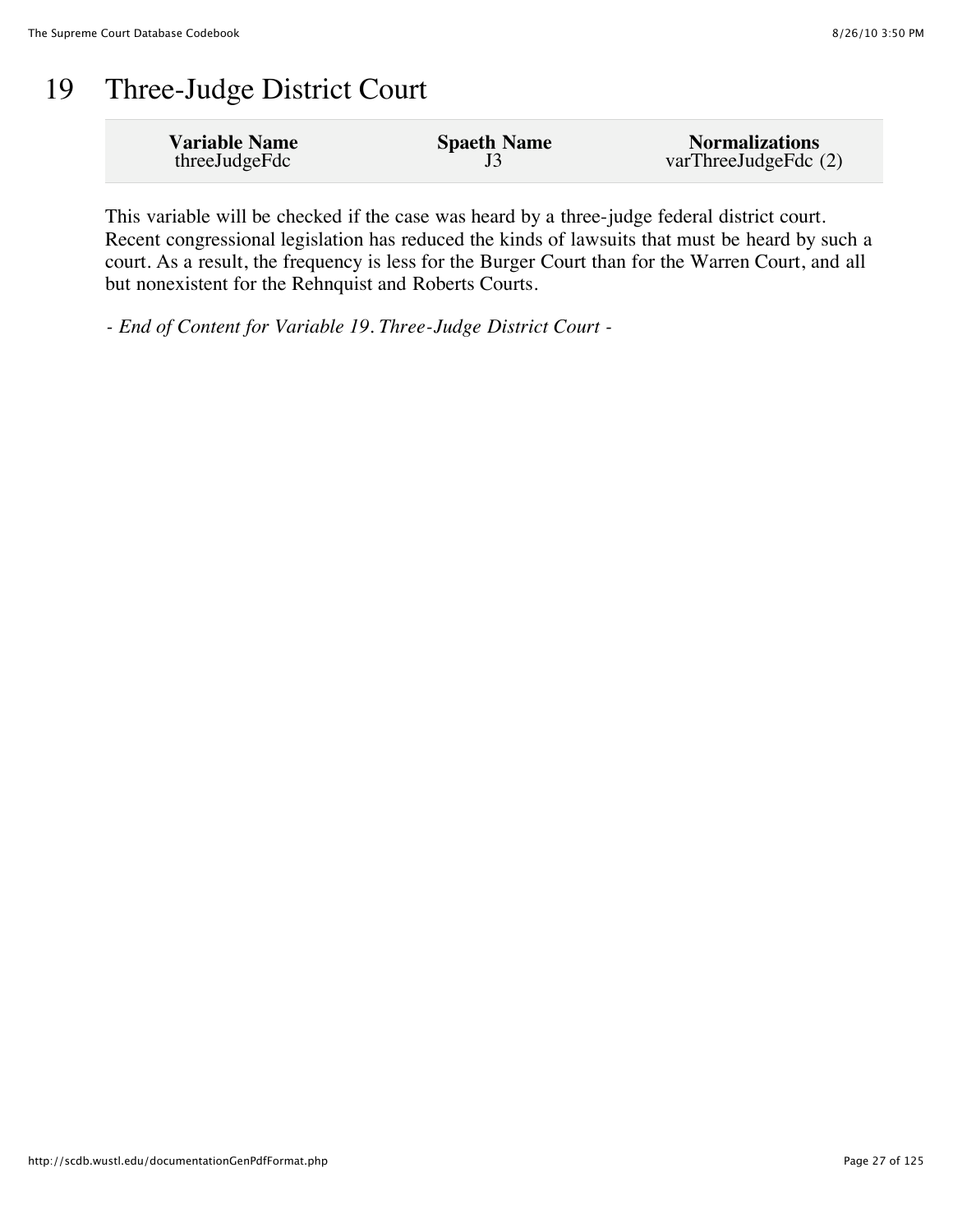## 20 Origin of Case

| <b>Variable Name</b> | <b>Spaeth Name</b> | <b>Normalizations</b> |
|----------------------|--------------------|-----------------------|
| caseOrigin           | <b>ORIGIN</b>      | varCaseSources (197)  |
|                      |                    |                       |

The focus of this variable is the court in which the case originated, not the administrative agency (see adminAction and adminActionState). For this reason a number of cases show a state or federal appellate court as the one in which the case originated rather than a court of first instance (trial court). This variable has no entry for cases that originated in the United States Supreme Court. Note too that caseOrigin does not identify the name of the state if the case originated in a state court. For the state name, see variable caseOriginState.

Cases that arise on a petition of habeas corpus and those removed to the federal courts from a state court are defined as originating in the federal, rather than a state, court system.

This variable has no entry if the case arose under the Supreme Court's original jurisdiction and in other proceedings with which no other court was involved.

A petition for a writ of habeas corpus begins in the federal district court, not the state trial court.

Cases removed to a federal court originate there.

Also see source of case (caseSource).

*- End of Content for Variable 20. Origin of Case -*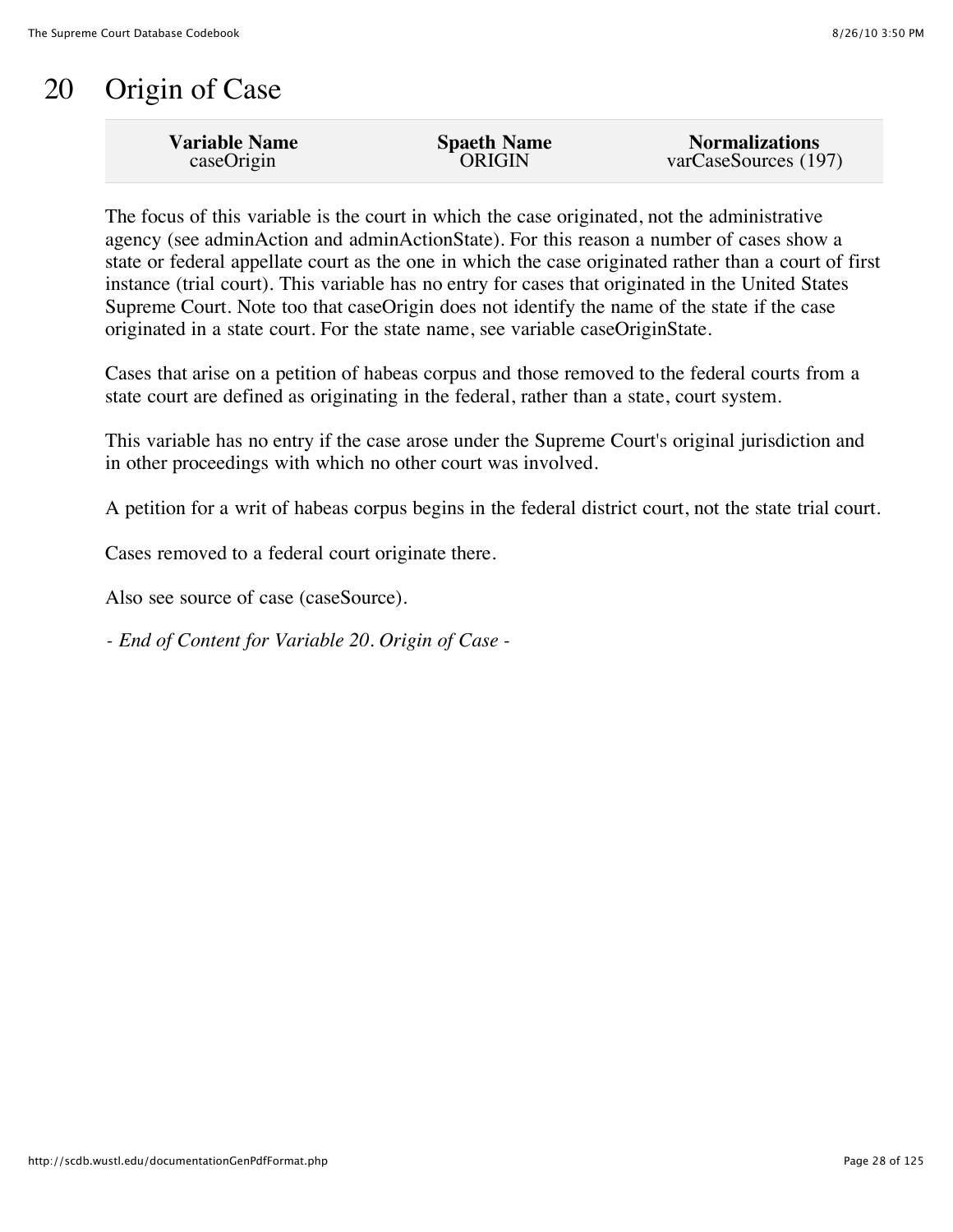## 21 Origin of Case State

| <b>Variable Name</b> | <b>Spaeth Name</b> | <b>Normalizations</b> |
|----------------------|--------------------|-----------------------|
| caseOriginState      | <b>ORIGIN</b>      | varStates $(61)$      |

If the case originated in a state court, this variable identifies the state. For more details, see the variable caseOrigin.

*- End of Content for Variable 21. Origin of Case State -*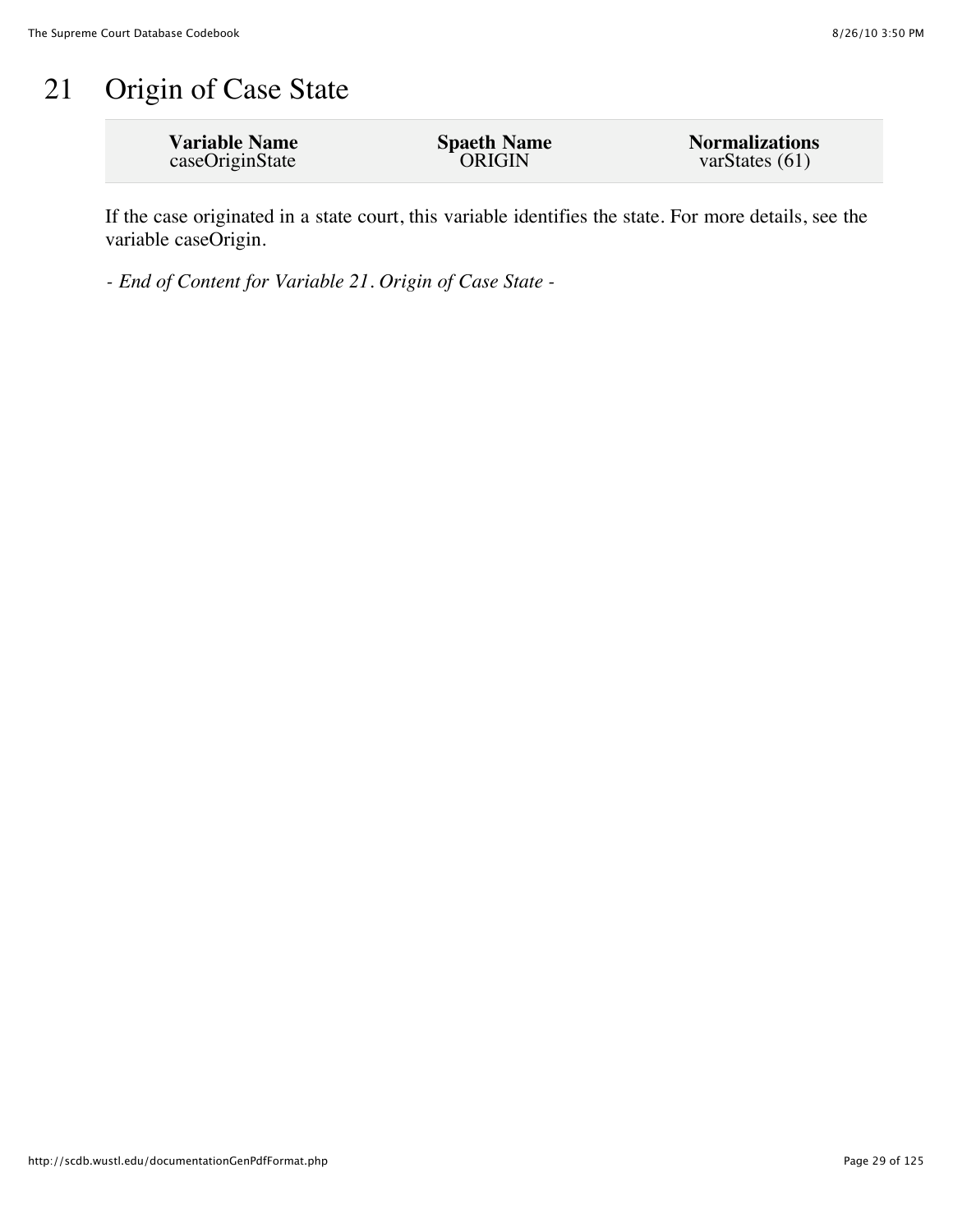#### 22 Source of Case

| <b>SOURCE</b><br>varCaseSources (197)<br>caseSource |
|-----------------------------------------------------|
|-----------------------------------------------------|

This variable identifies the court whose decision the Supreme Court reviewed. If the case originated in the same court whose decision the Supreme Court reviewed, the entry in the caseOrigin should be the same as here. This variable has no entry if the case arose under the Supreme Court's original jurisdiction.

If caseSource is a state court, the value of this variable will be 300 (State Supreme Court), 302 (State Appellate Court) or 303 (State Trial Court). Variable caseSourceState identifies the name of the state.

*- End of Content for Variable 22. Source of Case -*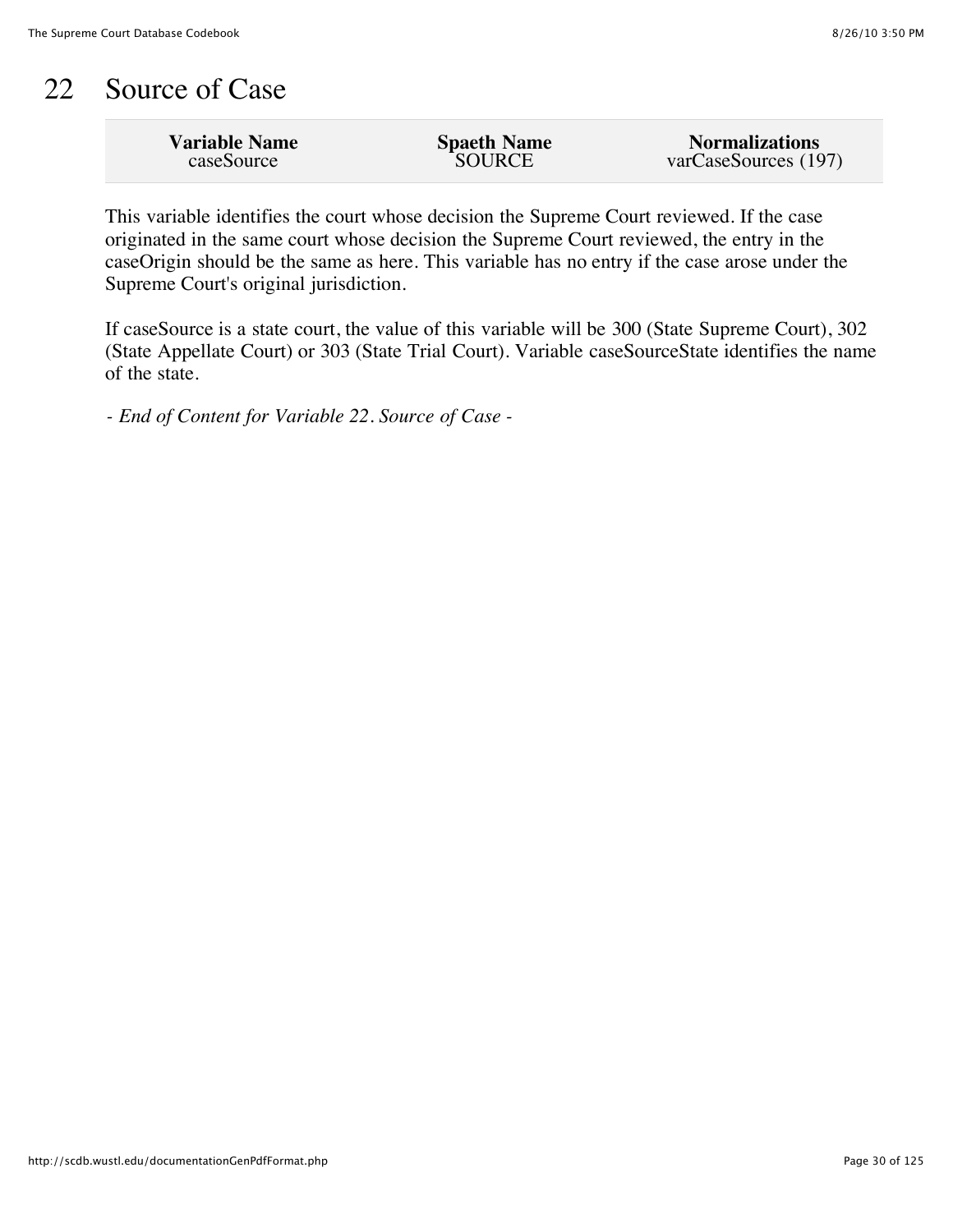#### 23 Source of Case State

| <b>Variable Name</b> | <b>Spaeth Name</b> | <b>Normalizations</b> |
|----------------------|--------------------|-----------------------|
| caseSourceState      | SOURCE             | varStates $(61)$      |
|                      |                    |                       |

If the source of the case (i.e., the court whose decision the Supreme Court reviewed) is a state court, this variable identifies the state. See also Source of Case (caseSource).

*- End of Content for Variable 23. Source of Case State -*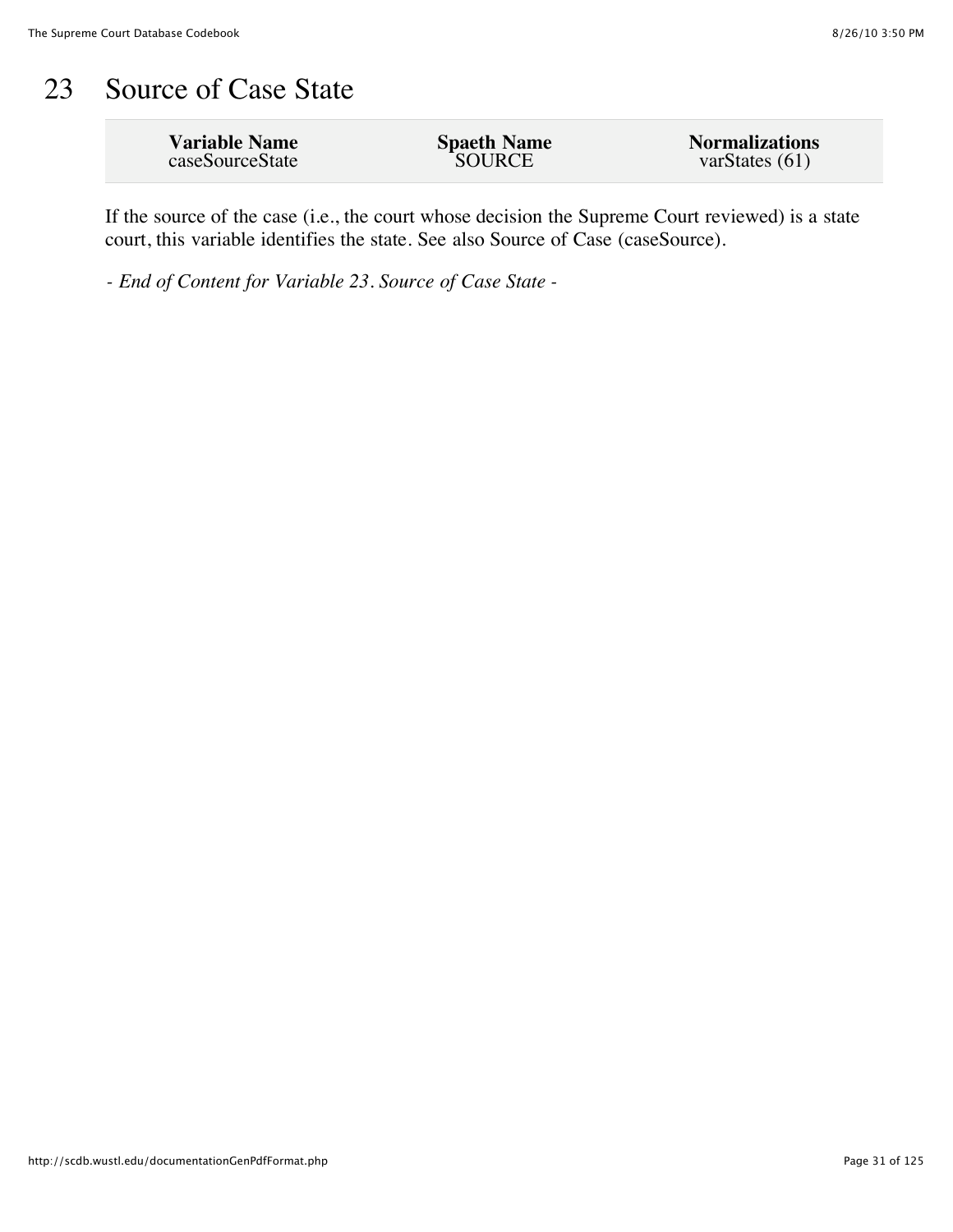## 24 Lower Court Disagreement

| <b>Variable Name</b> | <b>Spaeth Name</b> | <b>Normalizations</b> |
|----------------------|--------------------|-----------------------|
| lcDisagreement       | <b>DISS</b>        | varLcDisagreement (2) |

An entry of in this variable indicates that the Supreme Court's majority opinion mentioned that one or more of the members of the court whose decision the Supreme Court reviewed dissented. The presence of such disagreement is limited to a statement to this effect somewhere in the majority opinion. I.e, "divided," "dissented,"

"disagreed," "split." A reference, without more, to the "majority" or "plurality" does not necessarily evidence dissent. The other judges may have concurred.

If a case arose on habeas corpus, a dissent will be indicated if either the last federal court or the last state court to review the case contained one. E.g., Townsend v. Sain, 9 Led 2d 770 (1963). A dissent will also be indicated if the highest court with jurisdiction to hear the case declines to do so by a divided vote. E.g., Simpson v. Florida, 29 L ed 2d 549 (1971).

Note that the focus of this variable tends to be a statement that a dissent occurred rather than the fact of such an occurrence. The fact of a dissent is not always mentioned in the majority opinion. It may be irrelevant. See, for example, McNally v. United States, 483 U.S. 350 (1987), and United States v. Gray and McNally, 790 F.2d 1290 (1986).

If the lower court denies an en banc petition by a divided vote and the Supreme Court's opinion discusses same, a dissent occurs.

*- End of Content for Variable 24. Lower Court Disagreement -*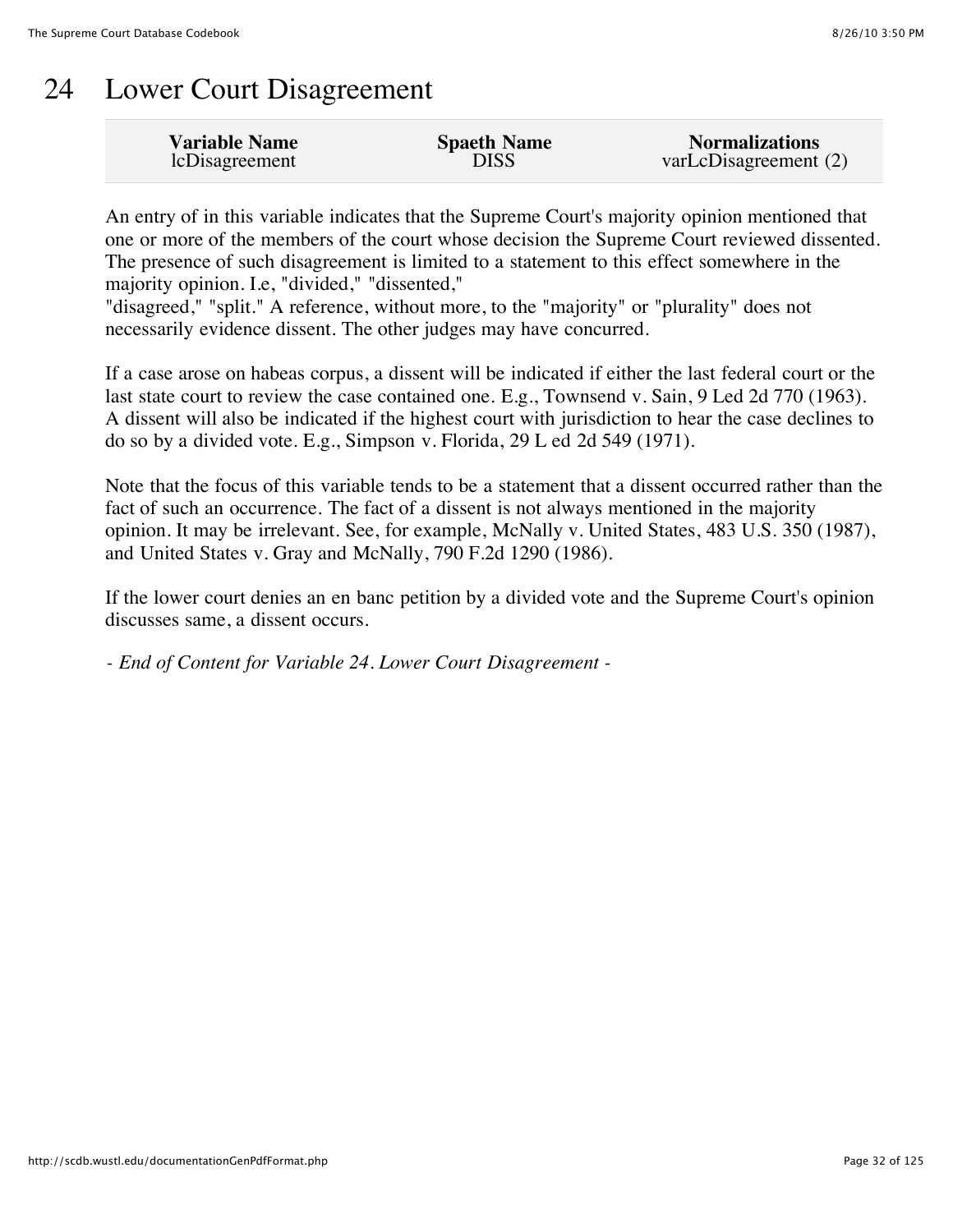#### 25 Reason for Granting Cert

| <b>Variable Name</b> | <b>Spaeth Name</b> | <b>Normalizations</b> |
|----------------------|--------------------|-----------------------|
| certReason           | <b>CERT</b>        | varCertReason (13)    |

This variable provides the reason, if any, that the Court gives for granting the petition for certiorari. If the case did not arise on certiorari, this variable will be so coded even if the Court provides a reason why it agreed to hear the case. The Court, however, rarely provides a reason for taking jurisdiction by writs other than certiorari.

*- End of Content for Variable 25. Reason for Granting Cert -*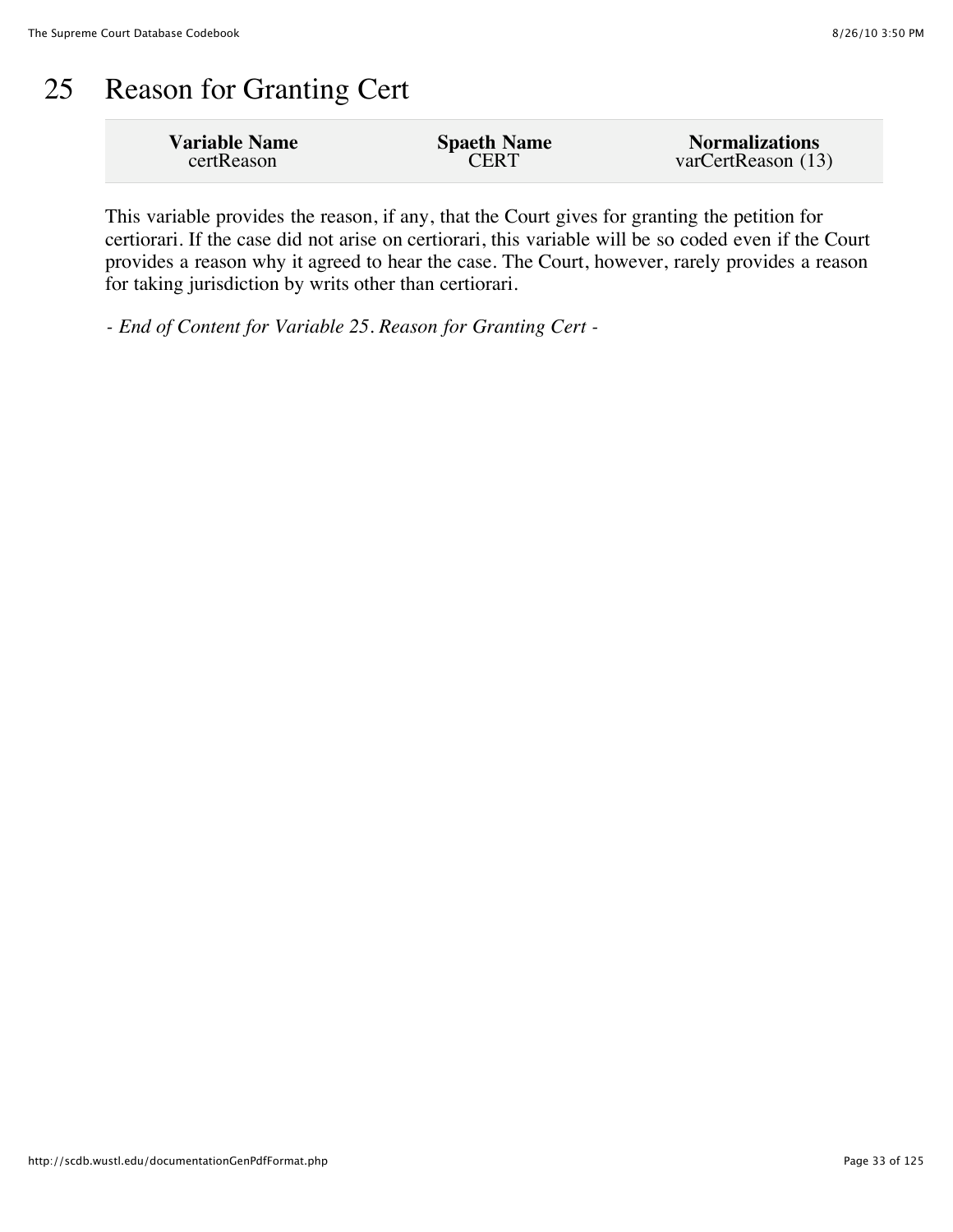## 26 Lower Court Disposition

| <b>Variable Name</b> | <b>Spaeth Name</b> | <b>Normalizations</b>     |
|----------------------|--------------------|---------------------------|
| lcDisposition        | <b>LODIS</b>       | varCaseDispositionLc (12) |
|                      |                    |                           |

This variable specifies the treatment the court whose decision the Supreme Court reviewed accorded the decision of the court it reviewed; e.g., whether the court below the Supreme Court- --typically a federal court of appeals or a state supreme court---affirmed, reversed, remanded, etc. the decision of the court it reviewed---typically a trial court.

lcDisposition will not contain an entry if the decision the Supreme Court reviewed is that of a trial court or if the case arose under the Supreme Court's original jurisdiction (see the jurisdiction variable).

The decision rules governing this information follow:

1. We adhere to the language used in the "holding" in the summary of the case on the title page or prior to Part I of the Court's opinion. Exceptions to the literal language are the following:

2. Where the court whose decision the Supreme Court is reviewing refuses to enforce or enjoins the decision of the court, tribunal, or agency which it reviewed, we treat this as reversed.

3. Where the court whose decision the Supreme Court is reviewing enforces the decision of the court, tribunal, or agency which it reviewed, we treat this as affirmed.

4. Where the court whose decision the Supreme Court is reviewing sets aside the decision of the court, tribunal, or agency which it reviewed, we treat this as vacated; if the decision is set aside and remanded, we treat it as vacated and remanded.

Also see disposition of case and direction of the lower court's decision (lcDispositionDirection).

*- End of Content for Variable 26. Lower Court Disposition -*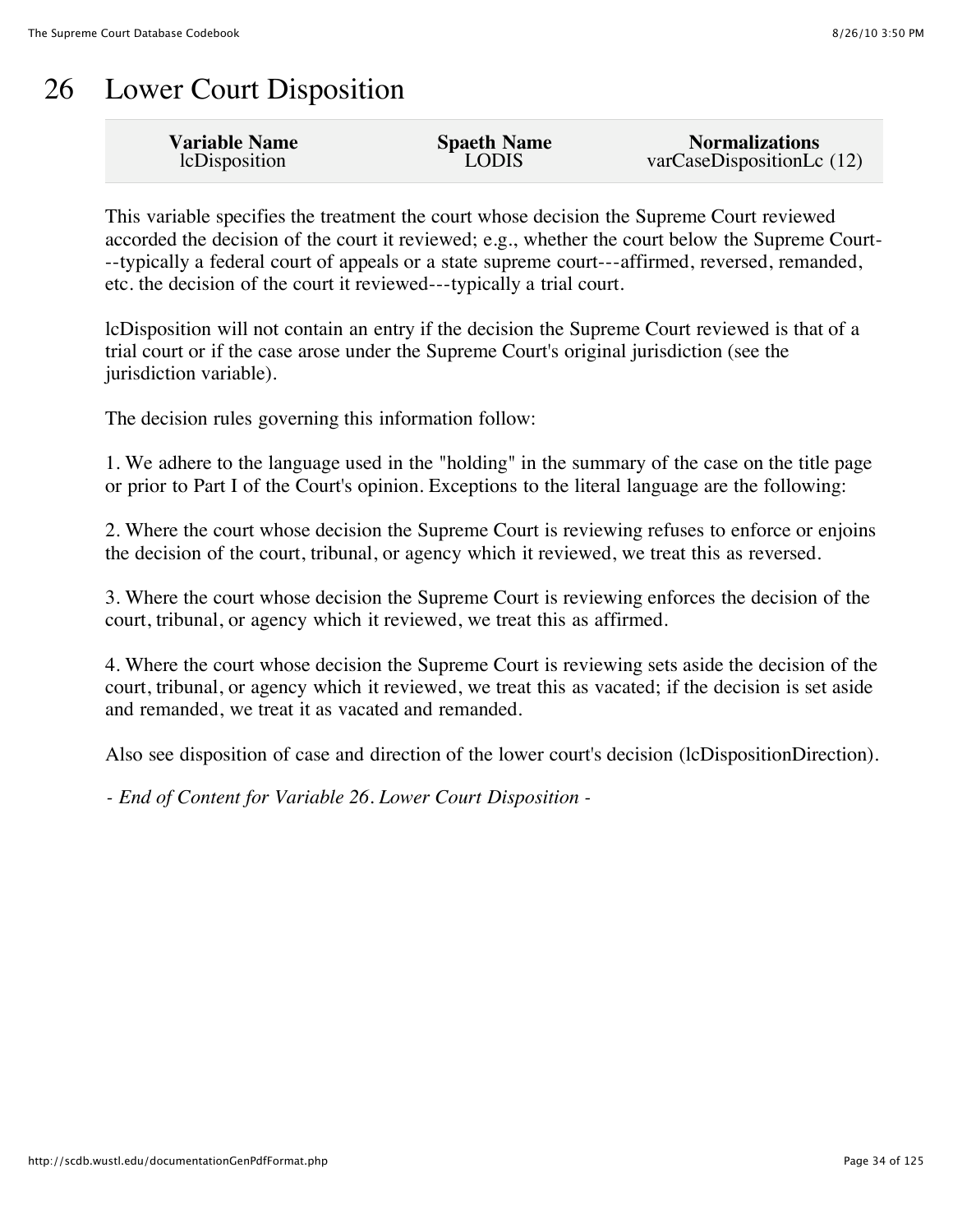### 27 Lower Court Disposition Direction

| <b>Variable Name</b>   | <b>Spaeth Name</b> | <b>Normalizations</b>    |
|------------------------|--------------------|--------------------------|
| lcDispositionDirection | <b>LCTDIR</b>      | varDecisionDirection (3) |

This variable specifies whether the decision of the court whose decision the Supreme Court reviewed was itself liberal or conservative as these terms are defined in the direction of decision variable (decisionDirection).

lcDispositionDirection permits determination of whether the Supreme Court's disposition of the case upheld or overturned a liberal or a conservative lower court decision.

Also see disposition of case by the court whose decision the Supreme Court reviewed (lcDisposition), direction of decision (decisionDirection), disposition of case (caseDisposition), and winning party (partyWinning).

*- End of Content for Variable 27. Lower Court Disposition Direction -*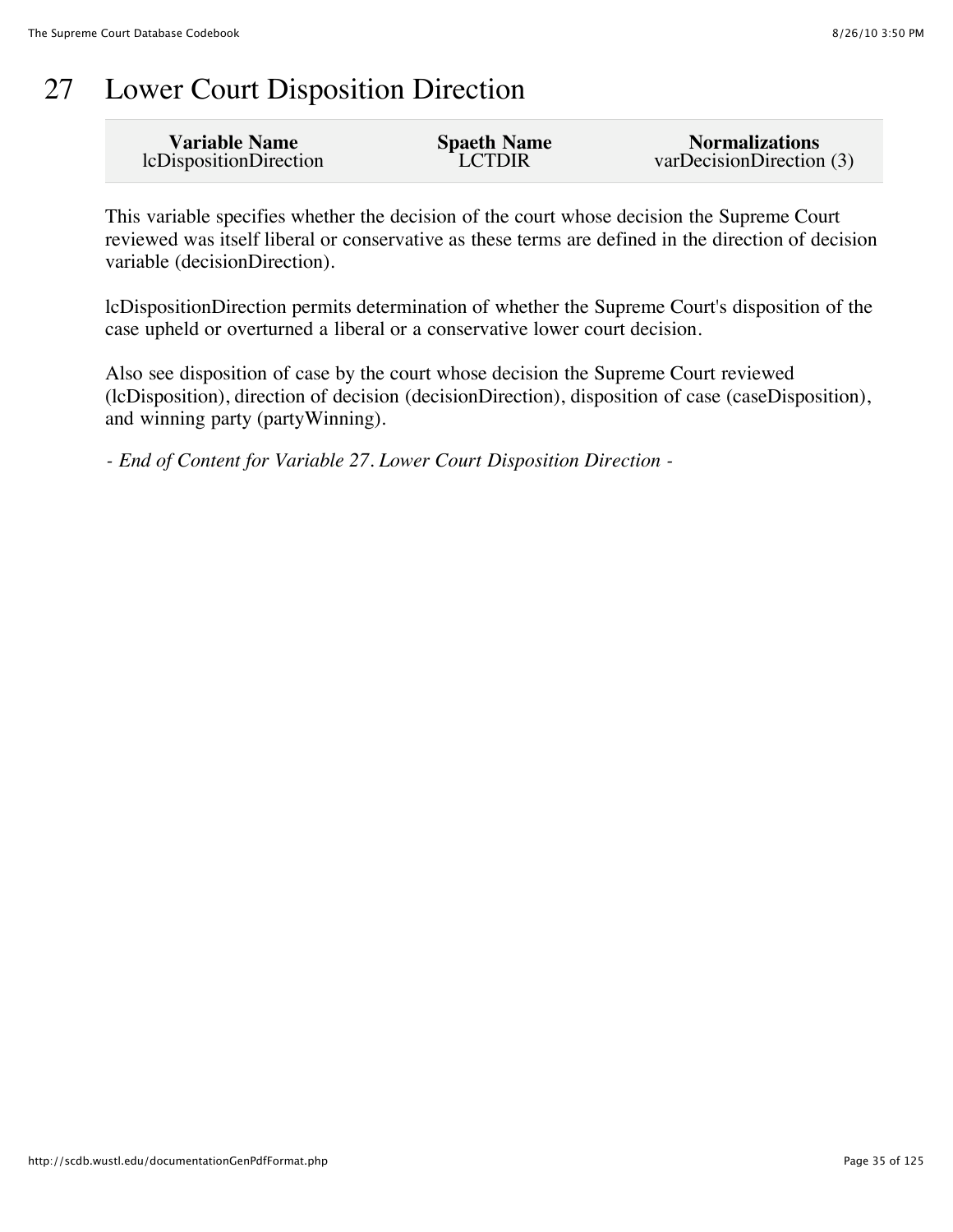### 28 Date of Decision

| <b>Variable Name</b> | <b>Spaeth Name</b> | <b>Normalizations</b> |
|----------------------|--------------------|-----------------------|
| dateDecision         | DEC                | n/a                   |

This variable contains the year, month, and day that the Court announced its decision in the case.

*- End of Content for Variable 28. Date of Decision -*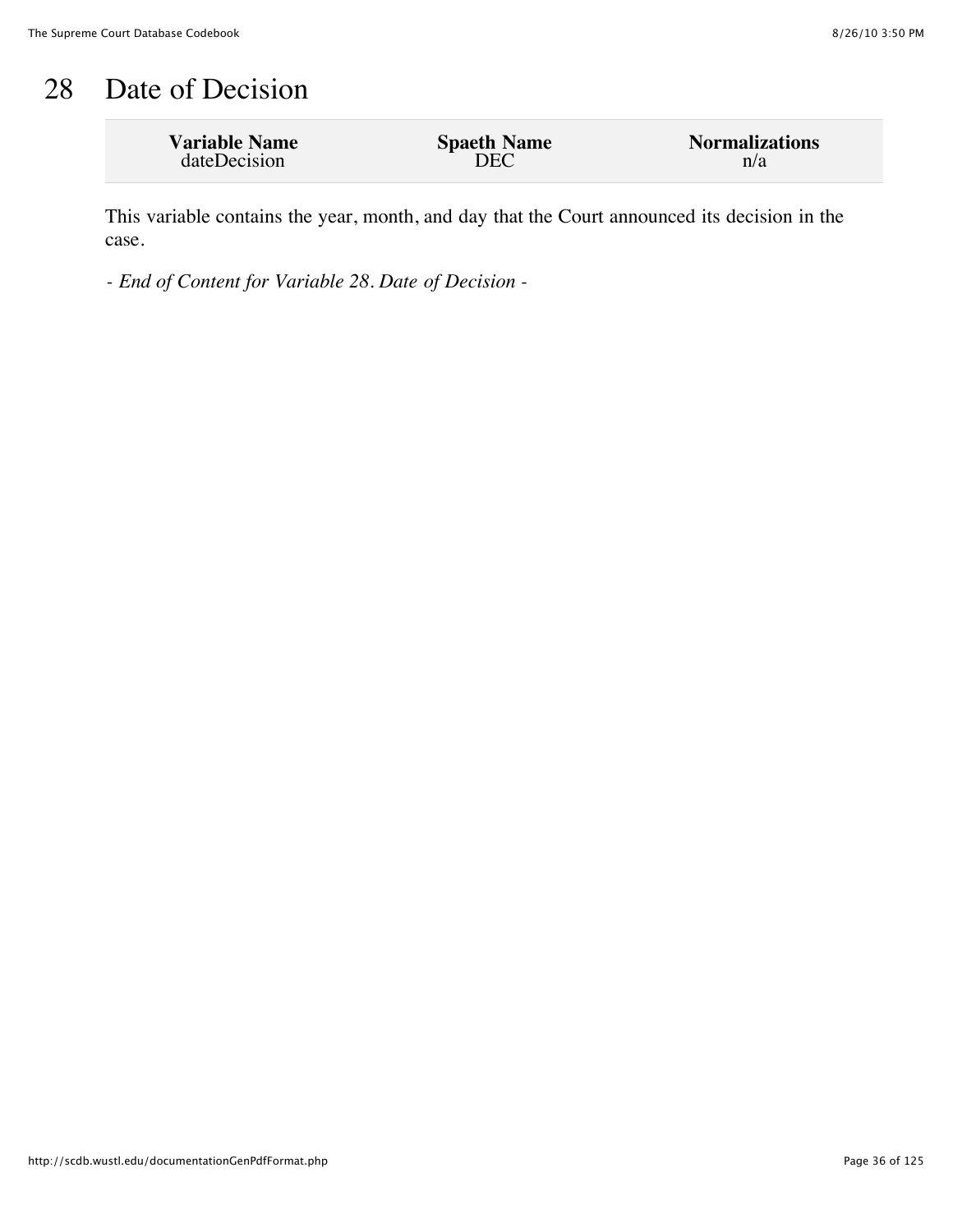# 29 Term of Court

| <b>Variable Name</b> | <b>Spaeth Name</b> | <b>Normalizations</b> |
|----------------------|--------------------|-----------------------|
| term                 | <b>TERM</b>        | n/a                   |

This variable identifies the term in which the Court handed down its decision. Hence, for cases argued in one term and reargued and decided in the next, term indicates the latter.

*- End of Content for Variable 29. Term of Court -*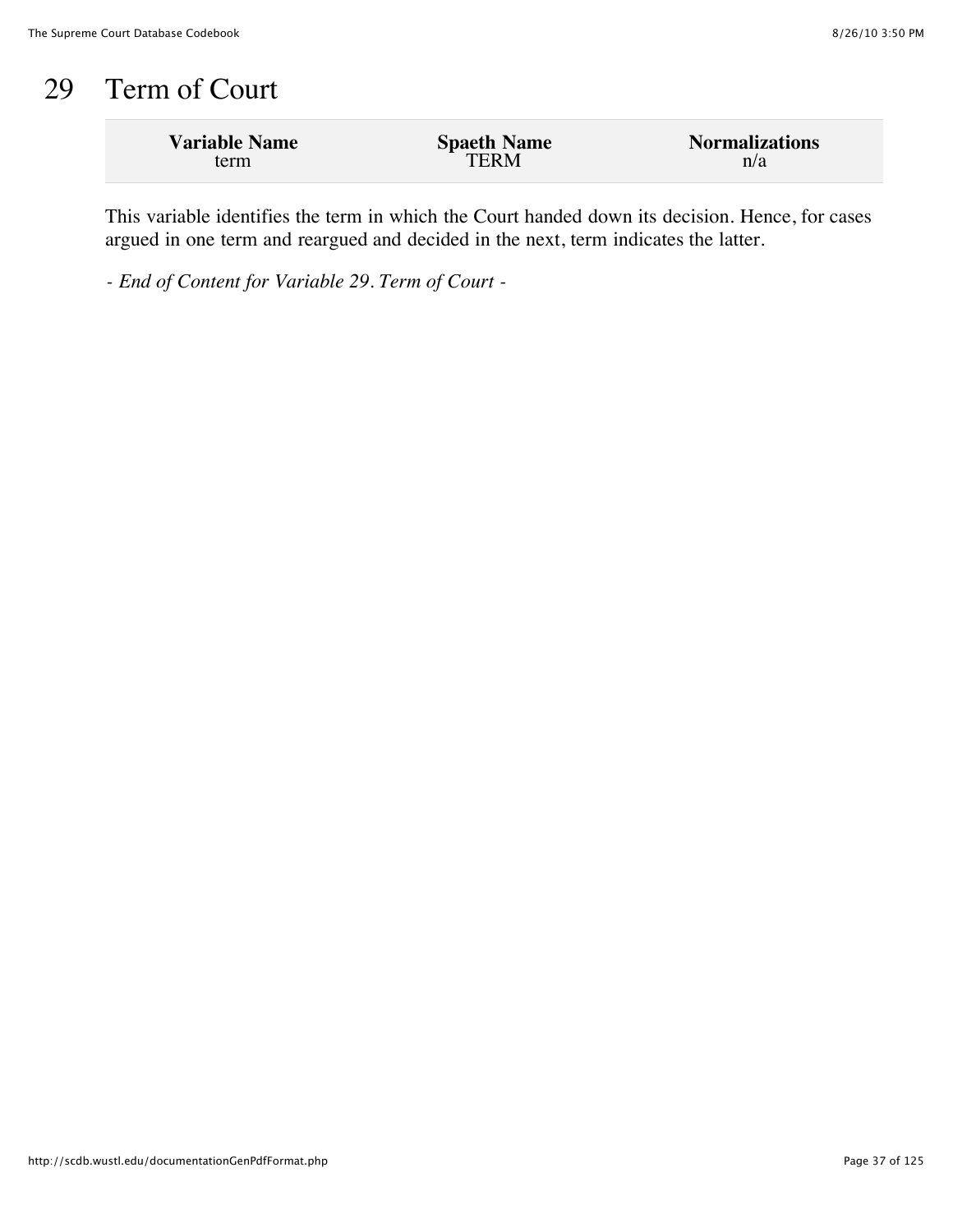### 30 Natural Court

| <b>NATCT</b><br>naturalCourt | <b>Variable Name</b> | <b>Spaeth Name</b> | <b>Normalizations</b><br>varNaturalCourt (109) |
|------------------------------|----------------------|--------------------|------------------------------------------------|
|------------------------------|----------------------|--------------------|------------------------------------------------|

Although most judicial research is chronologically organized by the term of the Court or by chief justice, many users employ "natural courts" as their analytical frame of reference.

A natural court is a period during which no personnel change occurs. Scholars have subdivided them into "strong" and "weak" natural courts, but no convention exists as to the dates on which they begin and end. Options include 1) date of confirmation, 2) date of seating, 3) cases decided after seating, and 4) cases argued and decided after seating. A strong natural court is delineated by the addition of a new justice or the departure of an incumbent. A weak natural court, by comparison, is any group of sitting justices even if lengthy vacancies occurred.

The values below divide the Courts into strong natural courts, each of which begins when the Reports first specify that the new justice is present but not necessarily participating in the reported case. Similarly, a natural court ends on the date when the Reports state that an incumbent justice has died, retired, or resigned. The courts are numbered consecutively by chief justice as the code at the left-hand margin indicates.

For more on delineating natural courts, see See Edward V. Heck, "Justice Brennan and the Heyday of Warren Court Liberalism," 20 Santa Clara Law Review 841 (1980) 842-843 and "Changing Voting Patterns in the Burger Court: The Impact of Personnel Change," 17 San Diego Law Review 1021 (1980) 1038; Harold J. Spaeth and Michael F. Altfeld, "Measuring Power on the Supreme Court: An Alternative to the Power Index," 26 Jurimetrics 48 (1985) 55.

*- End of Content for Variable 30. Natural Court -*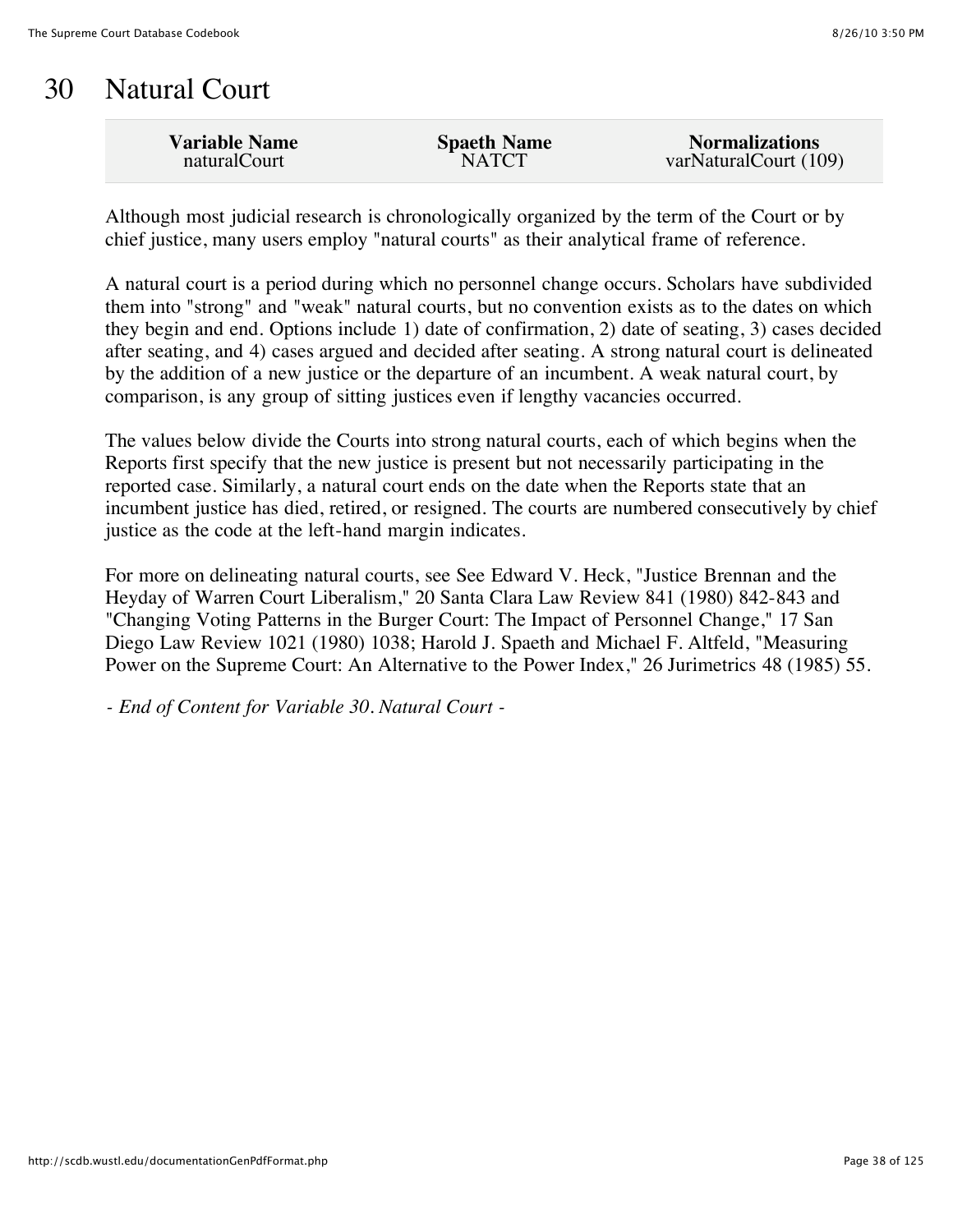# 31 Chief Justice

| <b>Variable Name</b> | <b>Spaeth Name</b> | <b>Normalizations</b> |
|----------------------|--------------------|-----------------------|
| chief                | <b>CHIEF</b>       | varChiefs (17)        |
|                      |                    |                       |

This variable identifies the chief justice durinmg whose tenure the case was decided.

*- End of Content for Variable 31. Chief Justice -*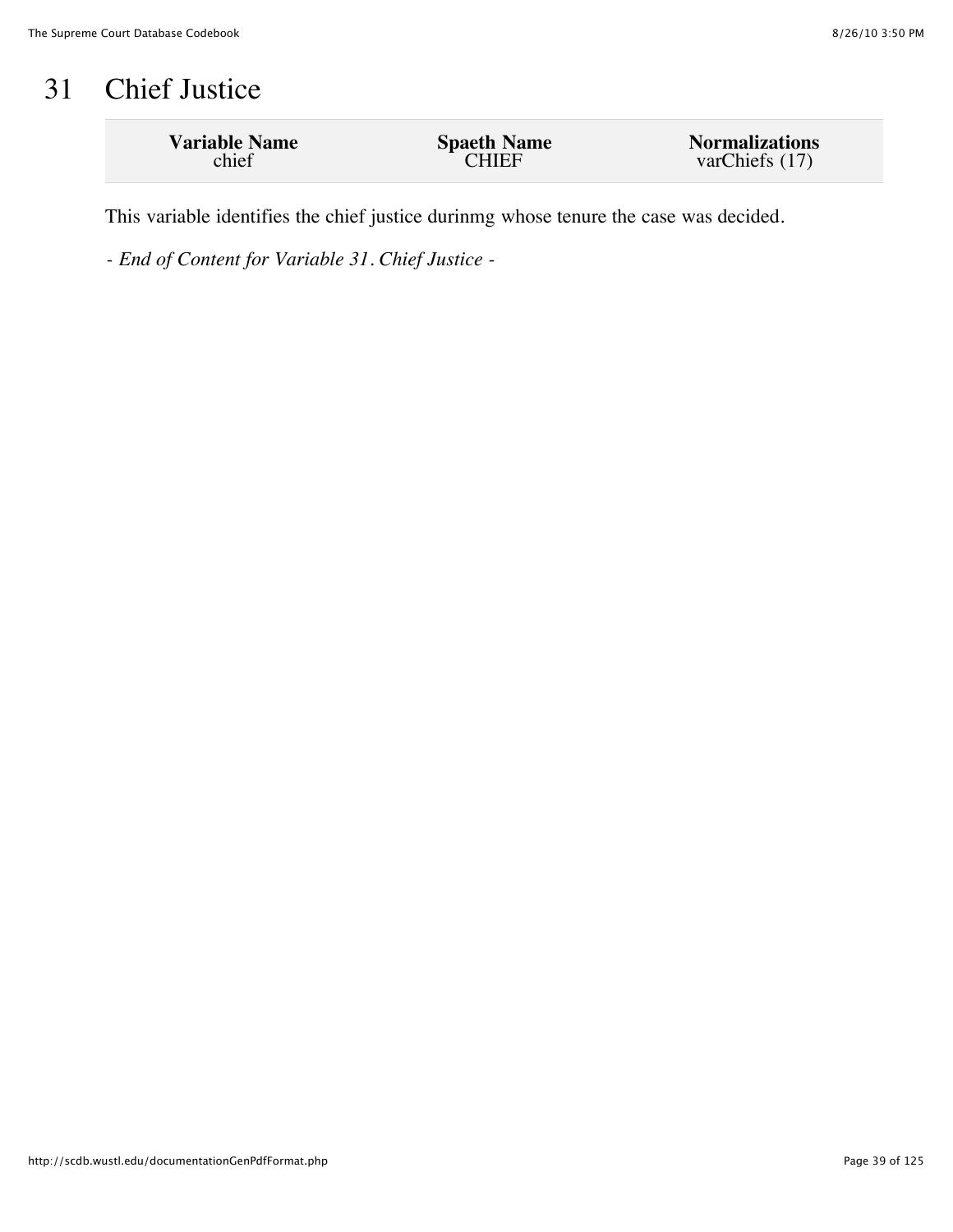## 32 Date of Oral Argument

| <b>Variable Name</b> | <b>Spaeth Name</b> | <b>Normalizations</b> |
|----------------------|--------------------|-----------------------|
| dateArgument         | ORAL               | n/a                   |

This variable contains the day, month, and year that the case was orally argued before the Court. dateArgument has no entry for cases that were not orally argued. See also Date of Reargument (dateRearg) if any.

On a few occasions, oral argument extended over more than a single day. In such cases, only the first date is specified.

*- End of Content for Variable 32. Date of Oral Argument -*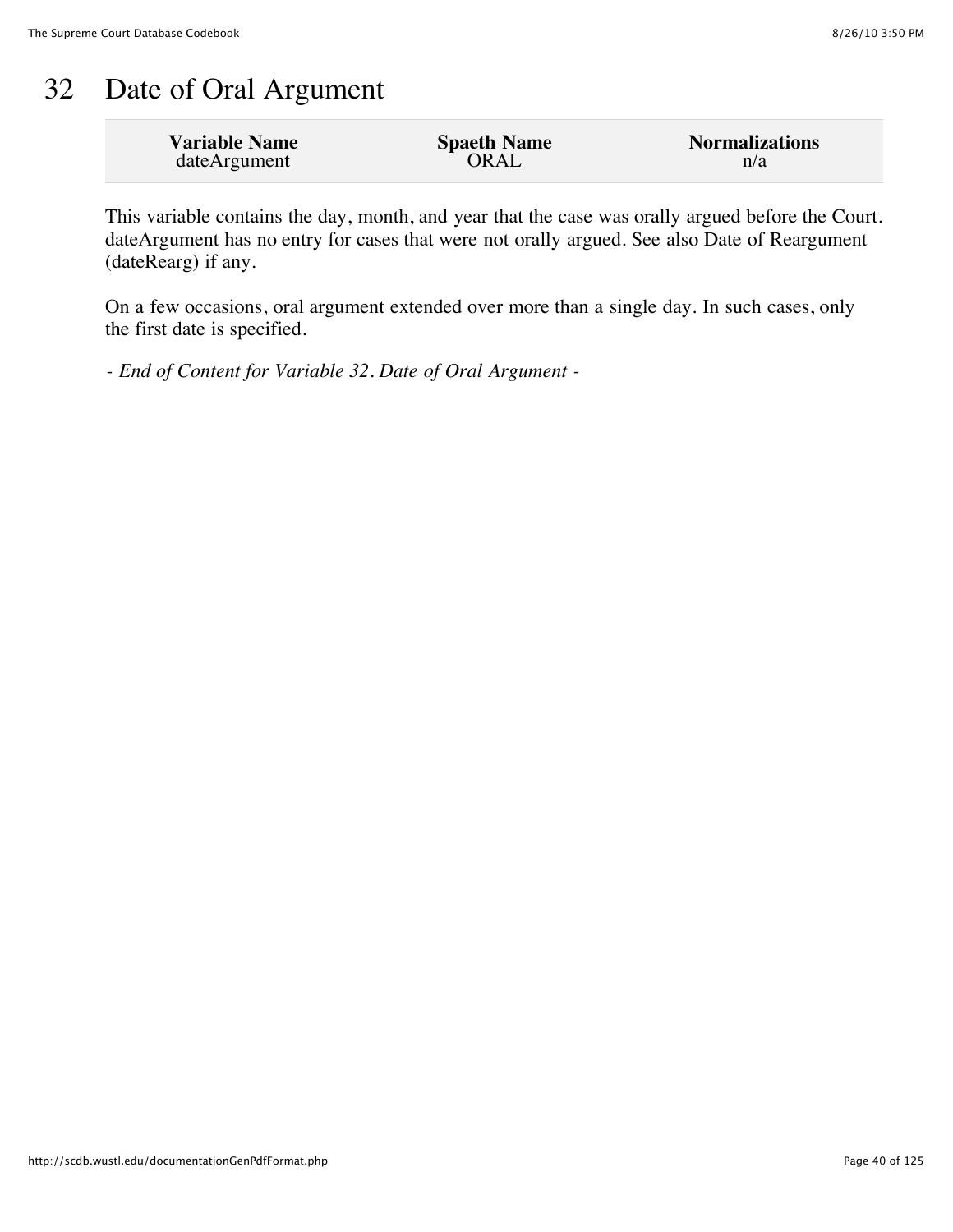### 33 Date of Reargument

| <b>Variable Name</b> | <b>Spaeth Name</b> | <b>Normalizations</b> |
|----------------------|--------------------|-----------------------|
| dateRearg            | REORAL             | n/a                   |

On those infrequent occasions when the Court orders that a case be reargued, this variable specifies the date of such argument following the same day, month, and year sequence used in the preceding variable (dateArgue).

*- End of Content for Variable 33. Date of Reargument -*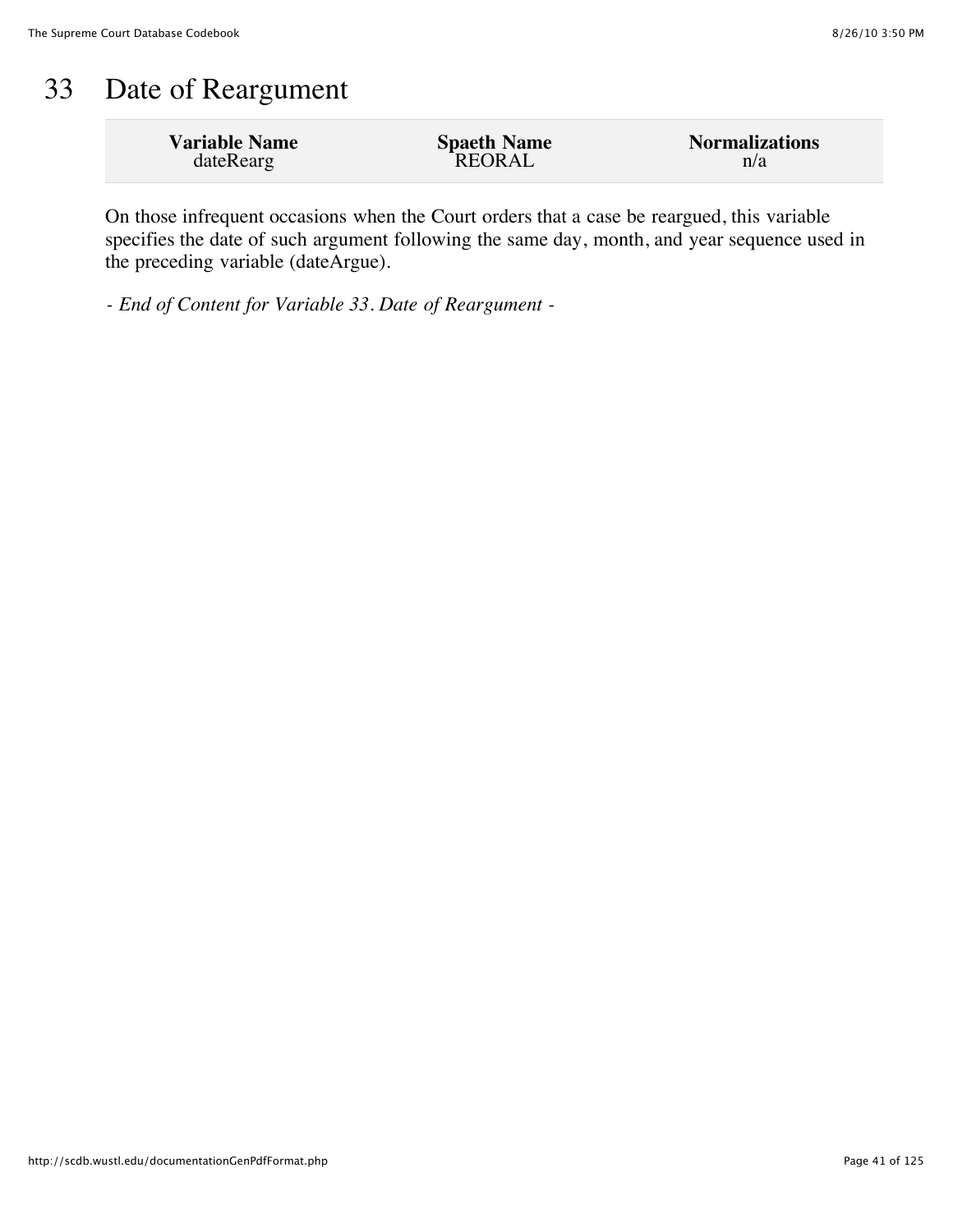#### 34 Issue

| <b>Variable Name</b> | <b>Spaeth Name</b> | <b>Normalizations</b> |
|----------------------|--------------------|-----------------------|
| <b>1SSUE</b>         | ISSUE              | varIssues $(277)$     |
|                      |                    |                       |

This variable identifies the issue for each decision. Although criteria for the identification of issues are hard to articulate, the focus here is on the subject matter of the controversy (e.g., sex discrimination, school desegregation, affirmative action) rather than its legal basis (e.g., the equal protection clause) (see the variable lawType).

This variable identifies issues on the basis of the Court's own statements as to what the case is about. The objective is to categorize the case from a public policy standpoint, a perspective that the legal basis for decision (lawType) commonly disregards.

Unlike the lawType variable where the number of legal provisions at issue has no preordained upper bound, each legal provision should not generally have more than a single issue applied to it. A second issue should apply only when a preference for one rather than the other cannot readily be made. Of the many thousand records in the database, few have a legal basis for decision that applies to a second issue. (If you are interested in decisions with more than one issue or legal provision, use one of the datasets organized by issue/legal provision.)

Because the database spans the entire history of the Supreme Court, It is desirable that the list of modern issues be related to those of the eighteenth and nineteenth centuries. Thus, in specifying the issue in a legacy case, the one that best accords with what today's Court would consider it to be is chosen. This produces a bit of tension, most all of which only requires a broadening of the scope of the relevant issues, rather than the creation of new time-specific ones. Thus, although state and local governments were not bound to adhere to the provisions of the Bill of Rights until well after the passage of the Fourteenth Amendment, many cases did arise involving aspects of the First Amendment, search and seizure, notice and hearing, etc. These are treated compatibly with the modern use of the relevant provision of the Bill of Rights.

The same rule applies to statutory issues, such as rules of procedure. Although their legal provision is Supreme Court Rules, they are coded as issues of civil (90110) or criminal (10370) procedure even though they antedate the relevant Rules of Civil and Criminal Procedure.

Prize cases in which vessels on the high seas are captured and brought into American ports are treated either as due process takings clause cases (40070) or as cases involving the jurisdiction of the federal courts (90320 or 90330) to decide the legality of the capture.

This variable codes some 260 issues, each of which has an identifying number. They are ordered below by their larger issue area: criminal procedure (10010-10600), civil rights (20010- 20410), First Amendment (30010-30020), due process (40010-40070), privacy (50010-50040), attorneys (60010-60040), unions (70010-70210), economic activity (80010-80350), judicial power (90010-90520), federalism (100010-100130), interstate relation (110010-110030), federal taxation (120010-120040), miscellaneous (130010-130020), and private law (140010- 140080). These comprise the codes for a separate variable, issue Area, that is described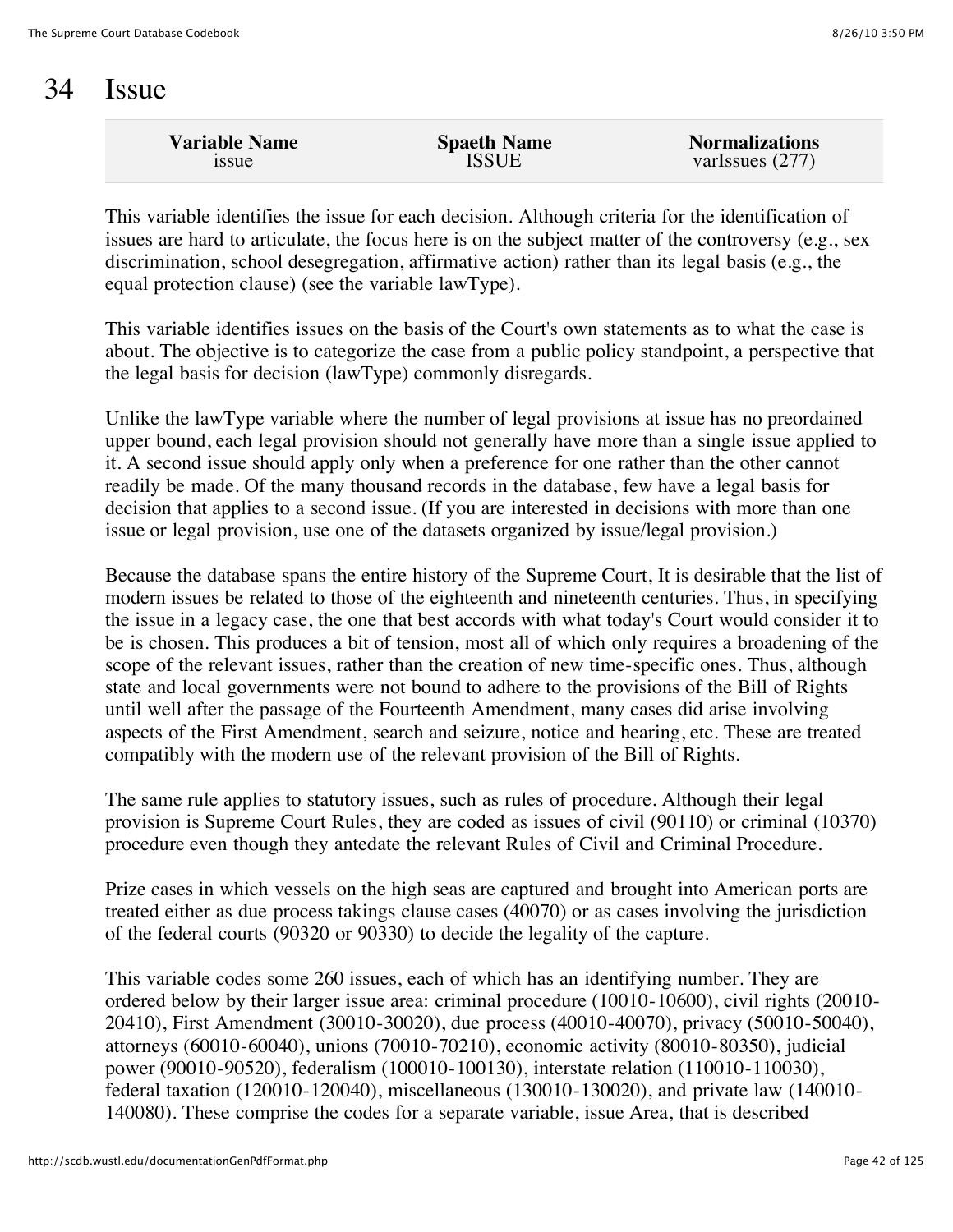immediately following this one.

The scope of these categories is as follows: criminal procedure encompasses the rights of persons accused of crime, except for the due process rights of prisoners (issue 40040).

Civil rights includes non-First Amendment freedom cases which pertain to classifications based on race (including American Indians), age, indigency, voting, residency, military or handicapped status, gender, and alienage. Purists may wish to treat the military issues (20230, 20240, 20250) and Indian cases (20150, 20160) as economic activity, while others may wish to include the privacy category as a subset of civil rights.

First Amendment encompasses the scope of this constitutional provision, but do note that not every case in the First Amendment group directly involves the interpretation and application of a provision of the First Amendment. Some, for example, may only construe a precedent, or the reviewability of a claim based on the First Amendment, or the scope of an administrative rule or regulation that impacts the exercise of First Amendment freedoms. In other words, not every record that displays a First Amendment issue will correspondingly display a provision of the First Amendment in its legal provision variable (lawType).

Due process is limited to non-criminal guarantees and, like First Amendment issues, need not show 207 (Fifth Amendment Due Process) or 230 (Fourteenth Amendment Due Process) in the lawType variable. Some of you may wish to include state court assertion of jurisdiction over nonresident defendants and the takings clause as part of judicial power and economic activity, respectively, rather than due process.

The four issues comprising privacy may be treated as a subset of civil rights.

Because of their peculiar role in the judicial process, a separate attorney category has been created. You may wish to include these issues with economic activity, however.

Unions encompass those issues involving labor union activity. You may wish to redefine this category for yourself or combine it, in whole or in part, with economic activity.

Economic activity is largely commercial and business related; it includes tort actions and employee actions vis-a-vis employers. Issues 80140 (government corruption)and 80150 (zoning) are only tangential to the other issues located in economic activity.

Judicial power concerns the exercise of the judiciary's own power. To the extent that a number of these issues concern federal-state court relationships, you may wish to include them in the federalism category.

Federalism pertains to conflicts between the federal government and the states, except for those between the federal and state courts. Interstate relations contain two types of disputes which occur between states.

Federal taxation concerns the Internal Revenue Code and related statutes. Miscellaneous contains two groups of cases that do not fit into any other category.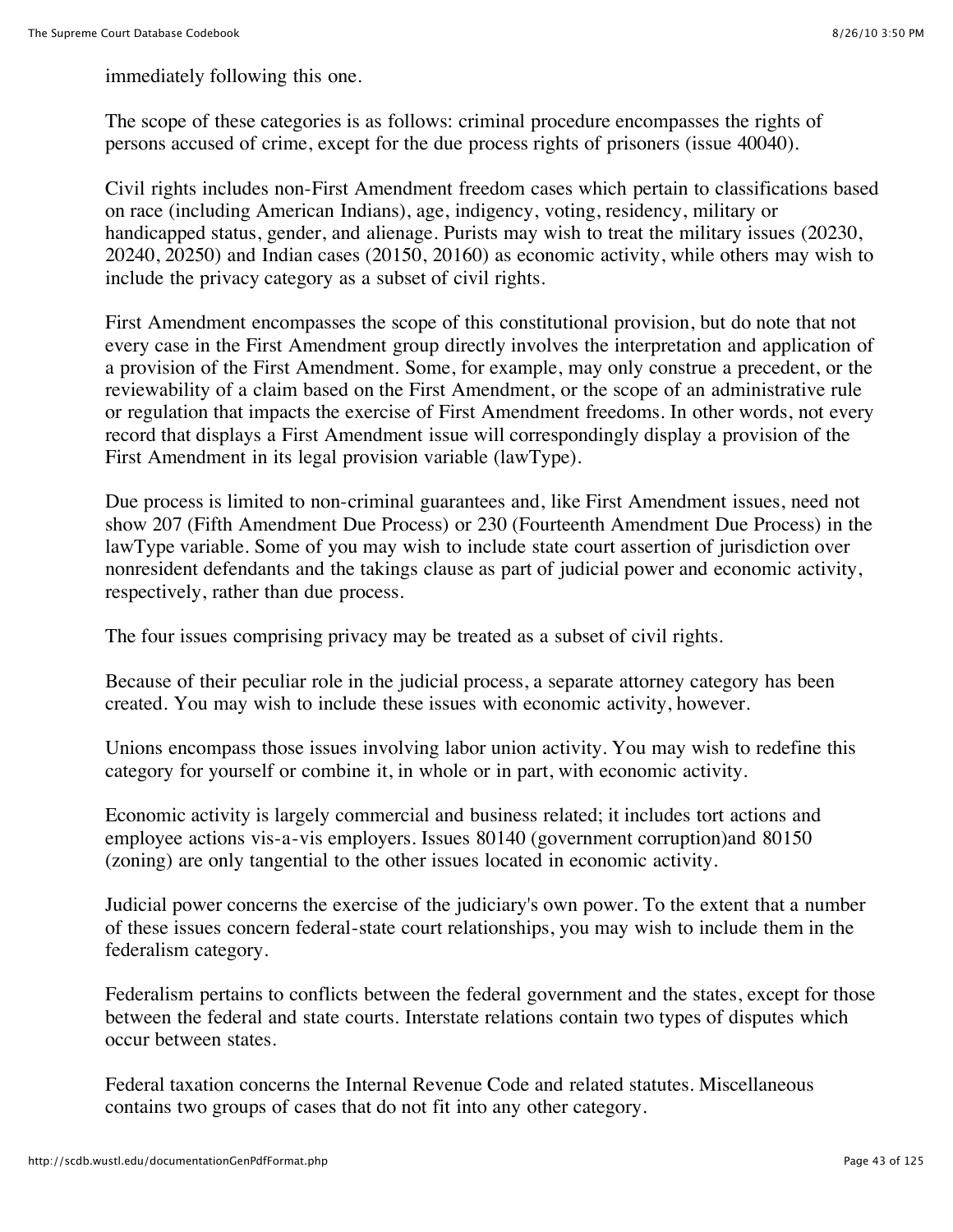Private law relates to disputes between private persons involving real and personal property, contracts, evidence, civil procedure, torts, wills and trusts, and commercial transactions. Prior to the passage of the Judges' Bill of 1925 much -- arguably most -- of the Court's cases concerned such issues. The Judges' Bill gave the Court control of its docket, as a result of which such cases have disappeared from the Court's docket in preference to litigation of more general applicability.

If interest lies in a particular issue that has a specific legal or constitutional component, comprehensive coverage may be insured by listing not only the issue(s) that bear thereon, but also the appropriate code(s) from the lawType variable. Thus, if the right to counsel is the focus, issues 10120, 20320, and 20330 will fall within its scope, as will code 214 (Sixth Amendment Right to Counsel) from the lawType variable. Also recognize that the party variables (petitioner, petitionerState, respondent, respondentState) may also help locate the cases of interest.

*- End of Content for Variable 34. Issue -*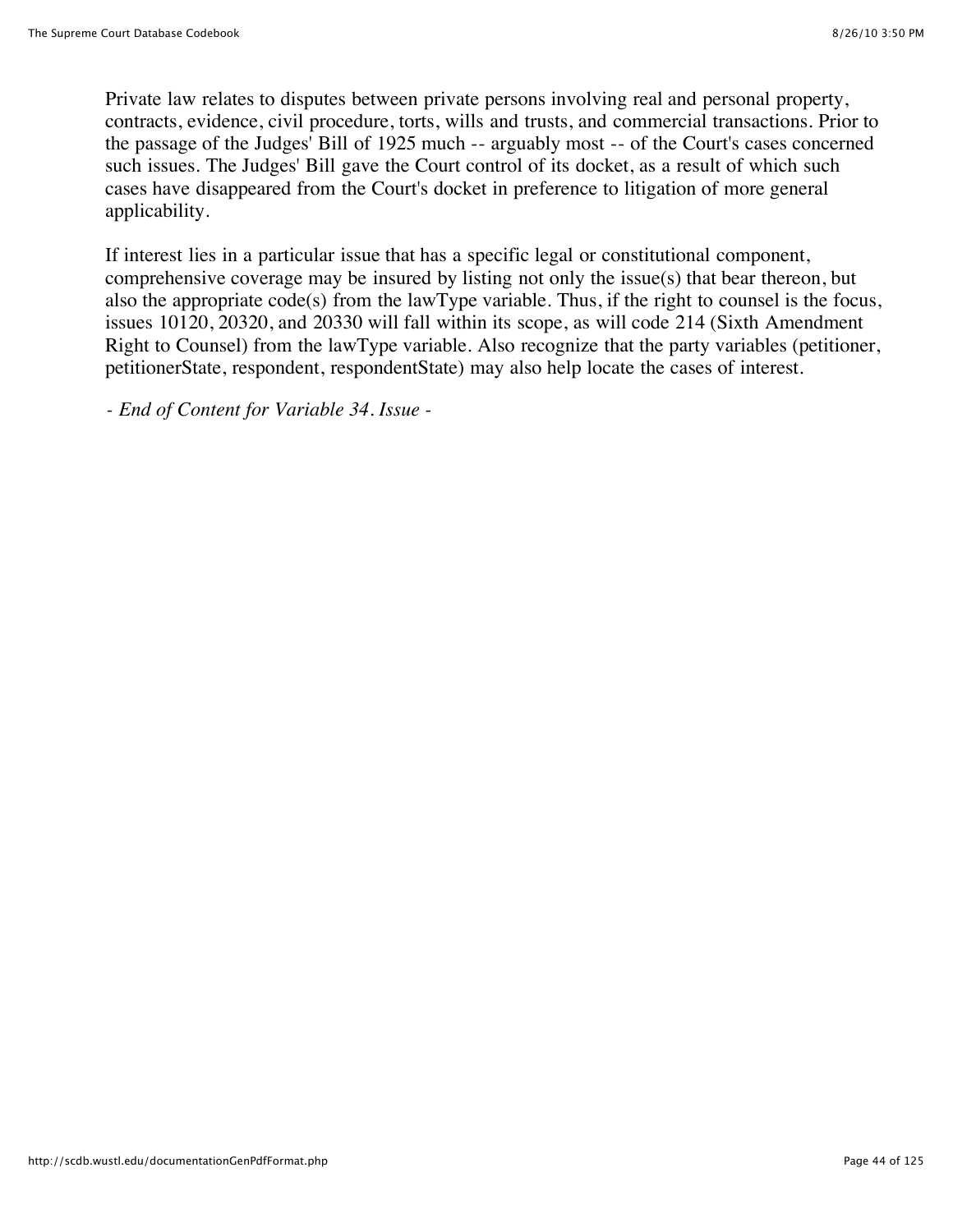#### 35 Issue Area

| <b>Variable Name</b> | <b>Spaeth Name</b> | <b>Normalizations</b> |
|----------------------|--------------------|-----------------------|
| issueArea            | <b>VALUE</b>       | varIssuesAreas (14)   |
|                      |                    |                       |

This variable simply separates the issues identified in the preceding variable (issue) into the following larger categories: criminal procedure (issues 10010-10600), civil rights (issues 20010- 20410), First Amendment (issues 30010-30020), due process (issues 40010-40070), privacy (issues 50010-50040), attorneys (issues 60010-60040), unions (issues 70010-70210), economic activity (issues 80010-80350), judicial power (issues 90010-90520), federalism (issues 100010- 100130), interstate relation (issues 110010-110030), federal taxation (issues 120010-120040), miscellaneous (issues 130010-130020), and private law (issues 140010-140080).

Note that the grossness of this variable conceals the differences among the specific issues that the issue area contains. For the specific issues, see variable issue.

*- End of Content for Variable 35. Issue Area -*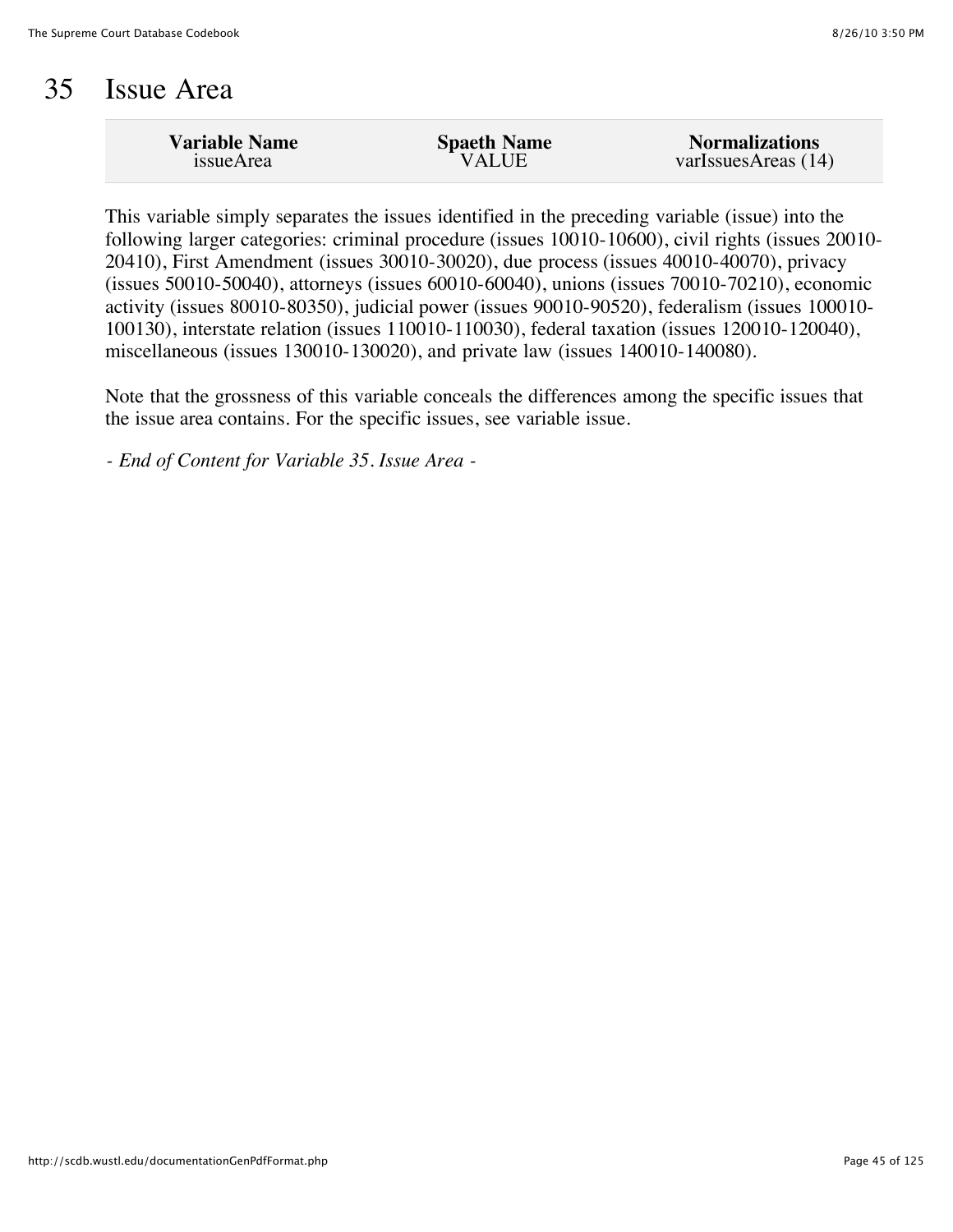# 36 Decision Direction

| <b>Variable Name</b> | <b>Spaeth Name</b> | <b>Normalizations</b>    |
|----------------------|--------------------|--------------------------|
| decisionDirection    | DIR                | varDecisionDirection (3) |

In order to determine whether the Court supports or opposes the issue to which the case pertains, this variable codes the ideological "direction" of the decision.

Specification of direction comports with conventional usage for the most part except for the interstate relations, private law, and the miscellaneous issues. A "3" has been entered either because the issue does not lend itself to a liberal or conservative description (e.g., a boundary dispute between two states), or because no convention exists as to which is the liberal side and which is the conservative side (e.g., the legislative veto). This variable will also contain a 3 where one state sues another under the original jurisdiction of the Supreme Court and where parties or issue cannot be determined because of a tied vote or lack of information.

It bears emphasizing that the entry for this variable is determined by reference to the issue variable. If you are using the Case Centered Dataset organized by split votes, it is entirely possible for a citation to relate to a second issue whose direction is opposite that of the first issue. For example, in Air Pollution Variance Board of the State of Colorado v. Western Alfalfa Corporation, 416 U.S. 861 (1974), the Court decided that the Fourth Amendment was not violated by a health inspector's warrantless entry onto the property of a business to inspect smoke pollution. The first issue (search and seizure) is coded conservative; the second issue (natural resources) is coded liberal.

In order to determine whether an outcome is liberal  $(=2)$  or conservative  $(=1)$ , the following scheme is employed.

1. In the context of issues pertaining to criminal procedure, civil rights, First Amendment, due process, privacy, and attorneys, liberal  $(2)$ =

- pro-person accused or convicted of crime, or denied a jury trial
- pro-civil liberties or civil rights claimant, especially those exercising less protected civil rights (e.g., homosexuality)
- pro-child or juvenile
- pro-indigent
- pro-Indian
- pro-affirmative action
- pro-neutrality in establishment clause cases
- pro-female in abortion
- pro-underdog
- anti-government in the context of due process, except for takings clause cases where a pro-government, anti-owner vote is considered liberal except in criminal forfeiture cases or those where the taking is pro-business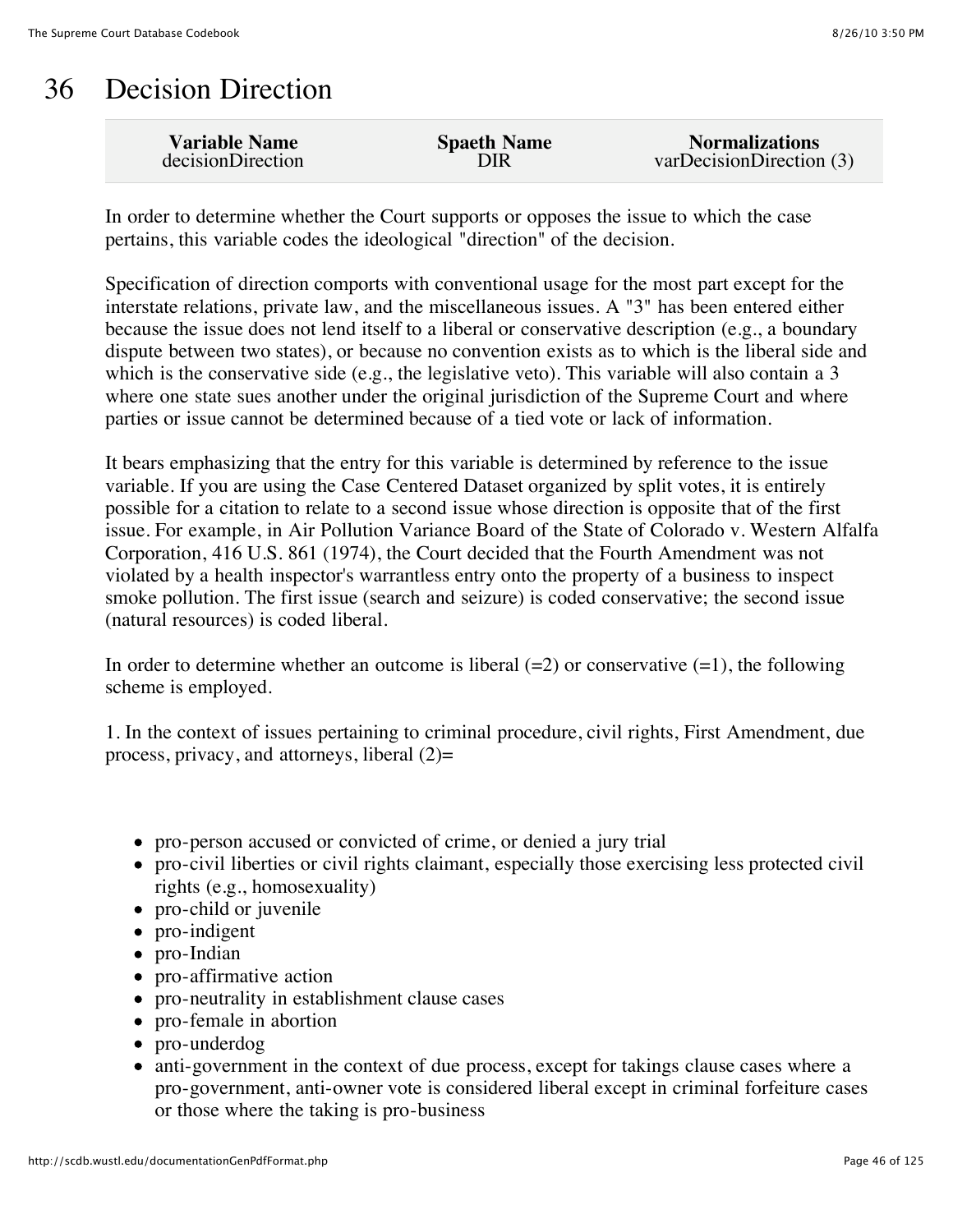- violation of due process by exercising jurisdiction over nonresidents
- pro-attorney
- pro-accountability and/or anti-corruption in campaign spending
- pro-privacy vis-a-vis the 1st Amendment where the privacy invaded is that of mental incompetents
- pro-disclosure in Freedom of Information Act issues except for employment and student records

conservative  $(1)$ =the reverse of above

2. In the context of issues pertaining to unions and economic activity, liberal (2)=

- pro-union except in union antitrust where liberal  $=$  pro-competition
- anti-business
- anti-employer
- pro-competition
- pro-liability
- pro-injured person
- pro-indigent
- pro-small business vis-a-vis large business
- pro-state/anti-business in state tax cases
- pro-debtor
- pro-bankrupt
- pro-Indian
- pro-environmental protection
- pro-economic underdog
- pro-consumer
- pro-accountability in governmental corruption
- anti-union member or employee vis-a-vis union
- anti-union in union antitrust
- anti-union in union or closed shop
- pro-trial in arbitration
- pro-state in state and territorial land claims

conservative  $(1)$ = reverse of above

3. In the context of issues pertaining to judicial power, liberal  $(2)$ =

- pro-exercise of judicial power
- pro-judicial "activism"
- pro-judicial review of administrative action

conservative (1)=reverse of above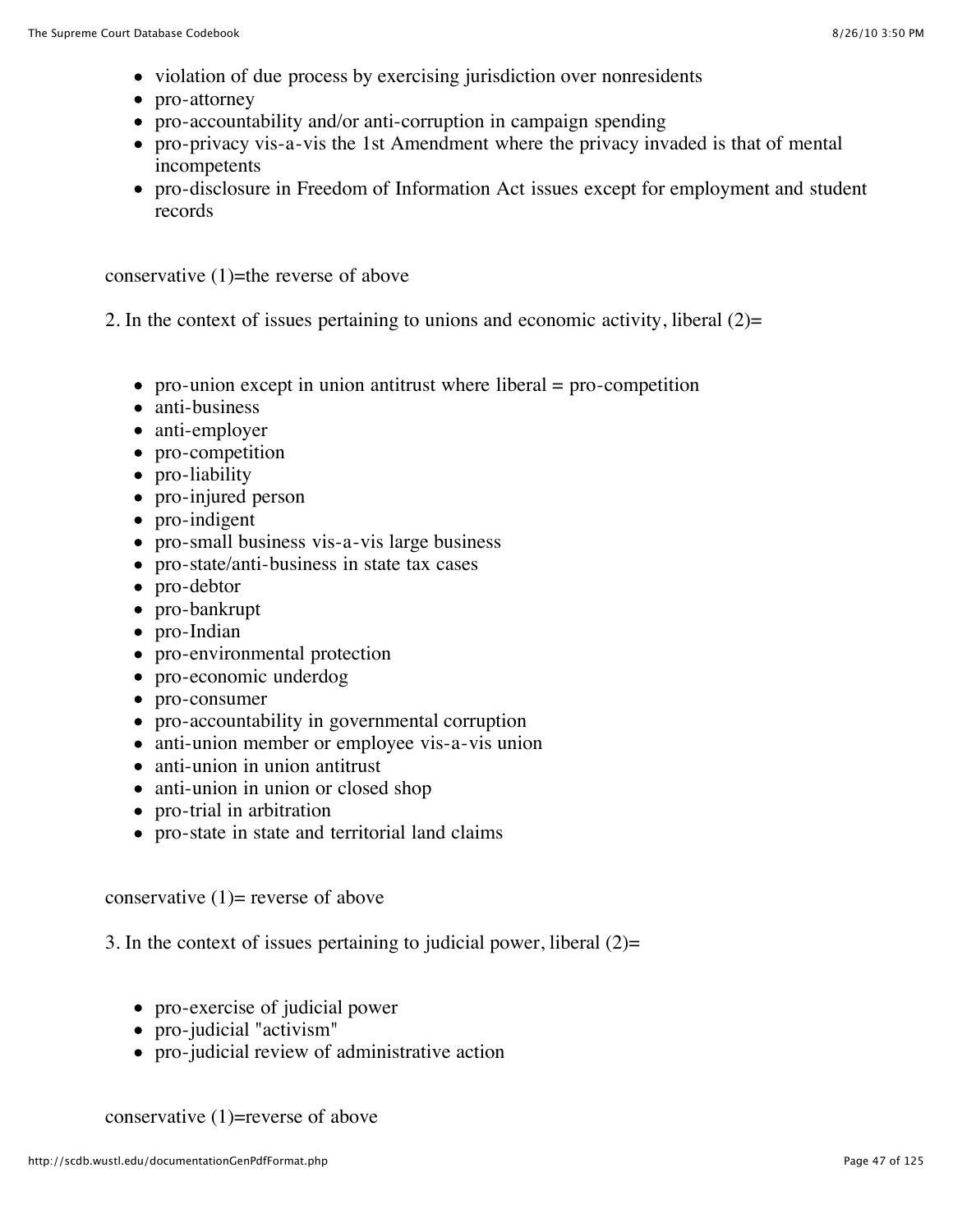4. In the context of issues pertaining to federalism, liberal (2)=

- pro-federal power
- pro-executive power in executive/congressional disputes
- anti-state

conservative (1)=reverse of above

5. In the context of issues pertaining to federal taxation, liberal (2)= pro-United States; conservative (1)= pro-taxpayer

6. In interstate relations, miscellaneous, and private law issues, unspecifiable (3) for all such cases.

*- End of Content for Variable 36. Decision Direction -*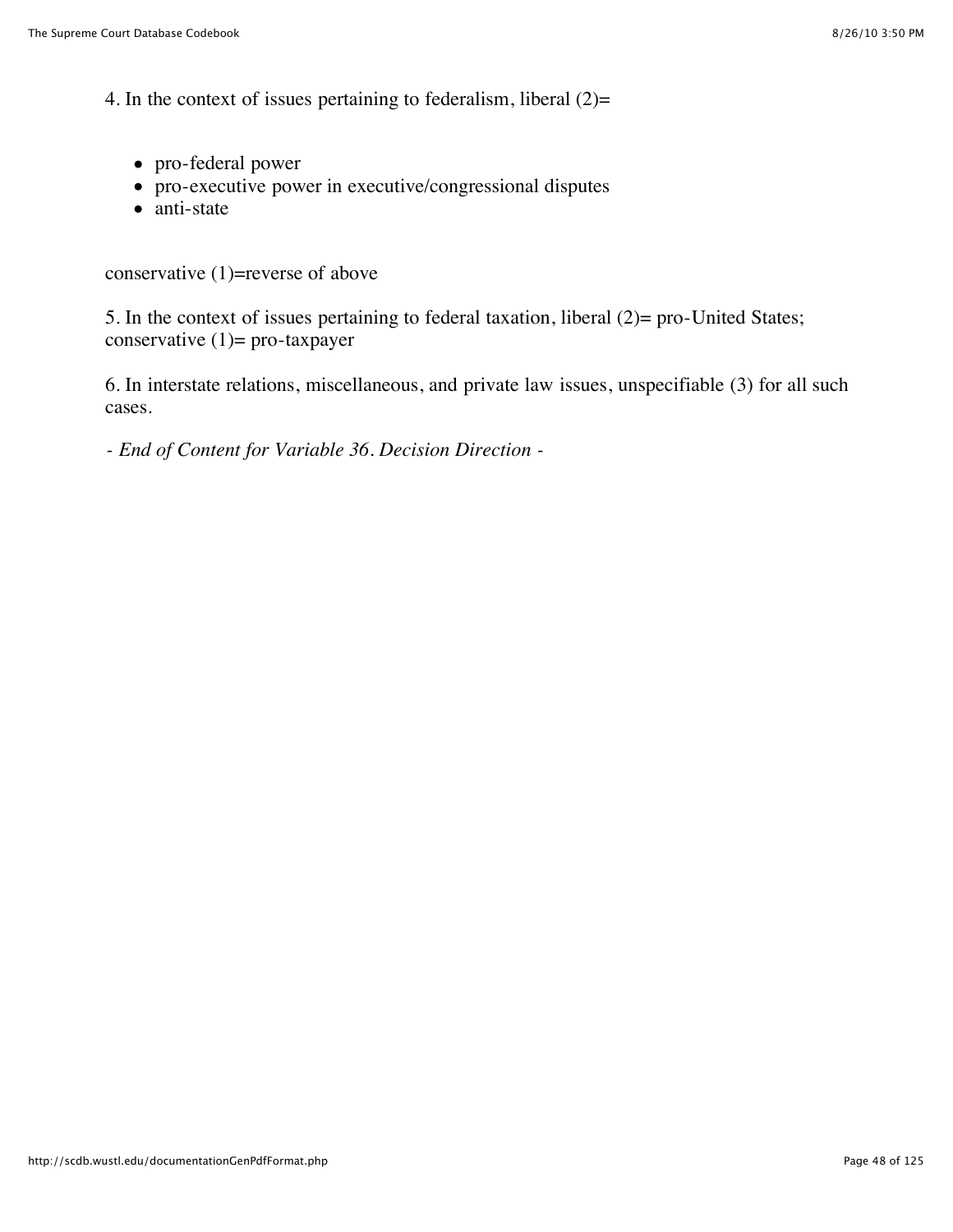### 37 Decision Direction Dissent

| Variable Name            | <b>Spaeth Name</b> | <b>Normalizations</b>       |
|--------------------------|--------------------|-----------------------------|
| decisionDirectionDissent | DIRD               | varDecisionDirectionDissent |

Once in a great while the majority as well as the dissenting opinion in a case will both support or, conversely, oppose the issue to which the case pertains. For example, the majority and the dissent may both assert that the rights of a person accused of crime have been violated. The only difference between them is that the majority votes to reverse the accused's conviction and remand the case for a new trial, while the dissent holds that the accused's conviction should be reversed, period. In such cases, the entry in the decisionDirection variable should be determined relative to whether the majority or the dissent more substantially supported the issue to which the case pertains, and an entry should appear in this variable. In the foregoing example, the direction of decision variable (decisionDirection) should show a 1 (conservative) because the majority provided the person accused of crime with less relief than does the dissent, and direction based on dissent should show a 2 (liberal) The person accused of crime actually won the case, but won less of a victory than the dissent would have provided.

*- End of Content for Variable 37. Decision Direction Dissent -*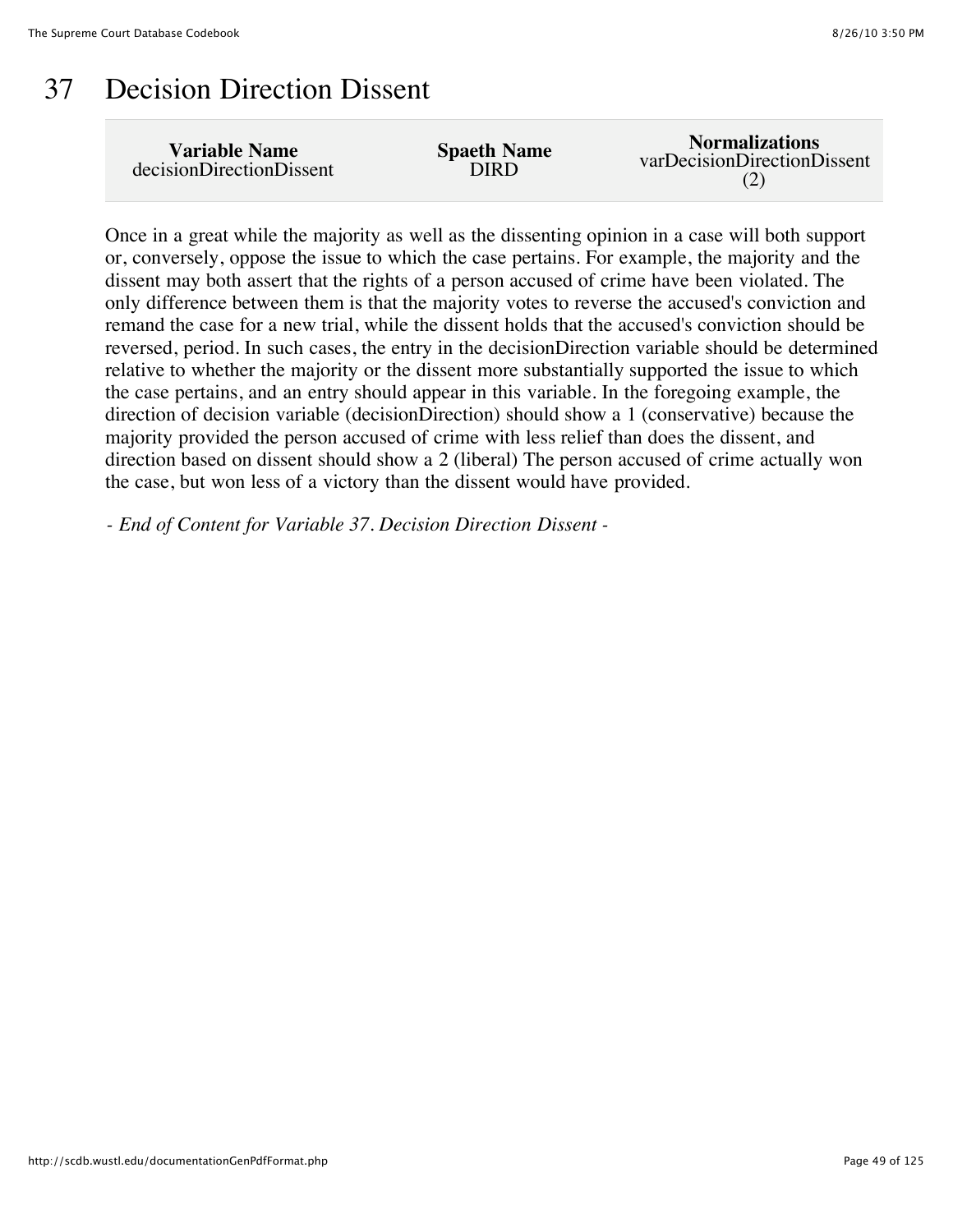# 38 Authority for Decision 1

| <b>Variable Name</b> | <b>Spaeth Name</b> | <b>Normalizations</b>    |
|----------------------|--------------------|--------------------------|
| authorityDecision1   | AUTHDEC1           | varAuthorityDecision (7) |

This variable and the next one (authorityDecision2) specify the bases on which the Supreme Court rested its decision with regard to each legal provision that the Court considered in the case (see variable lawType).

Because one of these bases commonly occurs conjoined with another; e.g., the interpretation of the substantive provisions of a federal statute and the Supreme Court's exercise of its supervisory power over the lower federal courts; two separate variables (authorityDecision1, authorityDecision2) follow. The coding is the same in both. In the foregoing example, the first variable will contain a "4," the second a "3." In a case involving congressional acquiescence to longstanding administrative construction of a statute, these variables should appear as "5" and "4." If two bases are identified, and if one is more heavily emphasized, it should appear in the first of the two variables.

Considerable congruence should obtain between the entry in these variables and the code that appears in the lawType variable. Thus, if a constitutional provision appears in the lawType variable, a "1" or a "2" will typically appear in either authorityDecision1 or authorityDecision2. Similarly, if lawType displays a statute, either authorityDecision1 or authorityDecision2 will likely show a "4."

A common exception is where the Court determines the constitutionality of a federal statute, or where judge-made rules are applied to determine liability under various federal statutes, including civil rights acts (e.g., Pulliam v. Allen, 466 U.S. 522), or the propriety of the federal courts' use of state statutes of limitations to adjudicate federal statutory claims (e.g., Burnett v. Grattan, 468 U.S. 42).

The decision rules governing each of the authority for decision codes are as follows:

For a code of 1: The majority determined the constitutionality of some action taken by some unit or official of the federal government, including an interstate compact.

Enter a "1" if 139 appears in the lawType variable.

Enter a "1" if 111 appears in the lawType variable.

For a code of 2: Did the majority determine the constitutionality of some action taken by some unit or official of a state or local government? If so, enter a "2."

For a code of 3: If the rules governing codes "1-2," "4-7" are answered negatively or do not apply, enter a "3." A "3," then, serves as the residual code for these variables.

Enter a "3" if 508 appears in the LAW variable.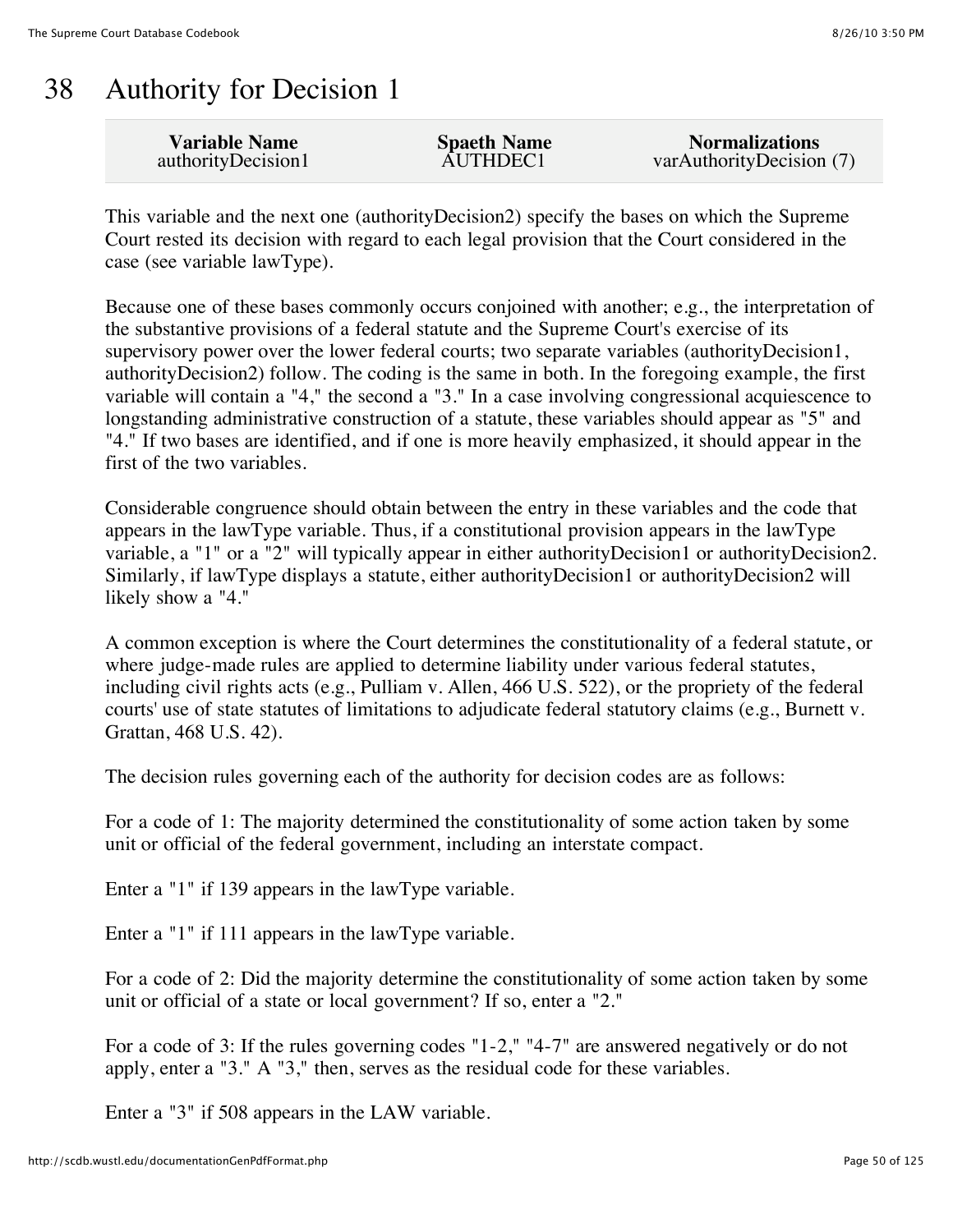Non-statutorily based Judicial Power topics in the issue variable generally warrant a "3."

Most cases arising under the Court's original jurisdiction should receive a "3."

All cases containing a "4" in the type of decision variable  $= 3$ .

Enter a "3" in cases in which the Court denied or dismissed the petition for review or where the decision of a lower court is affirmed by a tie vote.

For a code of 4: Did the majority interpret a federal statute, treaty, or court rule? If so, enter a "4."

Enter a "4" rather than a "3" if the Court interprets a federal statute governing the powers or jurisdiction of a federal court. In other words, a statutory basis for a court's exercise of power or jurisdiction does not require that a "3" supplement a "4"; the latter alone suffices.

Enter a "4" rather than a "2" where the Court construes a state law as incompatible with a federal law.

Do not enter only a "4" where an administrative agency or official acts "pursuant to" a statute. All agency action is purportedly done pursuant to legislative authorization of one sort or another. A "4" may be coupled to a "5" (see below) only if the Court interprets the statute to determine if administrative action is proper.

In workers' compensation litigation involving statutory interpretation and, in addition, a discussion of jury determination and/or the sufficiency of the evidence, enter either a "4" and a "3" or a "3" and a "4." If no statute is identified in the syllabus, only enter a "3."

For a code of 5: Did the majority treat federal administrative action in arriving at its decision? If so, enter a "5."

Enter a "5' and a "4," but not a "5" alone, where an administrative official interprets a federal statute.

Enter a "5" if the issue  $= 90120$ .

For a code of 6: Did the majority say in approximately so many words that under its diversity jurisdiction it is interpreting state law? If so, enter a "6."

For a code of 7: Did the majority indicate that it used a judge-made "doctrine" or "rule?" If so, enter a "7." Where such is used in conjunction with a federal law or enacted rule, a "7" and "4" should appear in the two variables of this record.

Enter a "7" if the Court without more merely specifies the disposition the Court has made of the case and cites one or more of its own previously decided cases; but enter a "3" if the citation is qualified by the word, "see."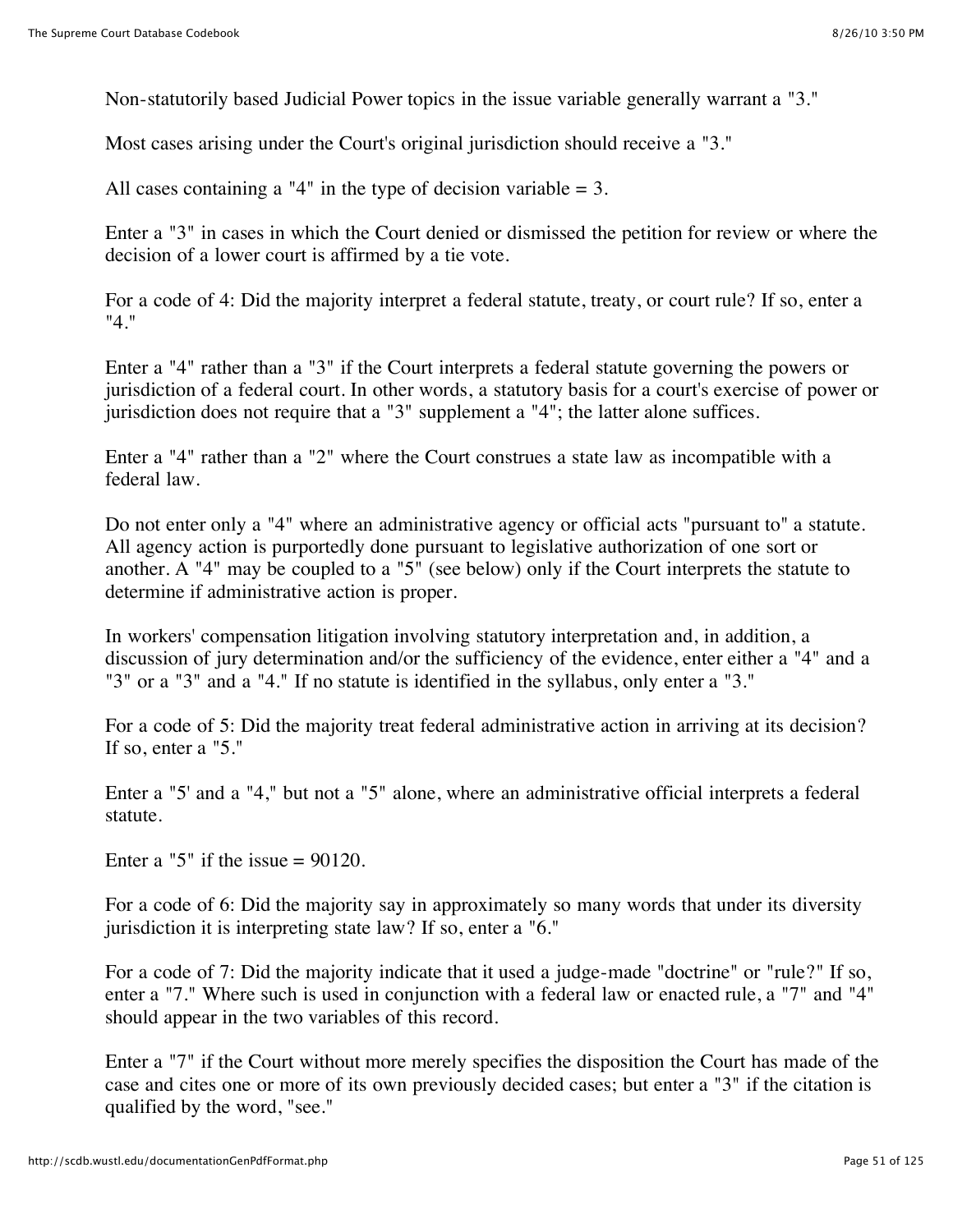Enter a "7" if the case concerns admiralty or maritime law, or some other aspect of the law of nations.

Enter a "7" if the case concerns the retroactive application of a constitutional provision or a previous decision of the Court.

Enter a "7" if the case concerns an exclusionary rule, the harmless error rule (though not the statute), the abstention doctrine, comity, res judicata, or collateral estoppel. Note that some of these, especially comity issues, likely warrant an entry in both authorityDecision variables: a "7" as well as a "3."

Enter a "7" if the case concerns a "rule" or "doctrine" that is not specified as related to or connected with a constitutional or statutory provision (e.g., 376 U.S. 398).

*- End of Content for Variable 38. Authority for Decision 1 -*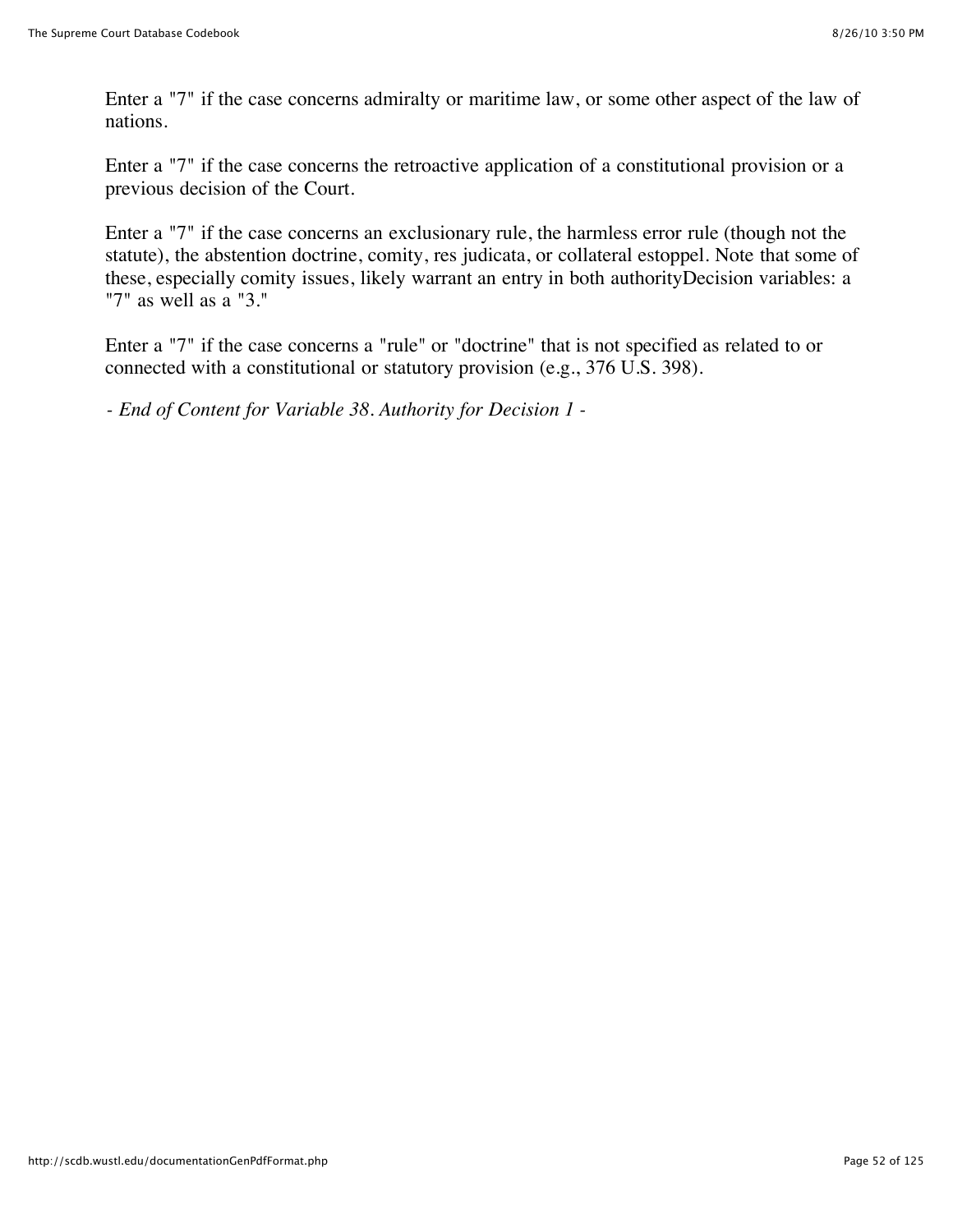# 39 Authority for Decision 2

| <b>Variable Name</b><br><b>Spaeth Name</b><br>AUTHDEC2<br>authorityDecision2 | <b>Normalizations</b><br>varAuthorityDecision (7) |
|------------------------------------------------------------------------------|---------------------------------------------------|
|------------------------------------------------------------------------------|---------------------------------------------------|

See variable Authority for Decision 1 (authorityDecision1).

*- End of Content for Variable 39. Authority for Decision 2 -*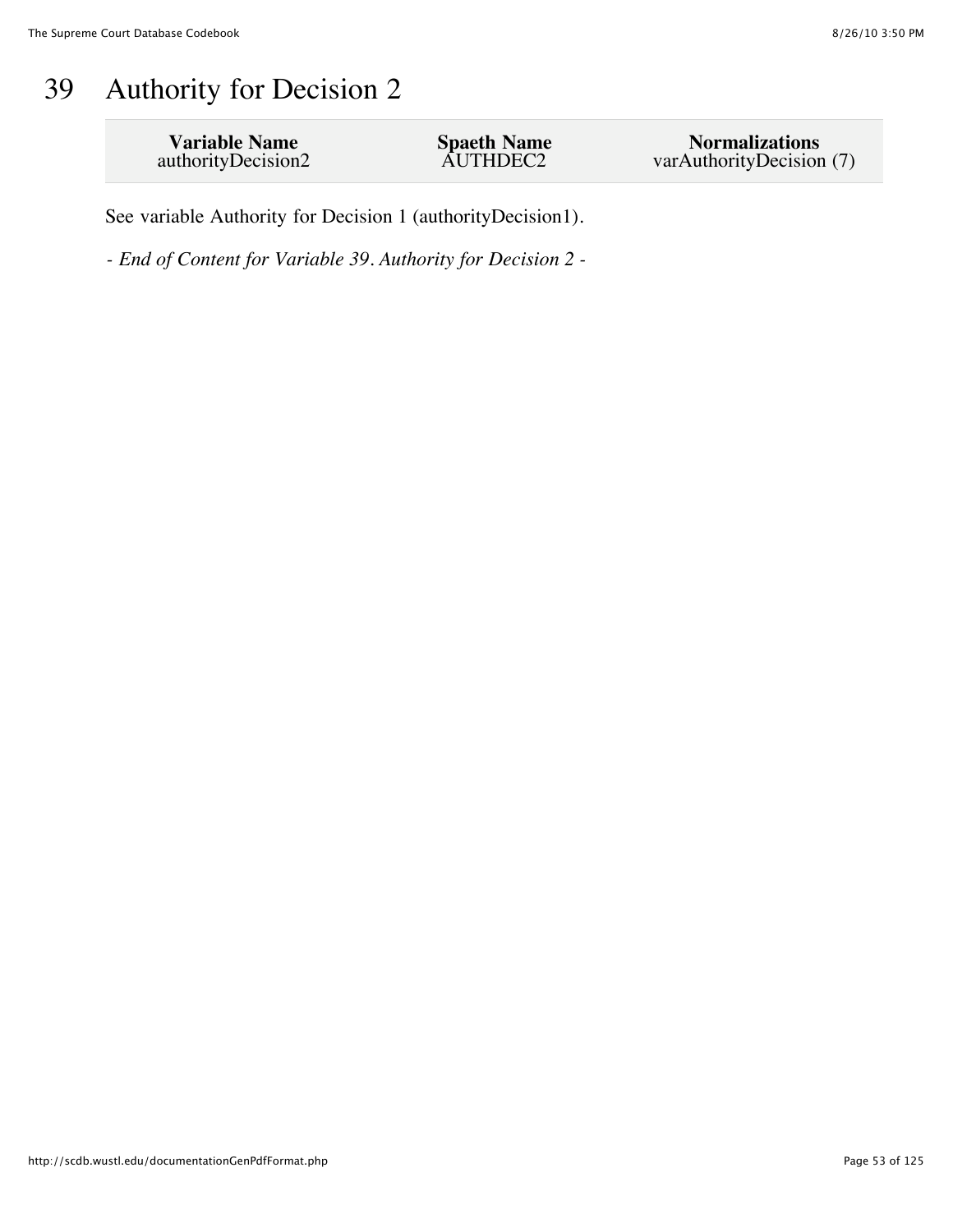# 40 Legal Provisions Considered by the Court

| <b>Variable Name</b> | <b>Spaeth Name</b> | <b>Normalizations</b> |
|----------------------|--------------------|-----------------------|
| lawType              | LAW                | varLawArea $(9)$      |
|                      |                    |                       |

This variable and the next (lawSupp) identify the constitutional provision(s), statute(s), or court rule(s) that the Court considered in the case. The difference between the two variables is that lawSupp is coded finely; it identifies the specific law, constitutional provision or rule at issue (e.g., Article I, Section 1; the Federal Election Campaign Act; the Federal Rules of Evidence). lawType is coded more broadly (e.g., constitution, federal statute, court rules). Note that a third variable, lawMinor, is reserved for infrequently litigated statutes. For those, lawMinor identifies the law at issue.

The basic criterion to determine the legal provision(s) is the "summary" in the Lawyers' Edition. Supplementary is a reference to it in at least one of the numbered holdings in the summary of the United States Reports. This summary, which the Lawyers' Edition of the U.S. Reports labels "Syllabus By Reporter Of Decisions," appears in the official Reports immediately after the date of decision and before the main opinion in the case. Where this summary lacks numbered holdings, it is treated as though it has but one number.

Supplementing the Lawyers' Edition summary are subordinate decision rules. If the Reporters' syllabus has no numbered headings,treat it as though it has but one number. If more than one numbered heading pertains to a single constitutional provision, statute, or court rule, treat such legal provision as though it appeared in but one numbered heading. If separate numerical headings pertain to different sections of a statute under a given title in the United States Code which would not be governed by conventional use of "et seq.," treat them as separate legal provisions. (Note that this occurs very rarely.) If a numbered heading refers to more than a single constitutional provision, statute, and/or court rule, treat them as separate legal provisions. (This not uncommonly occurs.)

Observe that where a state or local government allegedly abridges a provision of the Bill of Rights that has been made binding on the states because it has been "incorporated" into the due process clause of the Fourteenth Amendment, identification is to the specific guarantee rather than to the Fourteenth Amendment.

The legal basis for decision need not be formally stated. For example, a reference in the summary to the appointment of counsel under the Constitution or to the self-incrimination clause warrants entry of the appropriate code. (E.g., United States v. Knox, 396 U.S. 77; Lassiter v. Department of Social Services, 452 U.S. 18).

Also note that occasionally an unnumbered holding may pertain to more than one legal basis for decision. In such cases, the additional basis or bases are specified as though they are numbered holdings, or as though they are a holding without numbers.

By no means does every record have an entry in the lawType variable. Only constitutional provisions, federal statutes, and court rules are entered here. This variable will have no entry in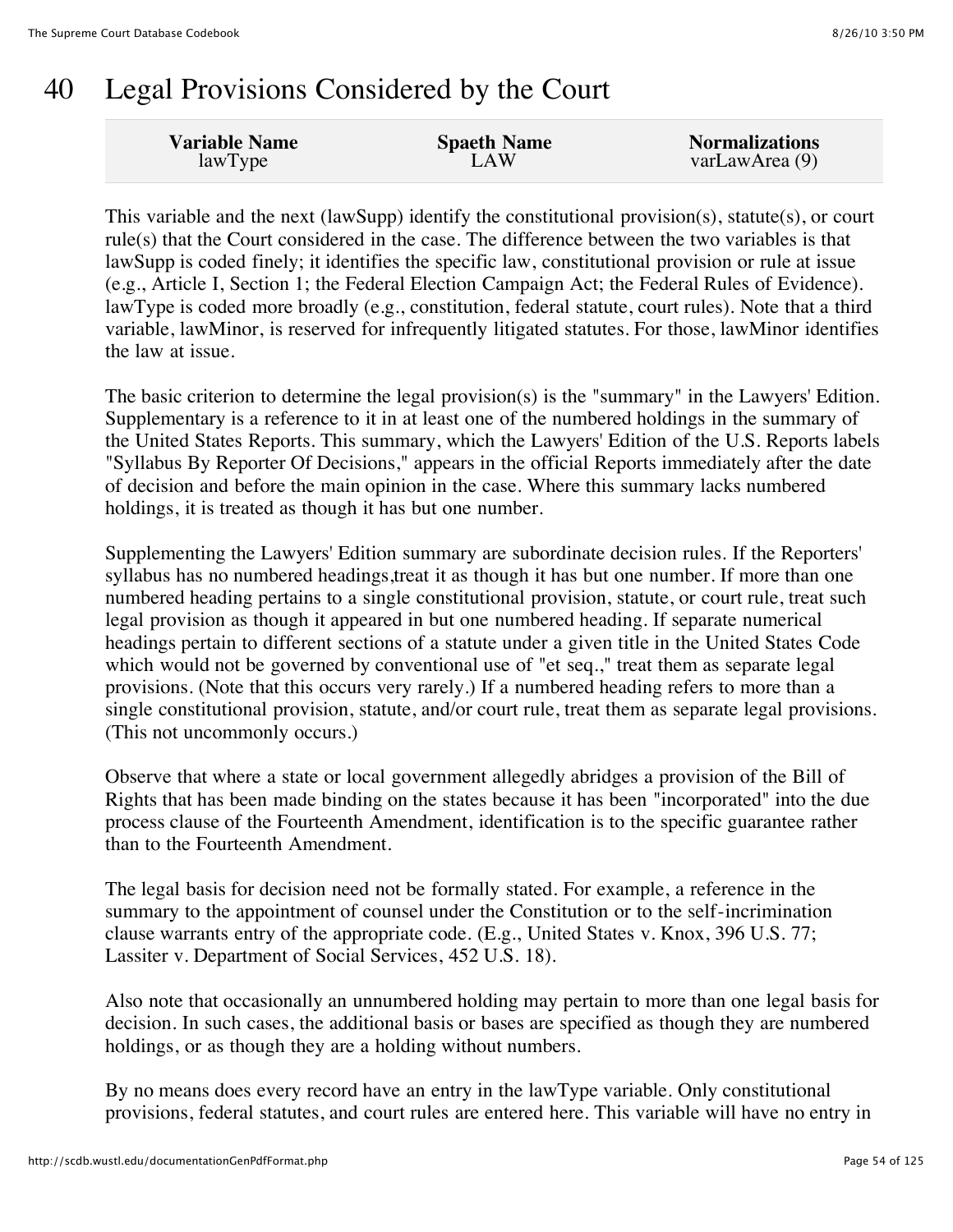cases that concern the Supreme Court's supervisory authority over the lower federal courts; those where the Supreme Court's decision does not rest on a constitutional provision, federal statute, or court rule; provisions of the common law; decrees; and nonstatutory cases arising under the Court's original jurisdiction.

In cases where the Court considers multiple legal provisions no attempt is made to order their appearance. Where the constitutionality of a federal law is challenged, to give either the constitutional provision or the statute primacy would be arbitrary. To the extent that any order characterizes these lawType entries, it likely is the sequence in which they appear in the summary.

Beyond the foregoing, observe that an entry should appear in this variable only when the summary indicates that the majority opinion discusses the legal provision at issue. The mere fact that the Court exercises a certain power (e.g., its original jurisdiction, as in Arkansas v. Tennessee, 397 U.S. 91), or makes reference in its majority opinion rather than in the summary that a certain constitutional provision, statute, or frequently used common law rule applies (e.g., the "equal footing" principle which pertains to the admission of new states under Article IV, section 3, clause 2 of the Constitution, as Utah v. United States, 403 U.S. 9, illustrates) provides no warrant for any entry.

There are three exceptions to this "discussion" requirement, the first of which dismisses the writ of certiorari as "improvidently granted" either in so many words (e.g., Johnson v. United States, 401 U.S. 846) or dismisses it on this basis implicitly (e.g., Baldonado v. California, 366 U.S. 417). In such cases, the code 508 should appear. More often than not, these cases have no summary. Note that the phrase is a term of art: 1) it overrides any substantive provision that the summary may mention (e.g., Conway v. California Adult Authority, 396 U.S. 107); 2) it does not apply where the Supreme Court takes jurisdiction on appeal.

In the second exception the Court, without discussion, remands a case to a lower court for consideration in light of an earlier decision. The summary of the earlier case is then consulted and the instant case coded with the entry that appeared there (e.g., Wheaton v. California, 386 U.S. 267). If a discussion in the summary precedes the remand, this variable should be governed by that discussion as well as the basis for decision in the case that the lower court is instructed to consider. Usually these bases will be identical (e.g., Maxwell v. Bishop, 398 U.S. 262).

The third exception to the "discussion" criterion involves the legality of administrative agency action without specific reference to the statute under which the agency acted. Inasmuch as administrative agencies may only act pursuant to statute, the majority opinion was consulted to determine the statute in question (e.g., National Labor Relations Board v. United Insurance Co. of America, 390 U.S. 254). The same situation may characterize the statute under which a court exercises jurisdiction (e.g., the Court of Claims in United States v. King, 395 U.S. 1).

As indicated, this variable should usually lack an entry if the numbered holding(s) indicates that the Court's decision rests on its supervisory authority over the federal judiciary, the common law, or diversity jurisdiction.

Note that where a state or local government allegedly abridges a provision of the Bill of Rights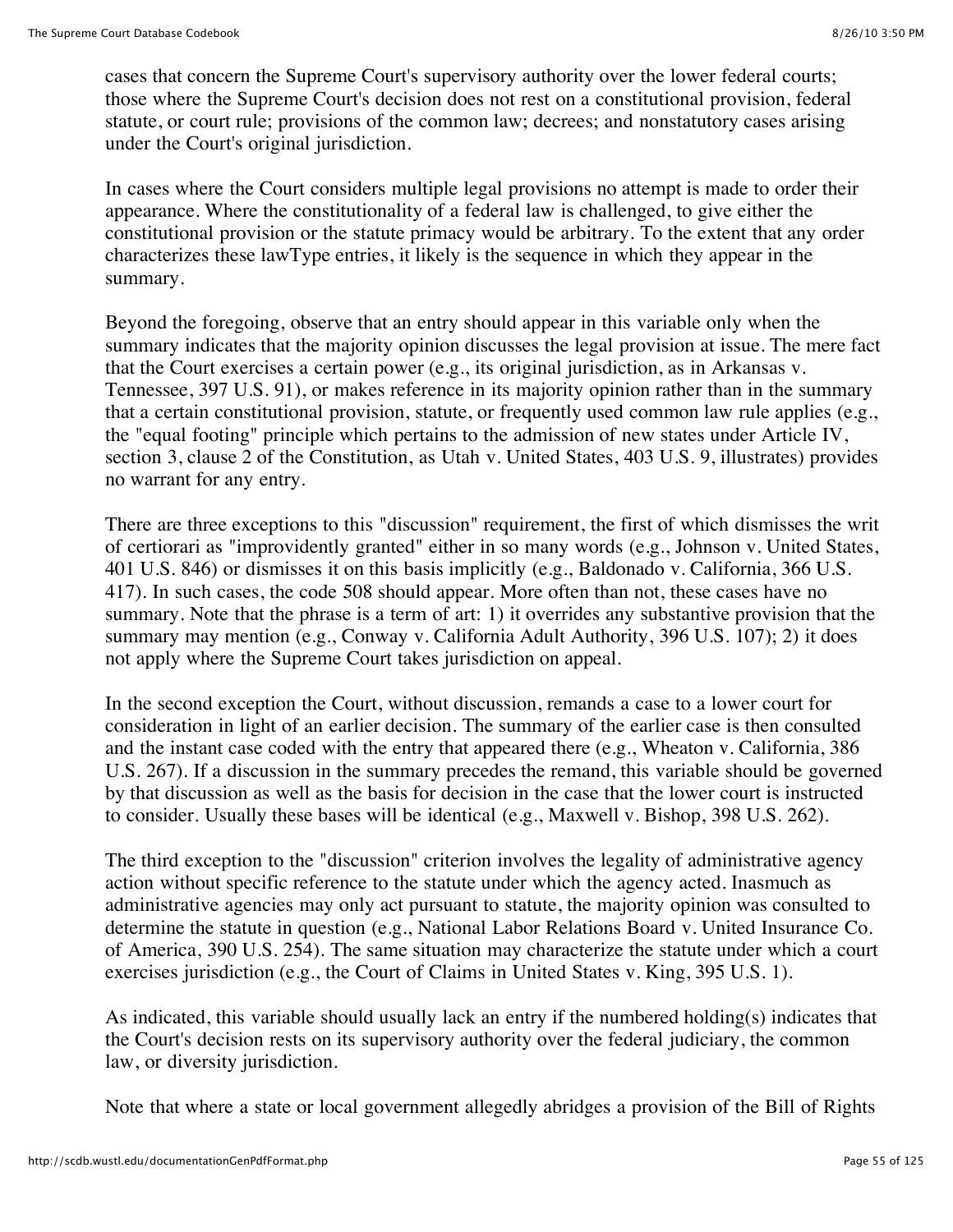that has been made binding on the states because it has been incorporated into the due process clause of the Fourteenth Amendment, identification is to the specific guarantee rather than to the Fourteen Amendment Due Process Clause.

International treaties and conventions, which rarely serve as the basis for the Court's decision, are identified (in the lawSupp variable) as a treaty (509), an interstate compact as Interstate Compact (510), an executive order as Executive Order (511), and a statute of a territory of the U.S., which is not in the U.S. Code or the Statutes at Large, as Territory Statute (512).

A case that challenges the constitutionality of a federal statute, court or common law rule will usually contain at least two legal bases for decision: the constitutional provision as well as the challenged statute or rule.

Where a heading concerns the review of agency action under a statute, but the statute is not identified, it is ascertained from the opinion (e.g., National Labor Relations Board v. United Insurance Co. of America, 390 U.S. 254). So also where the decision turns on the statutory jurisdiction of a federal court, and the holding does not specify it (e.g., United States v. King, 395 U.S. 1).

*- End of Content for Variable 40. Legal Provisions Considered by the Court -*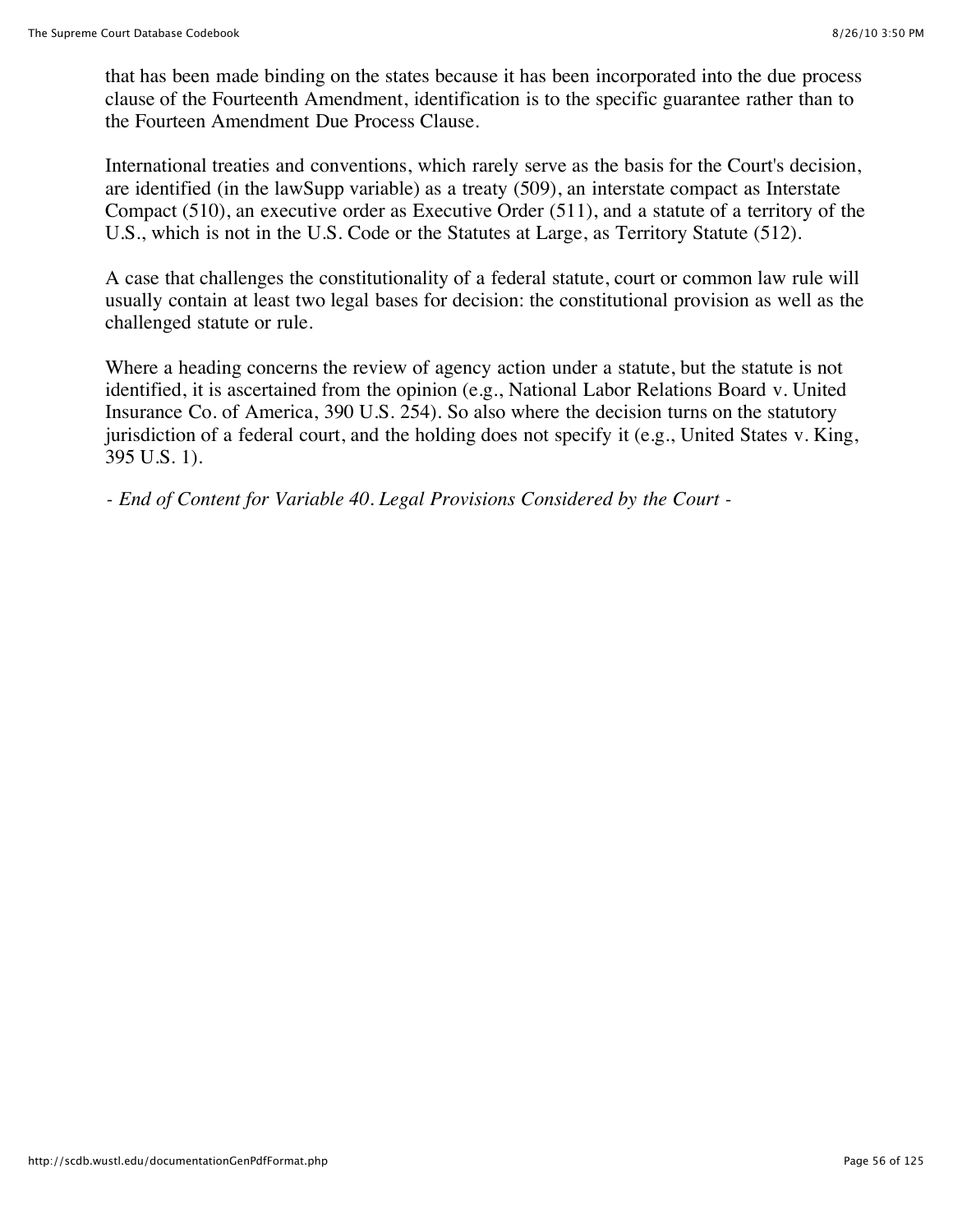# 41 Legal Provision Supplement

| <b>Variable Name</b> | <b>Spaeth Name</b> | <b>Normalizations</b>    |
|----------------------|--------------------|--------------------------|
| lawSupp              | LAW                | varLegalProvisions (200) |

See variable Legal Provisions Considered by the Court.

*- End of Content for Variable 41. Legal Provision Supplement -*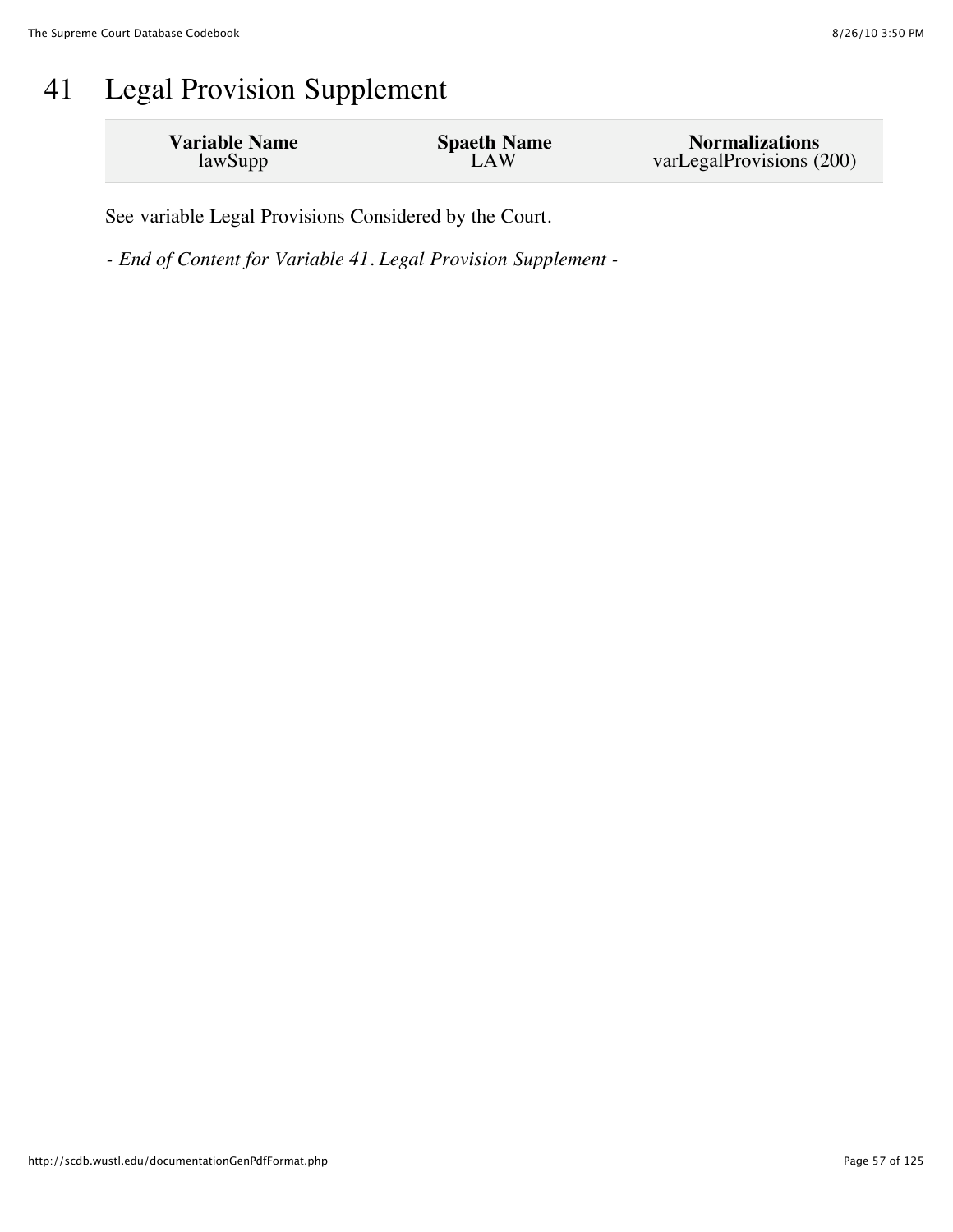# 42 Legal Provision Minor Supplement

| <b>Variable Name</b> | <b>Spaeth Name</b> | <b>Normalizations</b> |
|----------------------|--------------------|-----------------------|
| lawMinor             | LAW                | n/a                   |

This variable, lawMinor, is reserved for infrequently litigated statutes. Statutes substantially absent from the decision making of the modern Courts will be found in this variable (e.g., the Judiciary Act of 1789). For those, lawMinor identifies the law at issue. Note: This is a string variable.

*- End of Content for Variable 42. Legal Provision Minor Supplement -*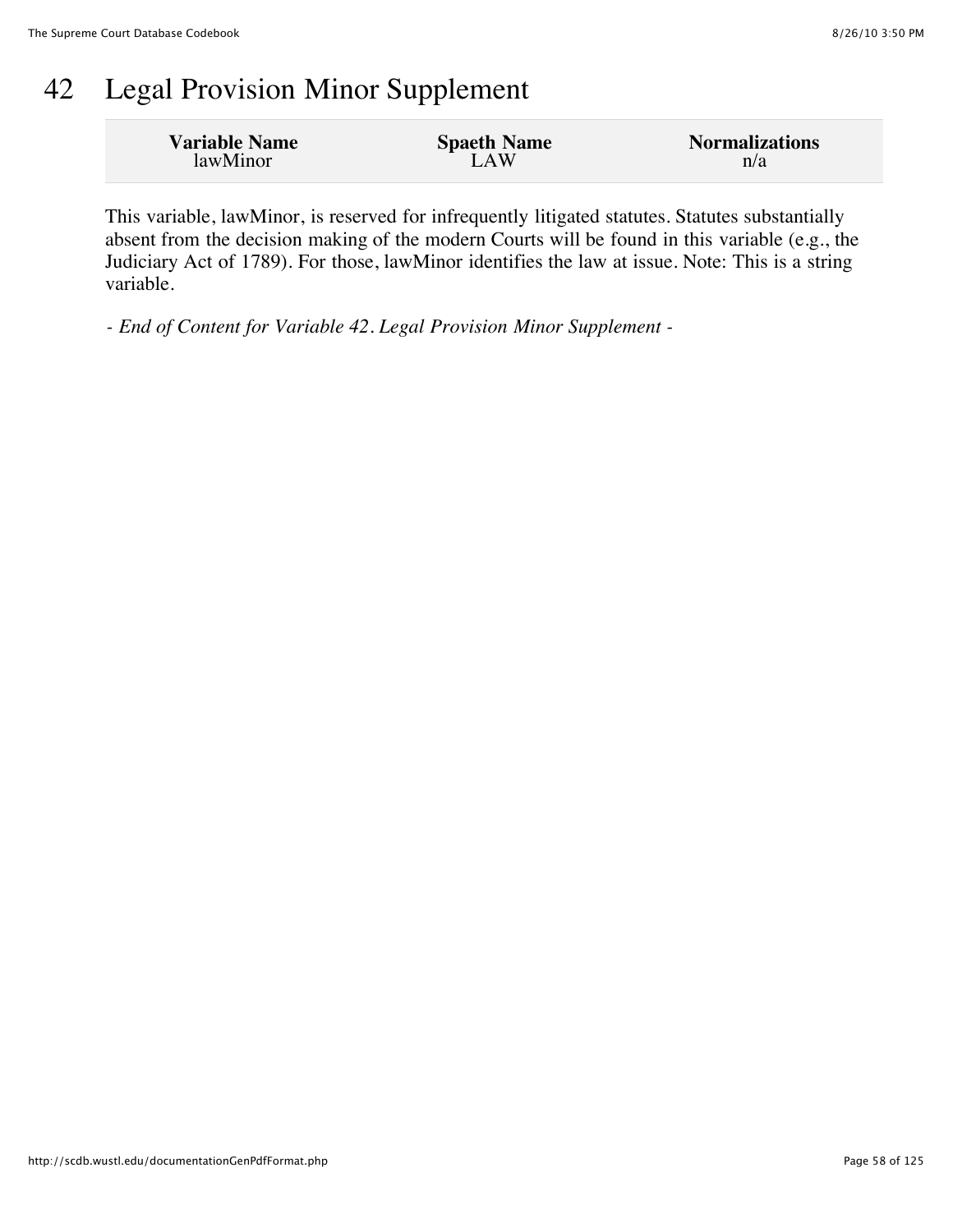# 43 Decision Type

| <b>Variable Name</b> | <b>Spaeth Name</b> | <b>Normalizations</b> |
|----------------------|--------------------|-----------------------|
| decisionType         | DEC TYPE           | varDecisionTypes(6)   |
|                      |                    |                       |

Users should choose among the types of decisions that the Supreme Court renders.

decisionType=1: Cases in which the Court hears oral argument and which it decides by a signed opinion. These are the Court's so-called formally decided full opinion cases.

decisionType=2: Cases decided with an opinion but without hearing oral argument; i.e., per curiam opinions.

decisionType=4: Decrees. This infrequent type of decision usually arises under the Court's original jurisdiction and involves state boundary disputes. The justices will typically appoint a special master to take testimony and render a report, the bulk of which generally becomes the Court's decision. The presence of the label, "decree," distinguishes this type of decision from the others.

decisionType=5: Cases decided by an equally divided vote. When a justice fails to participate in a case or when the Court has a vacancy, the participating justices may cast a tie vote. In such cases, the Reports merely state that "the judgment is affirmed by an equally divided vote" and the name of any nonparticipating justice(s). Their effect is to uphold the decision of the court whose decision the Supreme Court reviewed.

decisionType=6: This decision type is a variant of the formally decided cases (decisionType=1). It differs from type 1 only in that no individual justice's name appears as author of the Court's opinion. Instead, these unsigned orally argued cases are labeled as decided "per curiam." The difference between this type and decisionType=2 is the occurrence of oral argument in the former but not the latter. In both types the opinion of the Court is unsigned; i.e., per curiam.

decisionType=7: Judgments of the Court. This decision type is also a variant of the formally decided cases. It differs from type 1 in that less than a majority of the participating justices agree with the opinion produced by the justice assigned to write the Court's opinion. Except for those interested only in the authors of the opinions of the Court, decisionType=7 should be included in analyses of the Court's formally decided cases.

The database contains all decisions of types 1, 4, 5, 6 and 7.

The database does not contain all of the non-orally argued per curiam decisions (decisionType=2). The Reports contain large numbers of brief, non-orally argued per curiam decisions. The database includes only those for which the Court has provided a summary, as well as those without a summary in which one or more of the justices wrote an opinion.

*- End of Content for Variable 43. Decision Type -*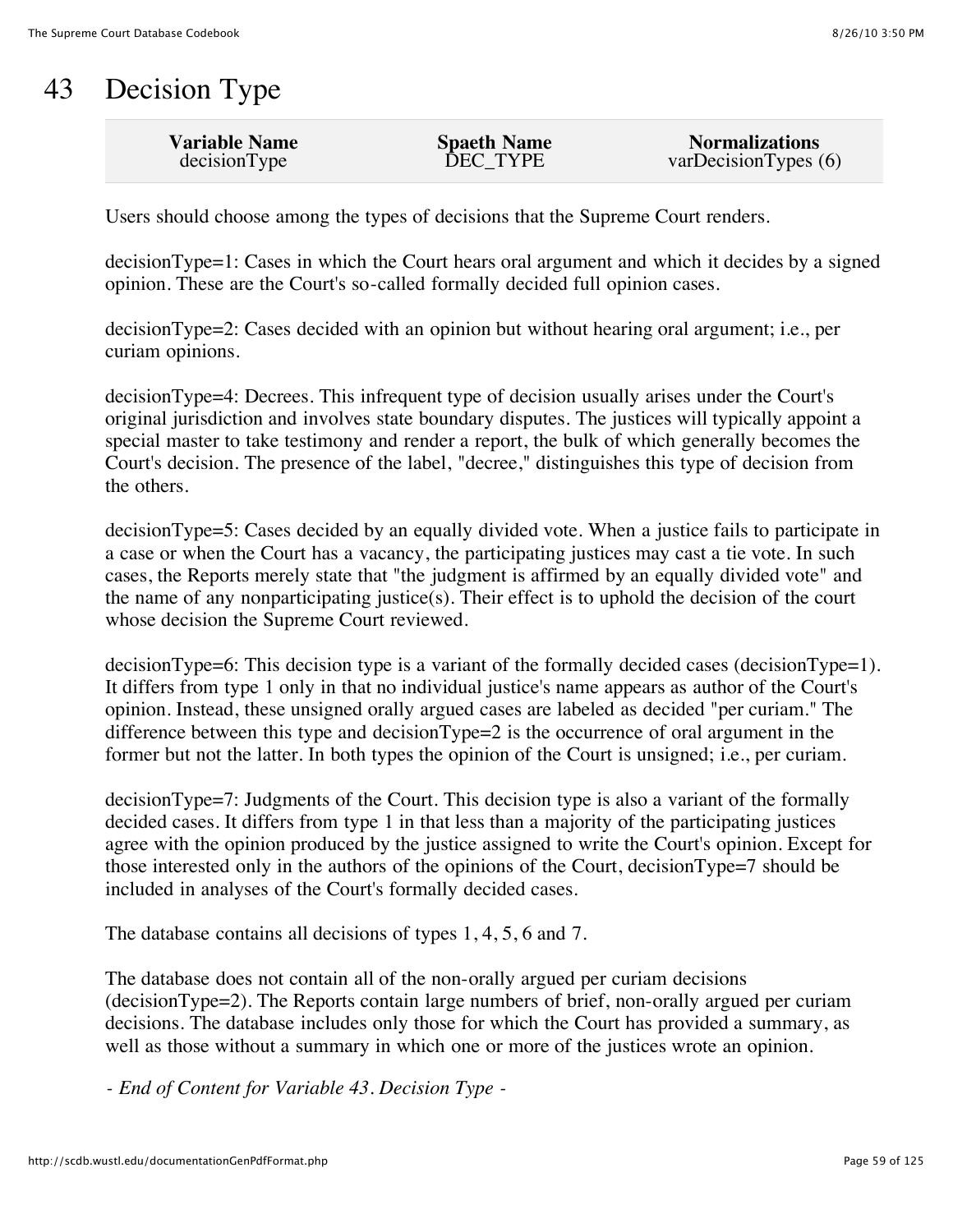### 44 Declaration of Unconstitutionality

| <b>Variable Name</b> | <b>Spaeth Name</b> | <b>Normalizations</b>   |
|----------------------|--------------------|-------------------------|
| declarationUncon     | <b>UNCON</b>       | varDeclarationUncon (4) |

An entry in this variable indicates that the Court either declared unconstitutional an act of Congress; a state or territorial statute, regulation, or constitutional provision; or a municipal or other local ordinance.

An entry should appear in the record that lists the law declared unconstitutional. An entry should also appear in the record containing the constitutional provision that served as the basis for the declaration of unconstitutionality. None will appear when the Court merely cites a previous decision that has already been used to void the provision at issue; e.g., Grisham v. Hagan, 361 U.S. 278, 4 L Ed 2d 279, and McElroy v. Guagliardo, 361 U.S. 281, 4 L Ed 2d 282 (1960).

The summary frequently, though not invariably, will indicate such action in its statement of the Court's holdings. Hence, where such action may have occurred, it may be necessary to read carefully the opinion of the Court to determine whether an entry should be made in this variable.

Where federal law pre-empts a state statute or a local ordinance, unconstitutionality does not result unless the Court's opinion so states. Nor are administrative regulations the subject of declarations of unconstitutionality unless the declaration also applies to the law on which it is based. Also excluded are federal or state court-made rules; e.g., Virginia Supreme Court v. Friedman, 487 U.S. 59 (1988).

*- End of Content for Variable 44. Declaration of Unconstitutionality -*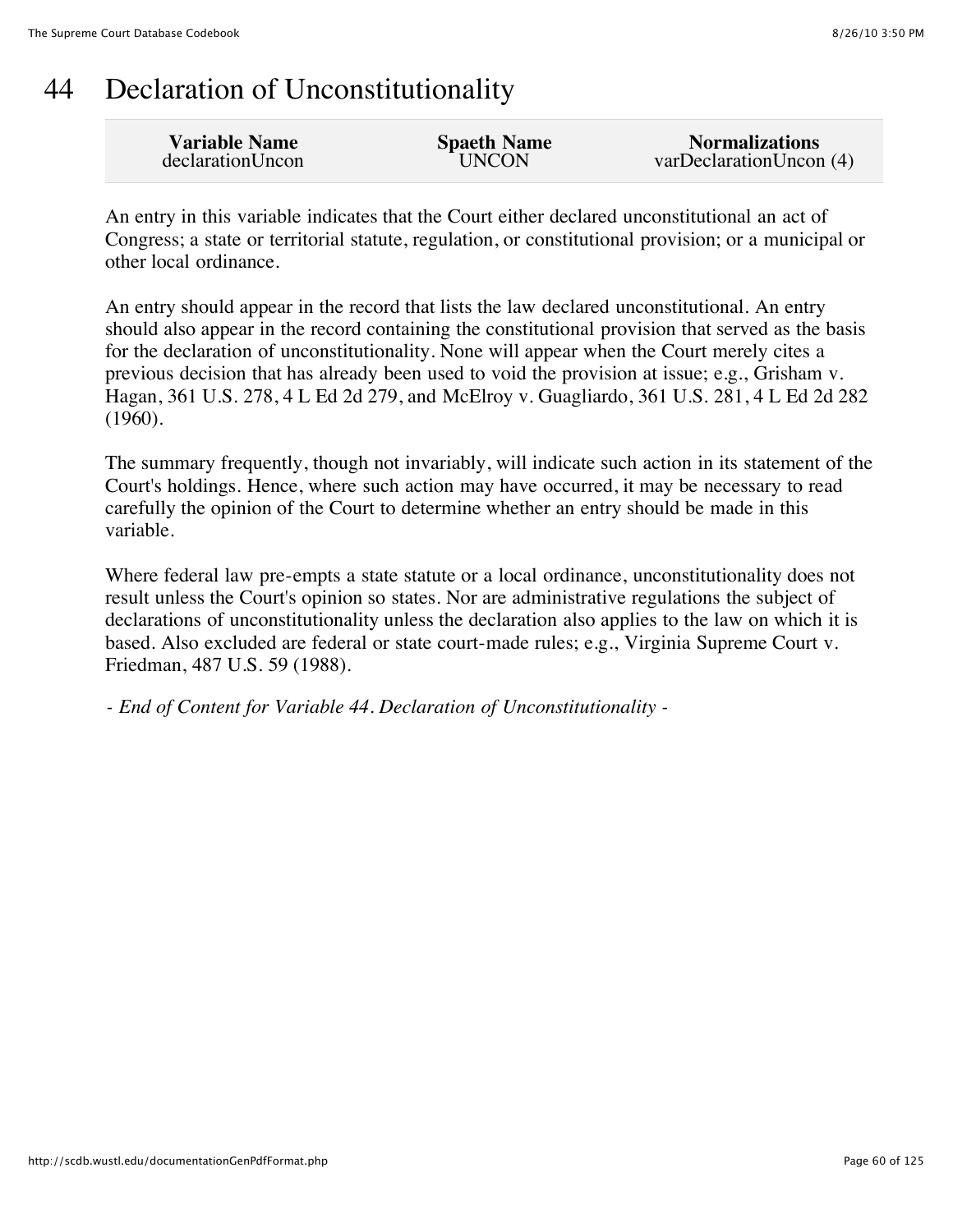### 45 Disposition of Case

| <b>Variable Name</b> | <b>Spaeth Name</b> | <b>Normalizations</b>        |
|----------------------|--------------------|------------------------------|
| caseDisposition      | <b>DIS</b>         | $varCase$ DispositionSc (10) |

The treatment the Supreme Court accorded the court whose decision it reviewed is contained in this variable; e.g., affirmed, vacated, reversed and remanded, etc. The values here are the same as those for lcDisposition (how the court whose decision the Supreme Court reviewed disposed of the case).

The information relevant to this variable may be found near the end of the summary that begins on the title page of each case, or preferably at the very end of the opinion of the Court.

As in the lcDisposition variable, the value label pertaining to the specific language used by the Court is entered. If incongruence between the Court's language and the above codes occurs, consult variable caseDispositionUnusual.

In cases containing multiple docket numbers, not every docket number will necessarily receive the same disposition. Hence, in focusing on the outcome of the Court's decisions, users might want to consider the datasets in which cases are organized by docket rather than citation.

Note for users of the Justice Centered Database: The entry in this variable governs whether the individual justices voted with the majority or in dissent.

*- End of Content for Variable 45. Disposition of Case -*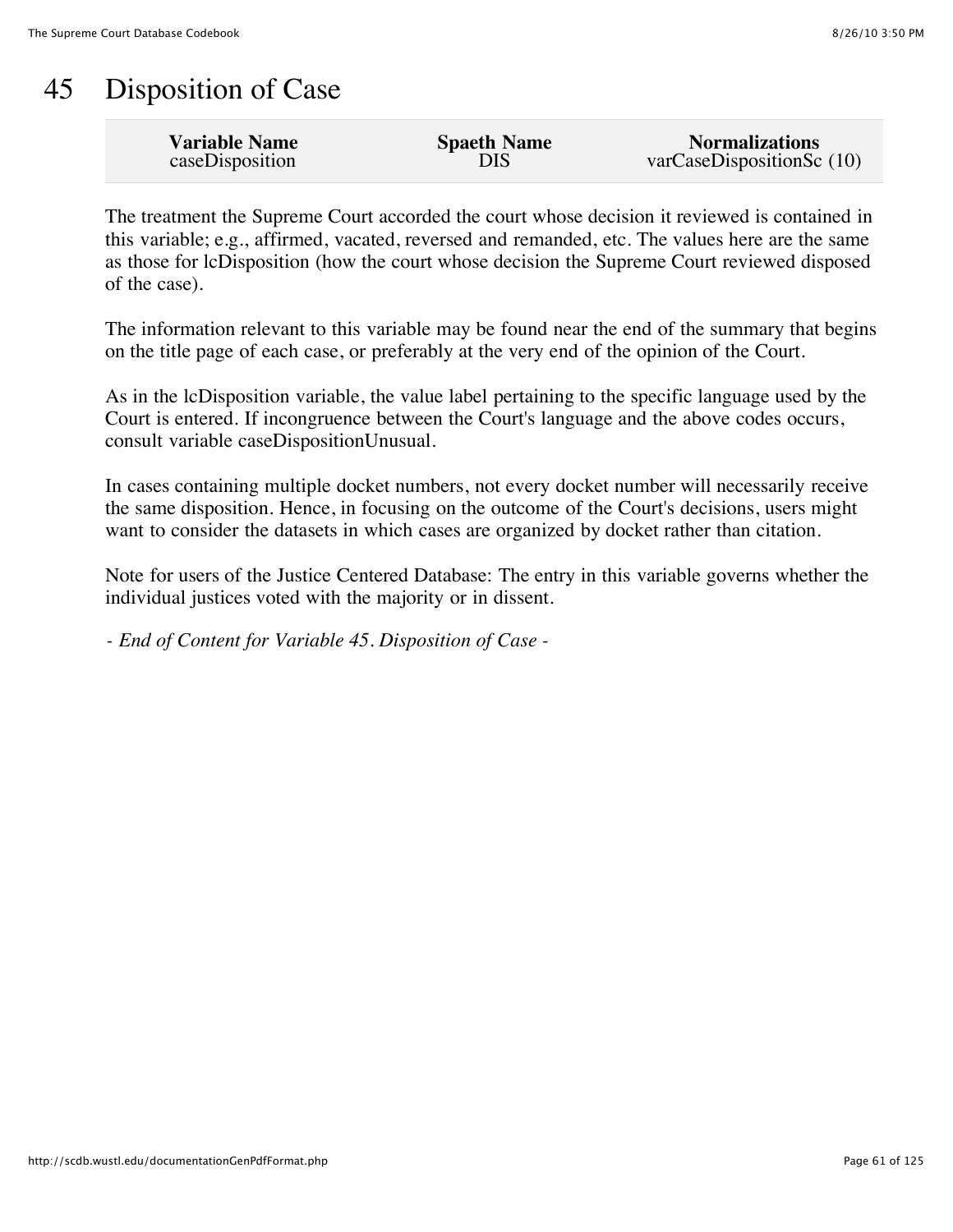# 46 Unusual Disposition

| <b>Variable Name</b>   | <b>Spaeth Name</b> | <b>Normalizations</b>     |
|------------------------|--------------------|---------------------------|
| caseDispositionUnusual | <b>DISO</b>        | varCaseDispositionUnusual |

An entry (1) will appear in this variable to signify that the Court made an unusual disposition of the cited case which does not match the coding scheme of the preceding variable. The disposition that appears closest to the unusual one made by the Court should be selected for inclusion in the preceding variable, caseDisposition.

*- End of Content for Variable 46. Unusual Disposition -*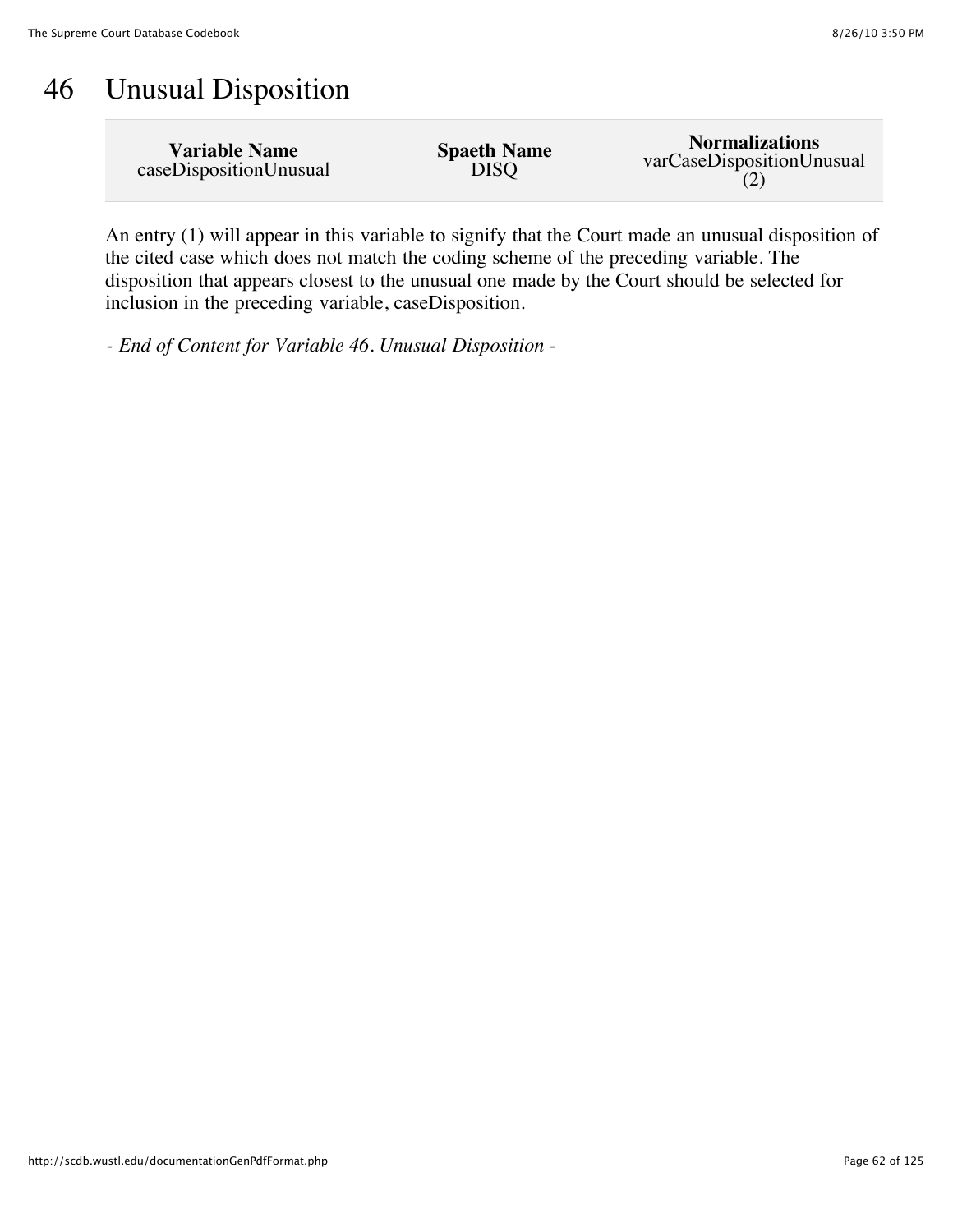# 47 Winning Party

| <b>Variable Name</b> | <b>Spaeth Name</b> | <b>Normalizations</b> |
|----------------------|--------------------|-----------------------|
| partyWinning         | WIN                | varPartyWinning (3)   |

This variable indicates whether the petitioning party (i.e., the plaintiff or the appellant) emerged victorious. The victory the Supreme Court provided the petitioning party may not have been total and complete (e.g., by vacating and remanding the matter rather than an unequivocal reversal), but the disposition is nonetheless a favorable one.

Generally speaking, a favorable disposition is anything other than "affirmed," "denied," or "dismissed." Exceptions, however, occasionally occur. Hence, it is more accurate to use this variable rather than the disposition variables (variables caseDisposition and caseDispositionUnusual) to determine the prevailing party.

*- End of Content for Variable 47. Winning Party -*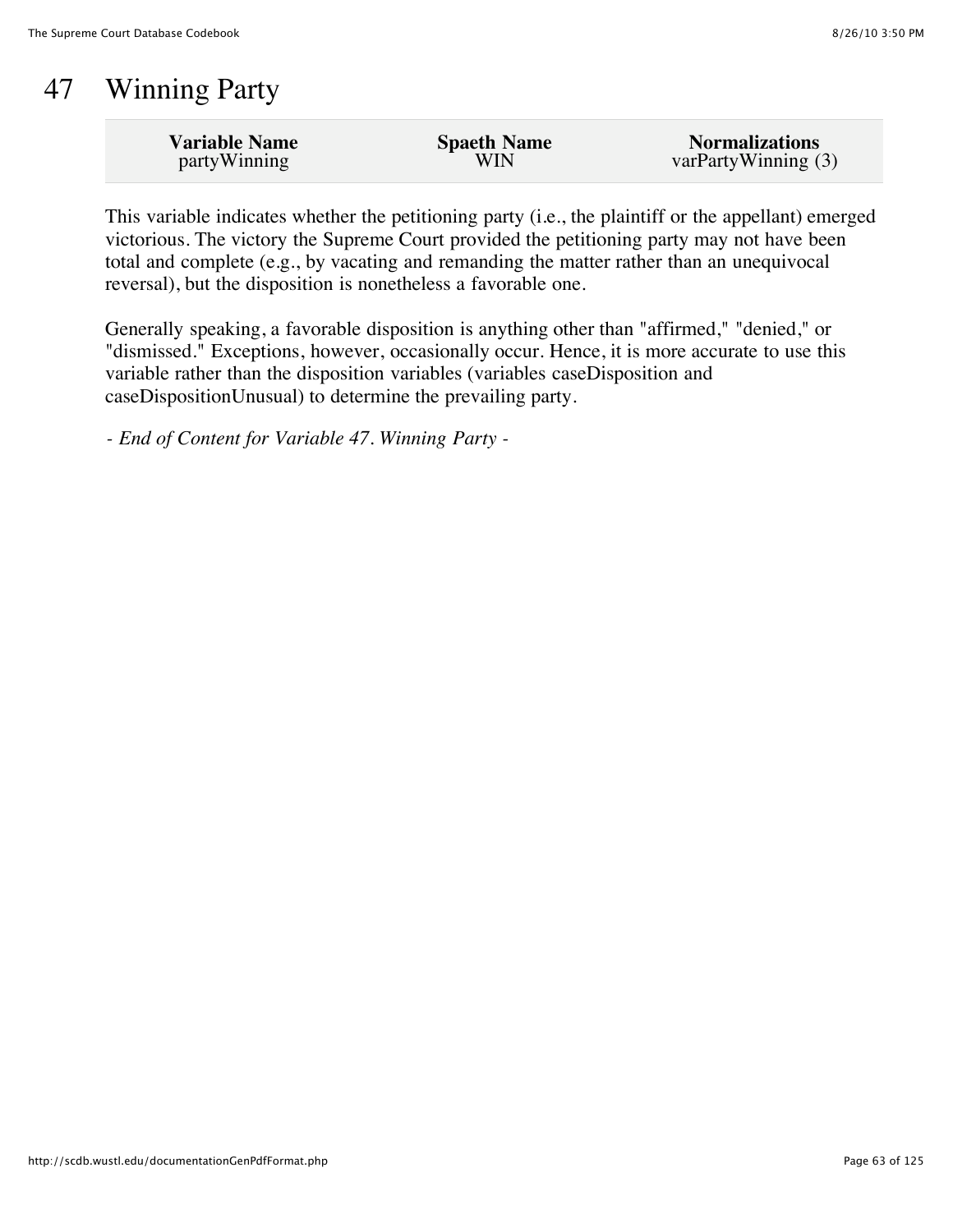#### 48 Formal Alteration of Precedent

| <b>Variable Name</b> | <b>Spaeth Name</b> | <b>Normalizations</b>      |
|----------------------|--------------------|----------------------------|
| precedentAlteration  | <b>ALT PREC</b>    | varPrecedentAlteration (2) |

A "1" will appear in this variable if the majority opinion effectively says that the decision in this case "overruled" one or more of the Court's own precedents. Occasionally, in the absence of language in the prevailing opinion, the dissent will state clearly and persuasively that precedents have been formally altered: e.g., the two landmark reapportionment cases: Baker v. Carr, 369 U.S. 186 (1962), and Gray v. Sanders, 372 U.S. 368 (1963). Once in a great while the majority opinion will state--again in so many words--that an earlier decision overruled one of the Court's own precedents, even though that earlier decision nowhere says so. E.g, Patterson v. McLean Credit Union, 485 U.S. 617 (1988), in which the majority said that Braden v. 30th Judicial Circuit of Kentucky, 410 U.S. 484, 35 L Ed 2d 443 (1973) overruled a 1948 decision. On the basis of this later language, the earlier decision will contain a "1" in this variable. Formal alteration also extends to language in the majority opinion that states that a precedent of the Supreme Court has been "disapproved," or is "no longer good law."

Note, however, that formal alteration does not apply to cases in which the Court "distinguishes" a precedent. Such language in no way changes the scope of the precedent contained in the case that has been distinguished.

Do not assume that each record of a given case indicates the formal alteration of a separate precedent. A given citation may have several docket numbers, each of which is governed by a single opinion in which only one precedent was altered. Conversely, an opinion in a citation with a single docket number may formally alter a whole series of Supreme Court precedents. To determine the number of formally altered precedents, carefully read the prevailing opinion in each citation that has an entry in this variable.

*- End of Content for Variable 48. Formal Alteration of Precedent -*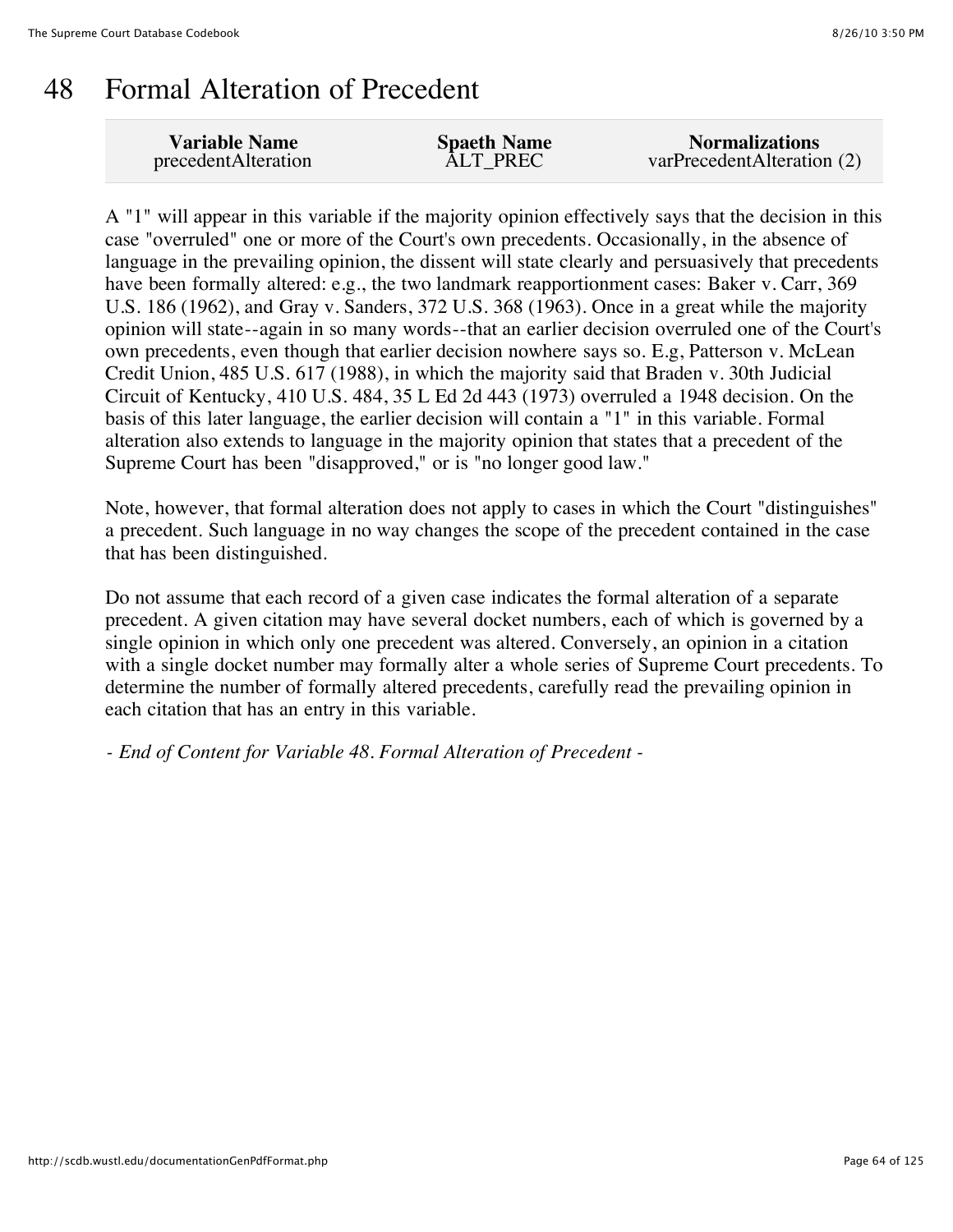# 49 Vote Not Clearly Specified

| <b>Variable Name</b> | <b>Spaeth Name</b> | <b>Normalizations</b> |
|----------------------|--------------------|-----------------------|
| voteUnclear          | <b>VOTEQ</b>       | varVoteUnclear(2)     |
|                      |                    |                       |

In the vast majority of cases, the individual justices clearly indicate whether or not they agree with the disposition made by the majority. For a small number of cases clarity may be lacking, as when a justice concurs in part and dissents in part. A justice will typically use this or equivalent language to indicate agreement with the reasoning in a portion of the majority opinion while disagreeing with the majority's disposition of the case, or vice-versa.

A close reading of the justice's opinion usually indicates whether he or she has concurred (i.e., agreed with the majority's disposition) or dissented from the disposition made by the majority. But in the rare case where a justice does not clearly indicate which it is, this variable will so indicate.

*- End of Content for Variable 49. Vote Not Clearly Specified -*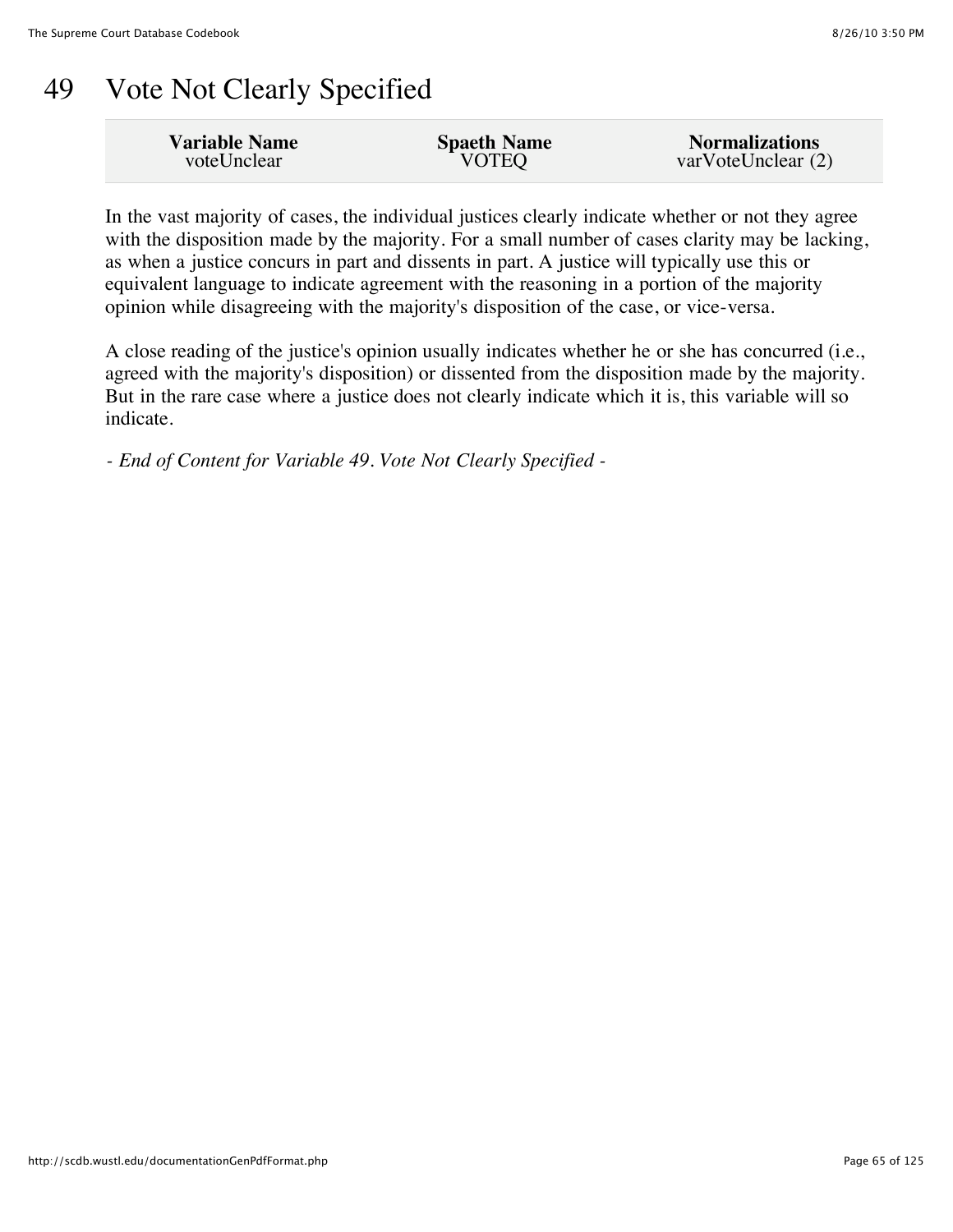# 50 Majority Opinion Writer

| <b>Variable Name</b> | <b>Spaeth Name</b> | <b>Normalizations</b> |
|----------------------|--------------------|-----------------------|
| majOpinWriter        | <b>MOW</b>         | varJustices (113)     |
|                      |                    |                       |

This variable identifies the author of the Court's opinion or judgment, as the case may be.

*- End of Content for Variable 50. Majority Opinion Writer -*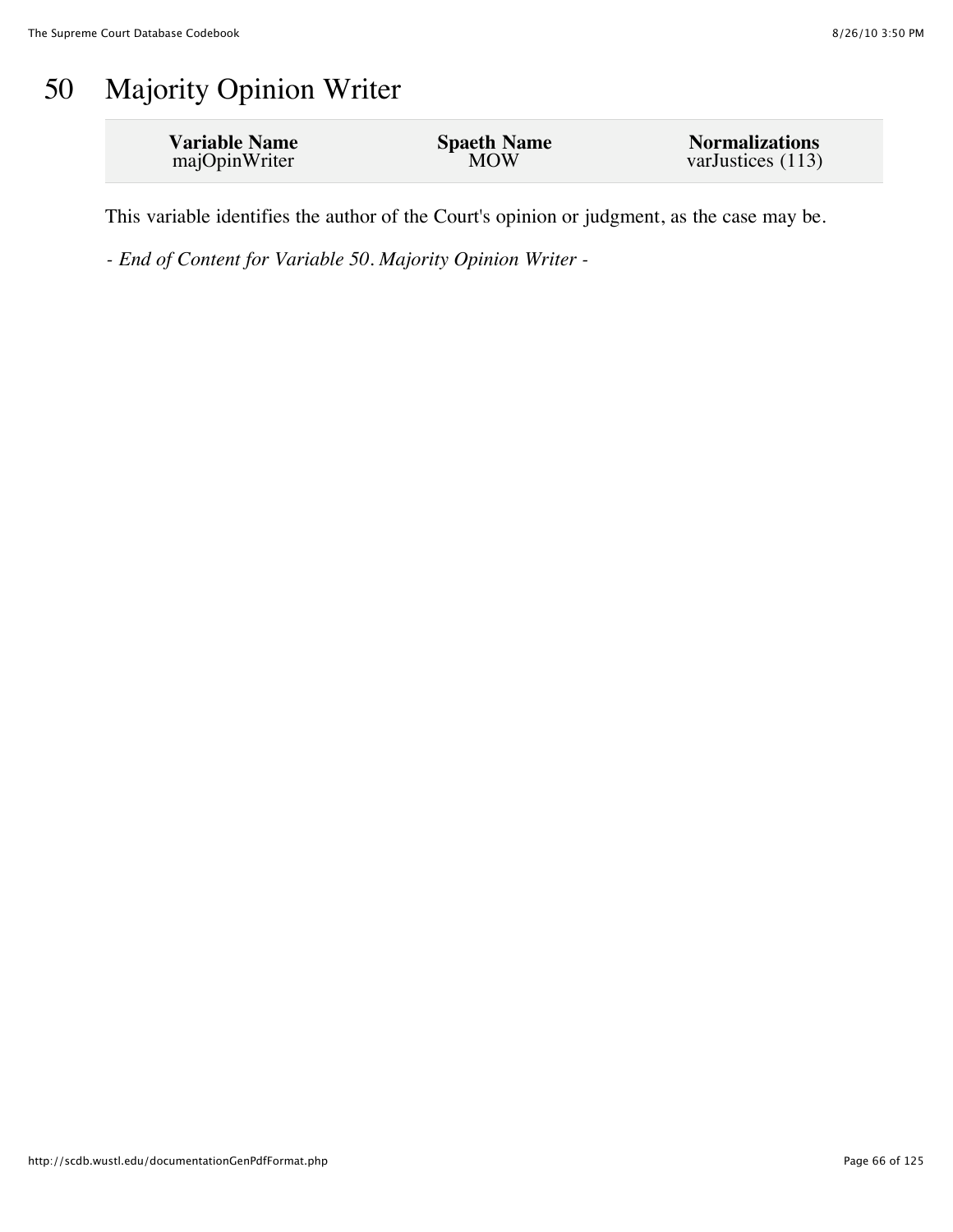# 51 Majority Opinion Assigner

| <b>Variable Name</b> | <b>Spaeth Name</b> | <b>Normalizations</b> |
|----------------------|--------------------|-----------------------|
| majOpinAssigner      | MOA                | varJustices (113)     |

This variable identifies the assigner of the opinion or judgment of the Court, as the case may be. These data are drawn from the membership in the final (report vote) coalition and from the rules governing opinion assignment: If the chief justice is a member of the majority vote coalition at the conference vote, he assigns the opinion; if not, the senior associate justice who is a member of the majority at the conference vote does so. According to several scholarly studies, considerable voting shifts occur between the final conference vote (where the assignment is made) and the vote that appears in the Reports. As a result, in approximately 16 percent of the cases, a person other than the one identified by the database actually assigned the opinion.

To partially overcome this discrepancy, users may consult the expanded versions of the database, available at http://www.cas.sc.edu/poli/juri/, but which include only the Vinson, Warren, and Burger Courts, plus the 1986-1993 terms of the Rehnquist Court. Assigners in these Courts are identified by reference to the justices' docket books.

*- End of Content for Variable 51. Majority Opinion Assigner -*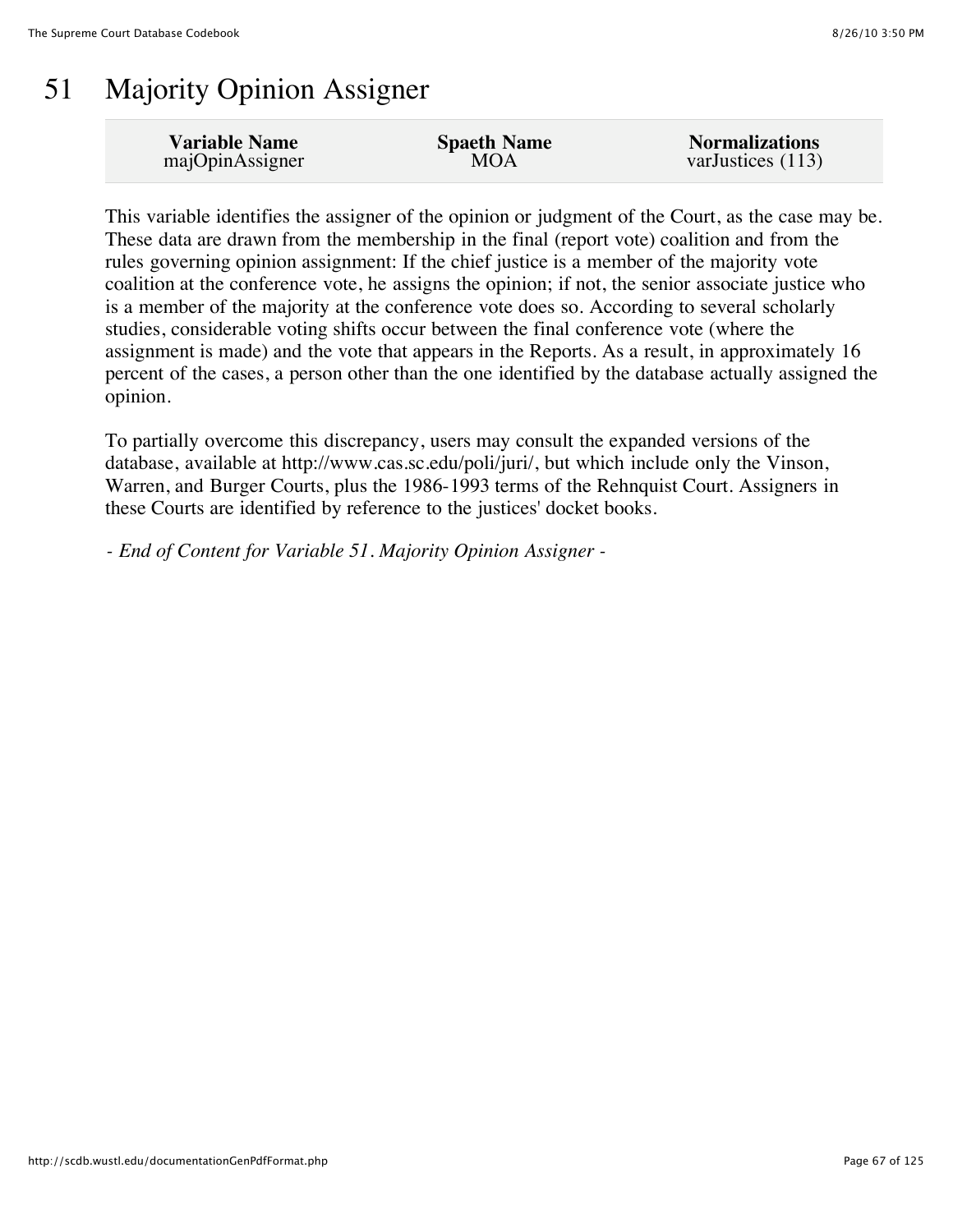# 52 Split Vote

| <b>Variable Name</b> | <b>Spaeth Name</b> | <b>Normalizations</b> |
|----------------------|--------------------|-----------------------|
| splitVote            | n/a                | varSplitVote(2)       |

This variable indicates whether the vote variables (e.g., majVotes, minVotes) pertain to the vote on the first or second issue (or legal provision). Because split votes are so rare over 99 percent of the votes are on the first issue.

Users interested in analyzing cases with split votes should use the dataset that organizes cases by legal provision and split votes.

*- End of Content for Variable 52. Split Vote -*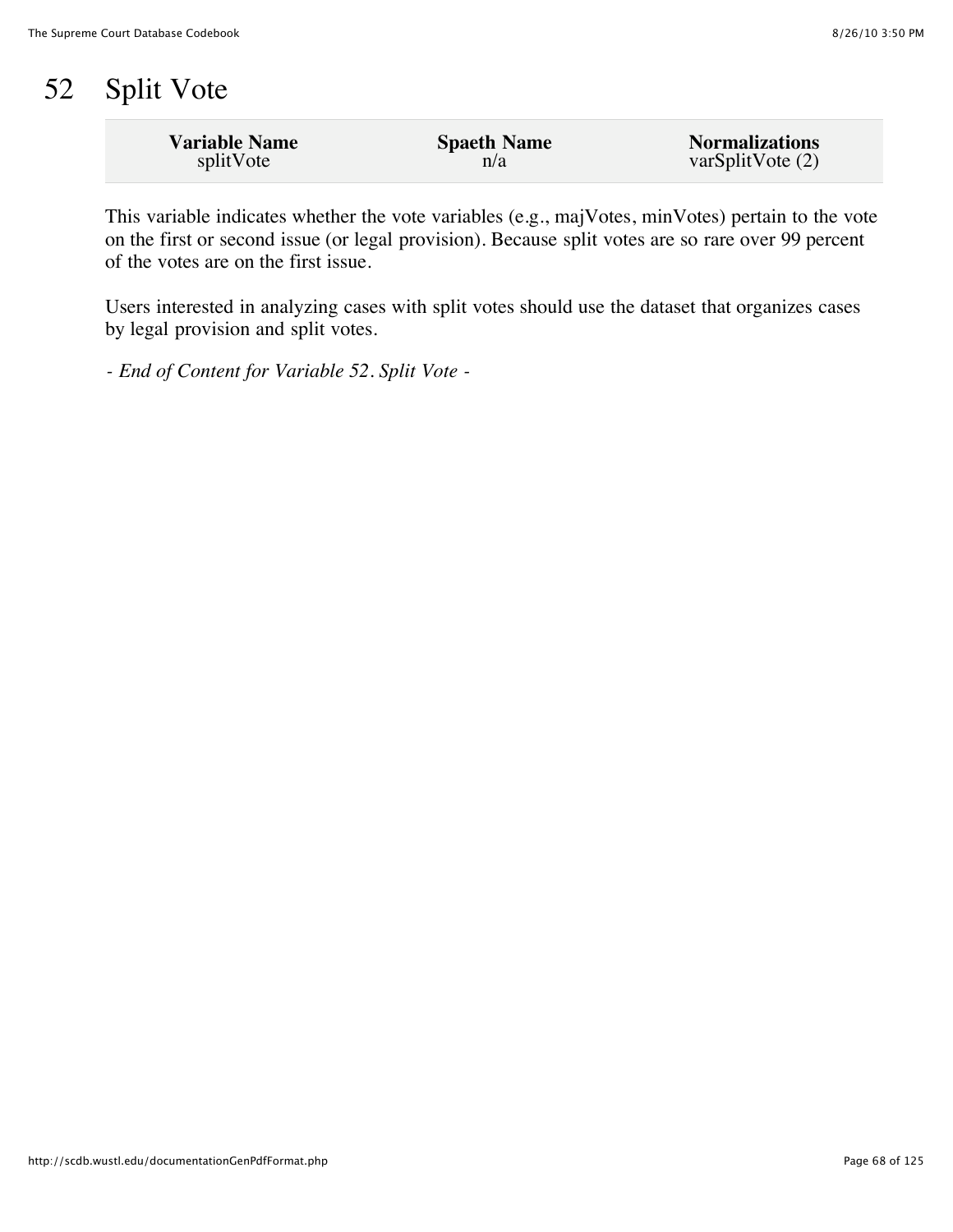### 53 Majority Votes

| <b>Variable Name</b> | <b>Spaeth Name</b> | <b>Normalizations</b> |
|----------------------|--------------------|-----------------------|
| majVotes             | n/a                | n/a                   |

This variable specifies the number of justices voting in the majority; minVotes indicates the number of justices voting in dissent.

In non-legacy cases, a quorum requires the participation of six justices for a decision on the merits.

The number that appears in this variable pertains to the number of justices who agree with the disposition made by the majority (see caseDisposition) and not to the justices' vote on any particular issue in the case. Thus, for example, in Bates v. Arizona State Bar, 433 U.S. 350 (1977), the vote in the case was 5 to 4, even though all participants agreed that the disciplinary rule prohibiting attorney advertising did not violate the Sherman Act. Unlike the majority, the dissenters disagreed that the rule violated the First Amendment.

See also Minority Votes (minVotes) and Vote Not Clearly Specified (voteUnclear).

*- End of Content for Variable 53. Majority Votes -*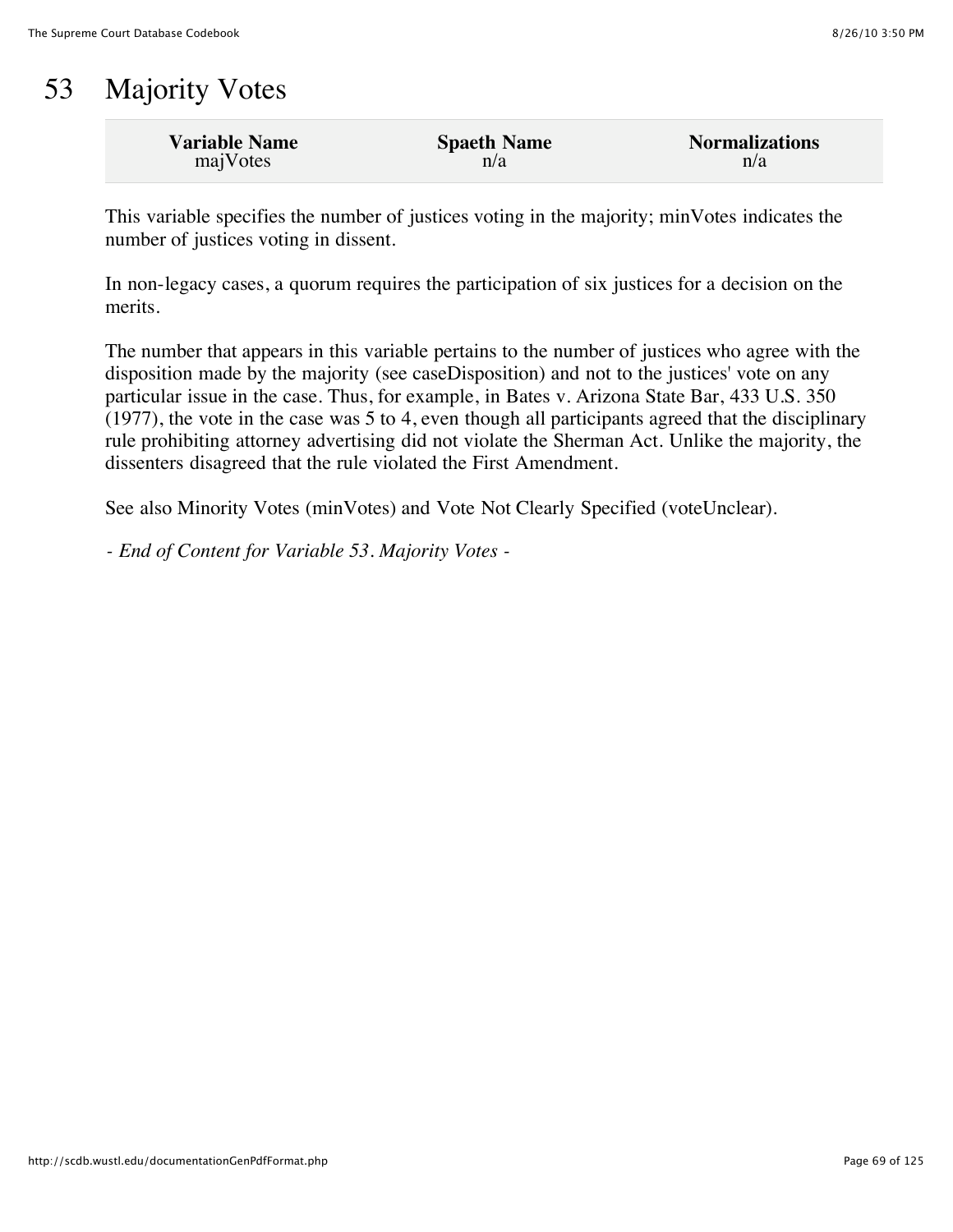# 54 Minority Votes

| <b>Variable Name</b> | <b>Spaeth Name</b> | <b>Normalizations</b> |
|----------------------|--------------------|-----------------------|
| minVotes             | n/a                | n/a                   |

This variable specifies the number of votes in dissent. Only dissents on the merits are specified in this variable.

Justices who dissent from a denial or dismissal of certiorari or who disagree with the Court's assertion of jurisdiction count as not participating in the decision.

For more details, see the variable Majority Votes (majVotes).

*- End of Content for Variable 54. Minority Votes -*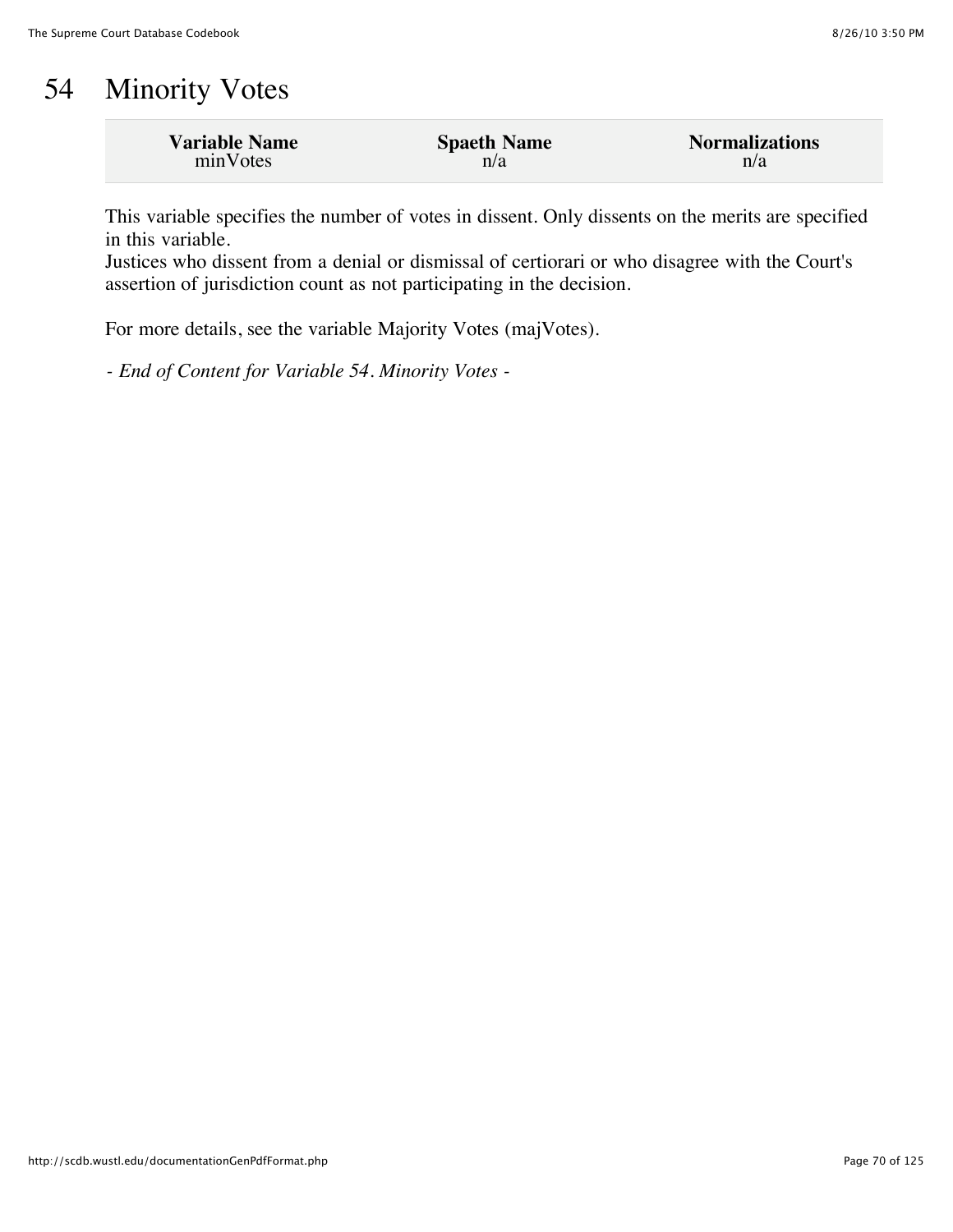# 55 Justice ID

| <b>Variable Name</b> | <b>Spaeth Name</b> | <b>Normalizations</b> |
|----------------------|--------------------|-----------------------|
| justice              | HAR-BRY            | varJustices (113)     |
|                      |                    |                       |

This variable provides a unique identification number for each of the justices. Even though several justices served as both associate and chief justice they receive only one identification number.

This variable appears in the Justice Centered Datasets only.

*- End of Content for Variable 55. Justice ID -*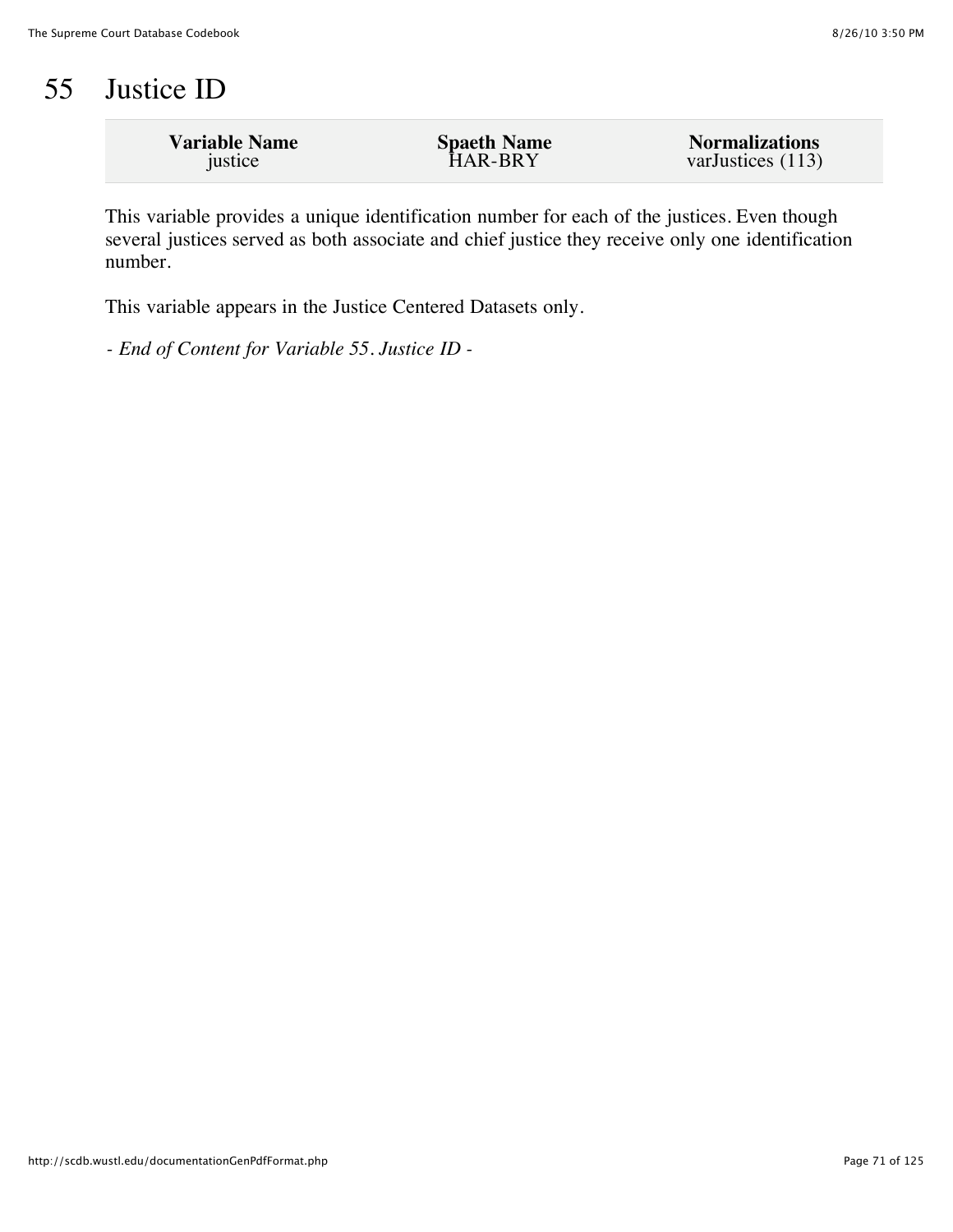### 56 Justice Name

| <b>Variable Name</b> | <b>Spaeth Name</b> | <b>Normalizations</b> |
|----------------------|--------------------|-----------------------|
| justiceName          | n/a                | varJustices (113)     |

This is a string variable indicating the first initial for the five justices with a common surname (Harlan, Johnson, Marshll, Roberts, and White) and last name of each justice. This variable appears in the Justice Centered Datasets only.

*- End of Content for Variable 56. Justice Name -*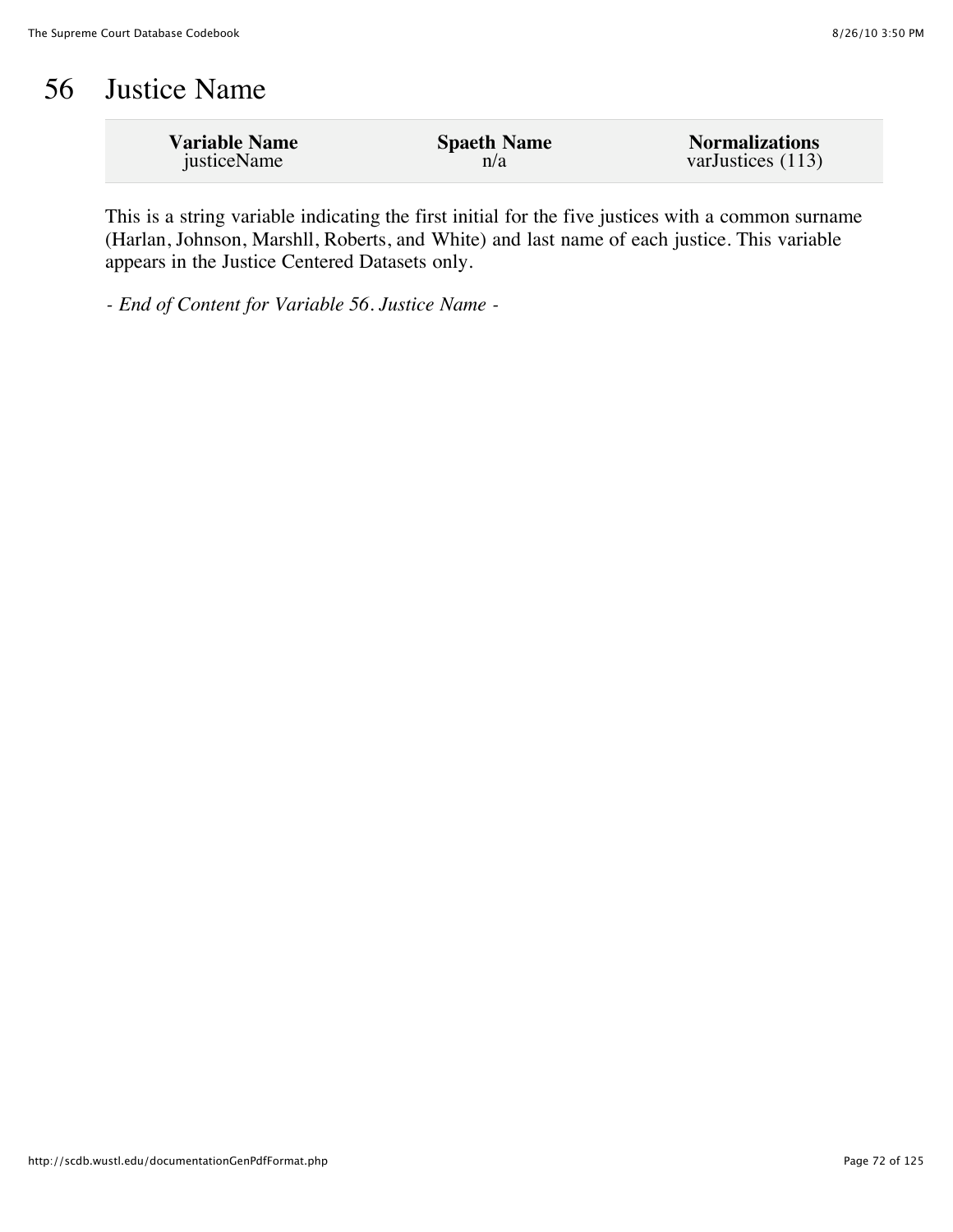## 57 The Vote in the Case

| <b>Variable Name</b> | <b>Spaeth Name</b>  | <b>Normalizations</b> |
|----------------------|---------------------|-----------------------|
| vote                 | <b>HARV</b> to BRYV | var $V$ ote $(7)$     |
|                      |                     |                       |

This variable provides information about each justice's vote in the case. It appears in the Justice Centered Datasets only. A regular concurrence is when the justice agrees with the Court's opinion as well as its disposition. A special concurence (i.e., a concurence in the judgment) is when the justice agrees with the Court's disposition but not its opinion. A jurisdictional dissent is when the justice disagrees with the Court's assertion or denial of jurisdiction. Such votes are counted as nonparticipations.

Determination of how a given justice voted is by no means a simple matter of culling the Reports. The justices do not always make their actions clear.

Two problems, in particular, afflict efforts to specify votes: 1) whether the vote is a regular or a special concurrence, and 2) the treatment to be accorded a vote "concurring in part and dissenting in part."

The first typically manifests itself when a justice joins the opinion of the Court "except for . . ." Because such exceptions typically tend to approach de minimis status, these are coded as regular concurrences. For example, Chief Justice Burger concurred in the opinion of the Court in New York Gaslight Club, Inc. v. Carey, except for "footnote 6 thereof." 447 U.S. 54, at 71. Similarly, Blackmun's agreement with the Court in Pruneyard Shopping Center v. Robins, except for "that sentence thereof . . ." 447 U.S. 74, at 88. Where the Reports identify a justice as "concurring" or "concurring in part" said justice is treated as a member of the majority opinion coalition (i.e., as = 3), rather than a merely concurring in the result (i.e., as = 4).

Whereas the preceding problem pertains to determining which type of concurrence a vote is, the problem with votes concurring and dissenting in part is whether they are special concurrences  $(= 4)$  or dissents  $(= 2)$ . This matter was addressed previously in connection with the variable voteUnclear (vote not clearly specified). A vote concurring and dissenting in part is listed as a special concurrence if the justice(s) doing so does not disagree with the majority's disposition of the case. This may occur when: 1) the justice concurring and dissenting in part only voices disagreement with some or all of the majority's reasoning; 2) when said justice disapproves of the majority's deciding or refusing to decide additional issues involved in the case; or 3) when in a case in which dissent has been voiced, the justice(s) concurring and dissenting in part votes to dispose of the case in a manner more closely approximating that of the majority than that of the dissenter(s).

In cases where determination of whether a vote concurring and dissenting in part is the former or the latter is not beyond cavil, an entry will appear in the voteUnclear variable of the affected case to allow users to make an independent judgment, if they are so minded. Note, however, that listing such votes as dissents  $(= 2)$  or special concurrences  $(= 4)$  has no effect on whether or not an opinion is written (the opinion variable).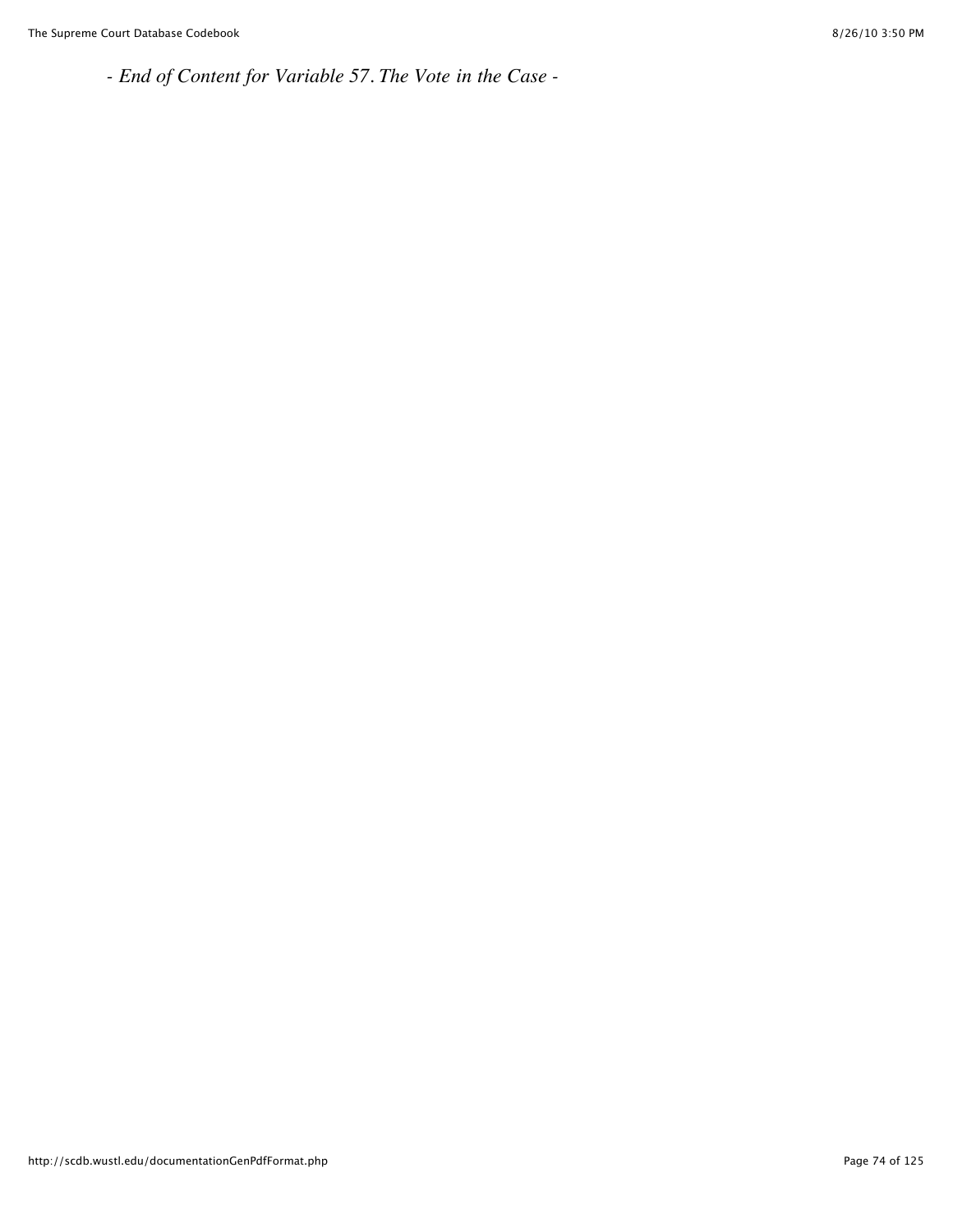## 58 Opinion

| <b>Variable Name</b> | <b>Spaeth Name</b> | <b>Normalizations</b> |
|----------------------|--------------------|-----------------------|
| opinion              | HARO to BRYO       | varJusticeOpinion (3) |
|                      |                    |                       |

This variable indicates the opinion, if any, that the justice wrote. It appears in the Justice Centered Datasets only.

Because determination of whether a justice wrote an opinion is no simple matter, rules must be formulated.

1. A justice authors no opinion unless he or she specifies a reason for his or her vote. A bare citation to a previously decided case or a simple statement that the author concurs or dissents because of agreement with a lower court's opinion suffices as an opinion

2. Where a justice specifies that the opinion applies to an additional case or cases, the opinion is counted as so many separate ones. Thus, the opinions of Brennan and Marshall in Mobile v. Bolden, 446 U.S. 55, also apply to Williams v. Brown, 446 U.S. 236. Hence, each of these opinions is counted as though it were two separate opinions.

3. When a justice joins the substance of another justice's opinion, without any personal expression of views, that justice is listed as joining the other's opinion (see variables firstAgreement and secondAgreement) and not as an author unless he or she also writes an opinion.

Thus, in United States v. Havens, 446 U.S. 620, Justices Stewart and Stevens are listed as joining Brennan's dissenting opinion notwithstanding that the pertinent language reads: "Mr. Justice Brennan, joined by Mr. Justice Marshall and joined in Part I by Mr. Justice Stewart and Mr. Justice Stevens, dissenting." 446 U.S. at 629. The opinion contains two parts of roughly equal length. Failure to list the latter pair as joiners would have required that they appear as dissenting without opinion, a manifestly inaccurate result. Similarly, Justice White's language in Parratt v. Taylor, 451 U.S. 527, at 545: "I join the opinion of the Court but with the reservations stated by my Brother Blackmun in his concurring opinion," is not listed as as opinion by White. He rather appears as joining Blackmun's concurrence. Conversely, where a justice, in his or her own words only partially agrees with one or more opinions authored by others, he or she is listed as an author. Two examples of Justice Stewart illustrate: "Mr. Justice Stewart dissents for the reasons expressed in Part I of the dissenting opinion of Mr. Justice Powell." (Dougherty County Board of Education v. White, 439 U.S. 32, at 47) "Mr. Justice Stewart concurs in the judgment, agreeing with all but Part II of the opinion of the Court, and with Part I of the concurring opinion of Mr. Justice Stevens." (Jenkins v. Anderson, 447 U.S. 231, at 241).

4. When two or more justices jointly author an opinion, an entry will so indicate. Joint authorship, however, does not include per curiam opinions.

*- End of Content for Variable 58. Opinion -*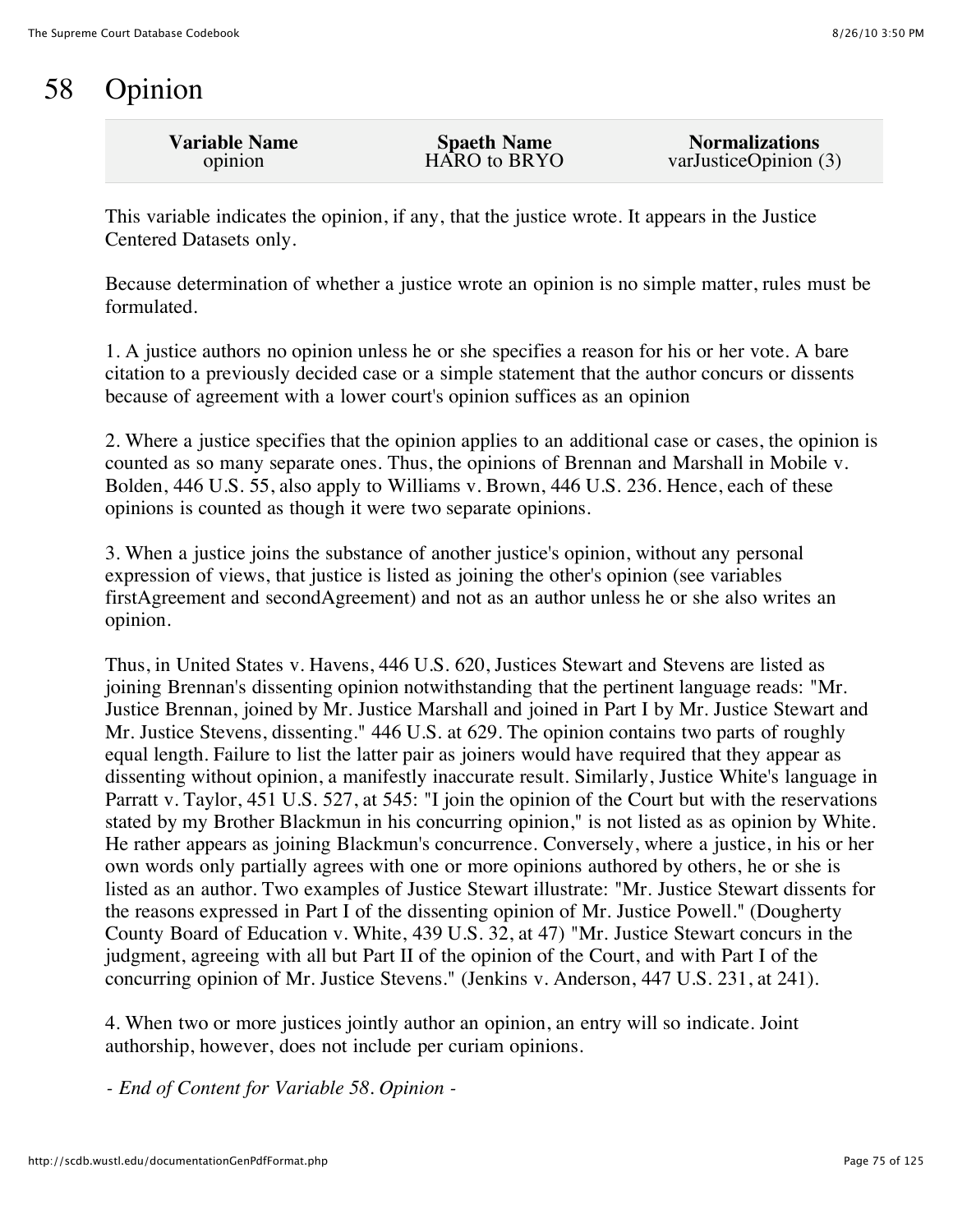## 59 Direction of the Individual Justice's Votes

| <b>Variable Name</b> | <b>Spaeth Name</b> | <b>Normalizations</b>   |
|----------------------|--------------------|-------------------------|
| direction            | HARDIR-BRYDIR      | varJusticeDirection (2) |
|                      |                    |                         |

This variable indicates whether the justice cast a liberal or conservative vote. For the definitions of liberal and conservative, see variable decisionDirection. A missing value code indicates that the decisionDirection was unspecifiable or that that justice did not participate.

This variable appears in the Justice Centered Datasets only.

*- End of Content for Variable 59. Direction of the Individual Justice's Votes -*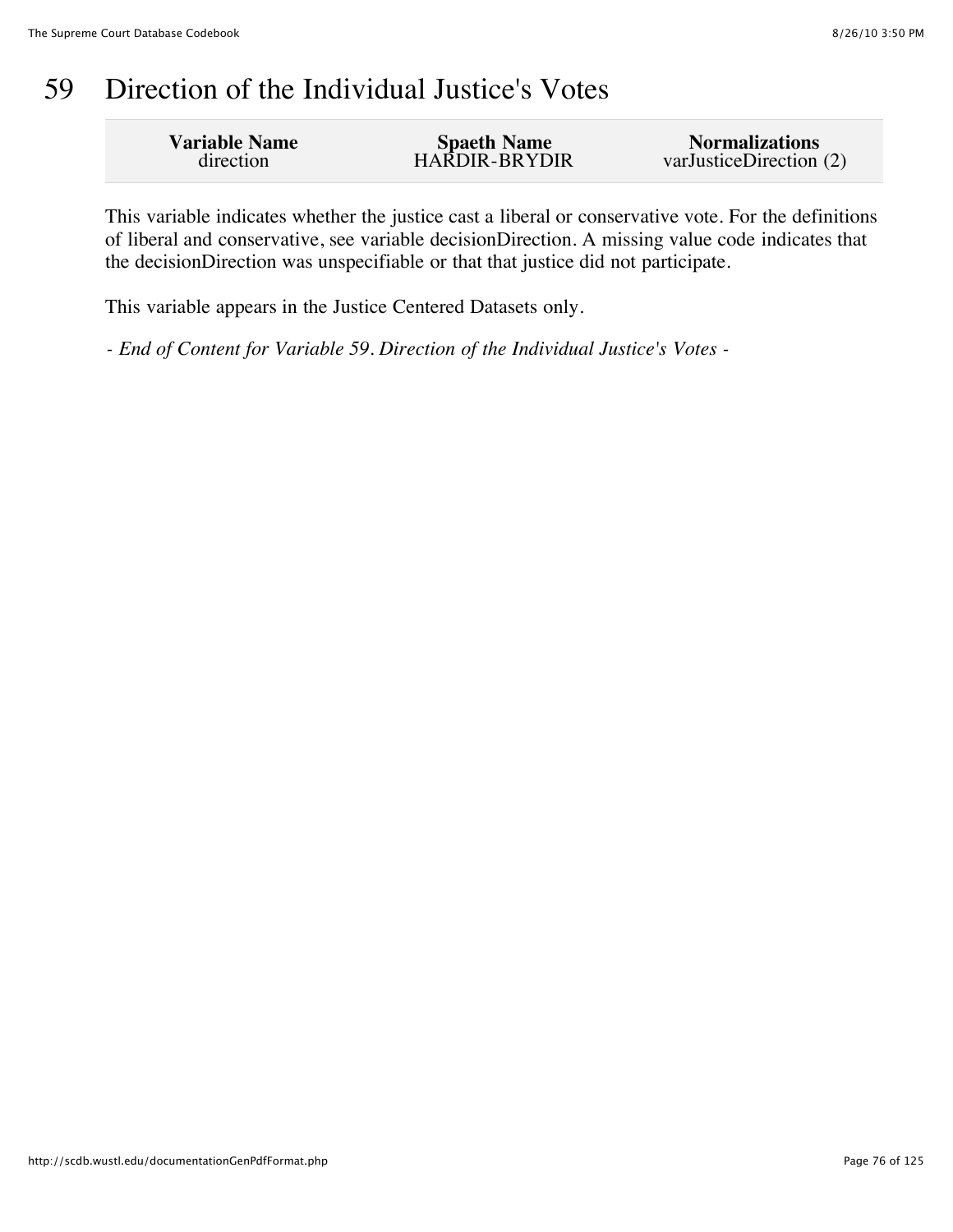## 60 Majority and Minority Voting by Justice

| <b>Variable Name</b> | <b>Spaeth Name</b> | <b>Normalizations</b>  |
|----------------------|--------------------|------------------------|
| majority             | HARM - BRYM        | varJusticeMajority (2) |

Analysts commonly want to know the frequency with which given justices vote with the majority and/or in dissent overall or in certain sets of circumstances. This variable provides that information for each justice.

This variable appears in the Justice Centered Datasets only.

*- End of Content for Variable 60. Majority and Minority Voting by Justice -*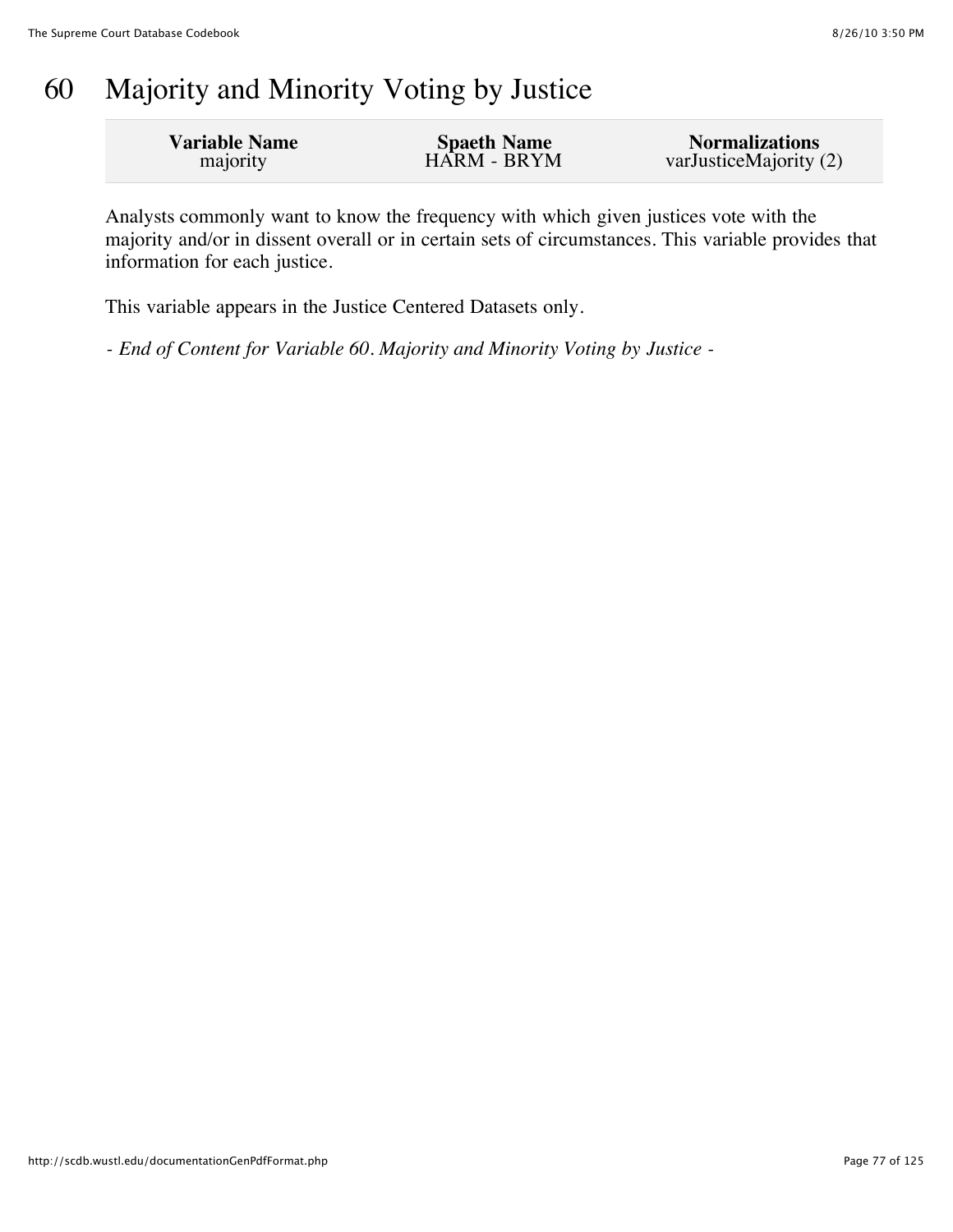## 61 First Agreement

| <b>Variable Name</b> | <b>Spaeth Name</b> | <b>Normalizations</b> |
|----------------------|--------------------|-----------------------|
| firstAgreement       | HARA1 - BRYA1      | varJustices $(113)$   |
|                      |                    |                       |

This variable (and Second Agreement) denotes whether the justice agreed with a dissent or concurrence written by another justice (indicated by the justice's id number). Two agreements are coded---one in this variable and the second in secondAgreement. For more details, see the opinion variable.

This variable appears in the Justice Centered Datasets only.

*- End of Content for Variable 61. First Agreement -*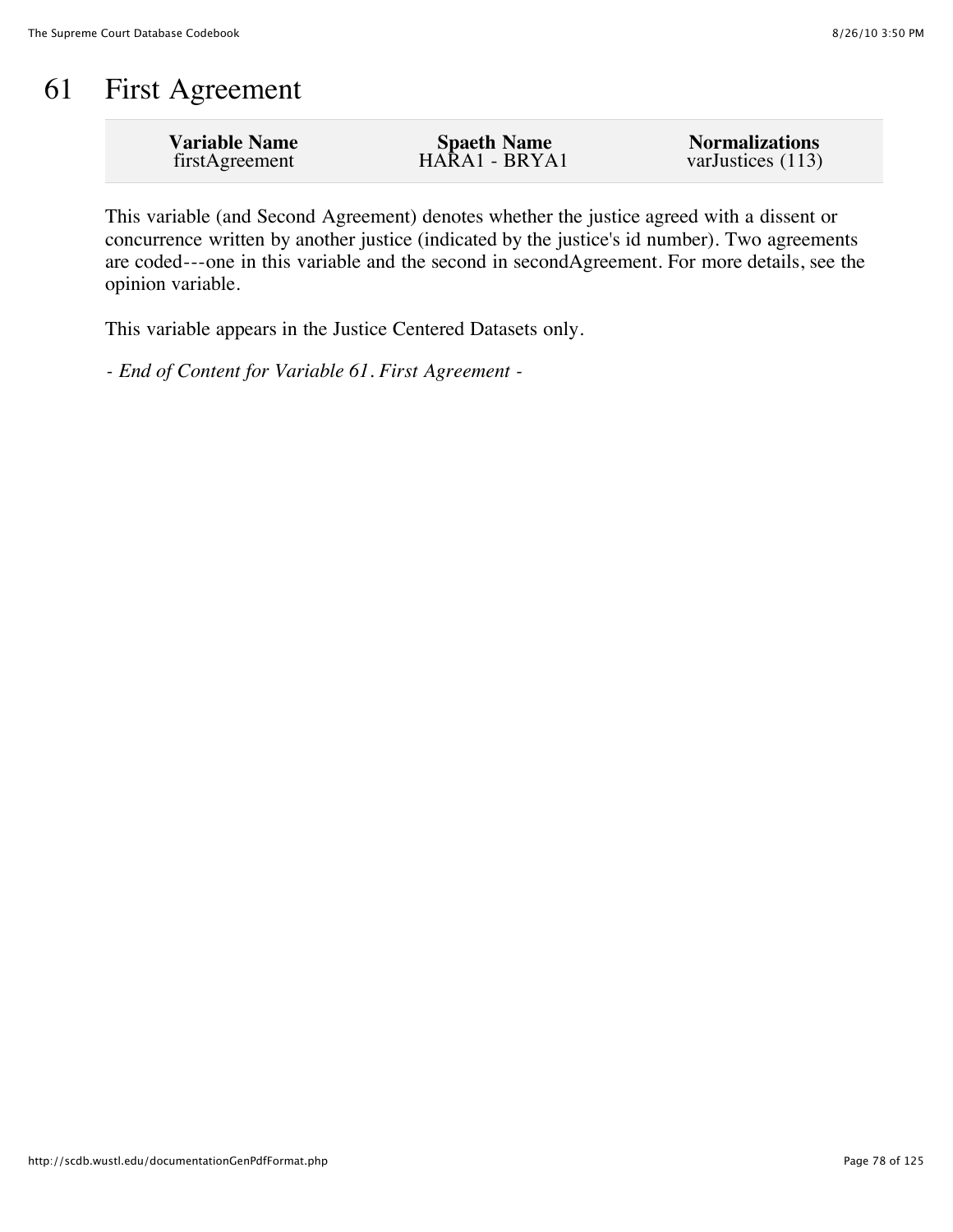## 62 Second Agreement

| <b>Variable Name</b> | <b>Spaeth Name</b> | <b>Normalizations</b> |
|----------------------|--------------------|-----------------------|
| secondAgreement      | HARA2 - BRYA2      | varJustices $(113)$   |

See variable First Agreement (firstAgreement).

This variable appears in the Justice Centered Datasets only.

*- End of Content for Variable 62. Second Agreement -*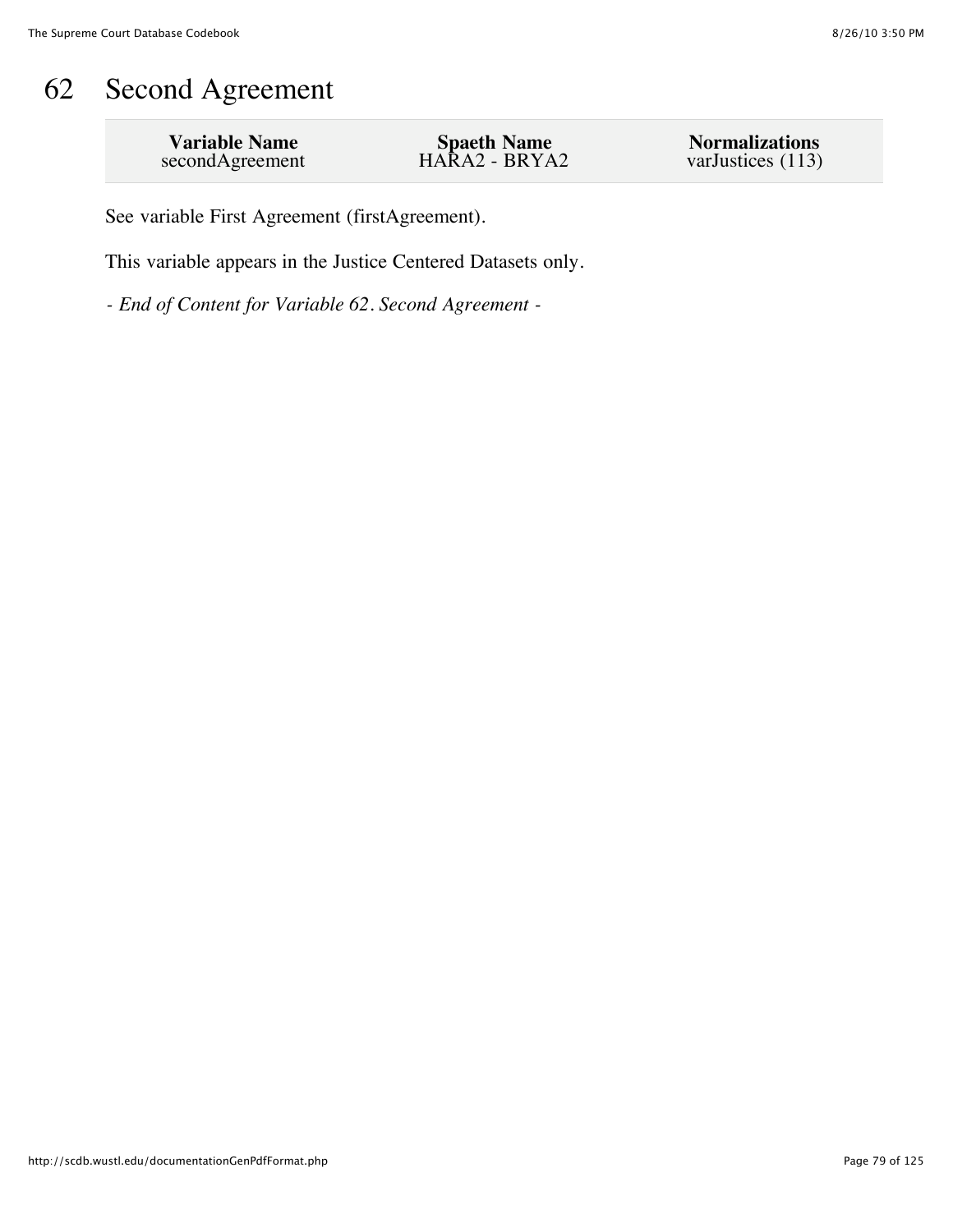## Appendix

This appendix contains an exhaustive list of the numeric codes used for all numeric variables in the Supreme Court Database. In the language of database administration, these lists are called normalizations. In the language of statistical software, these lists are called value labels. All of the data files available for software that supports them, e.g., Stata, R, and SPSS, include all of these value labels. The naming convention used throughout is varVariableName.

## A1 varAdminAction

*123 Distinct Values*

varAdminAction is used in conjunction with: *adminAction*

- Army and Air Force Exchange Service
- Atomic Energy Commission
- Secretary or administrative unit or personnel of the U.S. Air Force
- Department or Secretary of Agriculture
- Alien Property Custodian
- Secretary or administrative unit or personnel of the U.S. Army
- Board of Immigration Appeals
- Bureau of Indian Affairs
- Bureau of Prisons
- Bonneville Power Administration
- Benefits Review Board
- Civil Aeronautics Board
- Bureau of the Census
- Central Intelligence Agency
- Commodity Futures Trading Commission
- Department or Secretary of Commerce
- Comptroller of Currency
- Consumer Product Safety Commission
- Civil Rights Commission
- Civil Service Commission, U.S.
- Customs Service or Commissioner or Collector of Customs
- Defense Base Closure and REalignment Commission
- Drug Enforcement Agency
- Department or Secretary of Defense
- Department or Secretary of Energy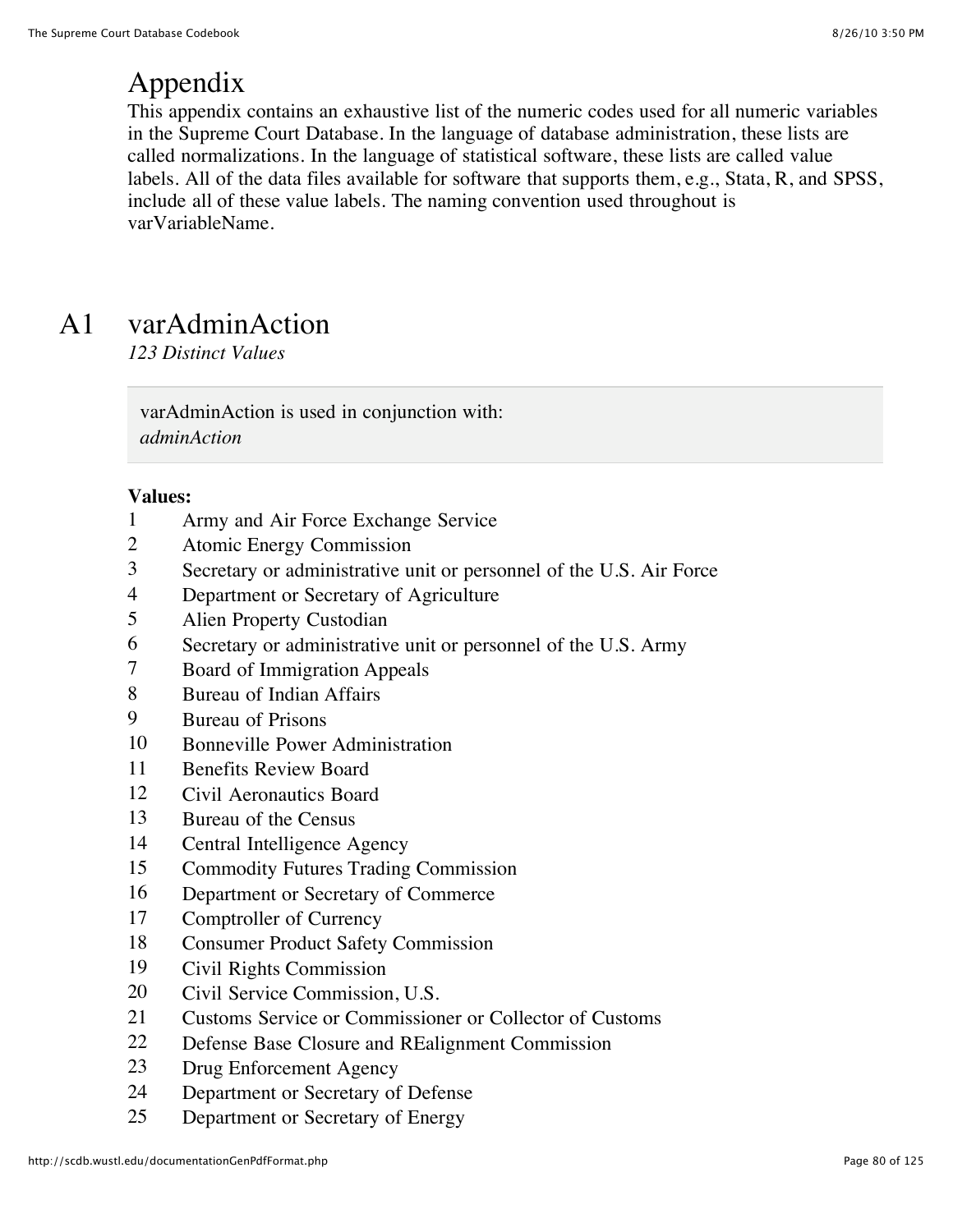- Department or Secretary of the Interior
- Department of Justice or Attorney General
- Department or Secretary of State
- Department or Secretary of Transportation
- Department or Secretary of Education
- U.S. Employees' Compensation Commission, or Commissioner
- Equal Employment Opportunity Commission
- Environmental Protection Agency or Administrator
- Federal Aviation Agency or Administration
- Federal Bureau of Investigation or Director
- Federal Bureau of Prisons
- Farm Credit Administration
- Federal Communications Commission
- Federal Credit Union Administration
- Food and Drug Administration
- Federal Deposit Insurance Corporation
- Federal Energy Administration
- Federal Election Commission
- Federal Energy Regulatory Commission
- Federal Housing Administration
- Federal Home Loan Bank Board
- Federal Labor Relations Authority
- Federal Maritime Board
- Federal Maritime Commission
- Farmers Home Administration
- Federal Parole Board
- Federal Power Commission
- Federal Railroad Administration
- Federal Reserve Board of Governors
- Federal Reserve System
- Federal Savings and Loan Insurance Corporation
- Federal Trade Commission
- Federal Works Administration, or Administrator
- General Accounting Office
- Comptroller General
- General Services Administration
- Department or Secretary of Health, Education and Welfare
- Department or Secretary of Health and Human Services
- Department or Secretary of Housing and Urban Development
- Administrative agency established under an interstate compact (except for the MTC)
- Interstate Commerce Commission
- Indian Claims Commission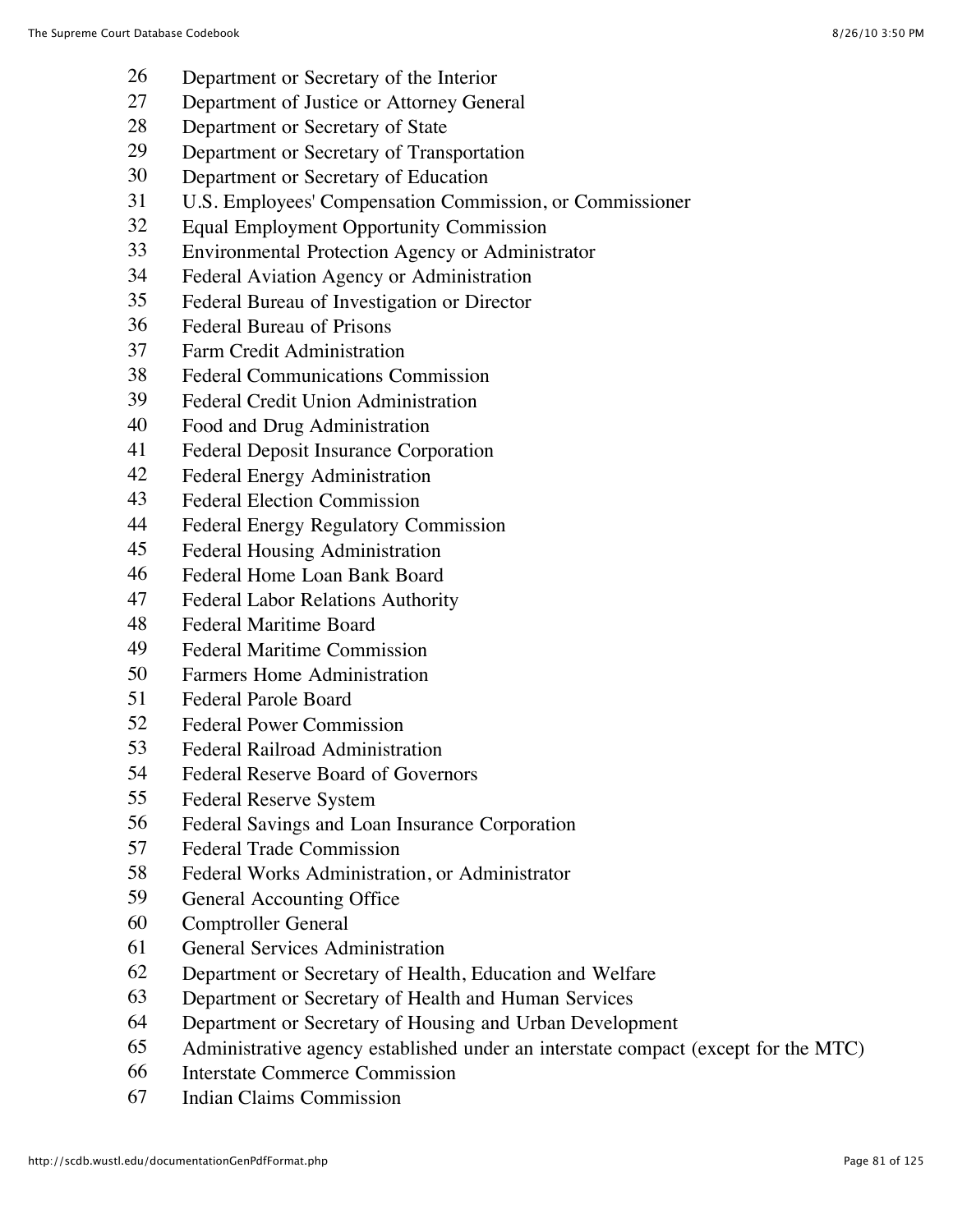- Immigration and Naturalization Service, or Director of, or District Director of, or Immigration and Naturalization Enforcement
- Internal Revenue Service, Collector, Commissioner, or District Director of
- Information Security Oversight Office
- Department or Secretary of Labor
- Loyalty Review Board
- Legal Services Corporation
- Merit Systems Protection Board
- Multistate Tax Commission
- National Aeronautics and Space Administration
- Secretary or administrative unit or personnel of the U.S. Navy
- National Credit Union Administration
- National Endowment for the Arts
- National Enforcement Commission
- National Highway Traffic Safety Administration
- National Labor Relations Board, or regional office or officer
- National Mediation Board
- National Railroad Adjustment Board
- Nuclear Regulatory Commission
- National Security Agency
- Office of Economic Opportunity
- Office of Management and Budget
- Office of Price Administration, or Price Administrator
- Office of Personnel Management
- Occupational Safety and Health Administration
- 92 Occupational Safety and Health Review Commission
- Office of Workers' Compensation Programs
- 94 Patent Office, or Commissioner of, or Board of Appeals of
- Pay Board (established under the Economic Stabilization Act of 1970)
- Pension Benefit Guaranty Corporation
- U.S. Public Health Service
- Postal Rate Commission
- Provider Reimbursement Review Board
- Renegotiation Board
- Railroad Adjustment Board
- Railroad Retirement Board
- Subversive Activities Control Board
- Small Business Administration
- Securities and Exchange Commission
- Social Security Administration or Commissioner
- Selective Service System
- Department or Secretary of the Treasury
- Tennessee Valley Authority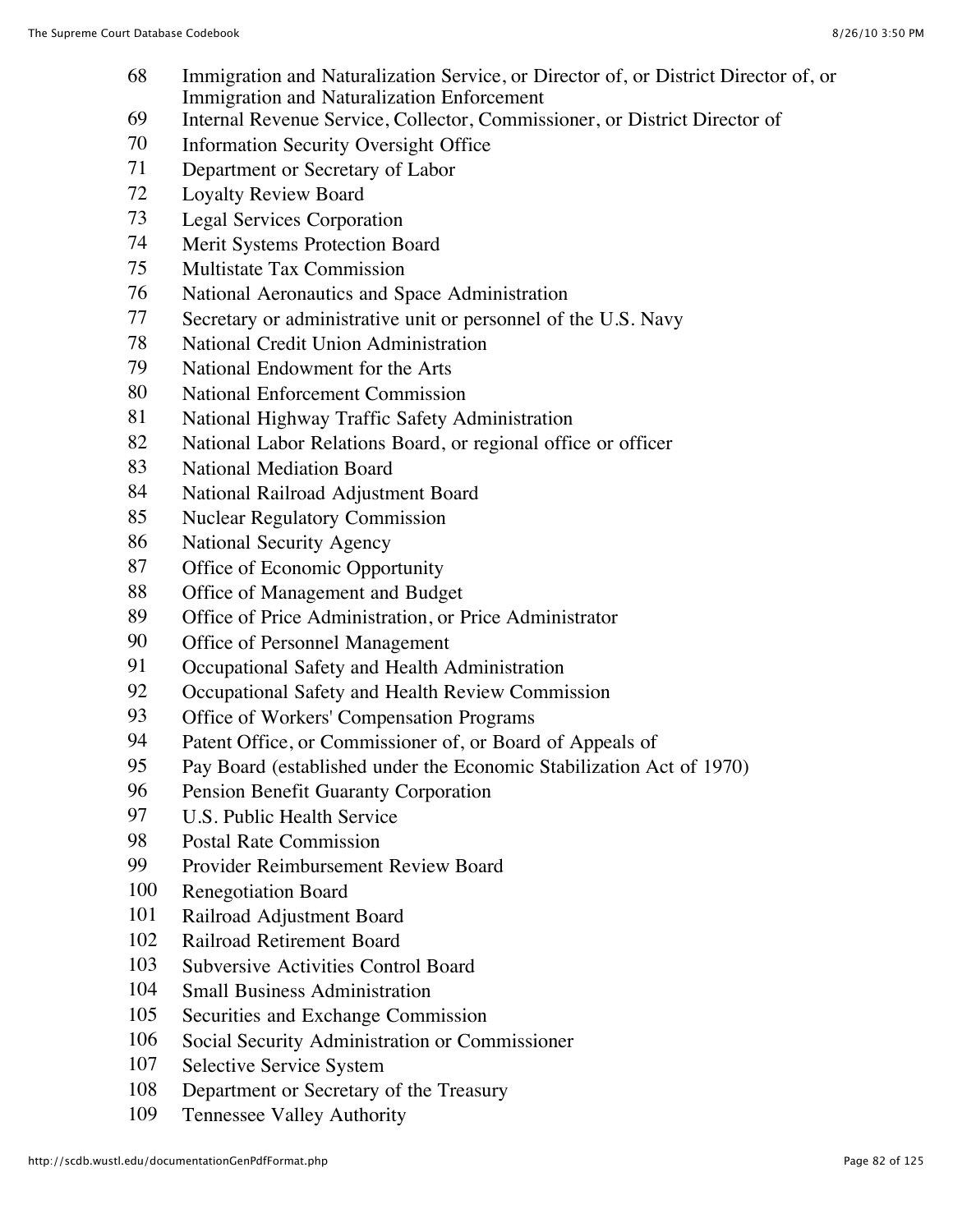- United States Forest Service
- United States Parole Commission
- Postal Service and Post Office, or Postmaster General, or Postmaster
- United States Sentencing Commission
- Veterans' Administration or Board of Veterans' Appeals
- War Production Board
- Wage Stabilization Board
- State Agency
- Unidentifiable
- Office of Thrift Supervision
- Department of Homeland Security
- Board of General Appraisers
- Board of Tax Appeals
- General Land Office or Commissioners

### A2 varAuthorityDecision

*7 Distinct Values*

varAuthorityDecision is used in conjunction with: *authorityDecision1 authorityDecision2*

#### **Values:**

- judicial review (national level)
- judicial review (state level)
- Supreme Court supervision of lower federal or state courts or original jurisdiction
- statutory construction
- interpretation of administrative regulation or rule, or executive order
- diversity jurisdiction
- federal common law

### A3 varCaseDispositionLc

*12 Distinct Values*

varCaseDispositionLc is used in conjunction with: *lcDisposition*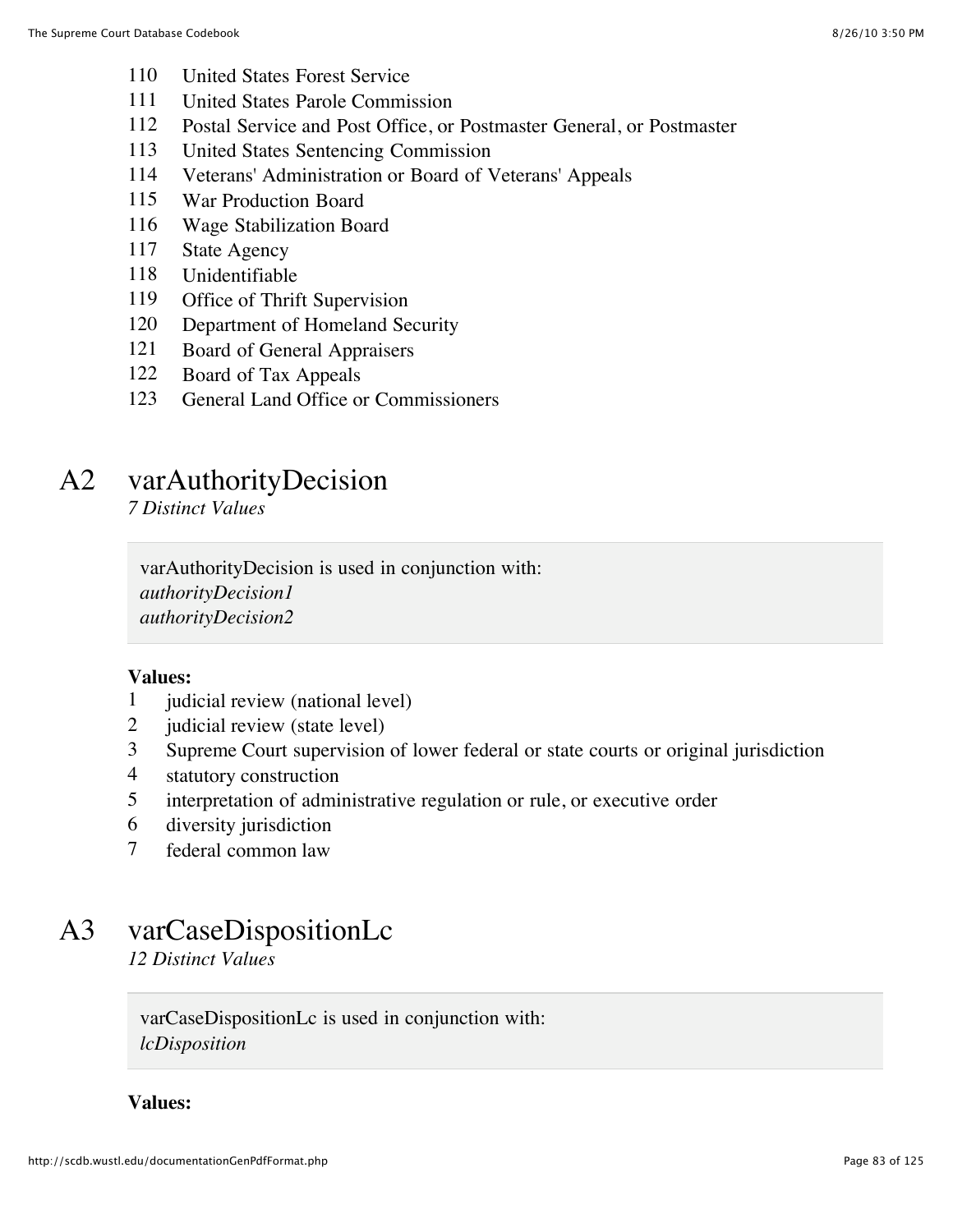- stay, petition, or motion granted
- affirmed
- reversed
- reversed and remanded
- vacated and remanded
- affirmed and reversed (or vacated) in part
- affirmed and reversed (or vacated) in part and remanded
- vacated
- petition denied or appeal dismissed
- modify
- remand
- unusual disposition

## A4 varCaseDispositionSc

*10 Distinct Values*

varCaseDispositionSc is used in conjunction with: *caseDisposition*

#### **Values:**

- stay, petition, or motion granted
- affirmed
- reversed
- reversed and remanded
- vacated and remanded
- affirmed and reversed (or vacated) in part
- affirmed and reversed (or vacated) in part and remanded
- vacated
- petition denied or appeal dismissed
- certification to a lower court

## A5 varCaseDispositionUnusual

*2 Distinct Values*

varCaseDispositionUnusual is used in conjunction with: *caseDispositionUnusual*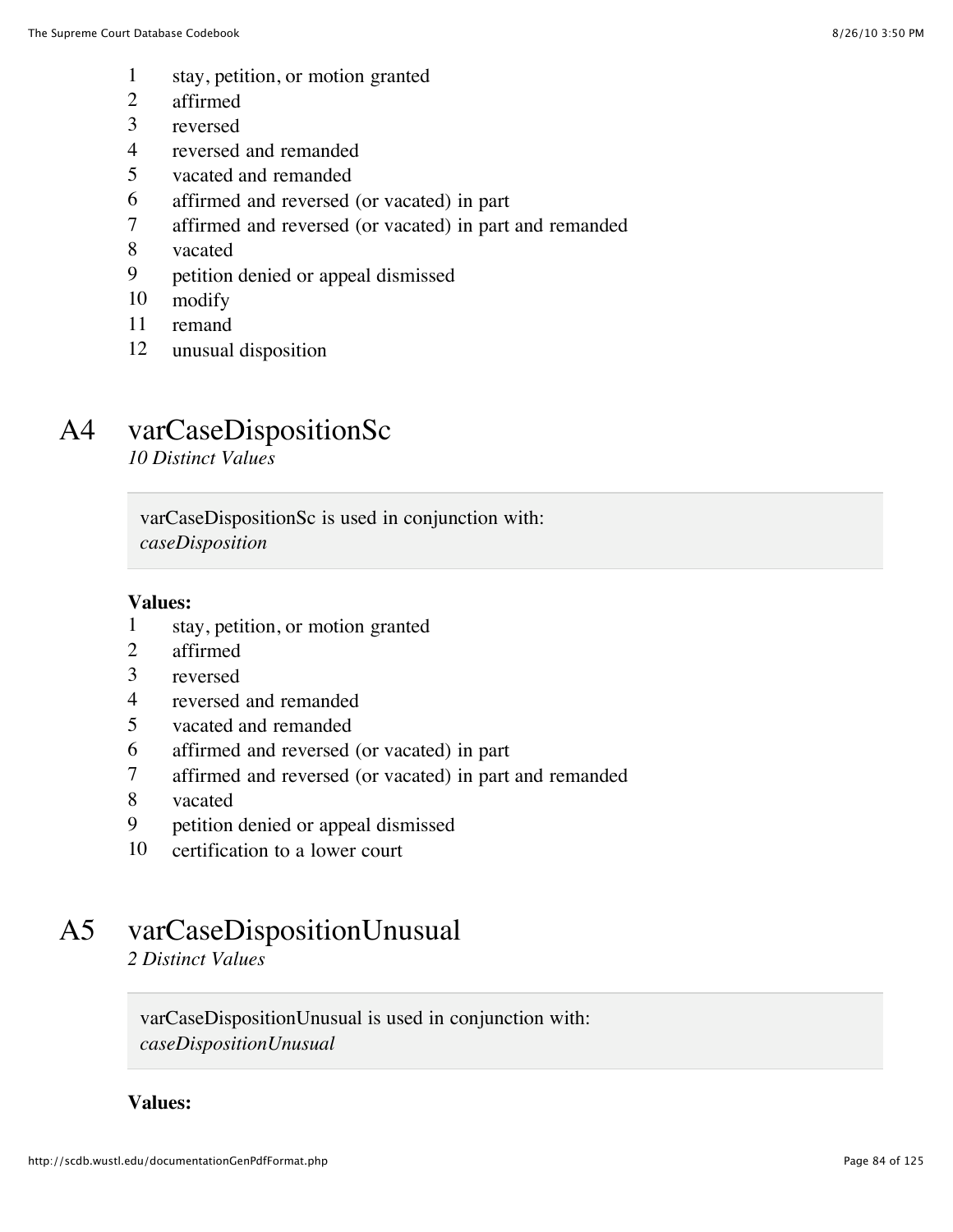- no unusual disposition specified
- unusual disposition

### A6 varCaseSources

*197 Distinct Values*

varCaseSources is used in conjunction with: *caseOrigin caseSource*

- U.S. Court of Customs and Patent Appeals
- U.S. Court of International Trade
- U.S. Court of Claims, Court of Federal Claims
- U.S. Court of Military Appeals, renamed as Court of Appeals for the Armed Forces
- U.S. Court of Military Review
- U.S. Court of Veterans Appeals
- U.S. Customs Court
- U.S. Court of Appeals, Federal Circuit
- U.S. Tax Court
- Temporary Emergency U.S. Court of Appeals
- U.S. Court for China
- U.S. Consular Courts
- U.S. Commerce Court
- Territorial Supreme Court
- Territorial Appellate Court
- Territorial Trial Court
- Emergency Court of Appeals
- District of Columbia Supreme Court
- U.S. Court of Appeals, First Circuit
- 22 U.S. Court of Appeals, Second Circuit
- U.S. Court of Appeals, Third Circuit
- U.S. Court of Appeals, Fourth Circuit
- U.S. Court of Appeals, Fifth Circuit
- U.S. Court of Appeals, Sixth Circuit
- U.S. Court of Appeals, Seventh Circuit
- U.S. Court of Appeals, Eighth Circuit
- U.S. Court of Appeals, Ninth Circuit
- U.S. Court of Appeals, Tenth Circuit
- U.S. Court of Appeals, Eleventh Circuit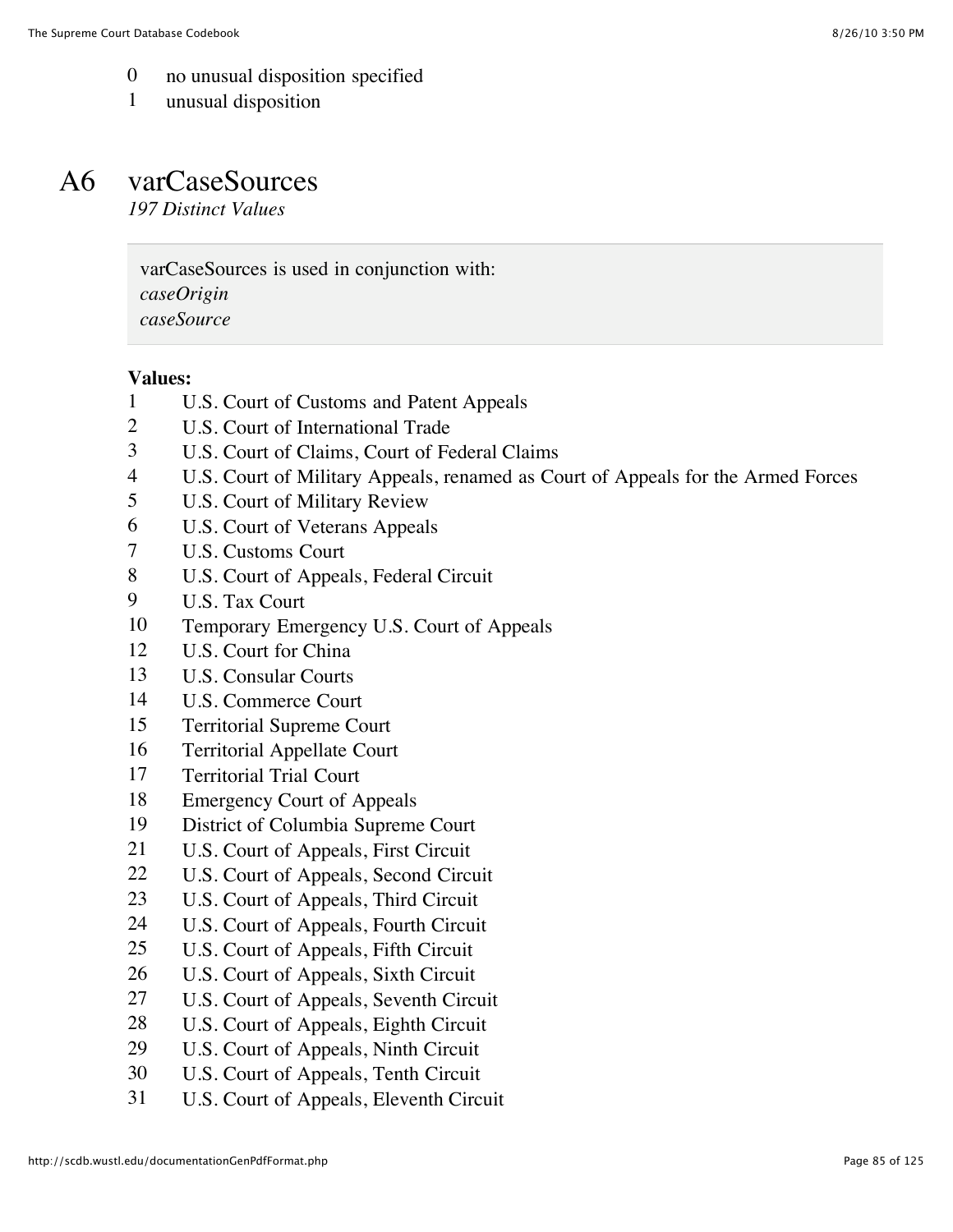- U.S. Court of Appeals, District of Columbia Circuit
- Alabama Middle U.S. District Court
- Alabama Northern U.S. District Court
- Alabama Southern U.S. District Court
- Alaska U.S. District Court
- Arizona U.S. District Court
- Arkansas Eastern U.S. District Court
- Arkansas Western U.S. District Court
- California Central U.S. District Court
- California Eastern U.S. District Court
- California Northern U.S. District Court
- California Southern U.S. District Court
- Colorado U.S. District Court
- Connecticut U.S. District Court
- Delaware U.S. District Court
- District Of Columbia U.S. District Court
- Florida Middle U.S. District Court
- Florida Northern U.S. District Court
- Florida Southern U.S. District Court
- Georgia Middle U.S. District Court
- Georgia Northern U.S. District Court
- Georgia Southern U.S. District Court
- Guam U.S. District Court
- Hawaii U.S. District Court
- Idaho U.S. District Court
- Illinois Central U.S. District Court
- Illinois Northern U.S. District Court
- Illinois Southern U.S. District Court
- Indiana Northern U.S. District Court
- Indiana Southern U.S. District Court
- Iowa Northern U.S. District Court
- Iowa Southern U.S. District Court
- Kansas U.S. District Court
- Kentucky Eastern U.S. District Court
- Kentucky Western U.S. District Court
- Louisiana Eastern U.S. District Court
- Louisiana Middle U.S. District Court
- Louisiana Western U.S. District Court
- Maine U.S. District Court
- Maryland U.S. District Court
- Massachusetts U.S. District Court
- Michigan Eastern U.S. District Court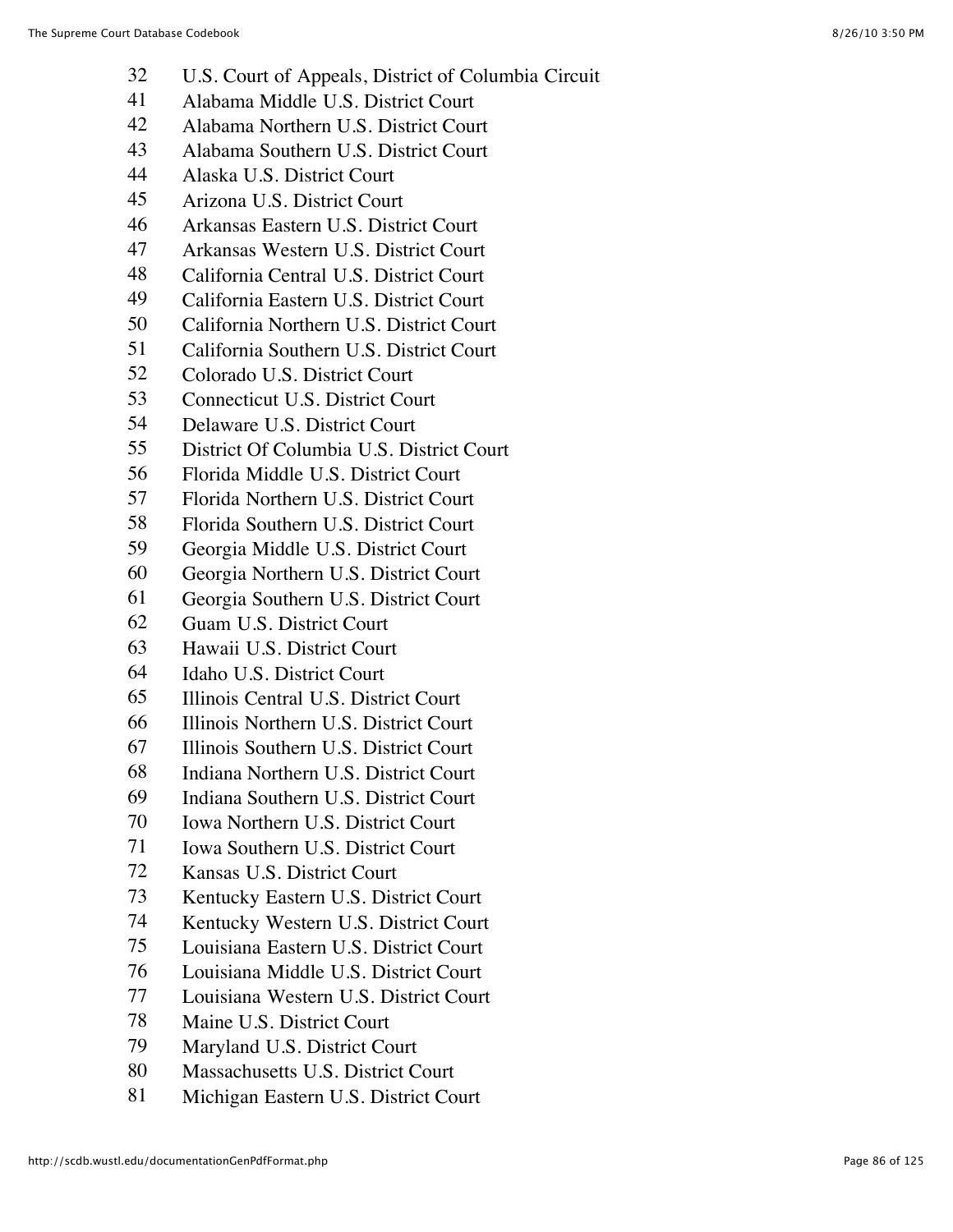- Michigan Western U.S. District Court
- Minnesota U.S. District Court
- Mississippi Northern U.S. District Court
- Mississippi Southern U.S. District Court
- Missouri Eastern U.S. District Court
- Missouri Western U.S. District Court
- Montana U.S. District Court
- Nebraska U.S. District Court
- Nevada U.S. District Court
- New Hampshire U.S. District Court
- New Jersey U.S. District Court
- New Mexico U.S. District Court
- New York Eastern U.S. District Court
- New York Northern U.S. District Court
- New York Southern U.S. District Court
- New York Western U.S. District Court
- North Carolina Eastern U.S. District Court
- North Carolina Middle U.S. District Court
- North Carolina Western U.S. District Court
- North Dakota U.S. District Court
- Northern Mariana Islands U.S. District Court
- Ohio Northern U.S. District Court
- Ohio Southern U.S. District Court
- Oklahoma Eastern U.S. District Court
- Oklahoma Northern U.S. District Court
- Oklahoma Western U.S. District Court
- Oregon U.S. District Court
- Pennsylvania Eastern U.S. District Court
- Pennsylvania Middle U.S. District Court
- Pennsylvania Western U.S. District Court
- Puerto Rico U.S. District Court
- Rhode Island U.S. District Court
- South Carolina U.S. District Court
- South Dakota U.S. District Court
- Tennessee Eastern U.S. District Court
- Tennessee Middle U.S. District Court
- Tennessee Western U.S. District Court
- Texas Eastern U.S. District Court
- Texas Northern U.S. District Court
- Texas Southern U.S. District Court
- Texas Western U.S. District Court
- Utah U.S. District Court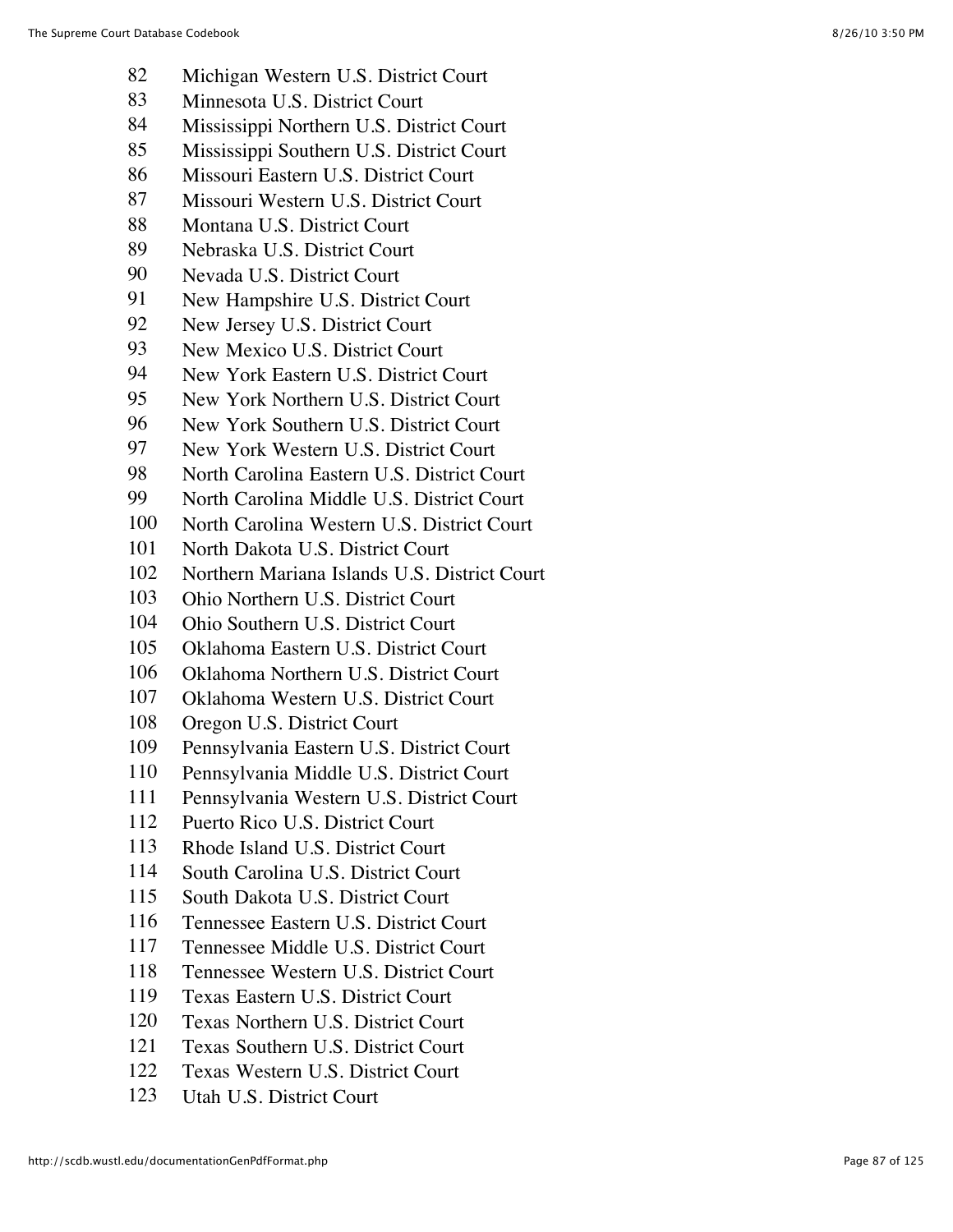- Vermont U.S. District Court
- Virgin Islands U.S. District Court
- Virginia Eastern U.S. District Court
- Virginia Western U.S. District Court
- Washington Eastern U.S. District Court
- Washington Western U.S. District Court
- West Virginia Northern U.S. District Court
- West Virginia Southern U.S. District Court
- Wisconsin Eastern U.S. District Court
- Wisconsin Western U.S. District Court
- Wyoming U.S. District Court
- Louisiana U.S. District Court
- Washington U.S. District Court
- West Virginia U.S. District Court
- Illinois Eastern U.S. District Court
- South Carolina Eastern U.S. District Court
- South Carolina Western U.S. District Court
- Alabama U.S. District Court
- U.S. District Court for the Canal Zone
- Georgia U.S. District Court
- Illinois U.S. District Court
- Indiana U.S. District Court
- Iowa U.S. District Court
- Michigan U.S. District Court
- Mississippi U.S. District Court
- Missouri U.S. District Court
- New Jersey Eastern U.S. District Court (East Jersey U.S. District Court)
- New Jersey Western U.S. District Court (West Jersey U.S. District Court)
- New York U.S. District Court
- North Carolina U.S. District Court
- Ohio U.S. District Court
- Pennsylvania U.S. District Court
- Tennessee U.S. District Court
- Texas U.S. District Court
- Virginia U.S. District Court
- Norfolk U.S. District Court
- Wisconsin U.S. District Court
- Kentucky U.S. Distrcrict Court
- New Jersey U.S. District Court
- California U.S. District Court
- Florida U.S. District Court
- State Supreme Court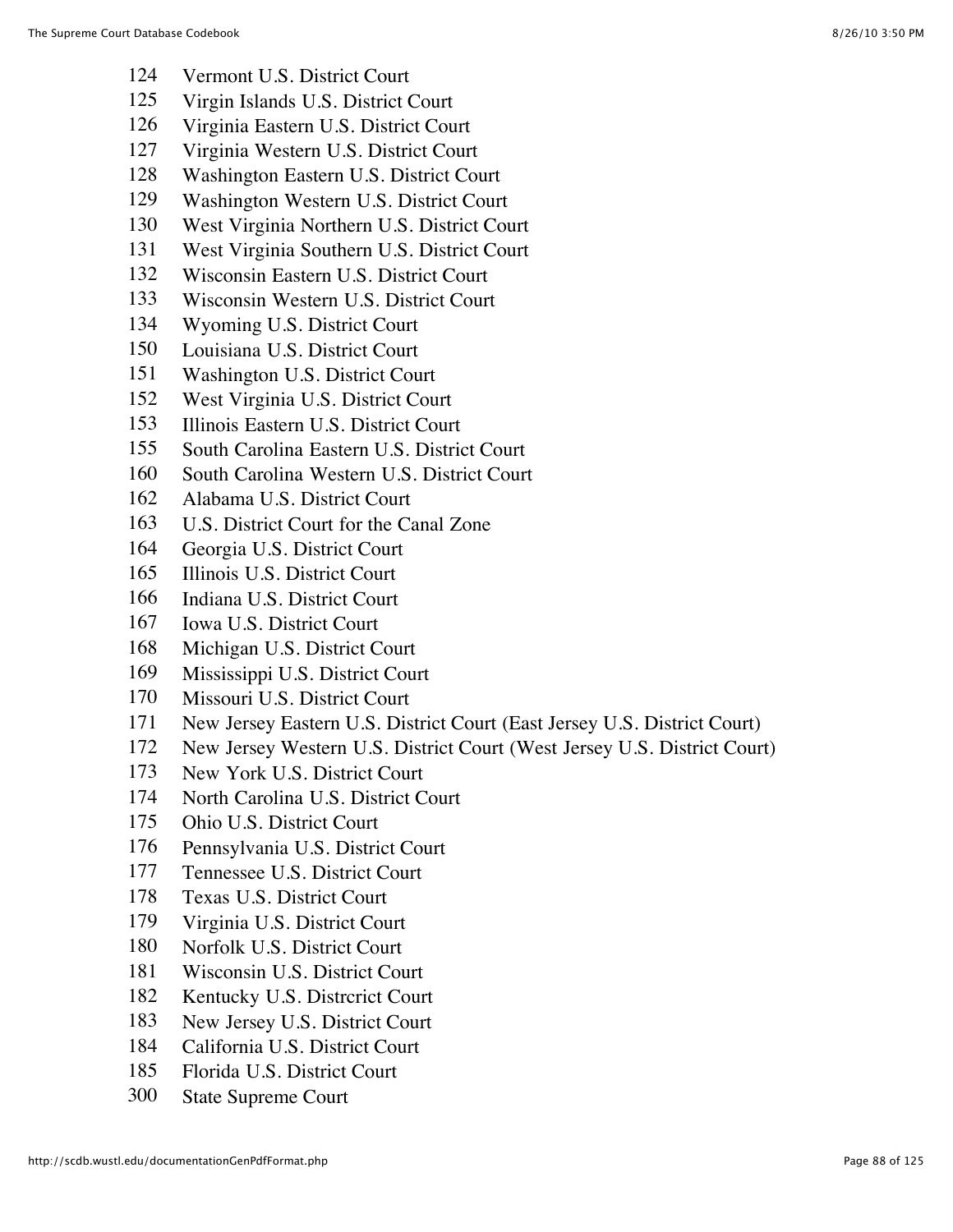- State Appellate Court
- State Trial Court
- Eastern Circuit (of the United States)
- Middle Circuit (of the United States)
- Southern Circuit (of the United States)
- Alabama U.S. Circuit Court for (all) District(s) of Alabama
- Arkansas U.S. Circuit Court for (all) District(s) of Arkansas
- California U.S. Circuit for (all) District(s) of California
- Connecticut U.S. Circuit for the District of Connecticut
- Delaware U.S. Circuit for the District of Delaware
- Florida U.S. Circuit for (all) District(s) of Florida
- Georgia U.S. Circuit for (all) District(s) of Georgia
- Illinois U.S. Circuit for (all) District(s) of Illinois
- Indiana U.S. Circuit for (all) District(s) of Indiana
- Iowa U.S. Circuit for (all) District(s) of Iowa
- Kansas U.S. Circuit for the District of Kansas
- Kentucky U.S. Circuit for (all) District(s) of Kentucky
- Louisiana U.S. Circuit for (all) District(s) of Louisiana
- Maine U.S. Circuit for the District of Maine
- Maryland U.S. Circuit for the District of Maryland
- Massachusetts U.S. Circuit for the District of Massachusetts
- Michigan U.S. Circuit for (all) District(s) of Michigan
- Minnesota U.S. Circuit for the District of Minnesota
- Mississippi U.S. Circuit for (all) District(s) of Mississippi
- Missouri U.S. Circuit for (all) District(s) of Missouri
- Nevada U.S. Circuit for the District of Nevada
- New Hampshire U.S. Circuit for the District of New Hampshire
- New Jersey U.S. Circuit for (all) District(s) of New Jersey
- New York U.S. Circuit for (all) District(s) of New York
- North Carolina U.S. Circuit for (all) District(s) of North Carolina
- Ohio U.S. Circuit for (all) District(s) of Ohio
- Oregon U.S. Circuit for the District of Oregon
- Pennsylvania U.S. Circuit for (all) District(s) of Pennsylvania
- Rhode Island U.S. Circuit for the District of Rhode Island
- South Carolina U.S. Circuit for the District of South Carolina
- Tennessee U.S. Circuit for (all) District(s) of Tennessee
- Texas U.S. Circuit for (all) District(s) of Texas
- Vermont U.S. Circuit for the District of Vermont
- Virginia U.S. Circuit for (all) District(s) of Virginia
- West Virginia U.S. Circuit for (all) District(s) of West Virginia
- Wisconsin U.S. Circuit for (all) District(s) of Wisconsin
- Wyoming U.S. Circuit for the District of Wyoming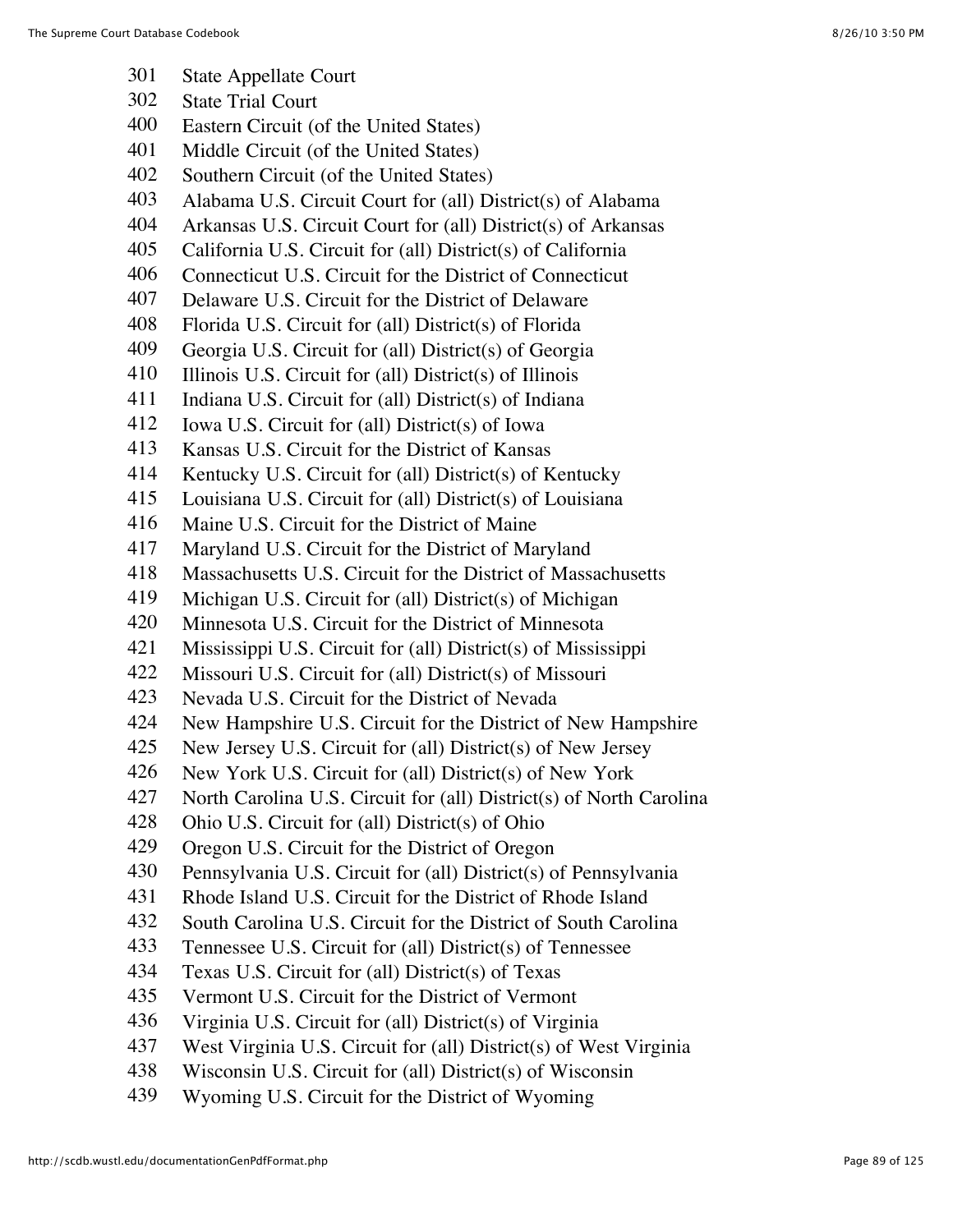# A7 varCertReason

*13 Distinct Values*

varCertReason is used in conjunction with: *certReason*

#### **Values:**

- case did not arise on cert or cert not granted
- federal court conflict
- federal court conflict and to resolve important or significant question
- putative conflict
- conflict between federal court and state court
- state court conflict
- federal court confusion or uncertainty
- state court confusion or uncertainty
- federal court and state court confusion or uncertainty
- to resolve important or significant question
- to resolve question presented
- no reason given
- other reason

### A8 varChiefs

*17 Distinct Values*

varChiefs is used in conjunction with: *chief*

- Jay
- Rutledge
- Ellsworth
- Marshall
- Taney
- Chase
- Waite
- Fuller
- White
- Taft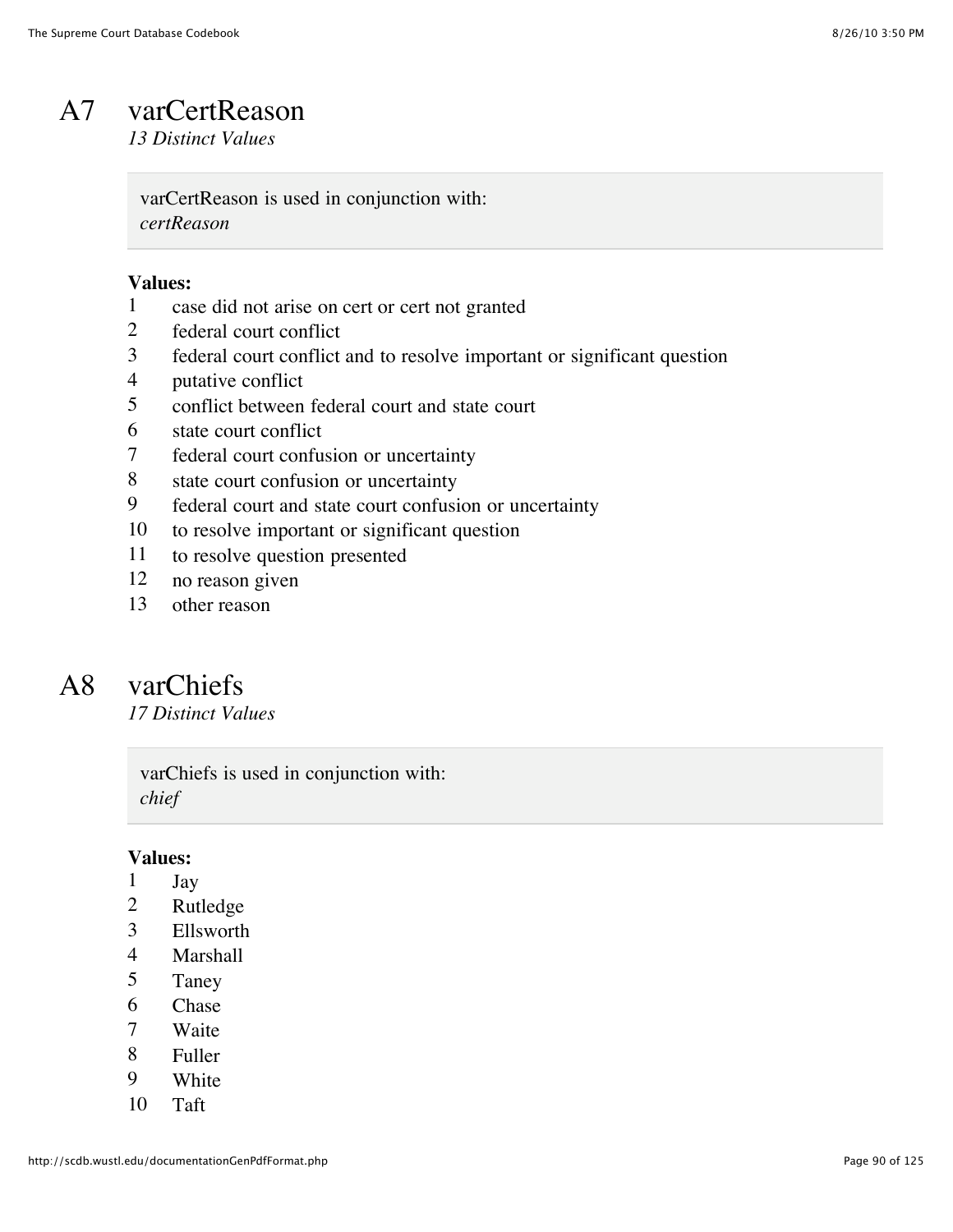- 11 Hughes
- 12 Stone
- 13 Vinson
- 14 Warren
- 15 Burger
- 16 Rehnquist
- 17 Roberts

### A9 varDecisionDirection

*3 Distinct Values*

varDecisionDirection is used in conjunction with: *lcDispositionDirection decisionDirection*

#### **Values:**

- 1 conservative
- 2 liberal
- 3 unspecifiable

### A10 varDecisionDirectionDissent

*2 Distinct Values*

varDecisionDirectionDissent is used in conjunction with: *decisionDirectionDissent*

#### **Values:**

- 0 dissent in opposite direction
- 1 majority and dissent in same direction

### A11 varDecisionTypes

*6 Distinct Values*

varDecisionTypes is used in conjunction with: *decisionType*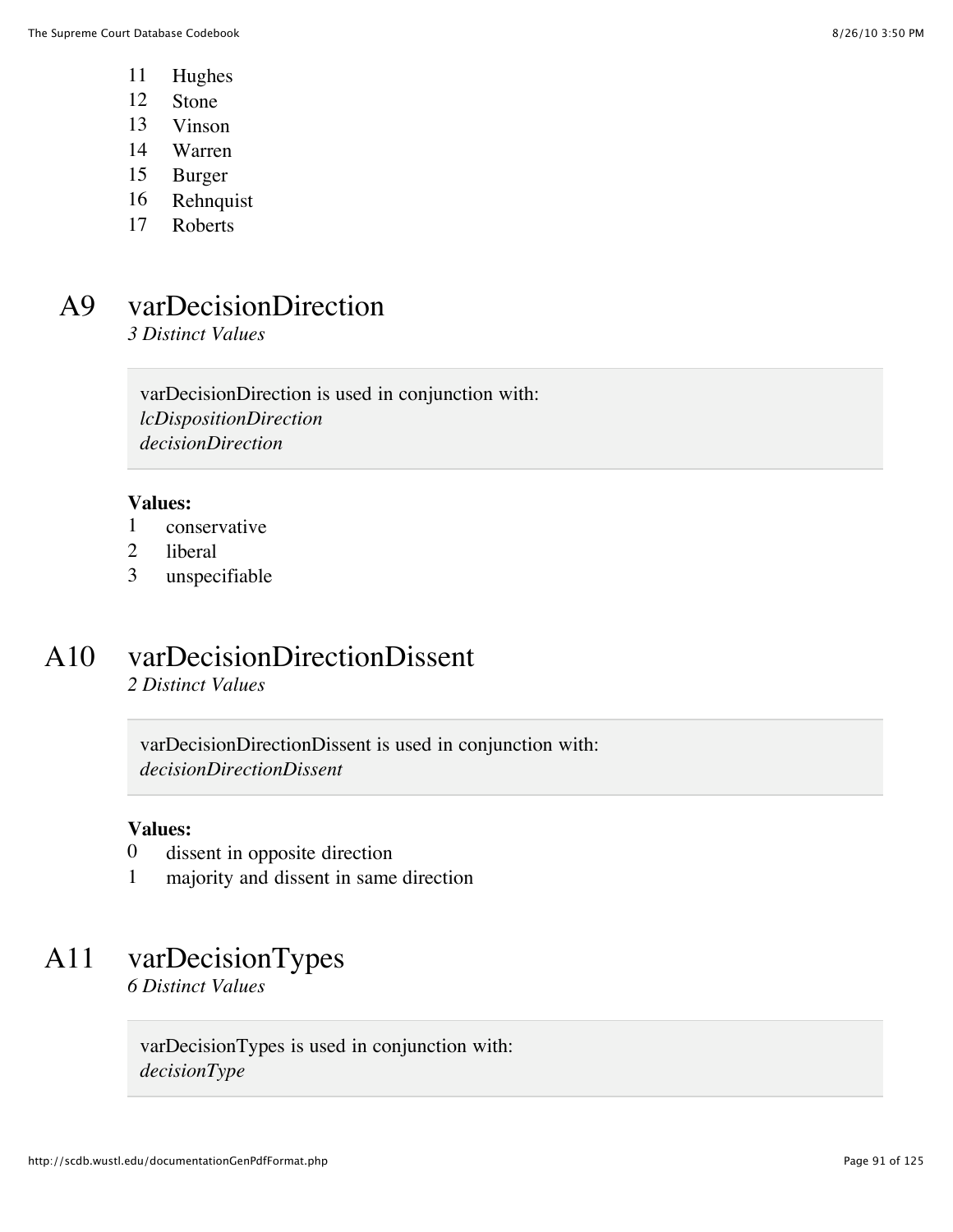#### **Values:**

- 1 opinion of the court (orally argued)
- 2 per curiam (no oral argument)
- 4 decrees
- 5 equally divided vote
- 6 per curiam (orally argued)
- 7 judgment of the Court (orally argued)

## A12 varDeclarationUncon

*4 Distinct Values*

varDeclarationUncon is used in conjunction with: *declarationUncon*

#### **Values:**

- 1 no declaration of unconstitutionality
- 2 act of congress declared unconstitutional
- 3 state or territorial law, reg, or const provision unconstitutional
- 4 municipal or other local ordinance unconstitutional

### A13 varIssues

*277 Distinct Values*

varIssues is used in conjunction with: *issue*

#### **Values:**

| 10010 | involuntary confession                                                                    |
|-------|-------------------------------------------------------------------------------------------|
| 10020 | habeas corpus                                                                             |
| 10030 | plea bargaining: the constitutionality of and/or the circumstances of its exercise        |
| 10040 | retroactivity (of newly announced or newly enacted constitutional or statutory<br>rights) |
| 10050 | search and seizure (other than as pertains to vehicles or Crime Control Act)              |
| 10060 | search and seizure, vehicles                                                              |
| 10070 | search and seizure, Crime Control Act                                                     |
| 10080 | contempt of court                                                                         |
| 10090 | self-incrimination (other than as pertains to Miranda or immunity from<br>prosecution)    |
| 10100 | Miranda warnings                                                                          |

http://scdb.wustl.edu/documentationGenPdfFormat.php **Page 92** of 125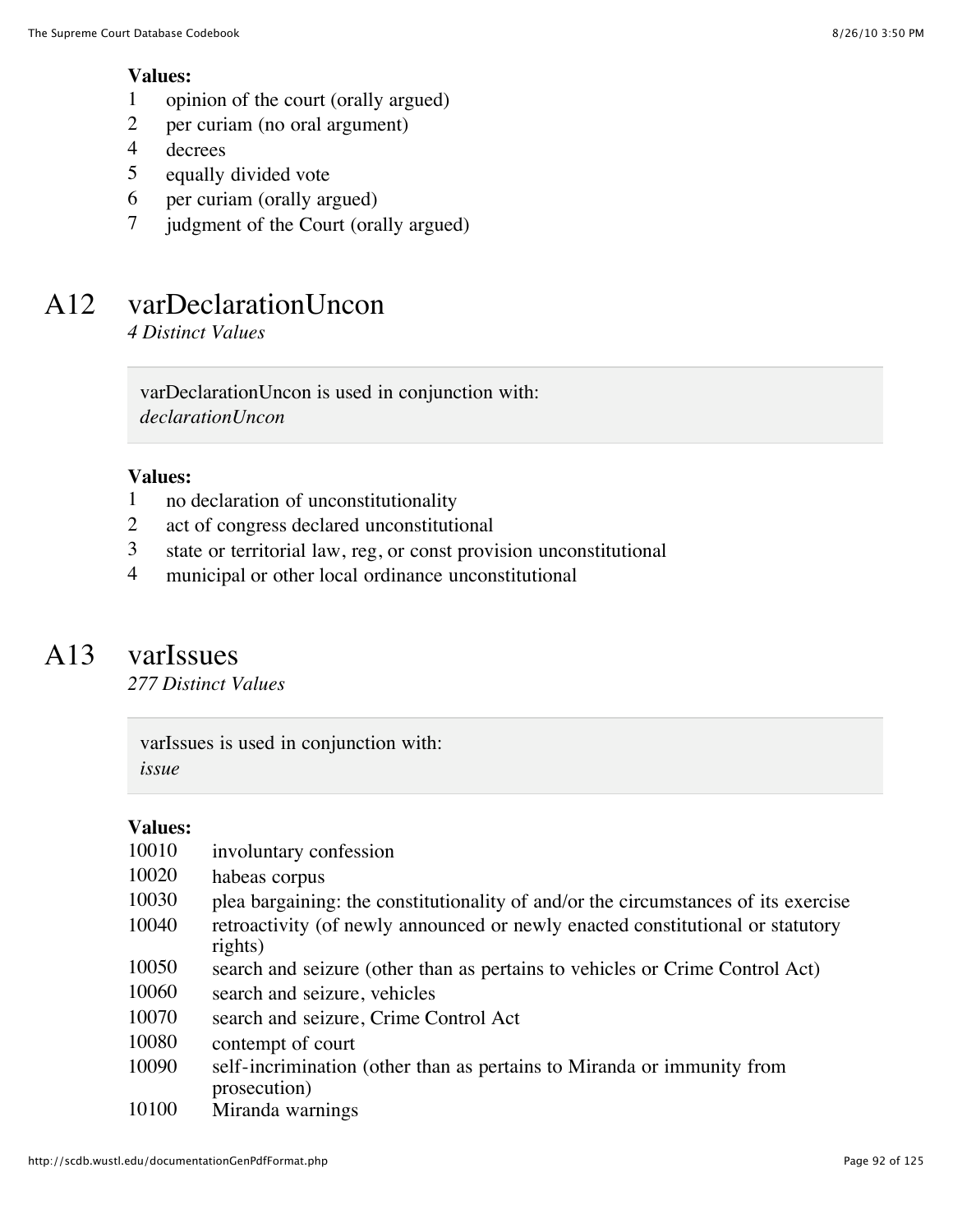- self-incrimination, immunity from prosecution
- right to counsel (cf. indigents appointment of counsel or inadequate representation)
- cruel and unusual punishment, death penalty (cf. extra legal jury influence, death penalty)
- cruel and unusual punishment, non-death penalty (cf. liability, civil rights acts)
- line-up
- discovery and inspection (in the context of criminal litigation only, otherwise Freedom of Information Act and related federal or state statutes or regulations)
- double jeopardy
- ex post facto (state)
- extra-legal jury influences: miscellaneous
- extra-legal jury influences: prejudicial statements or evidence
- extra-legal jury influences: contact with jurors outside courtroom
- extra-legal jury influences: jury instructions
- extra-legal jury influences: voir dire
- extra-legal jury influences: prison garb or appearance
- extra-legal jury influences: jurors and death penalty (cf. cruel and unusual punishment)
- extra-legal jury influences: pretrial publicity
- confrontation (right to confront accuser, call and cross-examine witnesses)
- subconstitutional fair procedure: confession of error
- subconstitutional fair procedure: conspiracy (cf. Federal Rules of Criminal Procedure: conspiracy)
- subconstitutional fair procedure: entrapment
- subconstitutional fair procedure: exhaustion of remedies
- subconstitutional fair procedure: fugitive from justice
- subconstitutional fair procedure: presentation, admissibility, or sufficiency of evidence
- subconstitutional fair procedure: stay of execution
- subconstitutional fair procedure: timeliness
- subconstitutional fair procedure: miscellaneous
- Federal Rules of Criminal Procedure
- statutory construction of criminal laws: assault
- statutory construction of criminal laws: bank robbery
- statutory construction of criminal laws: conspiracy (cf. subconstitutional fair procedure: conspiracy)
- statutory construction of criminal laws: escape from custody
- statutory construction of criminal laws: false statements (cf. statutory construction of criminal laws: perjury)
- statutory construction of criminal laws: financial (other than in fraud or internal revenue)
- statutory construction of criminal laws: firearms
- statutory construction of criminal laws: fraud
- statutory construction of criminal laws: gambling
- statutory construction of criminal laws: Hobbs Act; i.e., 18 USC 1951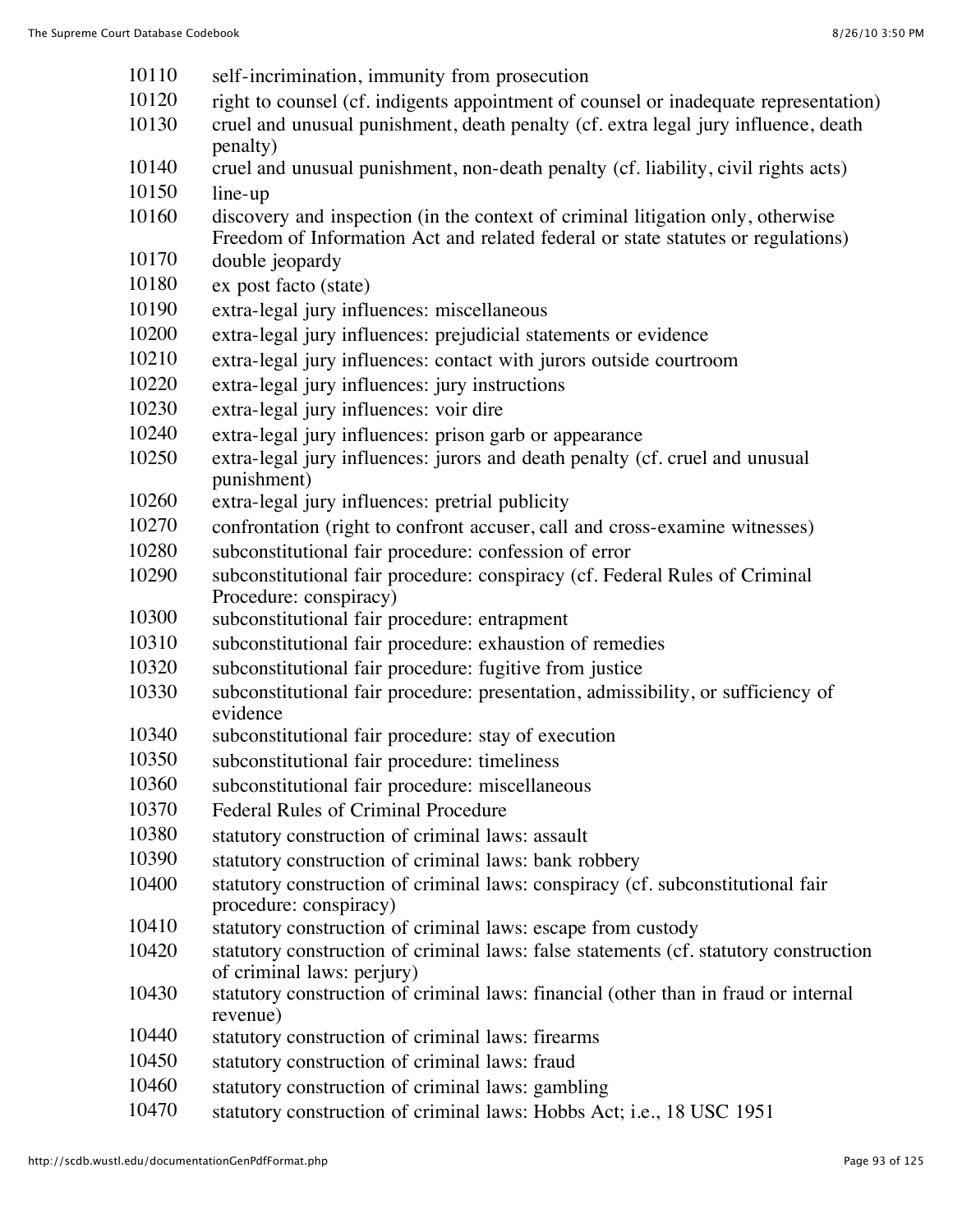| 10480 | statutory construction of criminal laws: immigration (cf. immigration and<br>naturalization)                                              |
|-------|-------------------------------------------------------------------------------------------------------------------------------------------|
| 10490 | statutory construction of criminal laws: internal revenue (cf. Federal Taxation)                                                          |
| 10500 | statutory construction of criminal laws: Mann Act                                                                                         |
| 10510 | statutory construction of criminal laws: narcotics                                                                                        |
| 10520 | statutory construction of criminal laws: obstruction of justice                                                                           |
| 10530 | statutory construction of criminal laws: perjury (other than as pertains to statutory<br>construction of criminal laws: false statements) |
| 10540 | statutory construction of criminal laws: Travel Act, 18 USC 1952                                                                          |
| 10550 | statutory construction of criminal laws: war crimes                                                                                       |
| 10560 | statutory construction of criminal laws: sentencing guidelines                                                                            |
| 10570 | statutory construction of criminal laws: miscellaneous                                                                                    |
| 10580 | jury trial (right to, as distinct from extra-legal jury influences)                                                                       |
| 10590 | speedy trial                                                                                                                              |
| 10600 | miscellaneous criminal procedure (cf. due process, prisoners' rights, comity:<br>criminal procedure)                                      |
| 20010 | voting                                                                                                                                    |
| 20020 | Voting Rights Act of 1965, plus amendments                                                                                                |
| 20030 | ballot access (of candidates and political parties)                                                                                       |
| 20040 | desegregation (other than as pertains to school desegregation, employment<br>discrimination, and affirmative action)                      |
| 20050 | desegregation, schools                                                                                                                    |
| 20060 | employment discrimination: on basis of race, age, religion, illegitimacy, national<br>origin, or working conditions.                      |
| 20070 | affirmative action                                                                                                                        |
| 20075 | slavery                                                                                                                                   |
| 20080 | sit-in demonstrations (protests against racial discrimination in places of public<br>accommodation)                                       |
| 20090 | reapportionment: other than plans governed by the Voting Rights Act                                                                       |
| 20100 | debtors' rights                                                                                                                           |
| 20110 | deportation (cf. immigration and naturalization)                                                                                          |
| 20120 | employability of aliens (cf. immigration and naturalization)                                                                              |
| 20130 | sex discrimination (excluding sex discrimination in employment)                                                                           |
| 20140 | sex discrimination in employment (cf. sex discrimination and employment<br>discrimination)                                                |
| 20150 | Indians (other than pertains to state jurisdiction over)                                                                                  |
| 20160 | Indians, state jurisdiction over                                                                                                          |
| 20170 | juveniles (cf. rights of illegitimates)                                                                                                   |
| 20180 | poverty law, constitutional                                                                                                               |
| 20190 | poverty law, statutory: welfare benefits, typically under some Social Security Act<br>provision.                                          |
| 20200 | illegitimates, rights of (cf. juveniles): typically inheritance and survivor's benefits,<br>and paternity suits                           |
| 20210 | handicapped, rights of: under Rehabilitation, Americans with Disabilities Act, and                                                        |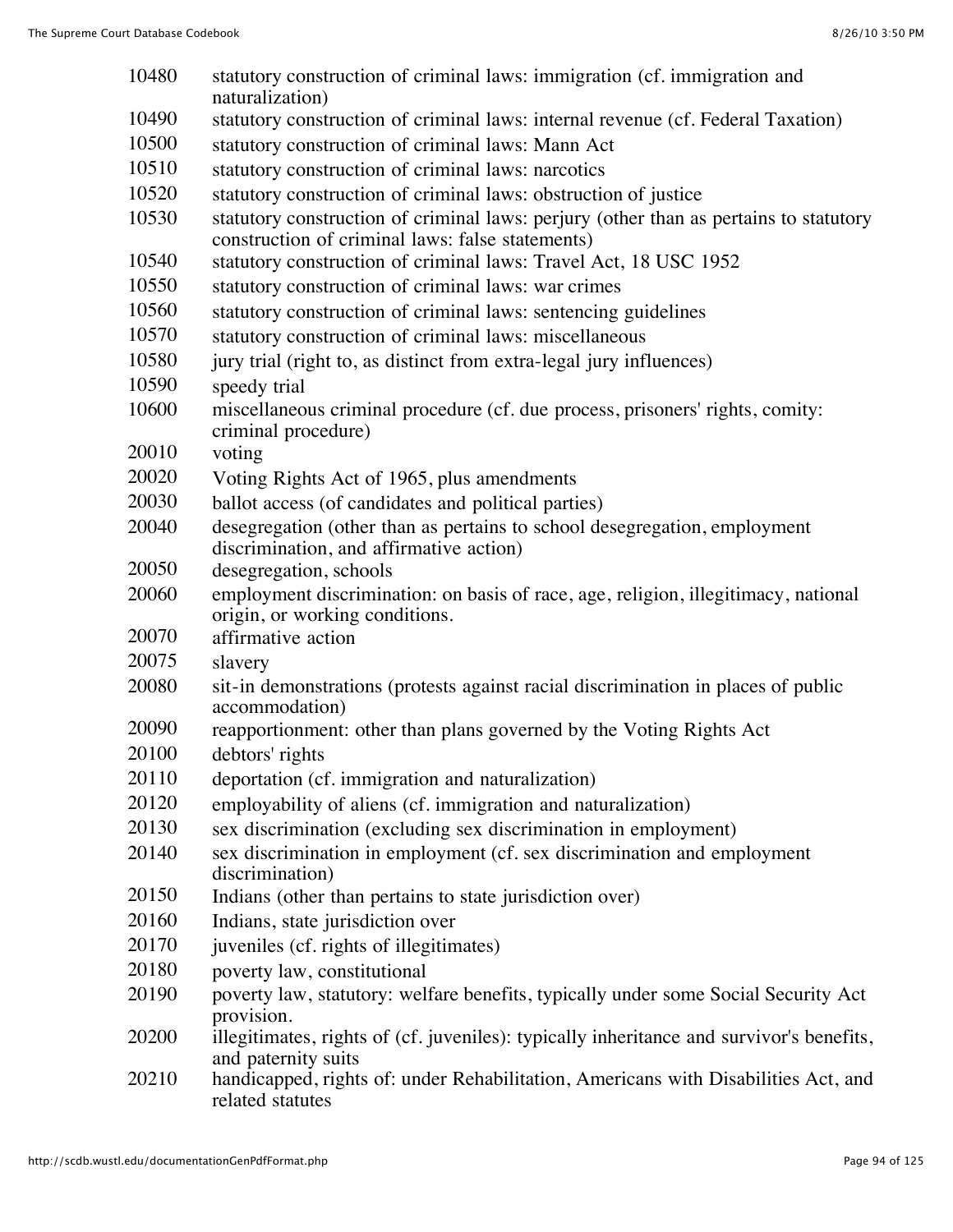| 20220 | residency requirements: durational, plus discrimination against nonresidents                  |
|-------|-----------------------------------------------------------------------------------------------|
| 20230 | military: draftee, or person subject to induction                                             |
| 20240 | military: active duty                                                                         |
| 20250 | military: veteran                                                                             |
| 20260 | immigration and naturalization: permanent residence                                           |
| 20270 | immigration and naturalization: citizenship                                                   |
| 20280 | immigration and naturalization: loss of citizenship, denaturalization                         |
| 20290 | immigration and naturalization: access to public education                                    |
| 20300 | immigration and naturalization: welfare benefits                                              |
| 20310 | immigration and naturalization: miscellaneous                                                 |
| 20320 | indigents: appointment of counsel (cf. right to counsel)                                      |
| 20330 | indigents: inadequate representation by counsel (cf. right to counsel)                        |
| 20340 | indigents: payment of fine                                                                    |
| 20350 | indigents: costs or filing fees                                                               |
| 20360 | indigents: U.S. Supreme Court docketing fee                                                   |
| 20370 | indigents: transcript                                                                         |
| 20380 | indigents: assistance of psychiatrist                                                         |
| 20390 | indigents: miscellaneous                                                                      |
| 20400 | liability, civil rights acts (cf. liability, governmental and liability,                      |
|       | nongovernmental; cruel and unusual punishment, non-death penalty)                             |
| 20410 | miscellaneous civil rights (cf. comity: civil rights)                                         |
| 30010 | First Amendment, miscellaneous (cf. comity: First Amendment)                                  |
| 30020 | commercial speech, excluding attorneys                                                        |
| 30030 | libel, defamation: defamation of public officials and public and private persons              |
| 30040 | libel, privacy: true and false light invasions of privacy                                     |
| 30050 | legislative investigations: concerning internal security only                                 |
| 30060 | federal internal security legislation: Smith, Internal Security, and related federal          |
| 30070 | statutes<br>loyalty oath or non-Communist affidavit (other than bar applicants, government    |
|       | employees, political party, or teacher)                                                       |
| 30080 | loyalty oath: bar applicants (cf. admission to bar, state or federal or U.S. Supreme          |
|       | Court)                                                                                        |
| 30090 | loyalty oath: government employees                                                            |
| 30100 | loyalty oath: political party                                                                 |
| 30110 | loyalty oath: teachers                                                                        |
| 30120 | security risks: denial of benefits or dismissal of employees for reasons other than           |
|       | failure to meet loyalty oath requirements                                                     |
| 30130 | conscientious objectors (cf. military draftee or military active duty) to military<br>service |
| 30140 | campaign spending (cf. governmental corruption):                                              |
| 30150 | protest demonstrations (other than as pertains to sit-in demonstrations):                     |
|       | demonstrations and other forms of protest based on First Amendment guarantees                 |
| 30160 | free exercise of religion                                                                     |
| 30170 | establishment of religion (other than as pertains to parochiaid:)                             |

parochiaid: government aid to religious schools, or religious requirements in public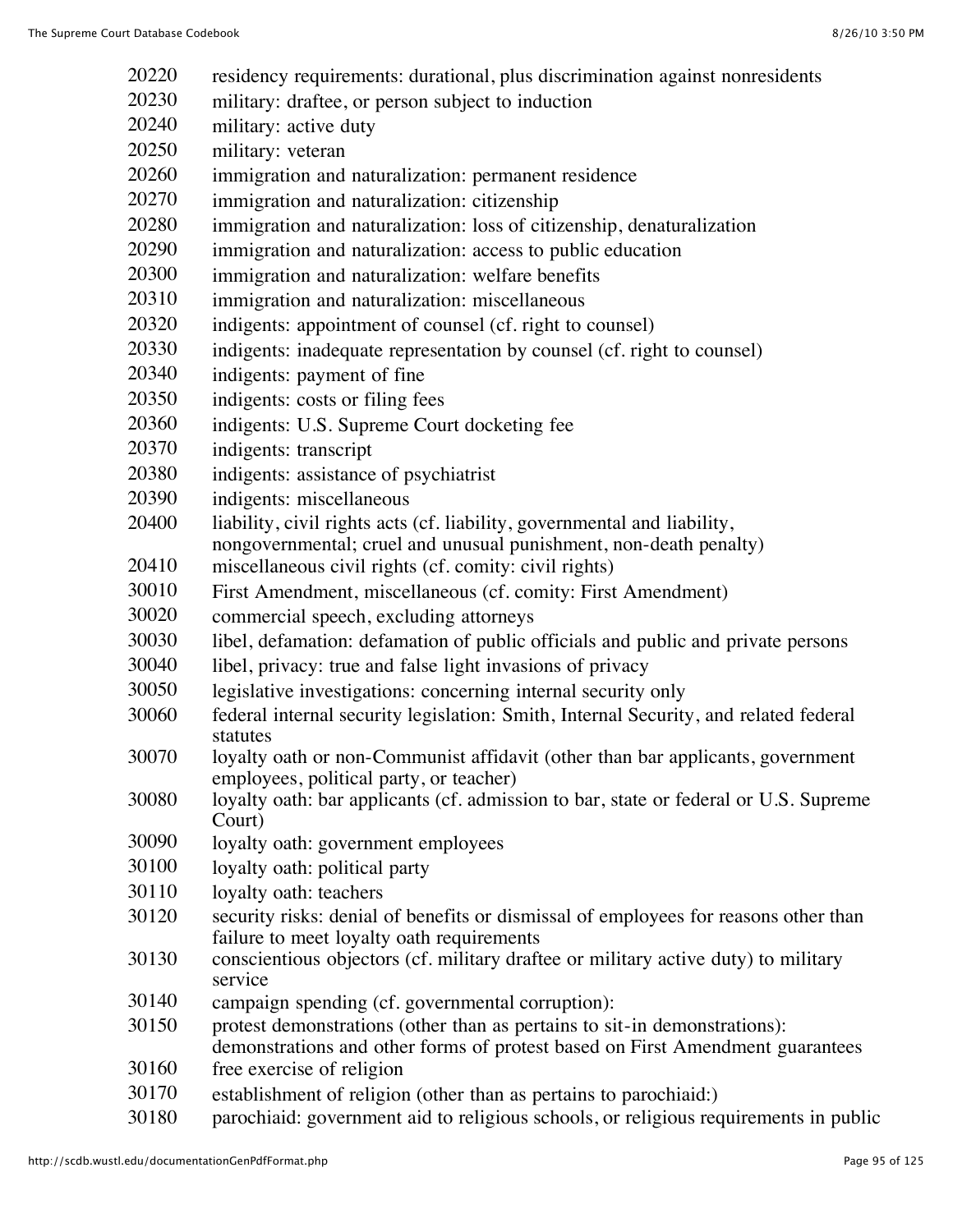|       | schools                                                                                                                    |
|-------|----------------------------------------------------------------------------------------------------------------------------|
| 30190 | obscenity, state (cf. comity: privacy): including the regulation of sexually explicit<br>material under the 21st Amendment |
| 30200 | obscenity, federal                                                                                                         |
| 40010 | due process: miscellaneous (cf. loyalty oath), the residual code                                                           |
| 40020 | due process: hearing or notice (other than as pertains to government employees or                                          |
|       | prisoners' rights)                                                                                                         |
| 40030 | due process: hearing, government employees                                                                                 |
| 40040 | due process: prisoners' rights and defendants' rights                                                                      |
| 40050 | due process: impartial decision maker                                                                                      |
| 40060 | due process: jurisdiction (jurisdiction over non-resident litigants)                                                       |
| 40070 | due process: takings clause, or other non-constitutional governmental taking of<br>property                                |
| 50010 | privacy (cf. libel, comity: privacy)                                                                                       |
| 50020 | abortion: including contraceptives                                                                                         |
| 50030 | right to die                                                                                                               |
| 50040 | Freedom of Information Act and related federal or state statutes or regulations                                            |
| 60010 | attorneys' fees                                                                                                            |
| 60020 | commercial speech, attorneys (cf. commercial speech)                                                                       |
| 60030 | admission to a state or federal bar, disbarment, and attorney discipline (cf. loyalty                                      |
| 60040 | oath: bar applicants)<br>admission to, or disbarment from, Bar of the U.S. Supreme Court                                   |
| 70010 | arbitration (in the context of labor-management or employer-employee relations)                                            |
|       | (cf. arbitration)                                                                                                          |
| 70020 | union antitrust: legality of anticompetitive union activity                                                                |
| 70030 | union or closed shop: includes agency shop litigation                                                                      |
| 70040 | Fair Labor Standards Act                                                                                                   |
| 70050 | Occupational Safety and Health Act                                                                                         |
| 70060 | union-union member dispute (except as pertains to union or closed shop)                                                    |
| 70070 | labor-management disputes: bargaining                                                                                      |
| 70080 | labor-management disputes: employee discharge                                                                              |
| 70090 | labor-management disputes: distribution of union literature                                                                |
| 70100 | labor-management disputes: representative election                                                                         |
| 70110 | labor-management disputes: antistrike injunction                                                                           |
| 70120 | labor-management disputes: jurisdictional dispute                                                                          |
| 70130 | labor-management disputes: right to organize                                                                               |
| 70140 | labor-management disputes: picketing                                                                                       |
| 70150 | labor-management disputes: secondary activity                                                                              |
| 70160 | labor-management disputes: no-strike clause                                                                                |
| 70170 | labor-management disputes: union representatives                                                                           |
| 70180 | labor-management disputes: union trust funds (cf. ERISA)                                                                   |
| 70190 | labor-management disputes: working conditions                                                                              |
| 70200 | labor-management disputes: miscellaneous dispute                                                                           |
| 70210 | miscellaneous union                                                                                                        |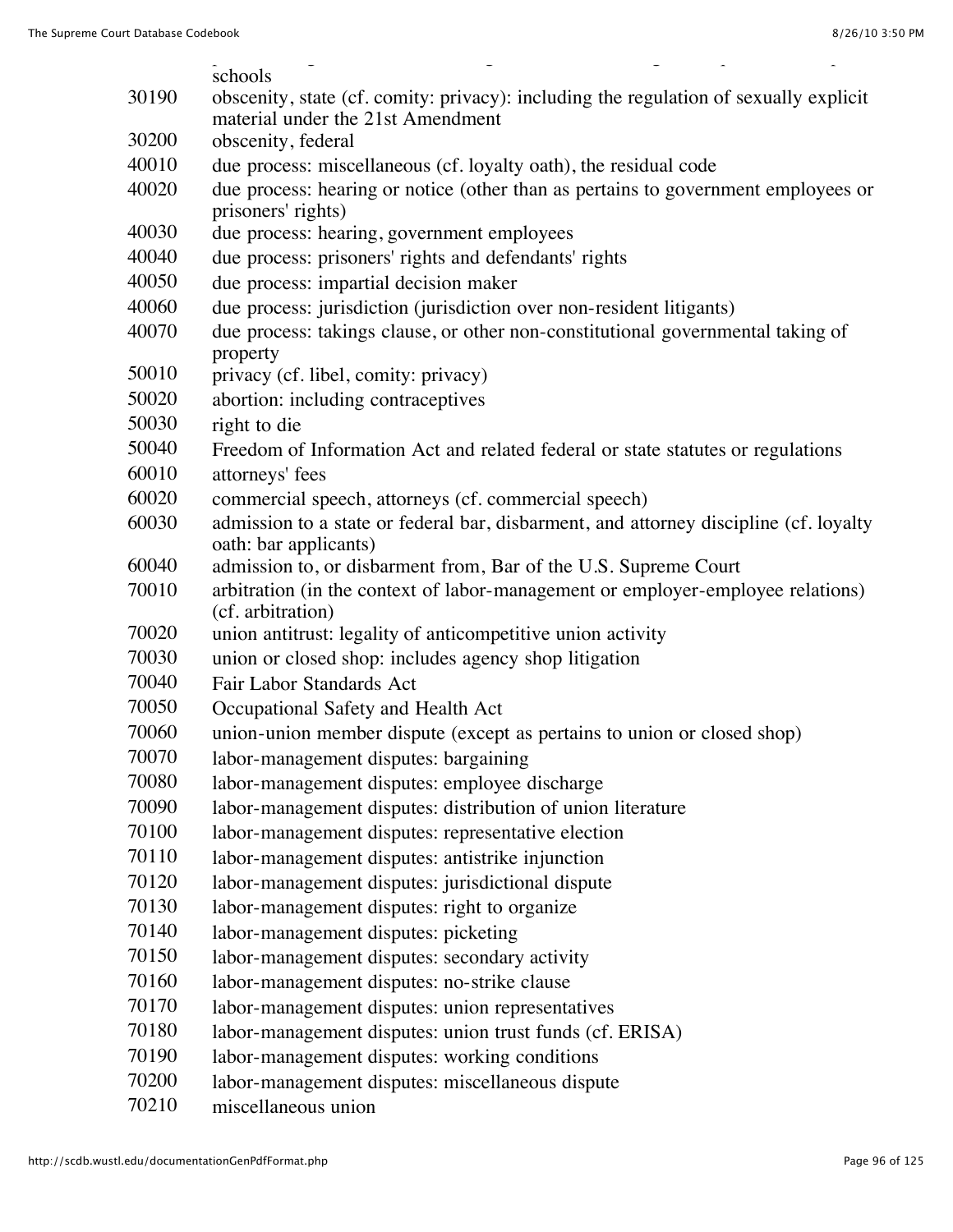| 80010 | antitrust (except in the context of mergers and union antitrust)                                                                                                                                         |
|-------|----------------------------------------------------------------------------------------------------------------------------------------------------------------------------------------------------------|
| 80020 | mergers                                                                                                                                                                                                  |
| 80030 | bankruptcy (except in the context of priority of federal fiscal claims)                                                                                                                                  |
| 80040 | sufficiency of evidence: typically in the context of a jury's determination of                                                                                                                           |
|       | compensation for injury or death                                                                                                                                                                         |
| 80050 | election of remedies: legal remedies available to injured persons or things                                                                                                                              |
| 80060 | liability, governmental: tort or contract actions by or against government or<br>governmental officials other than defense of criminal actions brought under a civil<br>rights action. Economic Activity |
| 80070 | liability, nongovernmental: other than as in sufficiency of evidence, election of                                                                                                                        |
|       | remedies, punitive damages                                                                                                                                                                               |
| 80080 | liability, punitive damages                                                                                                                                                                              |
| 80090 | Employee Retirement Income Security Act (cf. union trust funds)                                                                                                                                          |
| 80100 | state tax                                                                                                                                                                                                |
| 80105 | state and territorial land claims                                                                                                                                                                        |
| 80110 | state regulation, especially of business (cf. federal pre-emption of state court<br>jurisdiction, federal pre-emption of state legislation or regulation)                                                |
| 80120 | securities, federal regulation of                                                                                                                                                                        |
| 80130 | natural resources - environmental protection (cf. national supremacy: natural                                                                                                                            |
| 80140 | resources, national supremacy: pollution)                                                                                                                                                                |
|       | corruption, governmental or governmental regulation of other than as in campaign<br>spending                                                                                                             |
| 80150 | zoning: constitutionality of such ordinances, or restrictions on owners' or lessors'                                                                                                                     |
|       | use of real property                                                                                                                                                                                     |
| 80160 | arbitration (other than as pertains to labor-management or employer-employee<br>relations (cf. union arbitration)                                                                                        |
| 80170 | federal or state consumer protection: typically under the Truth in Lending; Food,<br>Drug and Cosmetic; and Consumer Protection Credit Acts                                                              |
| 80180 | patents and copyrights: patent                                                                                                                                                                           |
| 80190 | patents and copyrights: copyright                                                                                                                                                                        |
| 80200 | patents and copyrights: trademark                                                                                                                                                                        |
| 80210 | patents and copyrights: patentability of computer processes                                                                                                                                              |
| 80220 | patents and copyrights: railroad                                                                                                                                                                         |
| 80230 | federal transportation regulation: boat                                                                                                                                                                  |
| 80240 | federal transportation regulation:truck, or motor carrier                                                                                                                                                |
| 80250 | federal transportation regulation: pipeline (cf. federal public utilities regulation: gas<br>pipeline)                                                                                                   |
| 80260 | federal transportation regulation: airline                                                                                                                                                               |
| 80270 | federal public utilities regulation: electric power                                                                                                                                                      |
| 80280 | federal public utilities regulation: nuclear power                                                                                                                                                       |
| 80290 | federal public utilities regulation: oil producer                                                                                                                                                        |
| 80300 | federal public utilities regulation: gas producer                                                                                                                                                        |
| 80310 | federal public utilities regulation: gas pipeline (cf. federal transportation regulation:                                                                                                                |
|       | pipeline)                                                                                                                                                                                                |
| 80320 | federal public utilities regulation: radio and television (cf. cable television)                                                                                                                         |
| 80330 | federal public utilities regulation: cable television (cf. radio and television)                                                                                                                         |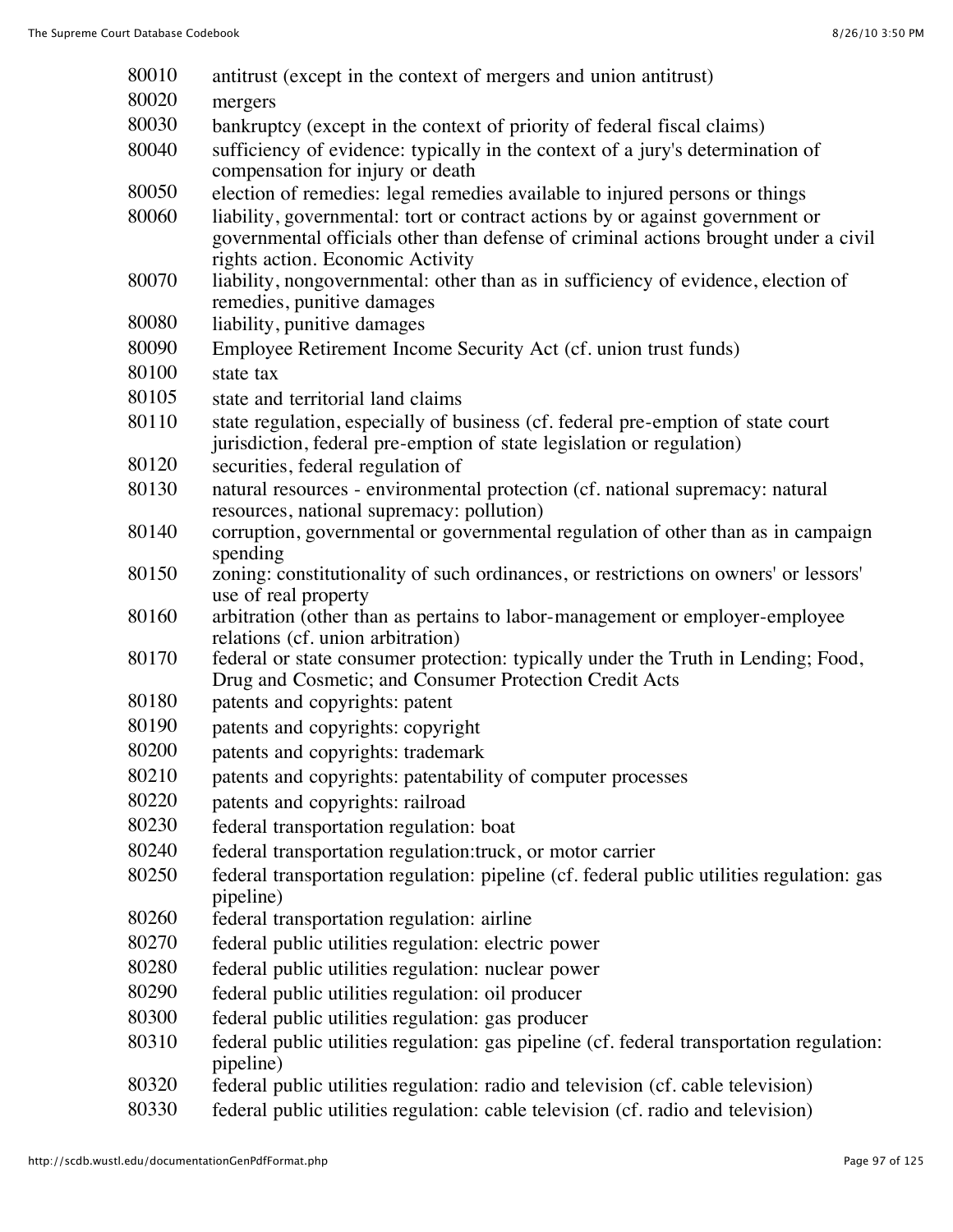federal public utilities regulation: telephone company miscellaneous economic regulation 90010 comity, criminal and First Amendment: civil rights comity, criminal and First Amendment: criminal procedure comity, criminal and First Amendment: First Amendment comity, criminal and First Amendment: habeas corpus comity, criminal and First Amendment: military comity, criminal and First Amendment: obscenity comity, criminal and First Amendment: privacy comity, criminal and First Amendment: miscellaneous comity, civil procedure (cf. comity, criminal and First Amendment); deference to foreign judicial tribunals assessment of costs or damages: as part of a court order Federal Rules of Civil Procedure 90120 judicial review of administrative agency's or administrative official's actions and procedures mootness (cf. standing to sue: live dispute) venue no merits: writ improvidently granted no merits: dismissed for want of a substantial or properly presented federal question, or a nonsuit no merits: dismissed for want of jurisdiction (cf. judicial administration: Supreme Court jurisdiction or authority on appeal from federal district courts or courts of appeals) no merits: adequate non-federal grounds for decision no merits: remand to determine basis of state or federal court decision (cf. judicial administration: state law) no merits: miscellaneous standing to sue: adversary parties standing to sue: direct injury standing to sue: legal injury standing to sue: personal injury standing to sue: justiciable question standing to sue: live dispute standing to sue: parens patriae standing standing to sue: statutory standing standing to sue: private or implied cause of action standing to sue: taxpayer's suit standing to sue: miscellaneous judicial administration: jurisdiction or authority of federal district courts 90330 judicial administration: jurisdiction or authority of federal courts of appeals 90340 judicial administration: Supreme Court jurisdiction or authority on appeal or writ of error, from federal district courts or courts of appeals (cf. 753) 90350 judicial administration: Supreme Court jurisdiction or authority on appeal or writ of error, from highest state court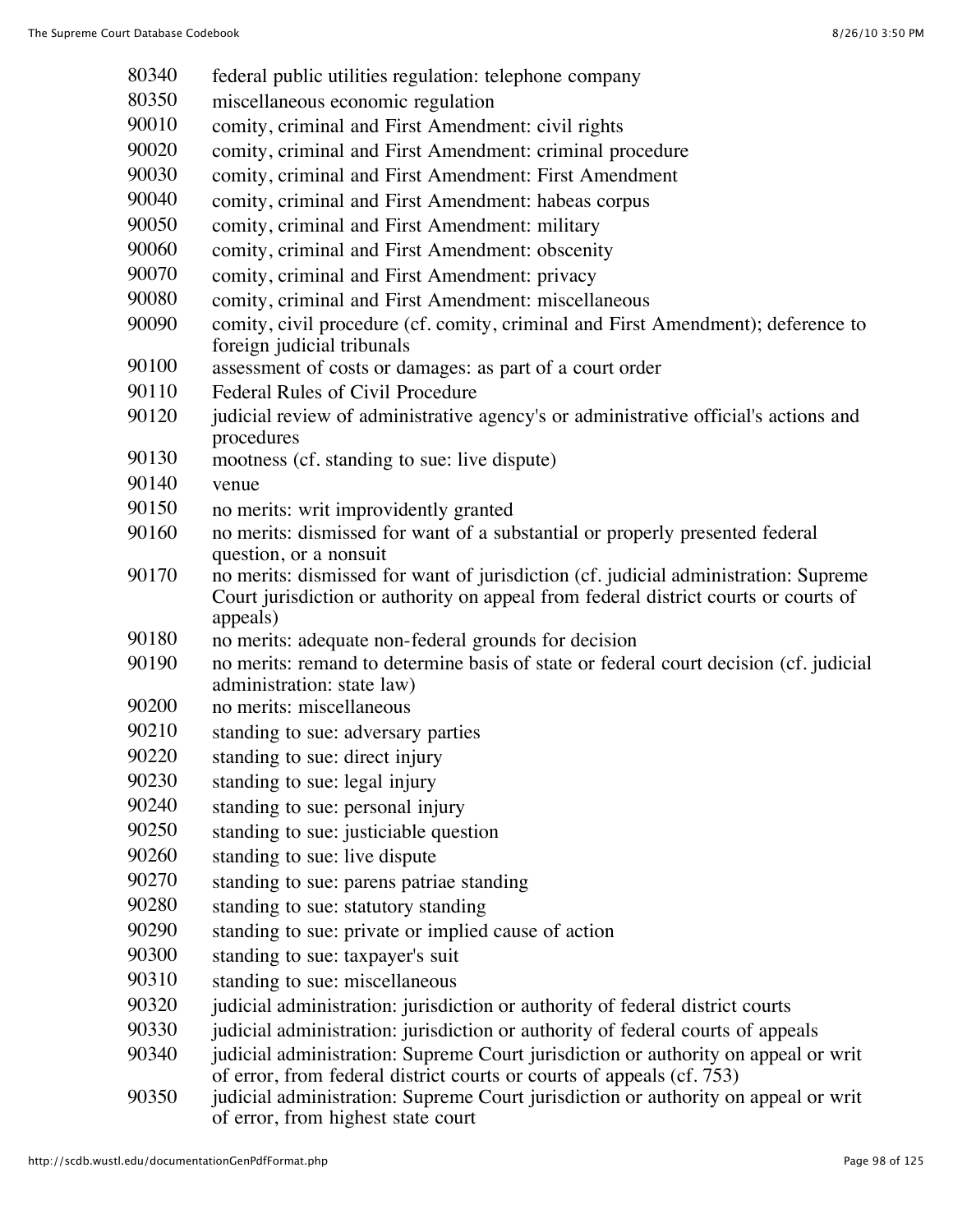- 90360 judicial administration: jurisdiction or authority of the Court of Claims
- 90370 judicial administration: Supreme Court's original jurisdiction
- judicial administration: review of non-final order
- judicial administration: change in state law (cf. no merits: remand to determine basis of state court decision)
- judicial administration: federal question (cf. no merits: dismissed for want of a substantial or properly presented federal question)
- 90410 judicial administration: ancillary or pendent jurisdiction
- judicial administration: extraordinary relief
- 90430 judicial administration: certification (cf. objection to reason for denial of certiorari or appeal)
- 90440 judicial administration: resolution of circuit conflict, or conflict between or among other courts
- judicial administration: objection to reason for denial of certiorari or appeal
- 90460 judicial administration: collateral estoppel or res judicata
- 90470 judicial administration: interpleader
- judicial administration: untimely filing
- judicial administration: Act of State doctrine
- judicial administration: miscellaneous
- Supreme Court's certiorari, writ of error, or appeals jurisdiction
- miscellaneous, especially diversity jurisdiction
- federal-state ownership dispute (cf. Submerged Lands Act)
- federal pre-emption of state court jurisdiction
- federal pre-emption of state legislation or regulation
- executive authority vis-a-vis congress or the states
- Submerged Lands Act (cf. federal-state ownership dispute)
- national supremacy: commodities
- national supremacy: intergovernmental tax immunity
- national supremacy: marital and family relationships and property, including obligation of child support
- national supremacy: natural resources (cf. natural resources environmental protection)
- national supremacy: pollution, air or water (cf. natural resources environmental protection)
- national supremacy: public utilities (cf. federal public utilities regulation)
- national supremacy: state tax (cf. state tax)
- national supremacy: miscellaneous
- miscellaneous federalism
- boundary dispute between states
- non-real property dispute between states
- miscellaneous interstate relations conflict
- federal taxation, typically under provisions of the Internal Revenue Code
- federal taxation of gifts, personal, and professional expenses
- priority of federal fiscal claims: over those of the states or private entities
- miscellaneous federal taxation (cf. national supremacy: state tax)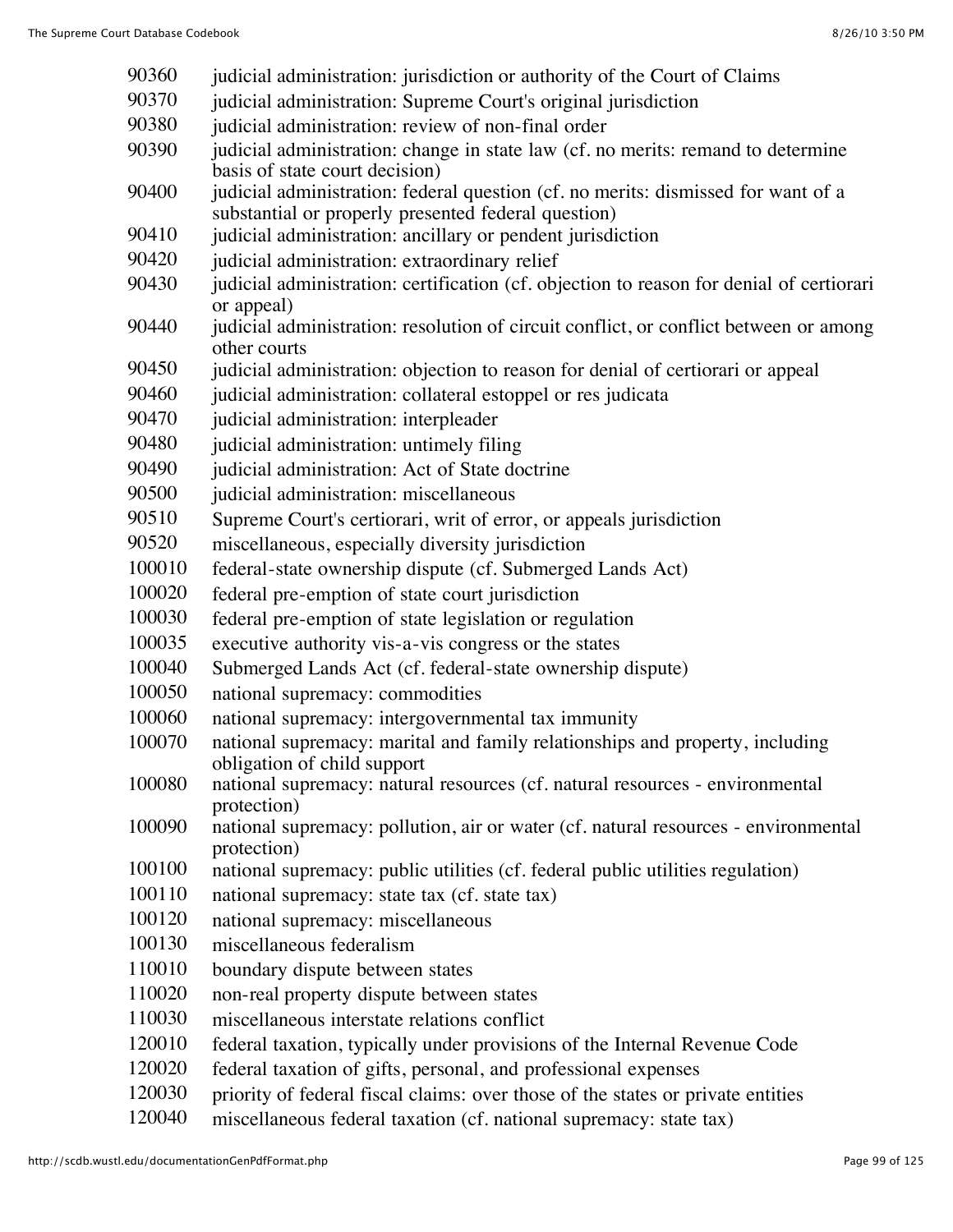- legislative veto
- miscellaneous
- real property
- personal property
- contracts
- evidence
- civil procedure
- torts
- wills and estates
- commercial transactions

### A14 varIssuesAreas

*14 Distinct Values*

varIssuesAreas is used in conjunction with: *issueArea*

#### **Values:**

- 1 Criminal Procedure<br>2 Civil Rights
- Civil Rights
- First Amendment
- Due Process
- Privacy
- Attorneys
- Unions
- Economic Activity
- Judicial Power
- Federalism
- Interstate Relations
- Federal Taxation
- Miscellaneous
- Private Action

### A15 varJurisdiction

*12 Distinct Values*

varJurisdiction is used in conjunction with: *jurisdiction*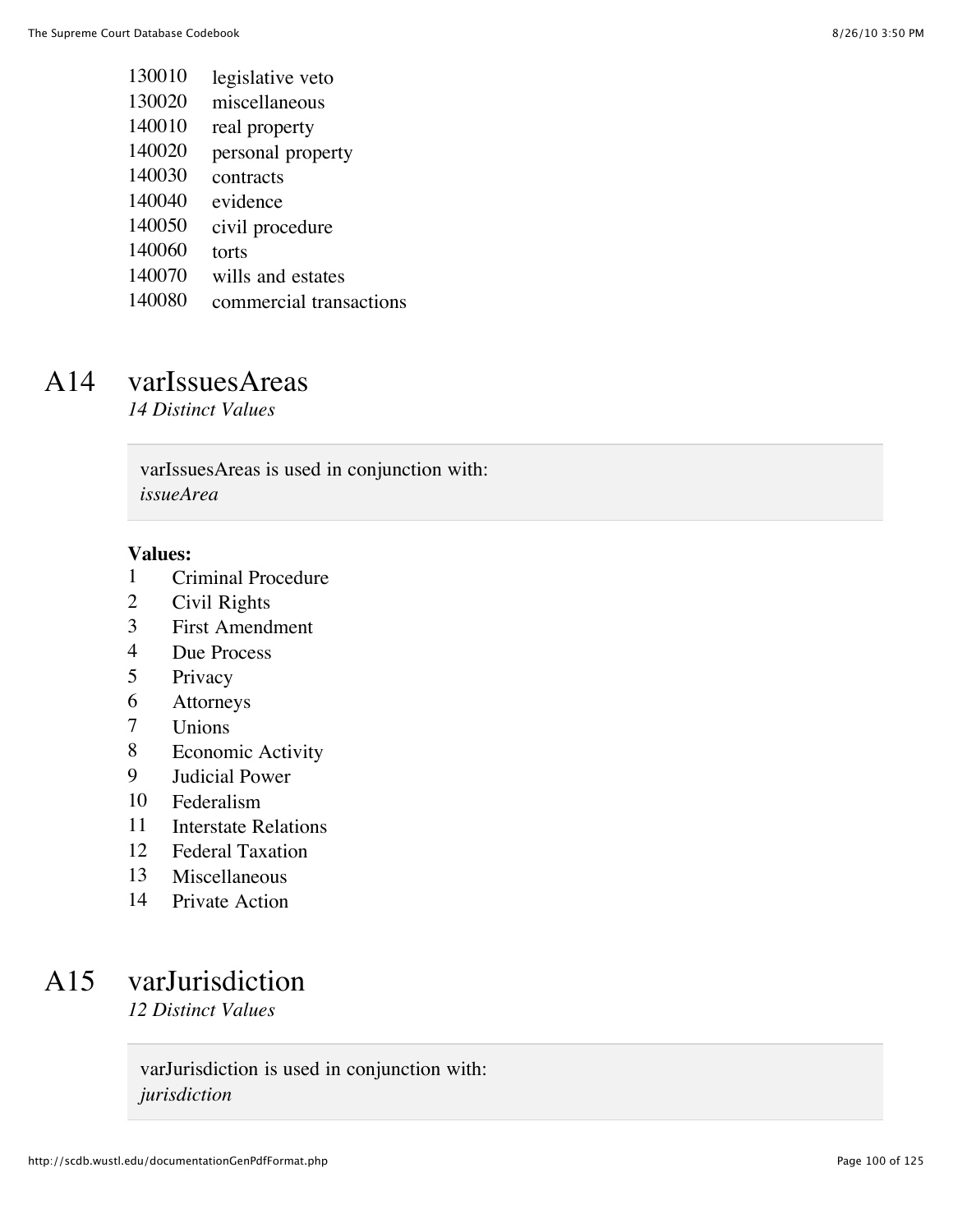#### **Values:**

- 1 cert
- 2 appeal
- 3 bail
- 4 certification
- 5 docketing fee
- 6 rehearing or restored to calendar for reargument
- 7 injunction
- 8 mandamus
- 9 original
- 12 stay
- 13 writ of error
- 14 writ of habeas corpus

## A16 varJusticeDirection

*2 Distinct Values*

varJusticeDirection is used in conjunction with: *direction*

#### **Values:**

- 1 conservative
- 2 liberal

## A17 varJusticeMajority

*2 Distinct Values*

varJusticeMajority is used in conjunction with: *majority*

#### **Values:**

- 1 dissent
- 2 majority

### A18 varJusticeOpinion *3 Distinct Values*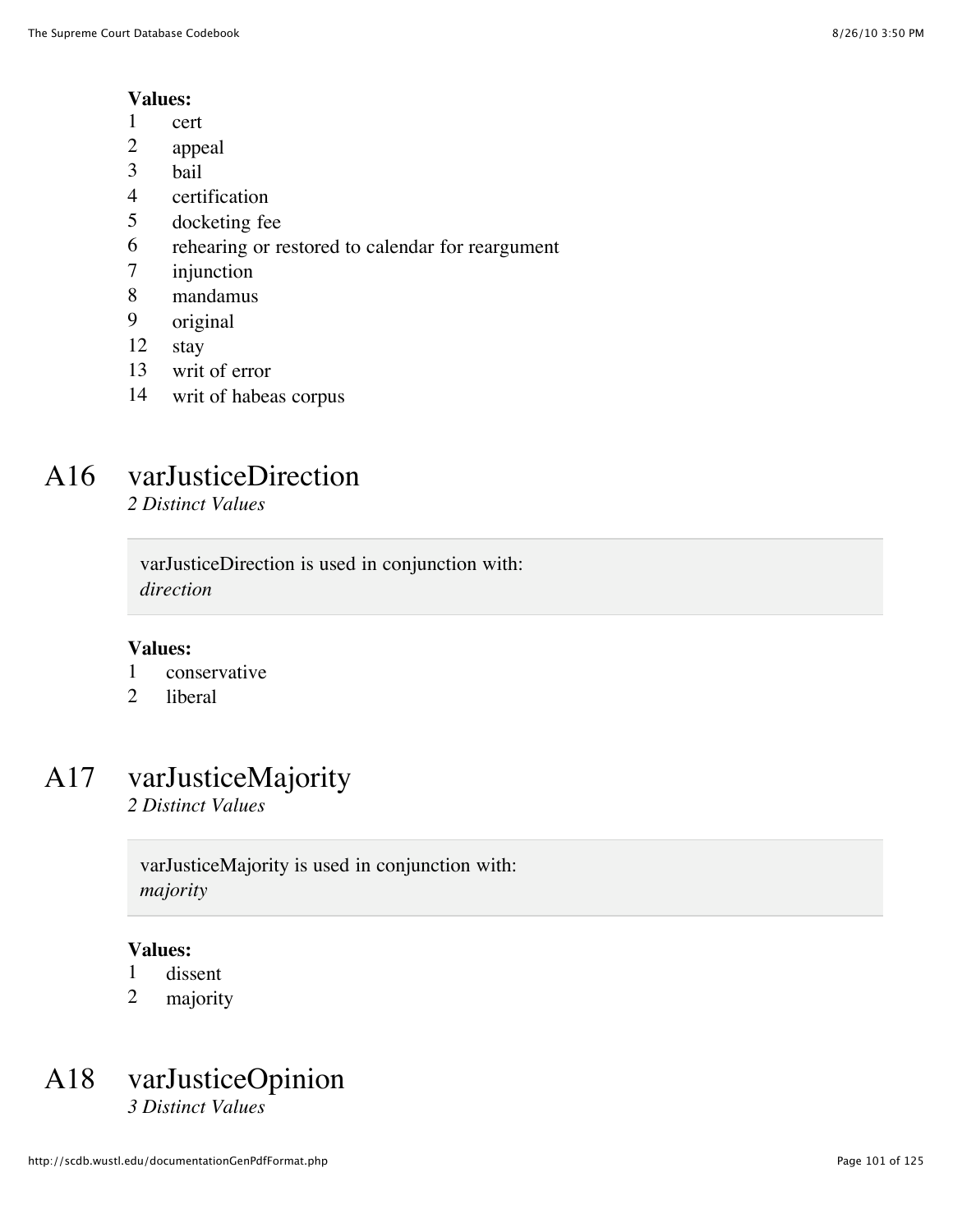varJusticeOpinion is used in conjunction with: *opinion*

#### **Values:**

- 1 justice wrote no opinion
- 2 justice wrote an opinion
- 3 justice co-authored an opinion

## A19 varJustices

*113 Distinct Values*

varJustices is used in conjunction with: *majOpinWriter majOpinAssigner justice justiceName firstAgreement secondAgreement*

- 1 JJay
- 2 JRutledge
- 3 WCushing
- 4 JWilson
- 5 JBlair
- 6 JIredell
- 7 TJohnson
- 8 WPaterson
- 9 JRutledge
- 10 SChase
- 11 OEllsworth
- 12 BWashington
- 13 AMoore
- 14 JMarshall
- 15 WJohnson
- 16 HBLivingston
- 17 TTodd
- 18 GDuvall
- 19 JStory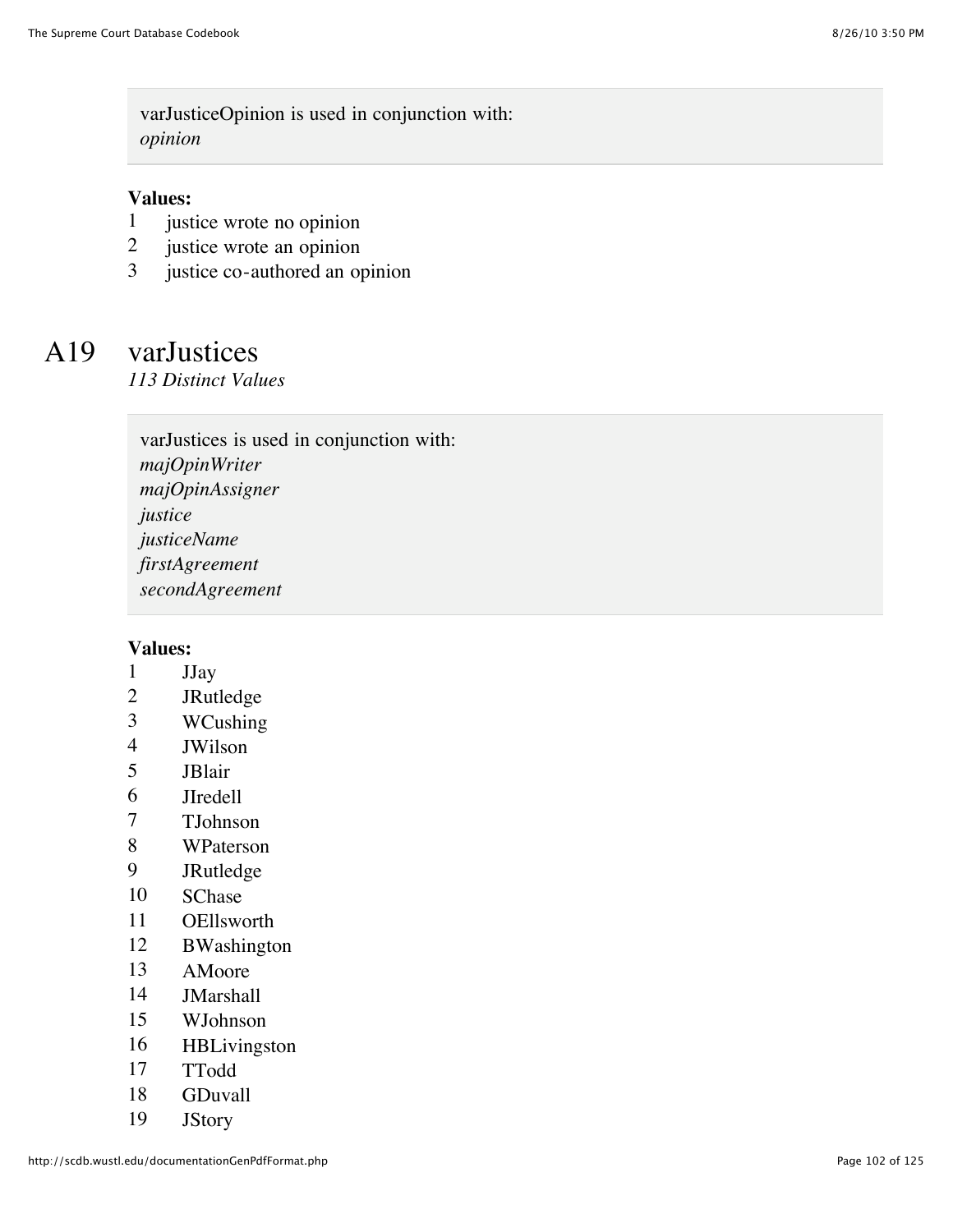- SThompson
- RTrimble
- JMcLean
- HBaldwin
- JMWayne
- RBTaney
- PPBarbour
- JCatron
- JMcKinley
- PVDaniel
- SNelson
- LWoodbury
- RCGrier
- BRCurtis
- JACampbell
- NClifford
- NHSwayne
- SFMiller
- DDavis
- SJField
- SPChase
- WStrong
- WHunt
- MRWaite
- JHarlan1
- WBWoods
- SMatthews
- HGray
- SBlatchford
- LQLamar
- MWFuller
- DJBrewer
- HBBrown
- GShiras
- HEJackson
- EDEWhite
- RWPeckham
- JMcKenna
- OWHolmes
- WRDay
- WHMoody
- HHLurton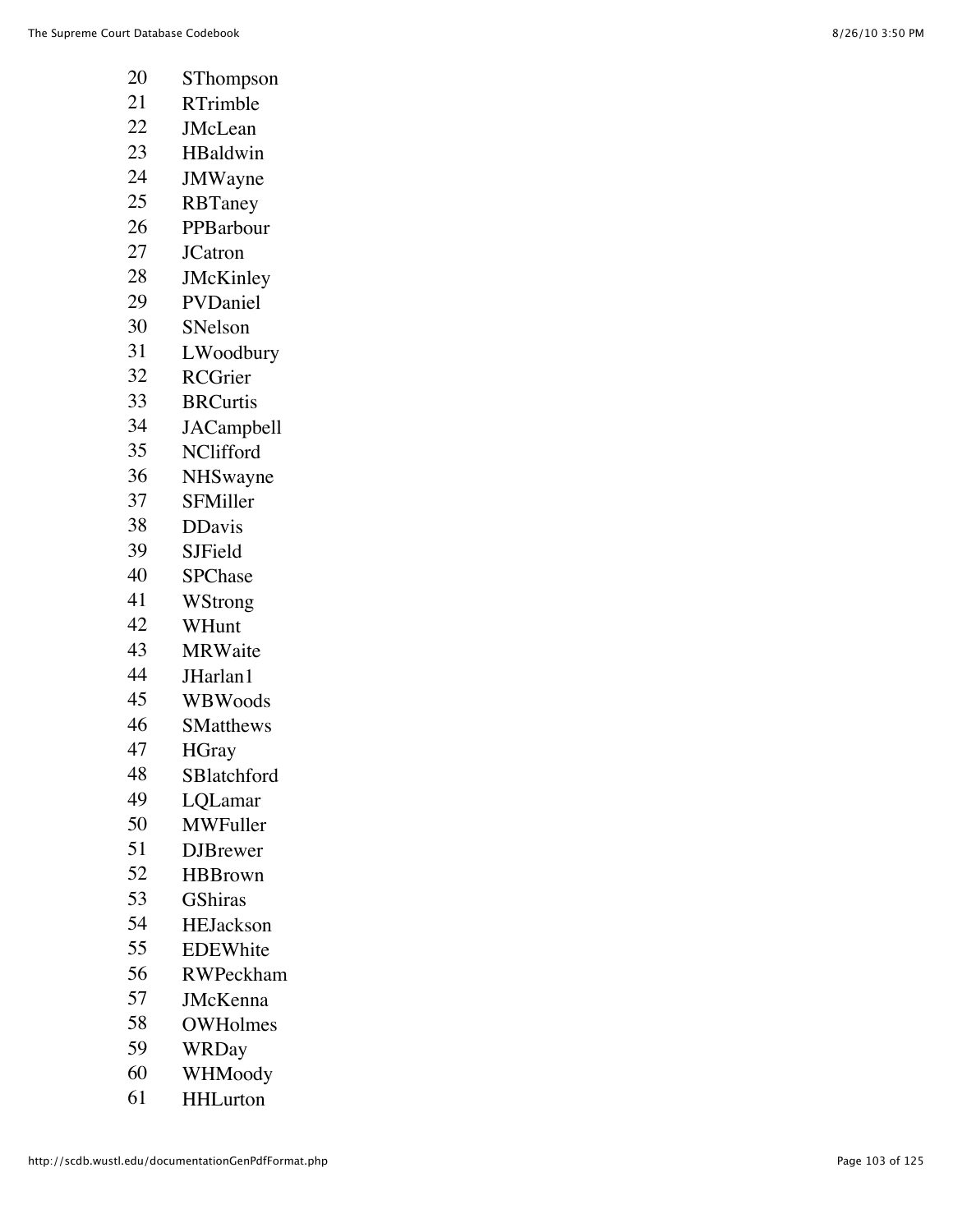- CEHughes1
- WVanDevanter
- JRLamar
- MPitney
- JCMcReynolds
- LDBrandeis
- JHClarke
- WHTaft
- GSutherland
- PButler
- ETSanford
- HFStone
- CEHughes2
- OJRoberts
- BNCardozo
- HLBlack
- SFReed
- FFrankfurter
- WODouglas
- FMurphy
- JFByrnes
- RHJackson
- WBRutledge
- HHBurton
- FMVinson
- TCClark
- SMinton
- EWarren
- JHarlan2
- WJBrennan
- CEWhittaker
- PStewart
- BRWhite
- AJGoldberg
- AFortas
- TMarshall
- WEBurger
- HABlackmun
- LFPowell
- WHRehnquist
- JPStevens
- SDOConnor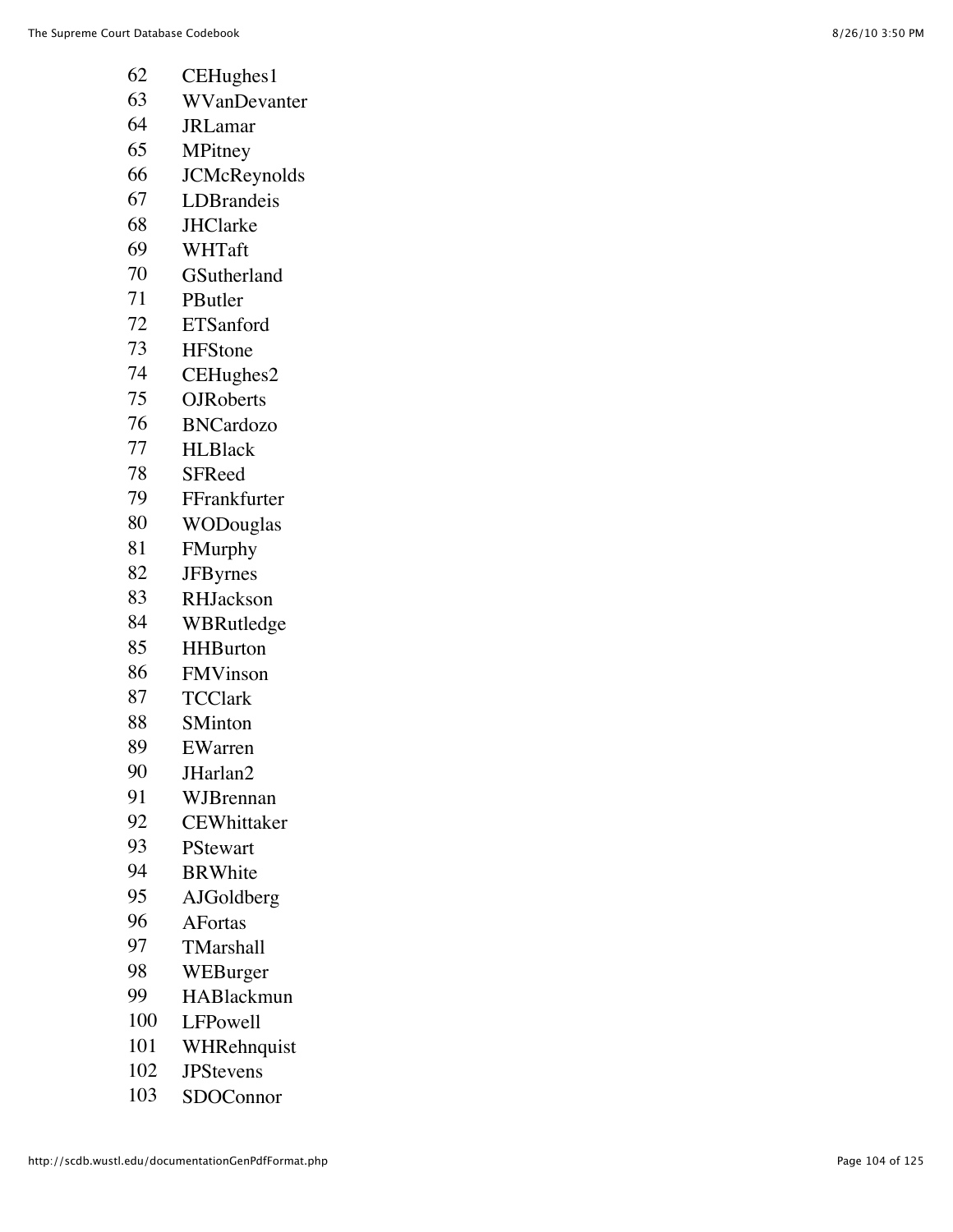- AScalia
- AMKennedy
- DHSouter
- CThomas
- RBGinsburg
- SGBreyer
- JGRoberts
- SAAlito
- SSotomayor
- JPBradley

### A20 varLawArea

*9 Distinct Values*

varLawArea is used in conjunction with: *lawType*

#### **Values:**

- Constitution
- Constitutional Amendment
- Federal Statute
- Court Rules
- Other
- Infrequently litigated statutes (title and section of U.S. Code)
- Infrequently litigated statute (volume and page of session laws)
- State or local law or regulation
- No Legal Provision

### A21 varLcDisagreement

*2 Distinct Values*

varLcDisagreement is used in conjunction with: *lcDisagreement*

- no mention that dissent occurred
- dissent in ct whose dec the sct reviewed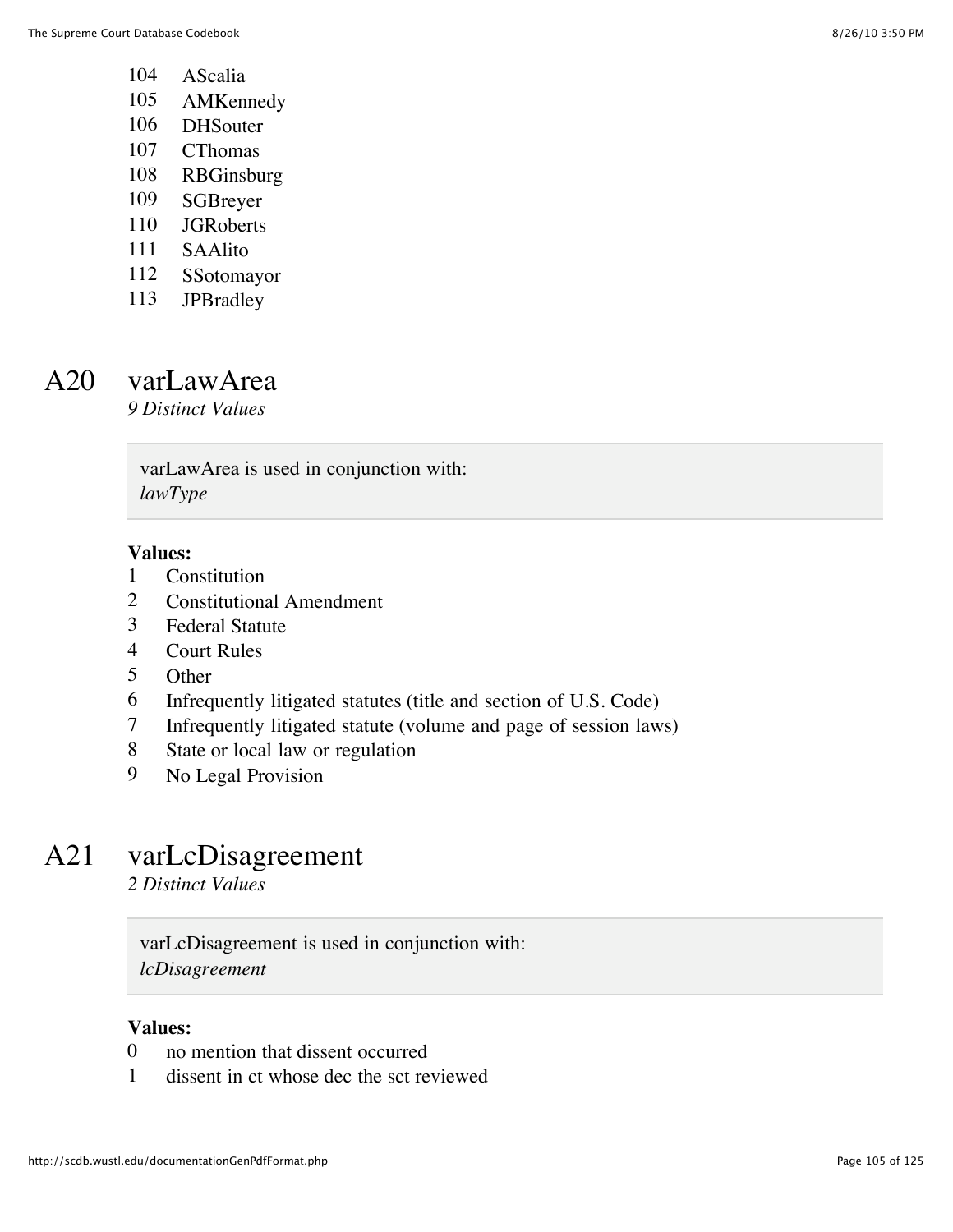### A22 varLegalProvisions

*200 Distinct Values*

varLegalProvisions is used in conjunction with: *lawSupp*

# **Values:**<br>-99 N

| -99 | No Legal Provision                                                                     |
|-----|----------------------------------------------------------------------------------------|
| 100 | Article I, Section 1 (delegation of powers)                                            |
| 101 | Article I, Section 10 (state bill of attainder, ex post facto law, or bills of credit) |
| 102 | Article I, Section 2, Paragraph 1 (composition of the House of Representatives)        |
| 103 | Article I, Section 2, Paragraph 3 (apportionment of Representatives)                   |
| 104 | Article I, Section 4, Paragraph 1 (elections clause)                                   |
| 105 | Article I, Section 5, Paragraph 1 (congressional qualifications)                       |
| 106 | Article I, Section 6, Paragraph 1 (speech or debate clause)                            |
| 107 | Article I, Section 6, Paragraph 2 (civil appointments)                                 |
| 108 | Article I, Section 7, Paragraph 1 (origination clause)                                 |
| 109 | Article I, Section 7, Paragraph 2 (separation of powers)                               |
| 110 | Article I, Section 8, Paragraph 1 (spending, general welfare, or uniformity clause)    |
| 111 | Article I, Section 8, Paragraph 3 (interstate commerce clause)                         |
| 112 | Article I, Section 8, Paragraph 4 (bankruptcy clause)                                  |
| 113 | Article I, Section 8, Paragraph 7 (postal power)                                       |
| 114 | Article I, Section 8, Paragraph 8 (patent and copyright clause)                        |
| 115 | Article I, Section 8, Paragraph 11 (war power)                                         |
| 116 | Article I, Section 8, Paragraph 14 (governance of the armed forces)                    |
| 117 | Article I, Section 8, Paragraph 15 (call-up of militia)                                |
| 118 | Article I, Section 8, Paragraph 16 (organizing the militia)                            |
| 119 | Article I, Section 8, Paragraph 17 (governance of the District of Columbia and lands   |
|     | purchased from the states)                                                             |
| 120 | Article I, Section 8, Paragraph 18 (necessary and proper clause)                       |
| 121 | Article I, Section 9, Paragraph 2 (suspension of the writ of habeas corpus)            |
| 122 | Article I, Section 9, Paragraph 3 (bill of attainder or ex post facto law)             |
| 123 | Article I, Section 9, Paragraph 4 (direct tax)                                         |
| 124 | Article I, Section 9, Paragraph 5 (export clause)                                      |
| 125 | Article I, Section 9, Paragraph 6 (preference to ports)                                |
| 126 | Article I, Section 9, Paragraph 7 (appropriations clause)                              |
| 127 | Article I, Section 10 (state bill of attainder or ex post facto law)                   |
| 128 | Article I, Section 10, Paragraph 1 (contract clause)                                   |
| 129 | Article I, Section 10, Paragraph 2 (export-import clause)                              |
| 130 | Article I, Section 10, Paragraph 3 (compact clause)                                    |
| 131 | Article II, Section 1 (executive power)                                                |
|     |                                                                                        |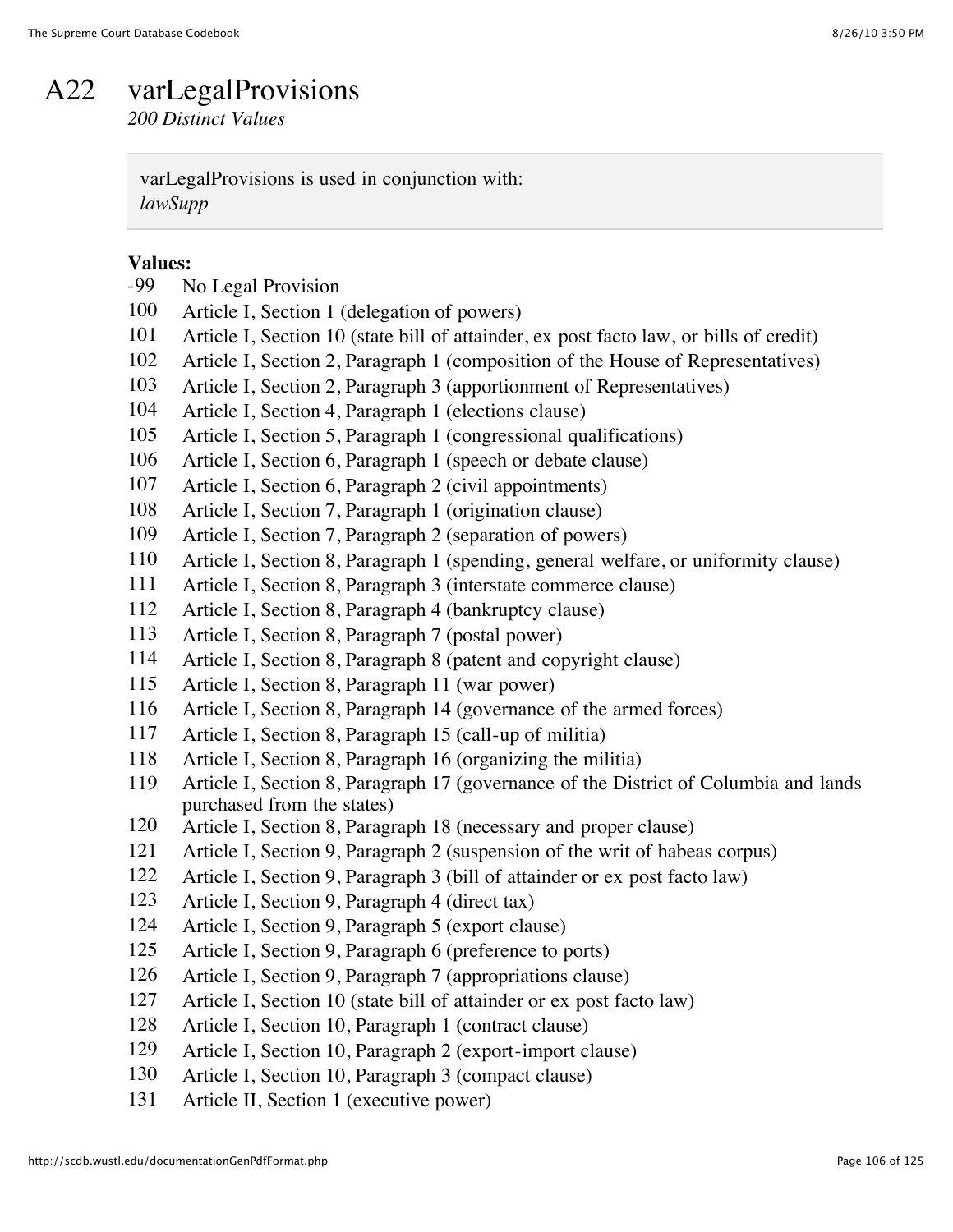- Article II, Section 1, Paragraph 8 (oath provision)
- Article II, Section 2 (commander-in-chief)
- Article II, Section 2, Paragraph 1 (presidential pardoning power)
- Article II, Section 2, Paragraph 2 (appointments clause)
- Article III, Section 1, Paragraph 1 (judicial power)
- Article III, Section 1, Paragraph 2 (good behavior and compensation clause of federal judges)
- Article III, Section 2 (extent of judicial power)
- Article III, Section 2, Paragraph 1 (case or controversy requirement)
- Article III, Section 2, Paragraph 2 (original jurisdiction)
- Article III, Section 2, Paragraph 3 (vicinage requirement)
- Article III, Section 3 (treason clause)
- Article IV, Section 1 (full faith and credit clause)
- Article IV, Section 2, Paragraph 1 (privileges and immunities clause)
- Article IV, Section 2, Paragraph 2 (extradition clause)
- Article IV, Section 3, Paragraph 2 (property clause)
- Article IV, Section 4 (guarantee clause)
- Article VI, Section 2 (supremacy clause)
- Article VI, Section 3 (oath provision)
- Amendment Clause
- Article V, Section 1 (courts)
- First Amendment (speech, press, and assembly)
- First Amendment (association)
- First Amendment (free exercise of religion)
- First Amendment (establishment of religion)
- First Amendment (petition clause)
- Fourth Amendment
- Fifth Amendment (double jeopardy)
- Fifth Amendment (due process)
- Fifth Amendment (grand jury)
- Fifth Amendment (Miranda warnings)
- Fifth Amendment (self-incrimination)
- Fifth Amendment (takings clause)
- Fifth Amendment (equal protection)
- Sixth Amendment (right to confront and cross-examine, compulsory process)
- Sixth Amendment (right to counsel)
- Sixth Amendment (right to trial by jury)
- Sixth Amendment (speedy trial)
- Sixth Amendment (other provisions)
- Seventh Amendment
- Eighth Amendment (prohibition of excessive bail)
- Eighth Amendment (prohibition of excessive fines)
- Eighth Amendment (cruel and unusual punishment)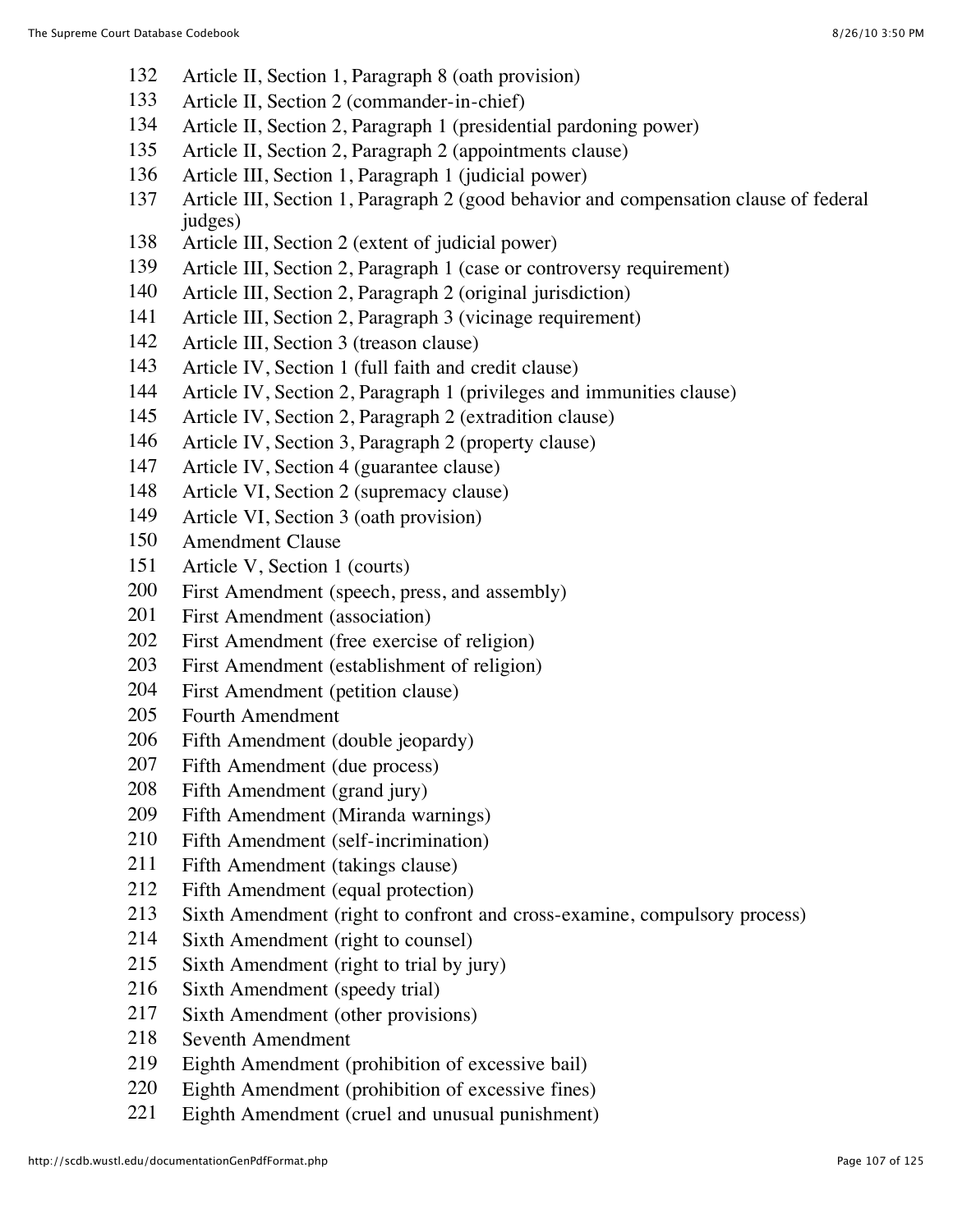- Ninth Amendment
- Tenth Amendment
- Eleventh Amendment
- Twelfth Amendment
- Thirteenth Amendment (both sections 1 and 2)
- Fourteenth Amendment (privileges and immunities clause)
- Fourteenth Amendment (reduction in representation clause)
- Fourteenth Amendment (citizenship clause)
- Fourteenth Amendment (due process)
- Fourteenth Amendment (equal protection)
- Fourteenth Amendment (enforcement clause)
- Fifteenth Amendment (other provisions)
- Fifteenth Amendment (enforcement clause)
- Sixteenth Amendment
- Seventeenth Amendment
- Twenty-First Amendment
- Twenty-Fourth Amendment
- Second Ammendment
- Americans with Disabilities Act
- Age Discrimination in Employment
- Aid to Families with Dependent Children provisions of the Social Security Act, plus amendments
- Clean Air, plus amendments
- Administrative Procedure, or Administrative Orders Review
- Atomic Energy
- Bankruptcy Code, Bankruptcy Act or Rules, or Bankruptcy Reform Act of 1978
- Medicaid provisions of the Social Security Act
- Medicare provisions of the Social Security Act
- Clayton
- Reconstruction Civil Rights Acts (42 U.S.C. § 1978)
- Reconstruction Civil Rights Acts (42 U.S.C. § 1981)
- Reconstruction Civil Rights Acts (42 U.S.C. § 1982)
- Reconstruction Civil Rights Acts (42 U.S.C. § 1983)
- Reconstruction Civil Rights Acts (42 U.S.C. § 1985)
- Reconstruction Civil Rights Acts (42 U.S.C. § 1986)
- Civil Rights Act of 1964 (public accommodations)
- Civil Rights Act of 1957
- Civil Rights Act of 1991
- Statutory provisions of the District of Columbia
- Equal Access to Justice
- Education Amendments of 1972
- Employee Retirement Income Security, as amended
- Elementary and Secondary Education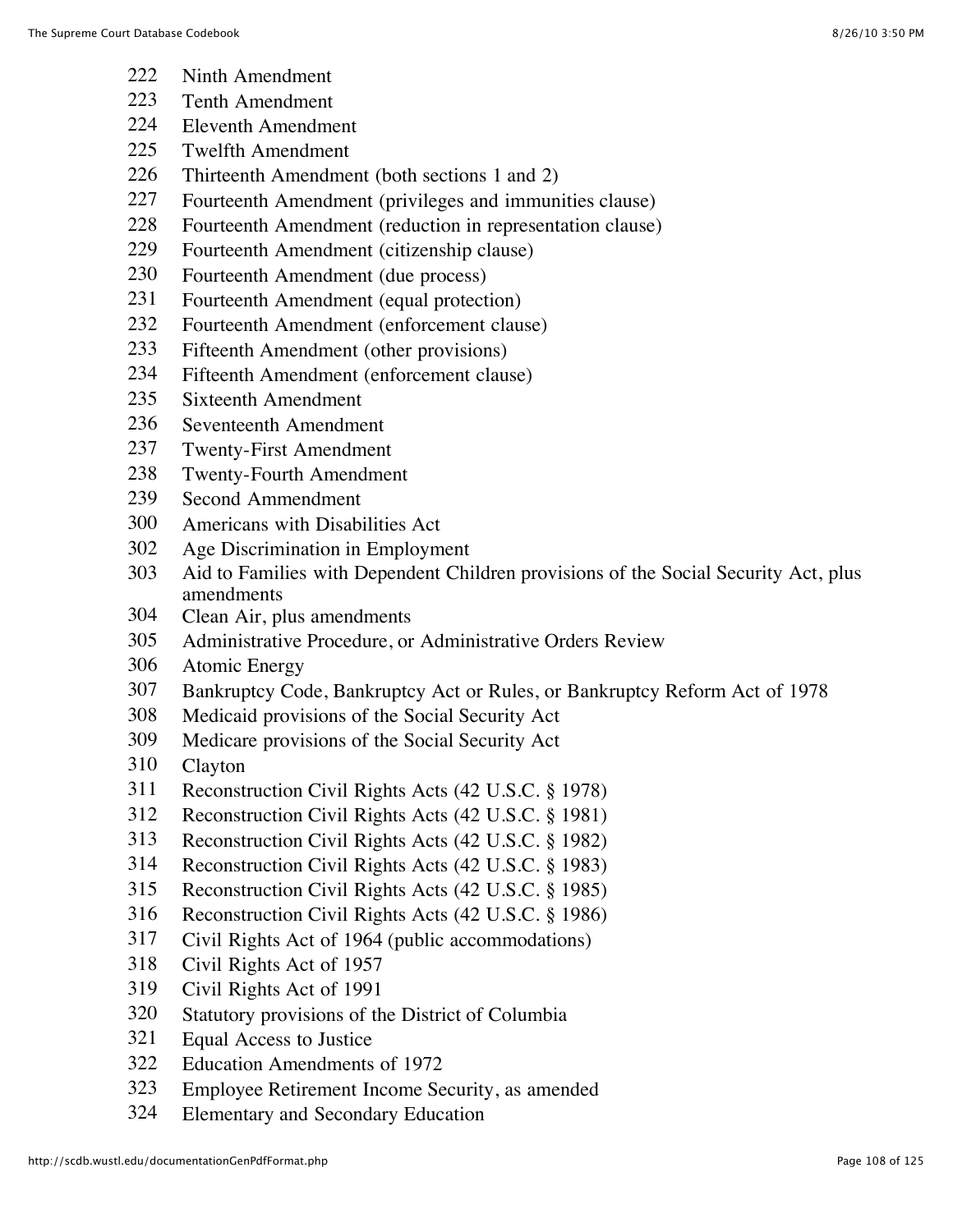- Federal False Claims
- Communication Act of 1934, as amended
- Federal Employees' Compensation
- Civil Rights Attorney's Fees Awards
- Federal Employers' Liability, as amended
- Federal Election Campaign
- Family Educational Rights and Privacy (Buckley Amendment)
- Federal Food, Drug, and Cosmetic, and related statutes
- Federal Insecticide, Fungicide, and Rodenticide
- Fair Labor Standards
- Freedom of Information, Sunshine, or Privacy Act
- Federal Power
- Federal Trade Commission
- Federal Water Pollution Control (Clean Water), plus amendments
- Omnibus Crime Control and Safe Streets, National Firearms, Organized Crime Control, Comprehensive Crime Control, or Gun Control Acts
- Education of the Handicapped, Education for All Handicapped Children, or Individuals with Disabilities Education Acts, or related statutes, as amended
- 28 U.S.C. § 2241-2255 (habeas corpus)
- Fair Housing
- Interstate Commerce, as amended
- Immigration and Naturalization, Immigration, Nationality, or Illegal Immigration Reform and Immigrant Responsibility Acts, as amended
- Internal Revenue Code
- Internal Security
- Jencks
- Jones, or Death on the High Seas
- Longshoremen and Harbor Workers' Compensation
- Labor-Management Relations
- Labor-Management Reporting and Disclosure
- Motor Carrier
- Miller
- National Environmental Policy
- Natural Gas, or Natural Gas Policy Acts
- National Labor Relations, as amended
- Norris-LaGuardia
- Occupational Safety and Health
- Public Utility Regulatory Policy
- Rehabilitation
- Religious Freedom Restoration
- Racketeer Influenced and Corrupt Organizations
- Railway Labor
- Robinson-Patman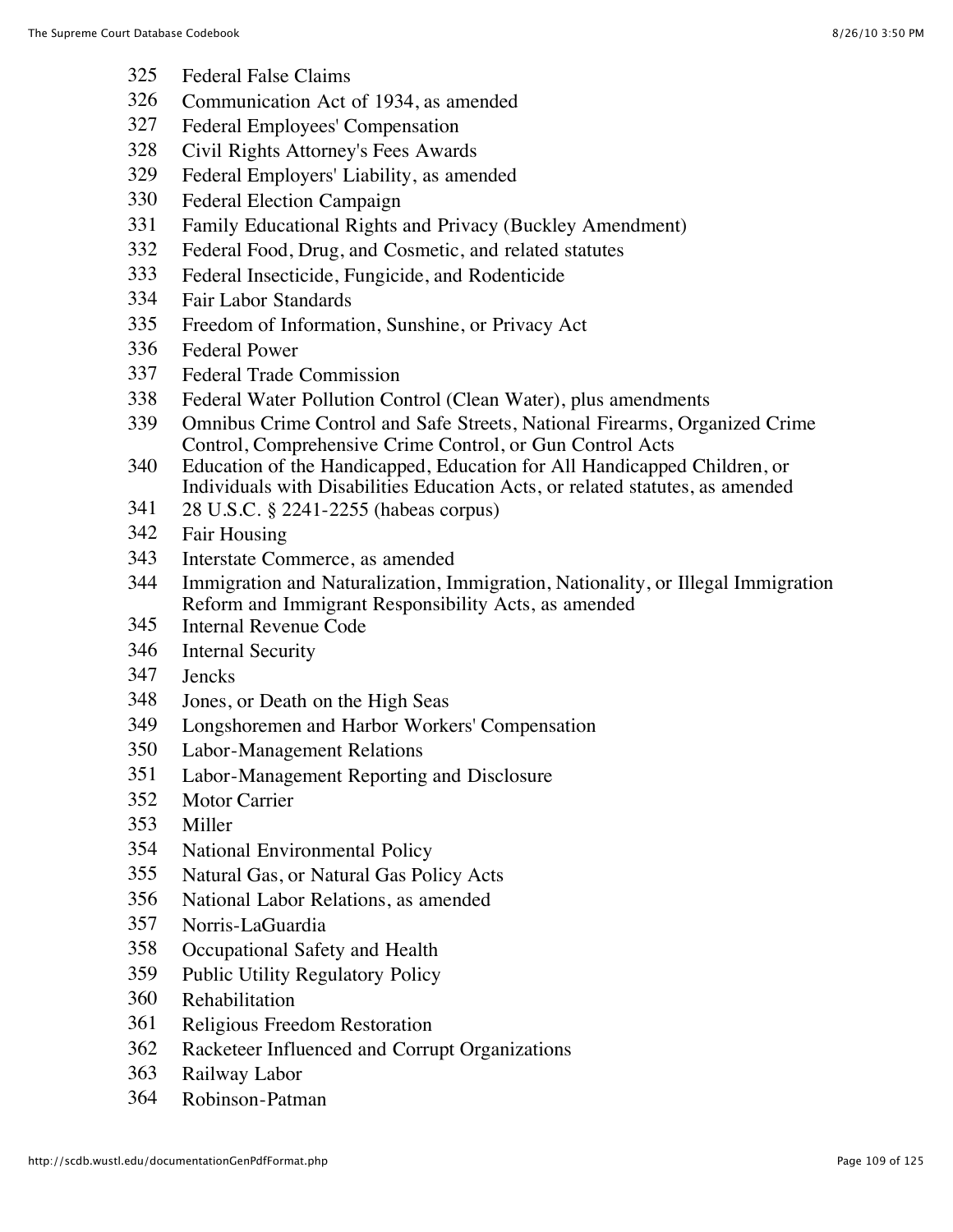- Securities Act of 1933, the Securities and Exchange Act of 1934, or the Williams Act
- Selective Service, Military Selective Service, or Universal Military Service and Training Acts
- Sherman
- Submerged Lands Acts
- Smith, Subversive Activities Control, Communist Control, or other similar federal legislation
- Social Security, as amended, including Social Security Disability Benefits Reform Act
- Supplemental Security Income
- State or local legislative enactments
- Truth in Lending
- Federal Tort Claims, or Alien Tort Statute
- Tucker
- Trading with the Enemy Act, as amended
- Universal Code of Military Justice
- Voting Rights Act of 1965, plus amendments
- Reconstruction Civil Rights Acts (42 U.S.C. § 1971)
- Reconstruction Civil Rights Acts (42 U.S.C. § 1999)
- Civil Rights Act of 1964 (Title II)
- Civil Rights Act of 1964 (Title IV)
- Civil Rights Act of 1964 (other)
- Civil Rights Act of 1964 (Title VII)
- Civil Rights Act of 1964 (Title IX)
- Civil Rights Act of 1964 (Title VI)
- Federal Rules of Civil Procedure, including Appellate Procedure, or relevant rules of a circuit court
- Federal Rules of Criminal Procedure, or relevant rules of a circuit court
- Federal Rules of Evidence
- Supreme Court Rules
- Abstention Doctrine
- Retroactive application of a constitutional right
- Exclusionary Rule (Fourth Amendment)
- Exclusionary Rule (Right to Counsel)
- Exclusionary Rule (Miranda warnings)
- Harmless Error
- Res Judicata
- Estoppel
- Writ Improvidently Granted
- Treaty
- Interstate Compact
- Executive Order
- Territory Statute
- International Law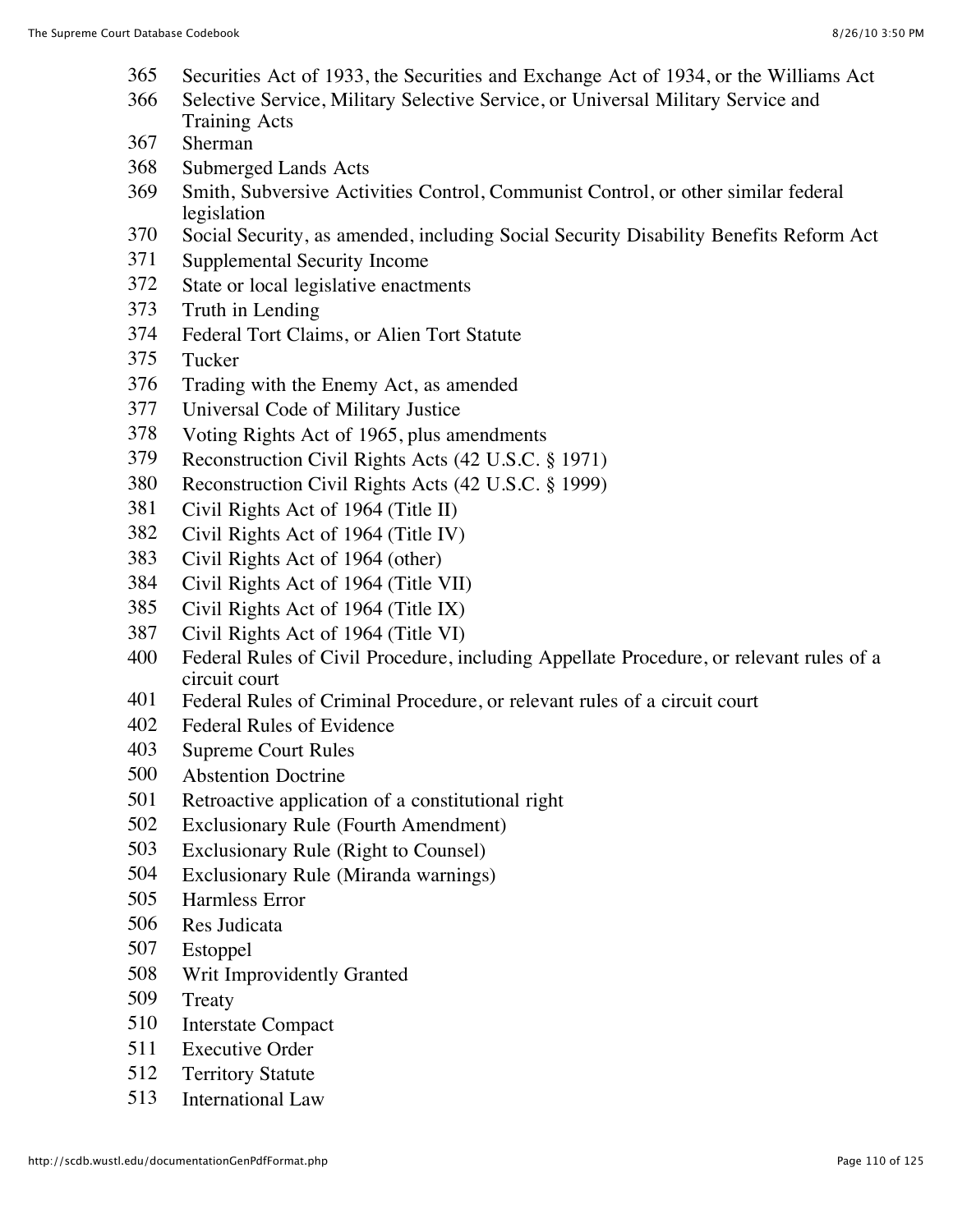- Infrequently litigated statutes (title and section of U.S. Code)
- Infrequently litigated statute (volume and page of session laws)
- State or Territorial Law or Local Ordinance

## A23 varNaturalCourt

*109 Distinct Values*

varNaturalCourt is used in conjunction with: *naturalCourt*

#### **Values:**

- Jay 1
- Jay 2
- Jay 3
- Jay 4
- Rutledge 1
- No Chief (Post-Rutledge)
- Ellsworth 1
- Ellsworth 2
- Ellsworth 3
- Marshall 1
- Marshall 2
- Marshall 3
- Marshall 4
- Marshall 5
- Marshall 6
- Marshall 7
- Marshall 8
- Marshall 9
- Marshall 10
- Taney 1
- Taney 2
- Taney 3
- Taney 4
- Taney 5
- Taney 6
- 
- Taney 7
- Taney 8
- Taney 9
- Taney 10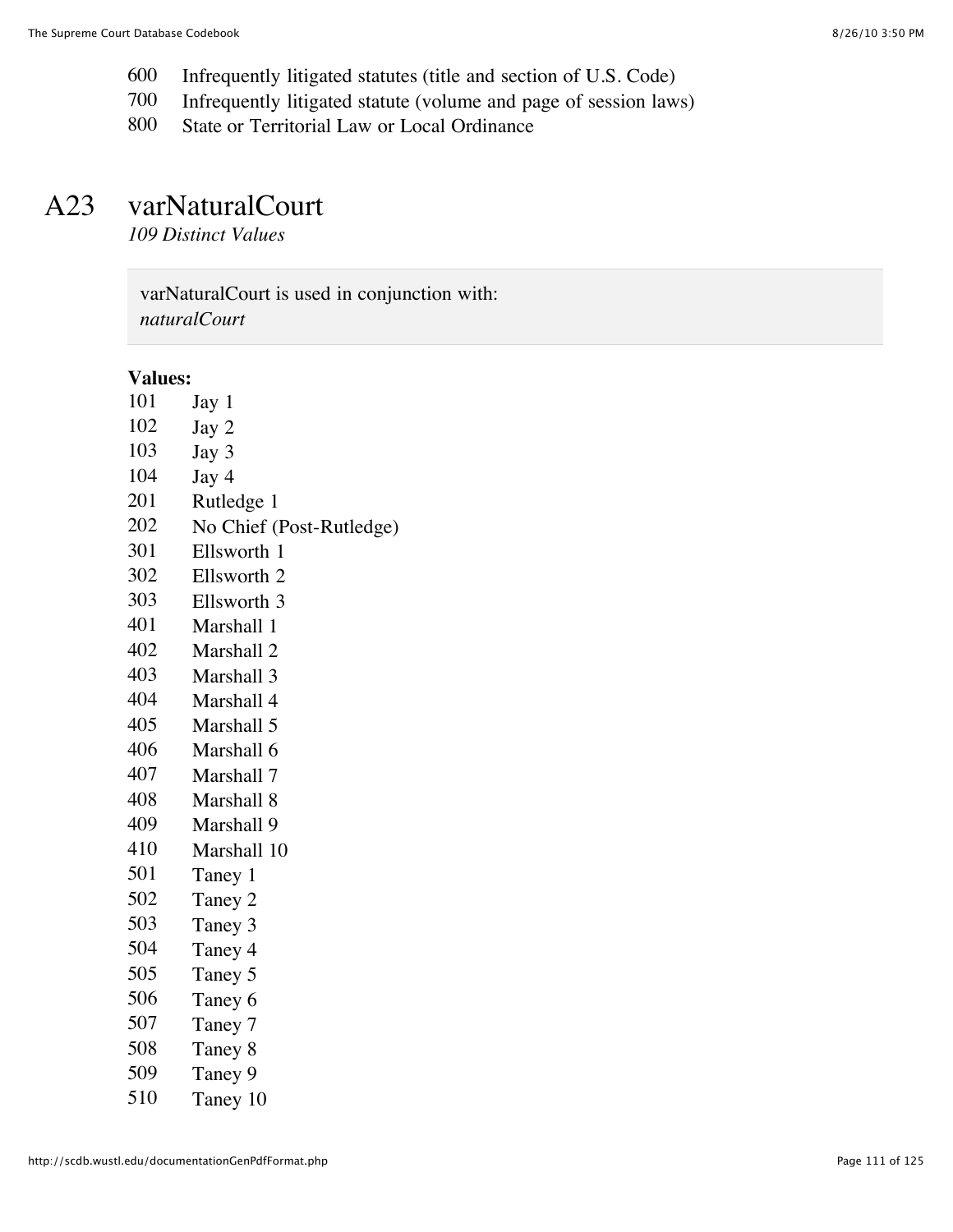| 511  | Taney 11               |
|------|------------------------|
| 512  | Taney 12               |
| 513  | Taney 13               |
| 514  | Taney 14               |
| 515  | Taney 15               |
| 601  | Chase 1                |
| 602  | Chase 2                |
| 603  | Chase 3                |
| 701  | Waite 1                |
| 702  | Waite 2                |
| 703  | Waite 3                |
| 704  | Waite 4                |
| 705  | Waite 5                |
| 706  | Waite 6                |
| 707  | Waite 7                |
| 801  | Fuller 1               |
| 802  | Fuller 2               |
| 803  | Fuller 3               |
| 804  | Fuller 4               |
| 805  | Fuller 5               |
| 806  | Fuller 6               |
| 807  | Fuller 7               |
| 808  | Fuller <sub>8</sub>    |
| 809  | Fuller 9               |
| 810  | Fuller 10              |
| 811  | Fuller 11              |
| 812  | Fuller 12              |
| 813  | No Chief (Post-Fuller) |
| 901  | White 1                |
| 902  | White 2                |
| 903  | White 3                |
| 904  | White 4                |
| 905  | White 5                |
| 1001 | Taft 1                 |
| 1002 | Taft 2                 |
| 1003 | Taft 3                 |
| 1004 | Taft 4                 |
| 1005 | Taft 5                 |
| 1101 | Hughes 1               |
| 1102 | Hughes 2               |
| 1103 | Hughes 3               |
| 1104 | Hughes 4               |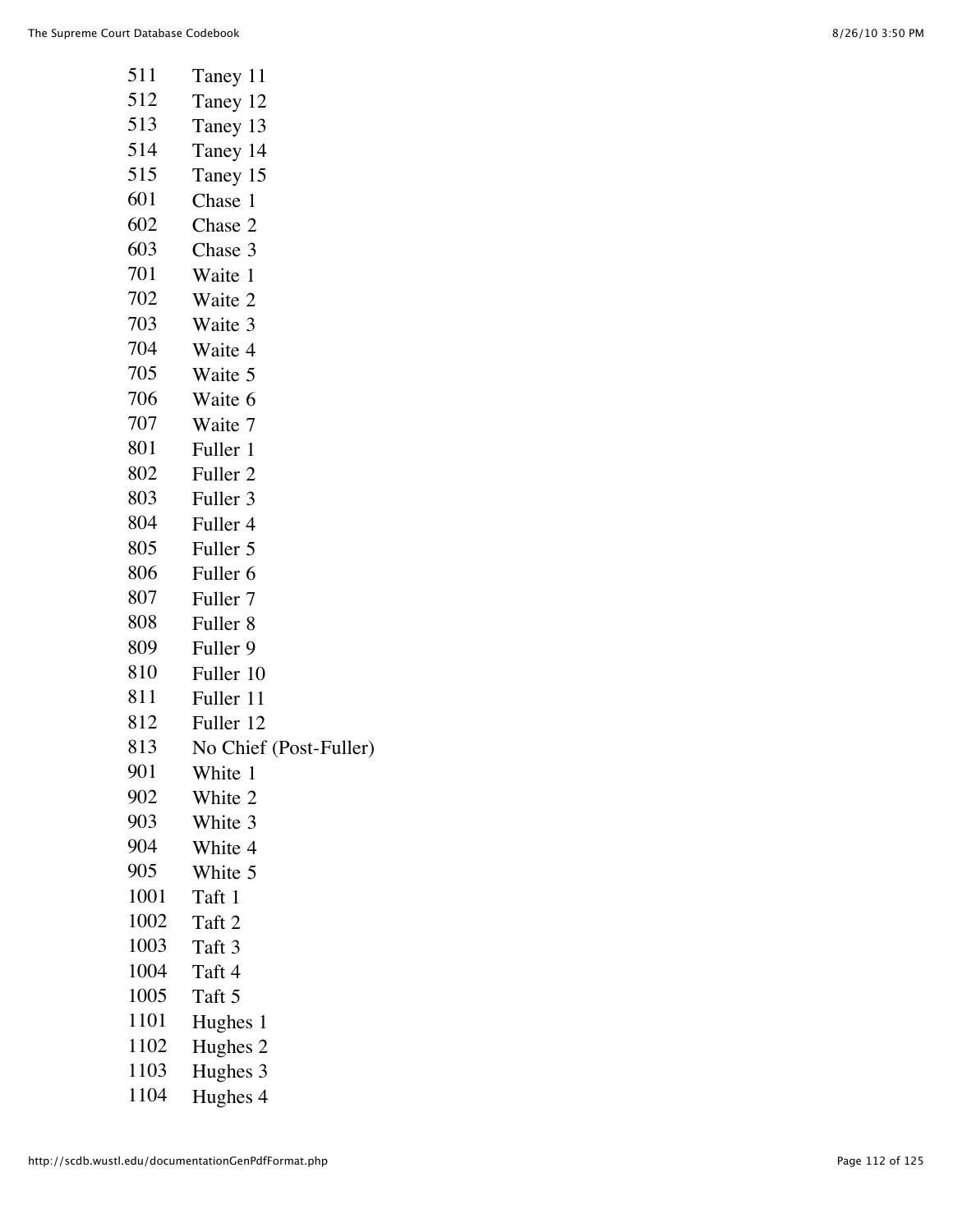| 1105 | Hughes 5             |
|------|----------------------|
| 1106 | Hughes 6             |
| 1107 | Hughes 7             |
| 1108 | Hughes 8             |
| 1201 | Stone 1              |
| 1202 | Stone 2              |
| 1203 | Stone 3              |
| 1301 | Vinson 1             |
| 1302 | Vinson 2             |
| 1303 | Vinson 3             |
| 1401 | Warren 1             |
| 1402 | Warren 2             |
| 1403 | Warren 3             |
| 1404 | Warren 4             |
| 1405 | Warren 5             |
| 1406 | Warren 6             |
| 1407 | Warren 7             |
| 1408 | Warren 8             |
| 1409 | Warren 9             |
| 1410 | Warren 10            |
| 1411 | Warren 11            |
| 1501 | Burger 1             |
| 1502 | Burger 2             |
| 1503 | Burger 3             |
| 1504 | Burger 4             |
| 1505 | Burger 5             |
| 1506 | Burger <sub>6</sub>  |
| 1507 | Burger 7             |
| 1601 | Rehnquist 1          |
| 1602 | Rehnquist 2          |
| 1603 | Rehnquist 3          |
| 1604 | Rehnquist 4          |
| 1605 | Rehnquist 5          |
| 1606 | Rehnquist 6          |
| 1607 | Rehnquist 7          |
| 1701 | Roberts 1            |
| 1702 | Roberts <sub>2</sub> |
| 1703 | Roberts 3            |

# A24 varParties

*300 Distinct Values*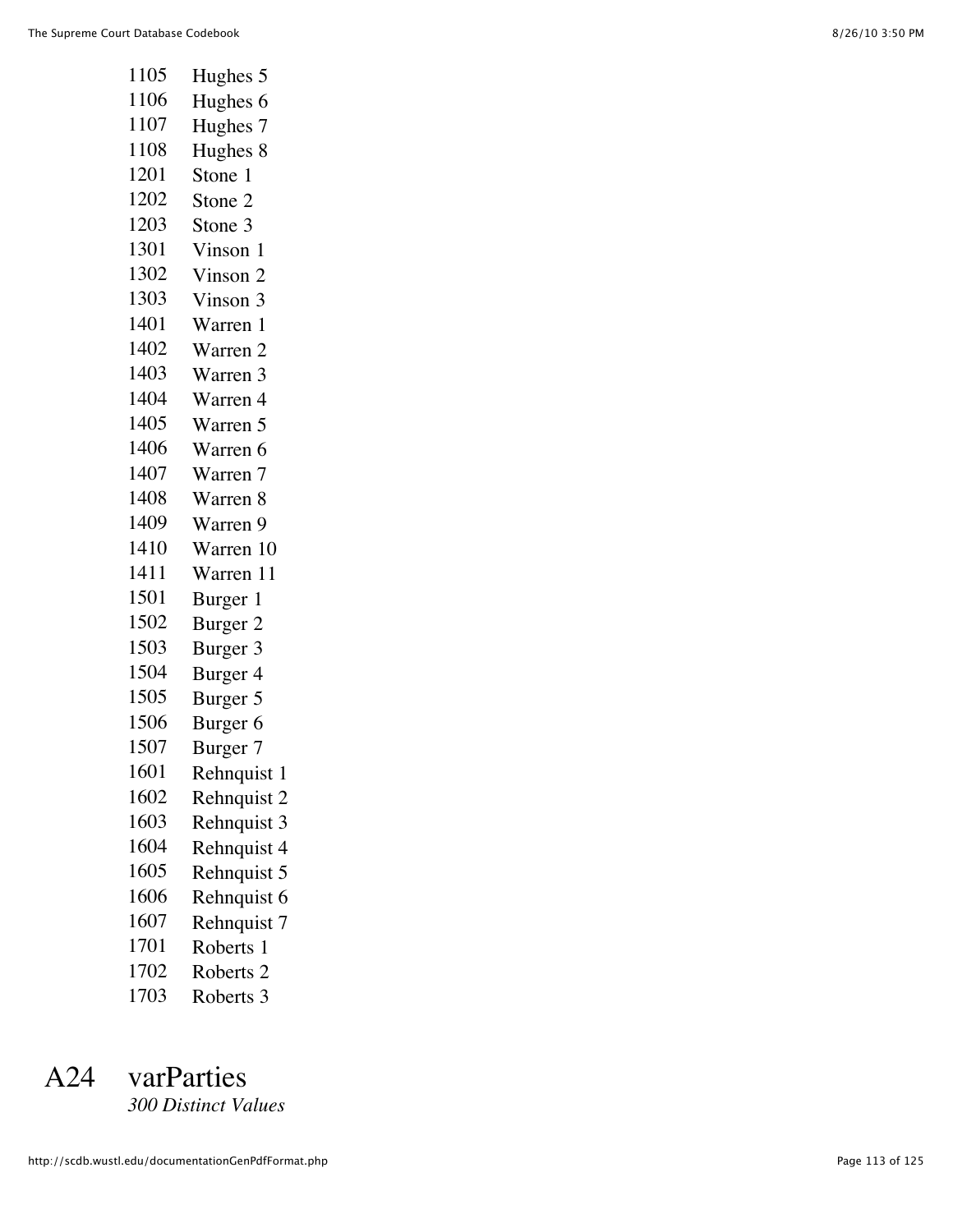varParties is used in conjunction with: *petitioner respondent*

#### **Values:**

- attorney general of the United States, or his office
- specified state board or department of education
- city, town, township, village, or borough government or governmental unit
- state commission, board, committee, or authority
- county government or county governmental unit, except school district
- court or judicial district
- state department or agency
- governmental employee or job applicant
- female governmental employee or job applicant
- minority governmental employee or job applicant
- minority female governmental employee or job applicant
- not listed among agencies in the first Administrative Action variable
- retired or former governmental employee
- U.S. House of Representatives
- interstate compact
- judge
- state legislature, house, or committee
- local governmental unit other than a county, city, town, township, village, or borough
- governmental official, or an official of an agency established under an interstate compact
- state or U.S. supreme court
- local school district or board of education
- U.S. Senate
- U.S. senator
- foreign nation or instrumentality
- state or local governmental taxpayer, or executor of the estate of
- state college or university
- United States
- State
- person accused, indicted, or suspected of crime
- advertising business or agency
- agent, fiduciary, trustee, or executor
- airplane manufacturer, or manufacturer of parts of airplanes
- airline
- distributor, importer, or exporter of alcoholic beverages
- alien, person subject to a denaturalization proceeding, or one whose citizenship is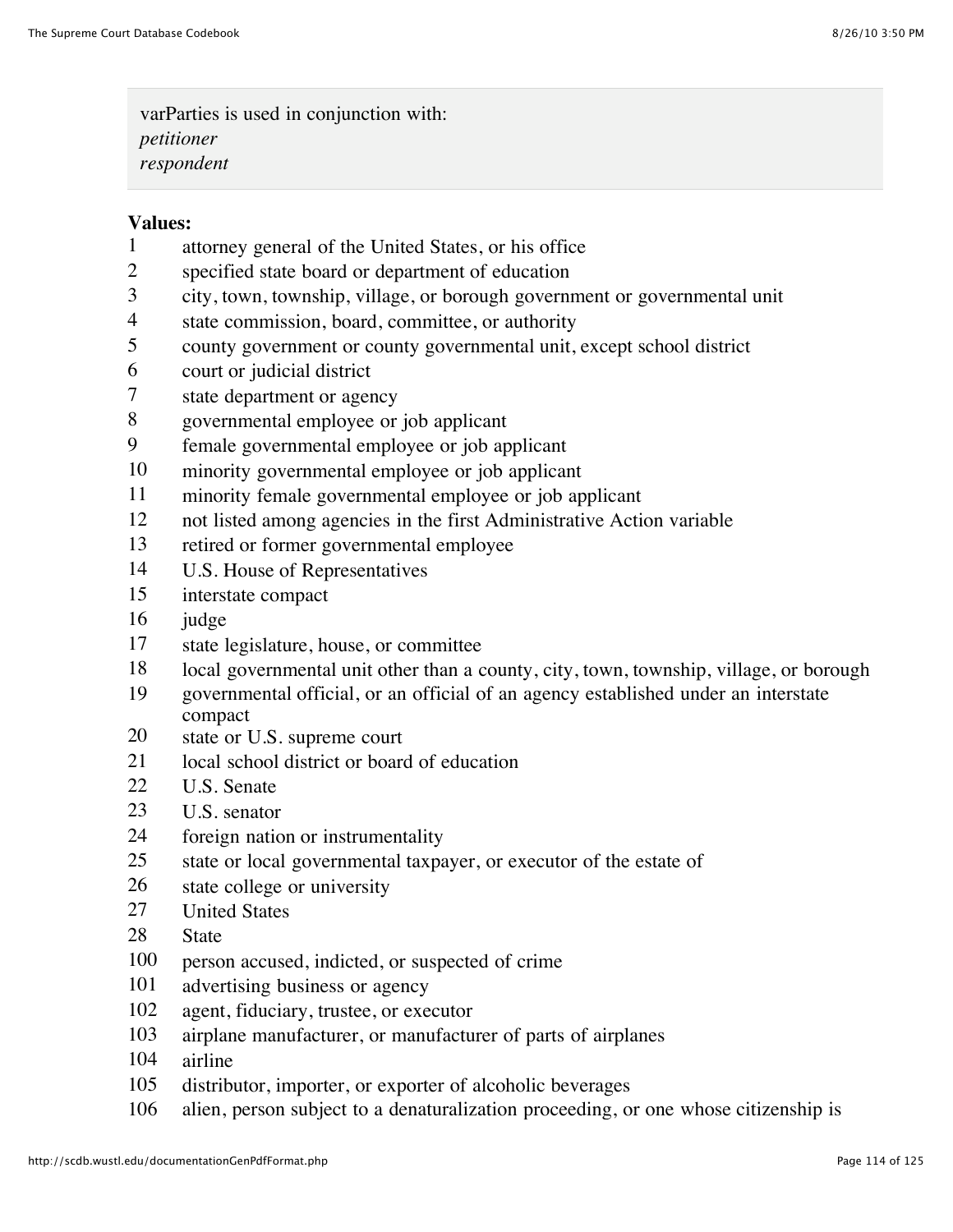#### alien, person subject to a denaturalization proceeding, or one whose citizenship is revoked

- American Medical Association
- National Railroad Passenger Corp.
- amusement establishment, or recreational facility
- arrested person, or pretrial detainee
- attorney, or person acting as such;includes bar applicant or law student, or law firm or bar association
- author, copyright holder
- bank, savings and loan, credit union, investment company
- bankrupt person or business, including trustee in bankruptcy, or business in reorganization
- establishment serving liquor by the glass, or package liquor store
- water transportation, stevedore
- bookstore, newsstand, printer, bindery, purveyor or distributor of books or magazines
- brewery, distillery
- broker, stock exchange, investment or securities firm
- construction industry
- bus or motorized passenger transportation vehicle
- business, corporation
- buyer, purchaser
- cable TV
- car dealer
- person convicted of crime
- tangible property, other than real estate, including contraband
- chemical company
- child, children, including adopted or illegitimate
- religious organization, institution, or person
- private club or facility
- coal company or coal mine operator
- computer business or manufacturer, hardware or software
- consumer, consumer organization
- creditor, including institution appearing as such; e.g., a finance company
- person allegedly criminally insane or mentally incompetent to stand trial
- defendant
- debtor, excluding bankrupt person or business
- real estate developer
- disabled person or disability benefit claimant
- distributor
- person subject to selective service, including conscientious objector
- drug manufacturer
- druggist, pharmacist, pharmacy
- employee, or job applicant, including beneficiaries of
- employer-employee trust agreement, employee health and welfare fund, or multi-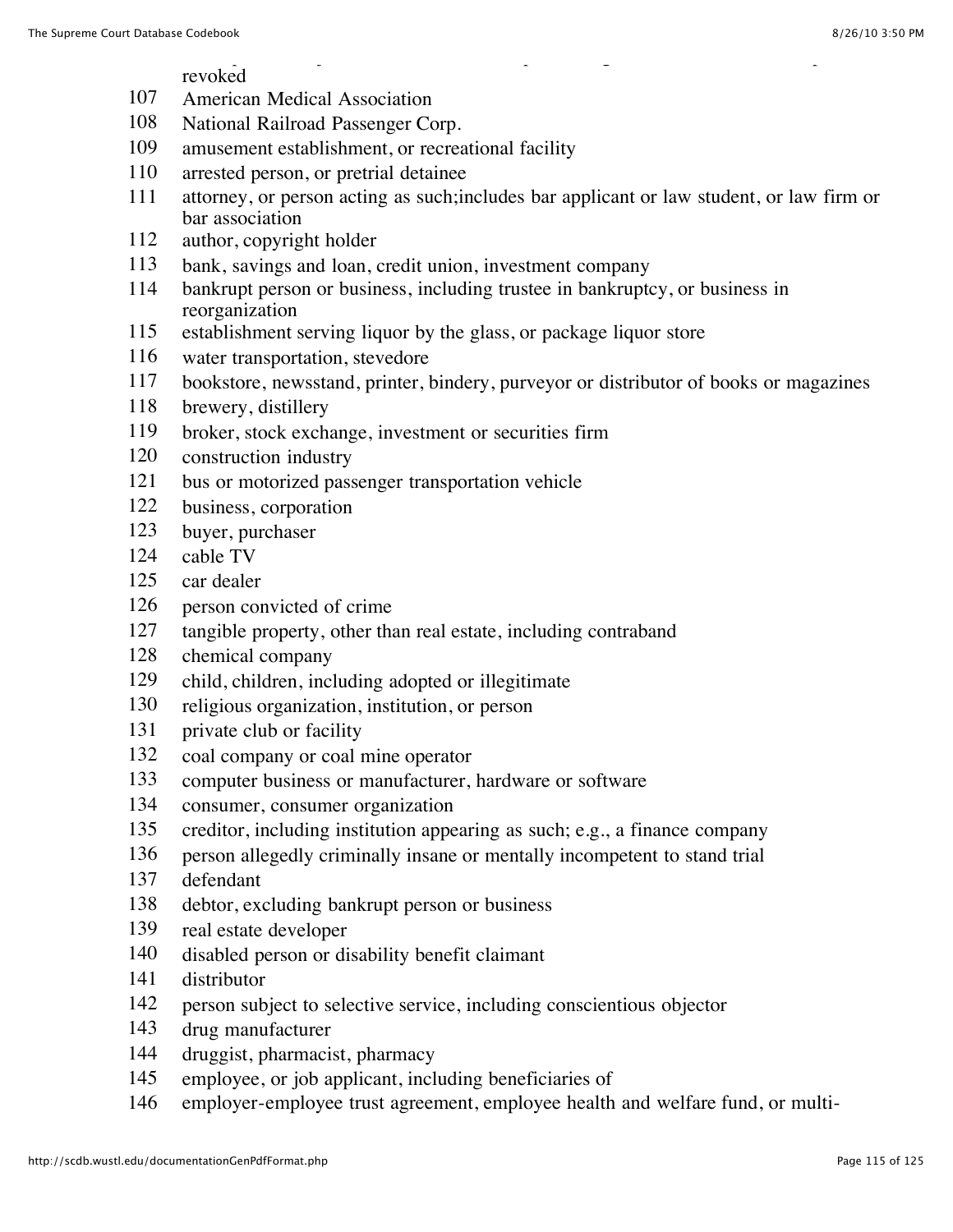#### employer-employee trust agreement, employee health and welfare fund, or multiemployer pension plan

- electric equipment manufacturer
- electric or hydroelectric power utility, power cooperative, or gas and electric company
- eleemosynary institution or person
- environmental organization
- employer. If employer's relations with employees are governed by the nature of the employer's business (e.g., railroad, boat), rather than labor law generally, the more specific designation is used in place of Employer.
- farmer, farm worker, or farm organization
- father
- female employee or job applicant
- female
- movie, play, pictorial representation, theatrical production, actor, or exhibitor or distributor of
- fisherman or fishing company
- food, meat packing, or processing company, stockyard
- foreign (non-American) nongovernmental entity
- franchiser
- franchisee
- homosexual person or organization
- person who guarantees another's obligations
- handicapped individual, or organization of devoted to
- health organization or person, nursing home, medical clinic or laboratory, chiropractor
- heir, or beneficiary, or person so claiming to be
- hospital, medical center
- husband, or ex-husband
- involuntarily committed mental patient
- Indian, including Indian tribe or nation
- insurance company, or surety
- inventor, patent assigner, trademark owner or holder
- investor
- injured person or legal entity, nonphysically and non-employment related
- juvenile
- government contractor
- holder of a license or permit, or applicant therefor
- magazine
- male
- medical or Medicaid claimant
- medical supply or manufacturing co.
- racial or ethnic minority employee or job applicant
- minority female employee or job applicant
- manufacturer
- management, executive officer, or director, of business entity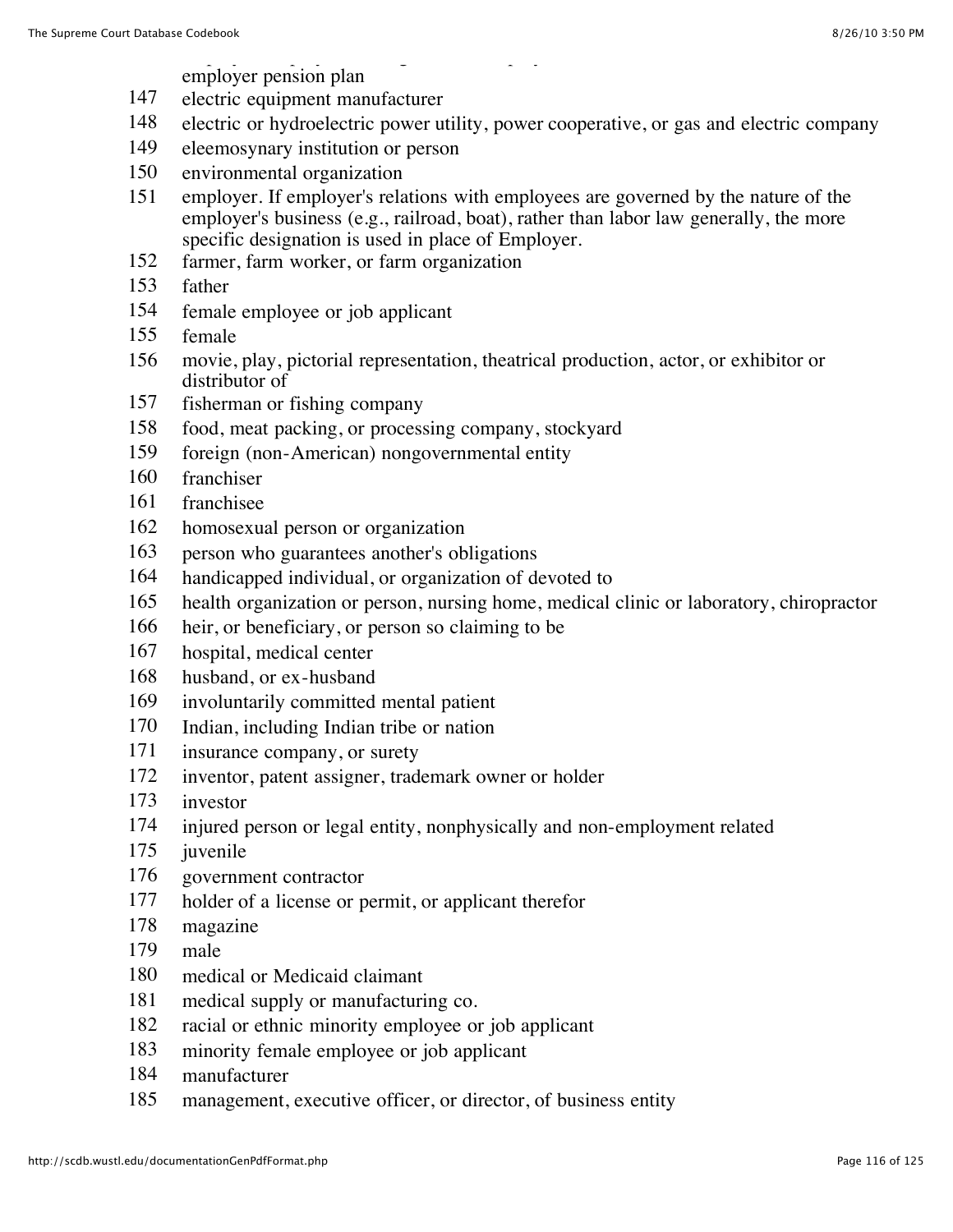- military personnel, or dependent of, including reservist
- mining company or miner, excluding coal, oil, or pipeline company
- mother
- auto manufacturer
- newspaper, newsletter, journal of opinion, news service
- radio and television network, except cable tv
- nonprofit organization or business
- nonresident
- nuclear power plant or facility
- owner, landlord, or claimant to ownership, fee interest, or possession of land as well as chattels
- shareholders to whom a tender offer is made
- tender offer
- oil company, or natural gas producer
- elderly person, or organization dedicated to the elderly
- out of state noncriminal defendant
- political action committee
- parent or parents
- parking lot or service
- patient of a health professional
- telephone, telecommunications, or telegraph company
- physician, MD or DO, dentist, or medical society
- public interest organization
- physically injured person, including wrongful death, who is not an employee
- pipe line company
- package, luggage, container
- political candidate, activist, committee, party, party member, organization, or elected official
- indigent, needy, welfare recipient
- indigent defendant
- private person
- prisoner, inmate of penal institution
- professional organization, business, or person
- probationer, or parolee
- protester, demonstrator, picketer or pamphleteer (non-employment related), or nonindigent loiterer
- 219 public utility
- publisher, publishing company
- radio station
- racial or ethnic minority
- person or organization protesting racial or ethnic segregation or discrimination
- racial or ethnic minority student or applicant for admission to an educational institution
- realtor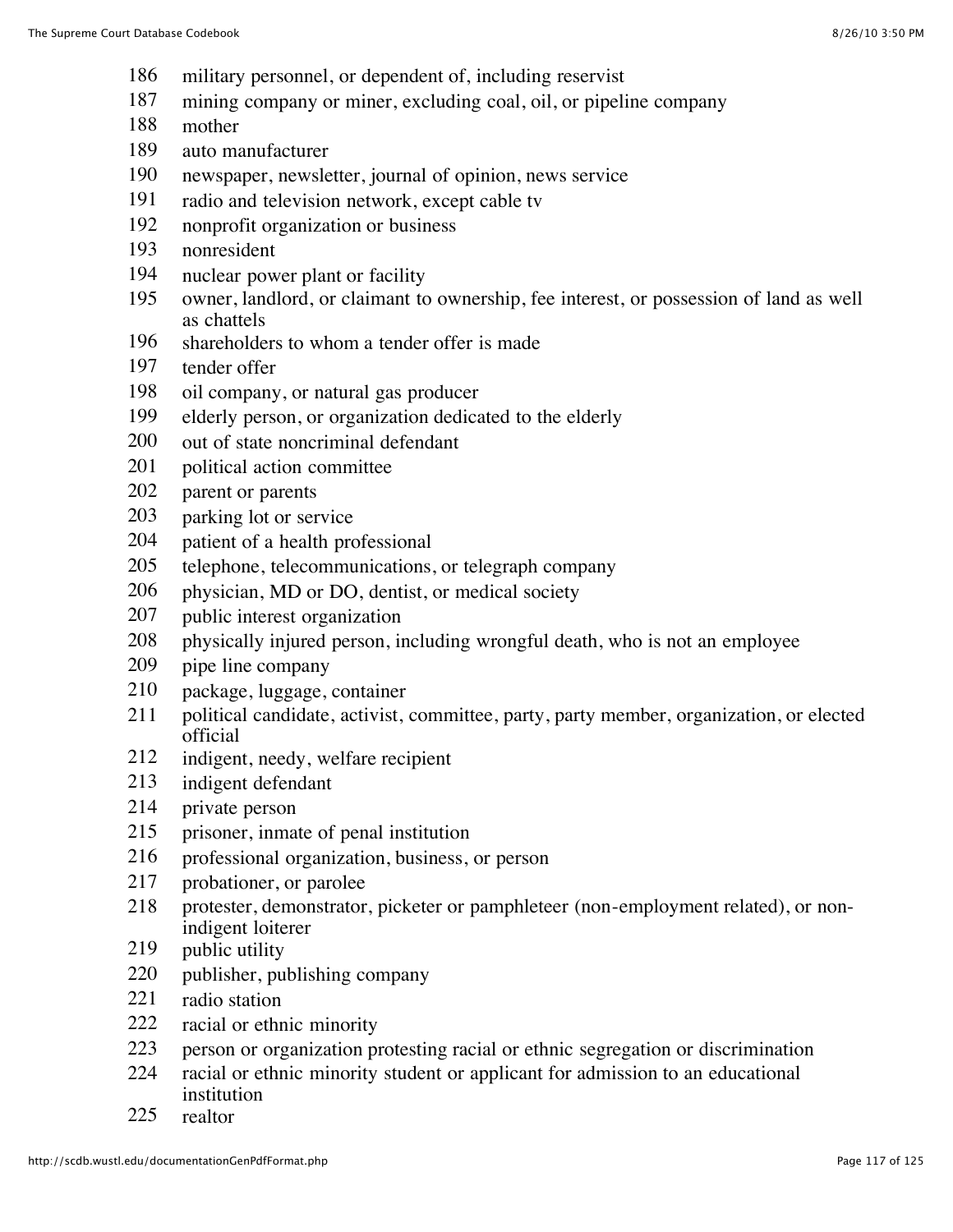- journalist, columnist, member of the news media
- resident
- restaurant, food vendor
- retarded person, or mental incompetent
- retired or former employee
- railroad
- private school, college, or university
- seller or vendor
- shipper, including importer and exporter
- shopping center, mall
- spouse, or former spouse
- stockholder, shareholder, or bondholder
- retail business or outlet
- student, or applicant for admission to an educational institution
- taxpayer or executor of taxpayer's estate, federal only
- tenant or lessee
- 242 theater, studio
- forest products, lumber, or logging company
- person traveling or wishing to travel abroad, or overseas travel agent
- trucking company, or motor carrier
- television station
- union member
- unemployed person or unemployment compensation applicant or claimant
- union, labor organization, or official of
- veteran
- voter, prospective voter, elector, or a nonelective official seeking reapportionment or redistricting of legislative districts (POL)
- 252 wholesale trade
- wife, or ex-wife
- witness, or person under subpoena
- network
- Army and Air Force Exchange Service
- Atomic Energy Commission
- Secretary or administrative unit or personnel of the U.S. Air Force
- Department or Secretary of Agriculture
- Alien Property Custodian
- Secretary or administrative unit or personnel of the U.S. Army
- Board of Immigration Appeals
- Bureau of Indian Affairs
- Bureau of Prisons
- Bonneville Power Administration
- Benefits Review Board
- Civil Aeronautics Board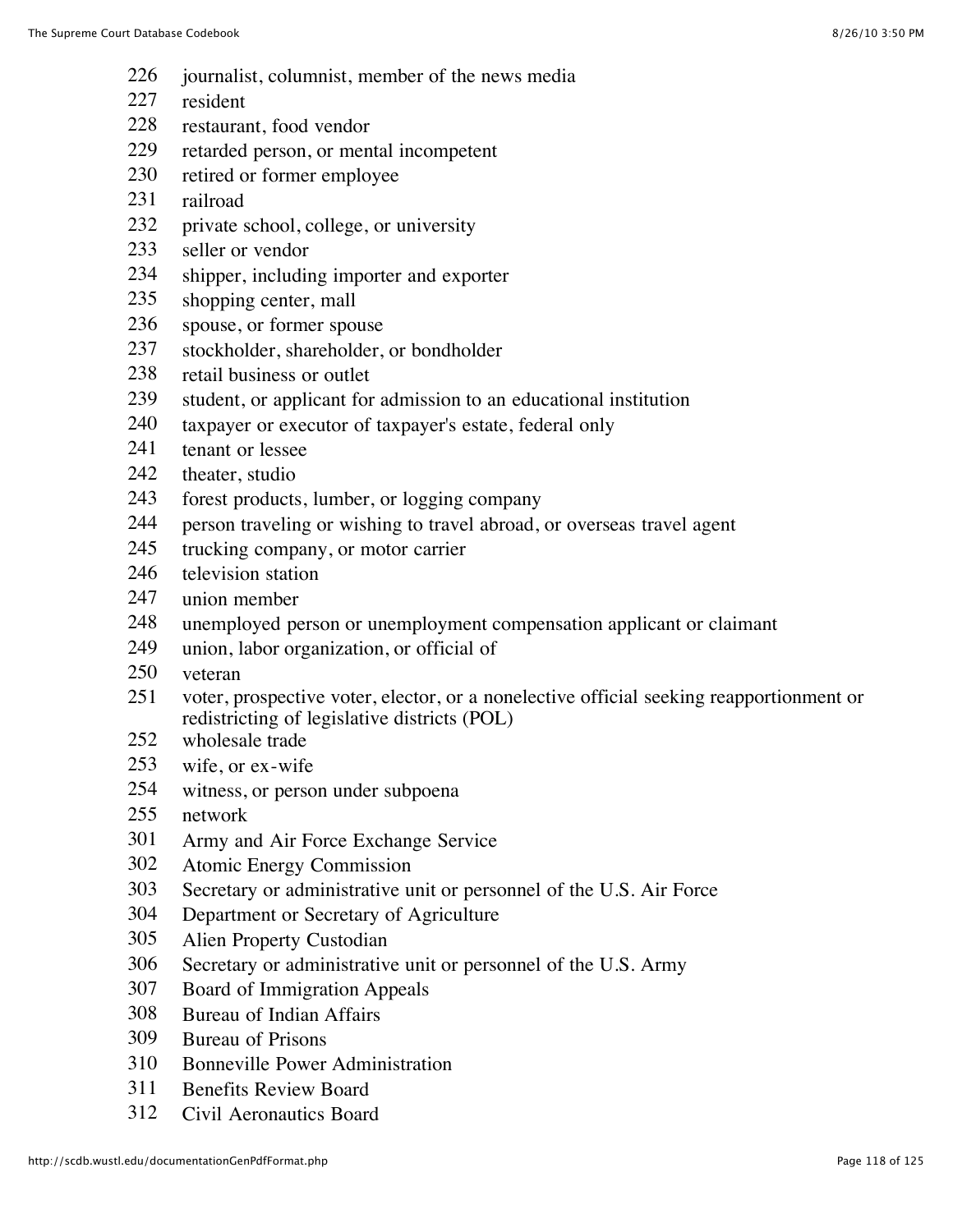- Bureau of the Census
- Central Intelligence Agency
- Commodity Futures Trading Commission
- Department or Secretary of Commerce
- Comptroller of Currency
- Consumer Product Safety Commission
- Civil Rights Commission
- Civil Service Commission, U.S.
- Customs Service or Commissioner of Customs
- Defense Base Closure and REalignment Commission
- Drug Enforcement Agency
- Department or Secretary of Defense
- Department or Secretary of Energy
- Department or Secretary of the Interior
- Department of Justice or Attorney General
- Department or Secretary of State
- Department or Secretary of Transportation
- Department or Secretary of Education
- U.S. Employees' Compensation Commission, or Commissioner
- Equal Employment Opportunity Commission
- Environmental Protection Agency or Administrator
- Federal Aviation Agency or Administration
- Federal Bureau of Investigation or Director
- Federal Bureau of Prisons
- Farm Credit Administration
- Federal Communications Commission
- Federal Credit Union Administration
- Food and Drug Administration
- Federal Deposit Insurance Corporation
- Federal Energy Administration
- Federal Election Commission
- Federal Energy Regulatory Commission
- Federal Housing Administration
- Federal Home Loan Bank Board
- Federal Labor Relations Authority
- Federal Maritime Board
- Federal Maritime Commission
- Farmers Home Administration
- Federal Parole Board
- Federal Power Commission
- Federal Railroad Administration
- Federal Reserve Board of Governors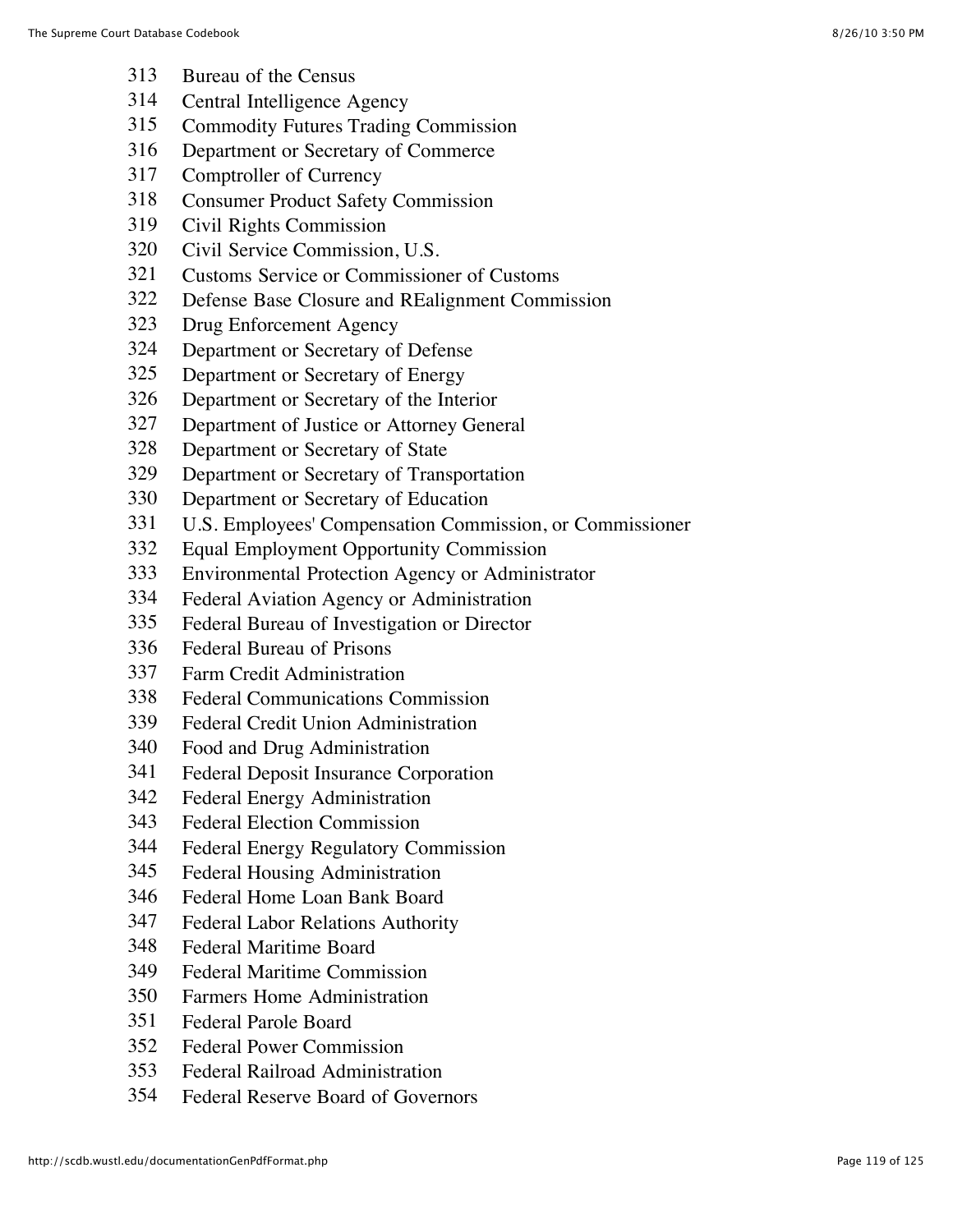- Federal Reserve System
- Federal Savings and Loan Insurance Corporation
- Federal Trade Commission
- Federal Works Administration, or Administrator
- General Accounting Office
- Comptroller General
- General Services Administration
- Department or Secretary of Health, Education and Welfare
- Department or Secretary of Health and Human Services
- Department or Secretary of Housing and Urban Development
- Interstate Commerce Commission
- Indian Claims Commission
- Immigration and Naturalization Service, or Director of, or District Director of, or Immigration and Naturalization Enforcement
- Internal Revenue Service, Collector, Commissioner, or District Director of
- Information Security Oversight Office
- Department or Secretary of Labor
- Loyalty Review Board
- Legal Services Corporation
- Merit Systems Protection Board
- Multistate Tax Commission
- National Aeronautics and Space Administration
- Secretary or administrative unit of the U.S. Navy
- National Credit Union Administration
- National Endowment for the Arts
- National Enforcement Commission
- National Highway Traffic Safety Administration
- National Labor Relations Board, or regional office or officer
- National Mediation Board
- National Railroad Adjustment Board
- Nuclear Regulatory Commission
- National Security Agency
- Office of Economic Opportunity
- Office of Management and Budget
- Office of Price Administration, or Price Administrator
- Office of Personnel Management
- Occupational Safety and Health Administration
- Occupational Safety and Health Review Commission
- Office of Workers' Compensation Programs
- Patent Office, or Commissioner of, or Board of Appeals of
- Pay Board (established under the Economic Stabilization Act of 1970)
- Pension Benefit Guaranty Corporation
- U.S. Public Health Service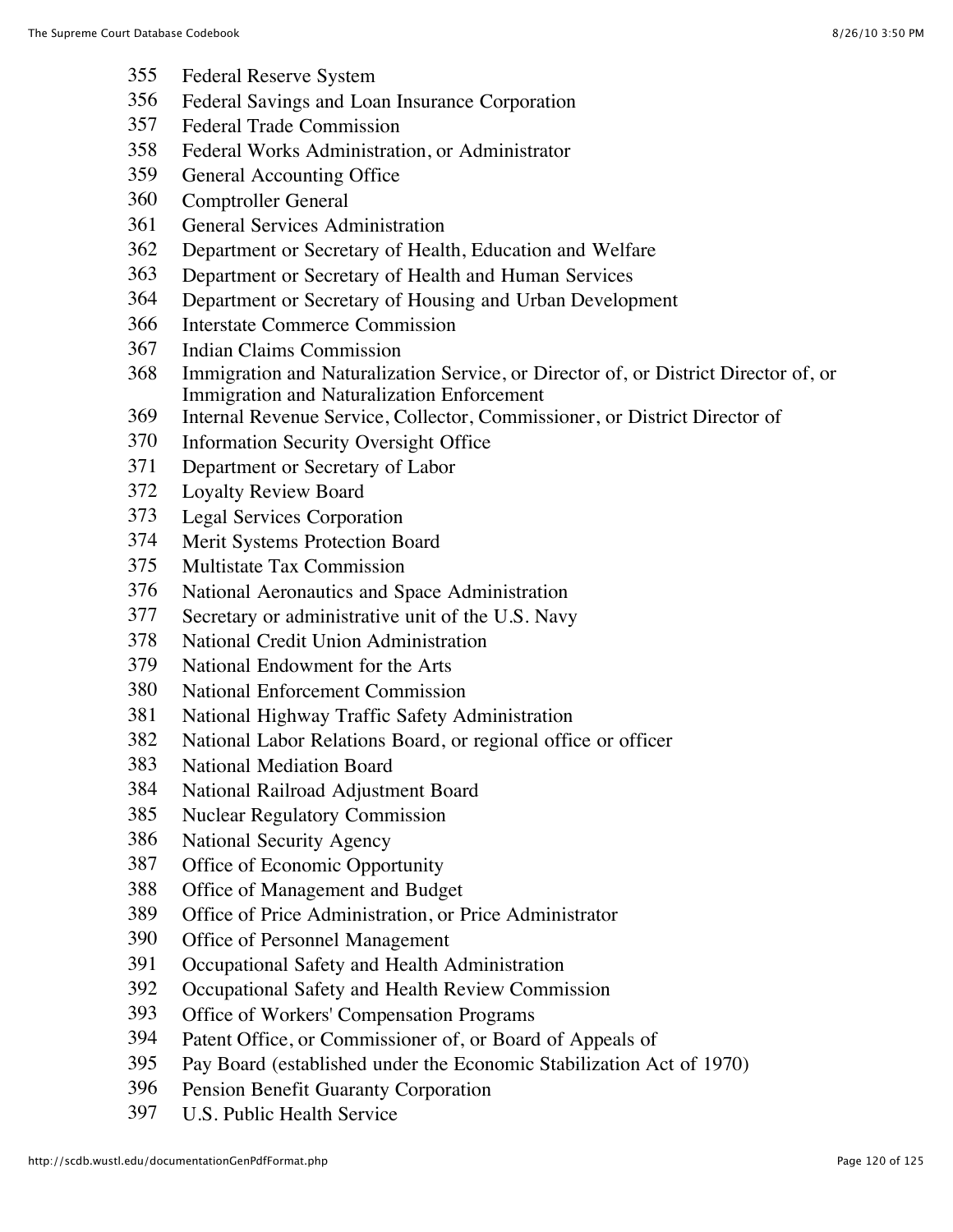- Postal Rate Commission
- Provider Reimbursement Review Board
- Renegotiation Board
- Railroad Adjustment Board
- Railroad Retirement Board
- Subversive Activities Control Board
- Small Business Administration
- Securities and Exchange Commission
- Social Security Administration or Commissioner
- Selective Service System
- Department or Secretary of the Treasury
- Tennessee Valley Authority
- United States Forest Service
- United States Parole Commission
- Postal Service and Post Office, or Postmaster General, or Postmaster
- United States Sentencing Commission
- Veterans' Administration
- War Production Board
- Wage Stabilization Board
- Unidentifiable

## A25 varPartyWinning

*3 Distinct Values*

varPartyWinning is used in conjunction with: *partyWinning*

#### **Values:**

- no favorable disposition for petitioning party apparent
- petitioning party received a favorable disposition
- favorable disposition for petitioning party unclear

## A26 varPrecedentAlteration

*2 Distinct Values*

varPrecedentAlteration is used in conjunction with: *precedentAlteration*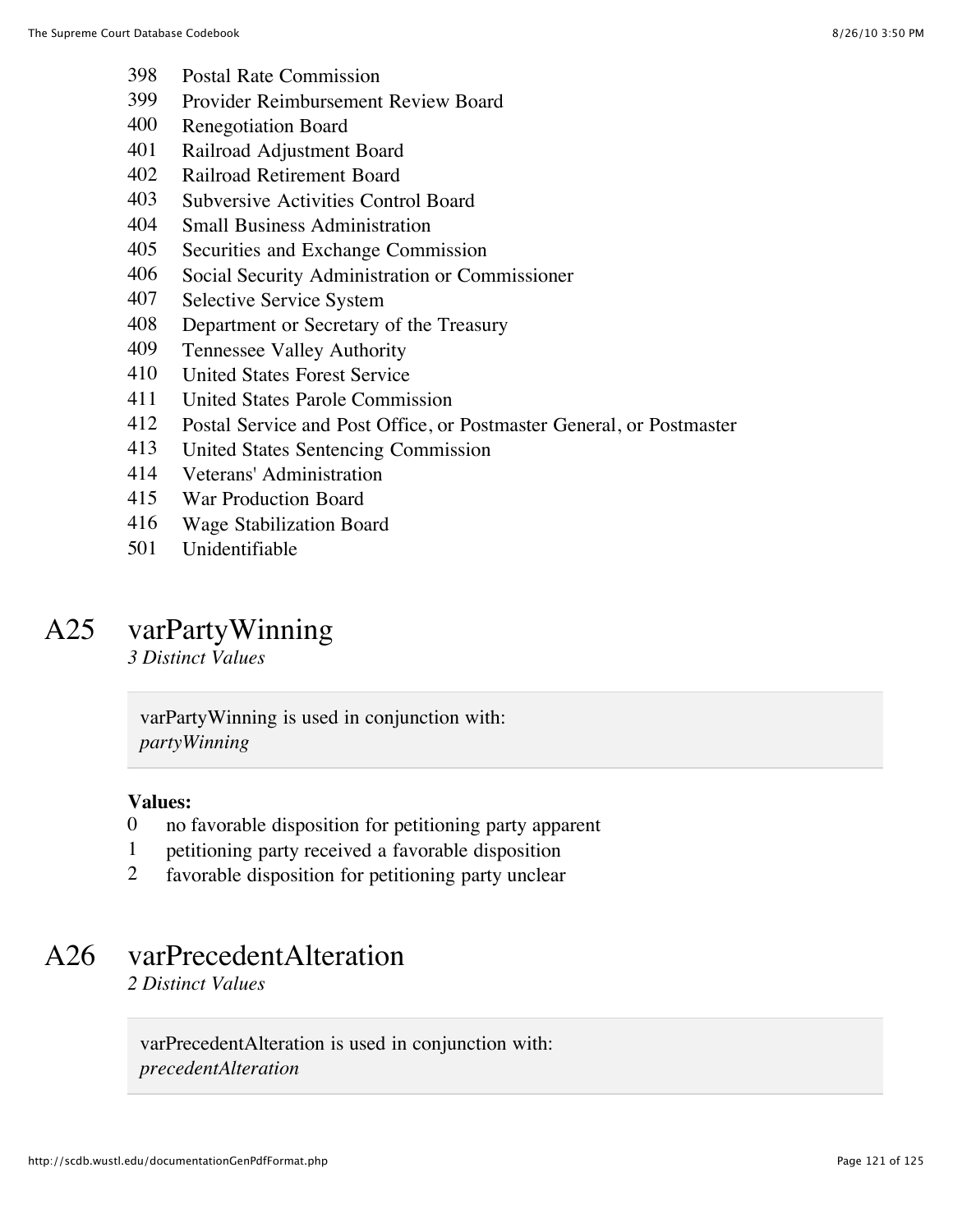#### **Values:**

- 0 no determinable formal alteration of precedent
- 1 precedent formally altered

# A27 varSplitVote

*2 Distinct Values*

varSplitVote is used in conjunction with: *splitVote*

#### **Values:**

- 1 first vote on issue/legal provision
- 2 second vote on issue/legal provision

# A28 varStates

*61 Distinct Values*

varStates is used in conjunction with: *petitionerState respondentState adminActionState caseOriginState caseSourceState*

#### **Values:**

- 1 Alabama
- 2 Alaska
- 3 American Samoa
- 4 Arizona<br>5 Arkansas
- 5 Arkansas
- 6 California
- 7 Colorado
- 8 Connecticut
- 9 Delaware
- 10 District of Columbia
- 11 Federated States of Micronesia
- 12 Florida
- 13 Georgia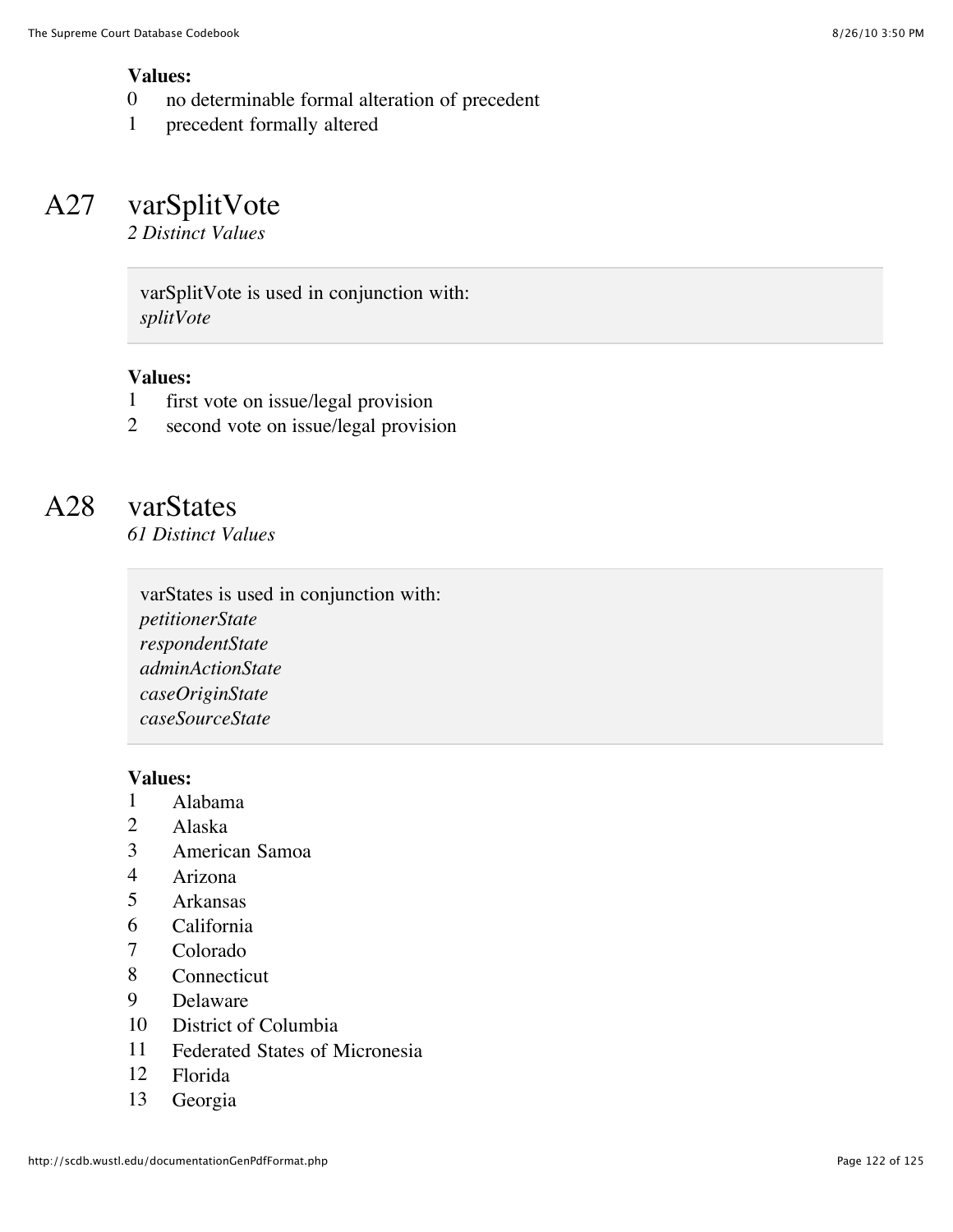- Guam
- Hawaii
- Idaho
- Illinois
- Indiana
- Iowa
- Kansas
- Kentucky
- Louisiana
- Maine
- Marshall Islands
- Maryland
- Massachusetts
- Michigan
- Minnesota
- Mississippi
- Missouri
- Montana
- Nebraska
- Nevada
- New Hampshire
- New Jersey
- New Mexico
- New York
- North Carolina
- North Dakota
- Northern Mariana Islands
- Ohio
- Oklahoma
- Oregon
- Palau
- Pennsylvania
- Puerto Rico
- Rhode Island
- South Carolina
- South Dakota
- Tennessee
- Texas
- Utah
- Vermont
- Virgin Islands
- Virginia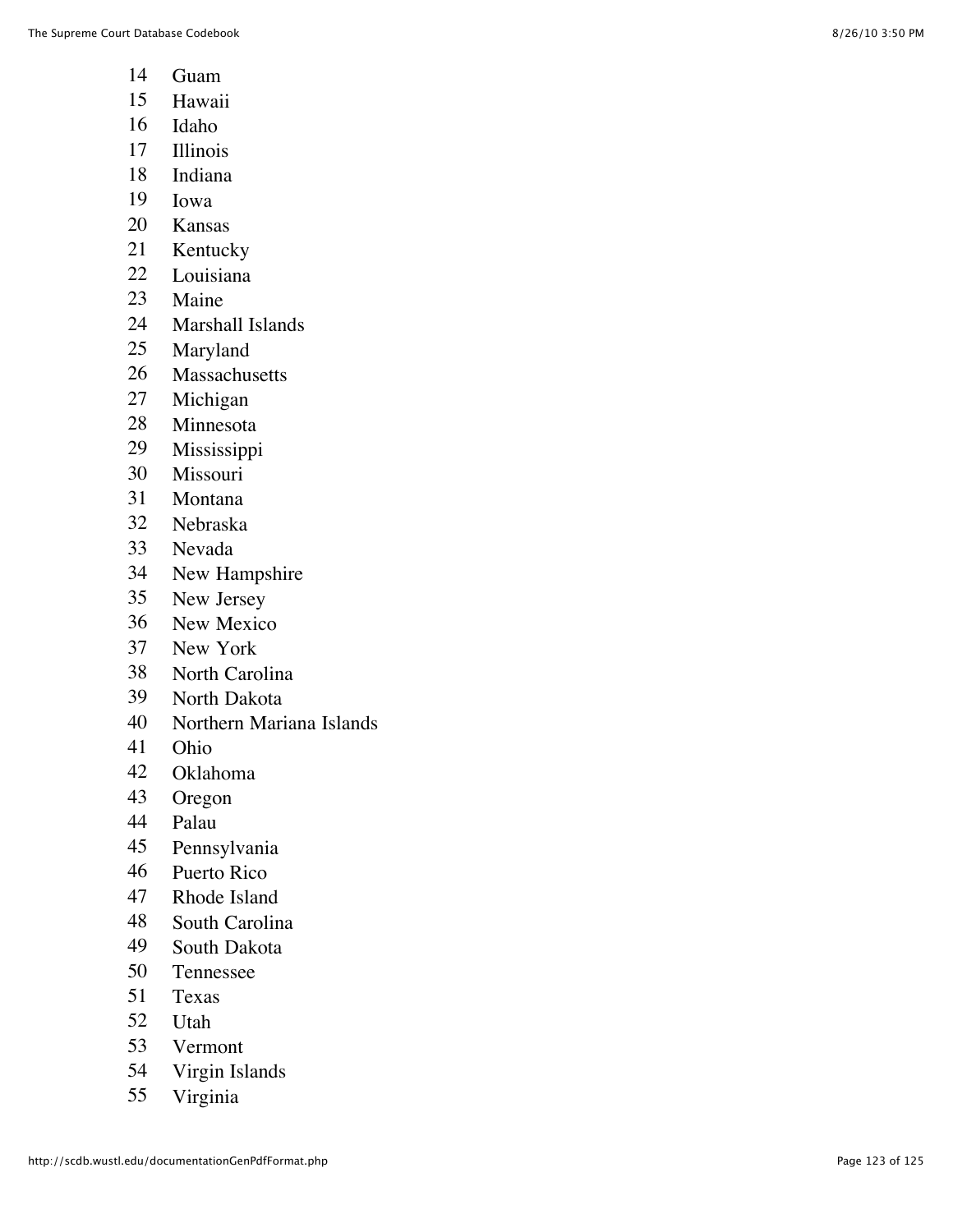- 56 Washington
- 57 West Virginia
- 58 Wisconsin
- 59 Wyoming
- 60 United States
- 61 Interstate Compact

# A29 varThreeJudgeFdc

*2 Distinct Values*

varThreeJudgeFdc is used in conjunction with: *threeJudgeFdc*

#### **Values:**

- 0 no mention that a 3-judge ct heard case
- 1 3-judge district ct heard case

### A30 varVote

*7 Distinct Values*

varVote is used in conjunction with: *vote*

#### **Values:**

- 1 voted with majority or plurality
- 2 dissent
- 3 regular concurrence
- 4 special concurrence
- 5 judgment of the Court
- 6 dissent from a denial or dismissal of certiorari , or dissent from summary affirmation of an appeal
- 7 jurisdictional dissent

# A31 varVoteUnclear

*2 Distinct Values*

varVoteUnclear is used in conjunction with: